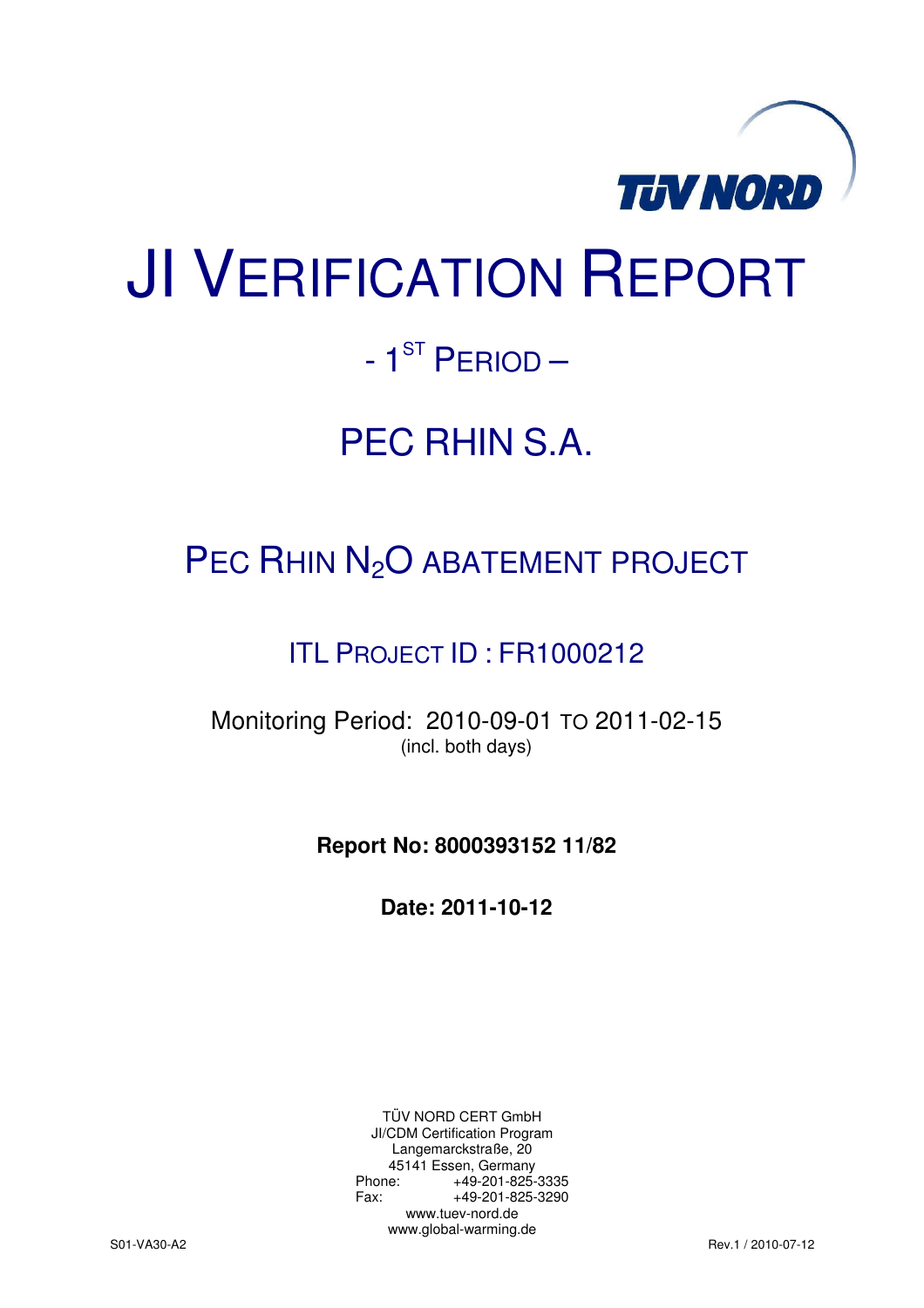

| <b>Verification Report:</b>                          | <b>Report No.</b>                                                                                                                                                                                                                                                                                                                                                                                                                                                                                                                                                                                                                                                                                                                                                                                                                                                                                                                                                                                                                                                                                                                                                                                                                                                                                                                                                                                                                                                                                                                                                                                                                                                                                                                                                                                                                                                                                                                                                                                                                                                                                                                                                                | Rev. No. | Date of 1 <sup>st</sup> issue:        | Date of this rev.     |
|------------------------------------------------------|----------------------------------------------------------------------------------------------------------------------------------------------------------------------------------------------------------------------------------------------------------------------------------------------------------------------------------------------------------------------------------------------------------------------------------------------------------------------------------------------------------------------------------------------------------------------------------------------------------------------------------------------------------------------------------------------------------------------------------------------------------------------------------------------------------------------------------------------------------------------------------------------------------------------------------------------------------------------------------------------------------------------------------------------------------------------------------------------------------------------------------------------------------------------------------------------------------------------------------------------------------------------------------------------------------------------------------------------------------------------------------------------------------------------------------------------------------------------------------------------------------------------------------------------------------------------------------------------------------------------------------------------------------------------------------------------------------------------------------------------------------------------------------------------------------------------------------------------------------------------------------------------------------------------------------------------------------------------------------------------------------------------------------------------------------------------------------------------------------------------------------------------------------------------------------|----------|---------------------------------------|-----------------------|
|                                                      | 8000393152 - 11/82                                                                                                                                                                                                                                                                                                                                                                                                                                                                                                                                                                                                                                                                                                                                                                                                                                                                                                                                                                                                                                                                                                                                                                                                                                                                                                                                                                                                                                                                                                                                                                                                                                                                                                                                                                                                                                                                                                                                                                                                                                                                                                                                                               | $\Omega$ | 2011-10-12                            | 2011-10-12            |
| Project:                                             | <b>Title:</b>                                                                                                                                                                                                                                                                                                                                                                                                                                                                                                                                                                                                                                                                                                                                                                                                                                                                                                                                                                                                                                                                                                                                                                                                                                                                                                                                                                                                                                                                                                                                                                                                                                                                                                                                                                                                                                                                                                                                                                                                                                                                                                                                                                    |          | <b>Registration date:</b>             | <b>UNFCCC-No.:</b>    |
|                                                      | Pec Rhin N <sub>2</sub> O abatement project                                                                                                                                                                                                                                                                                                                                                                                                                                                                                                                                                                                                                                                                                                                                                                                                                                                                                                                                                                                                                                                                                                                                                                                                                                                                                                                                                                                                                                                                                                                                                                                                                                                                                                                                                                                                                                                                                                                                                                                                                                                                                                                                      |          | 2010-12-30                            | FR1000212             |
| <b>Project Participant(s):</b>                       | Host party:                                                                                                                                                                                                                                                                                                                                                                                                                                                                                                                                                                                                                                                                                                                                                                                                                                                                                                                                                                                                                                                                                                                                                                                                                                                                                                                                                                                                                                                                                                                                                                                                                                                                                                                                                                                                                                                                                                                                                                                                                                                                                                                                                                      |          | Other involved parties:               |                       |
|                                                      | France                                                                                                                                                                                                                                                                                                                                                                                                                                                                                                                                                                                                                                                                                                                                                                                                                                                                                                                                                                                                                                                                                                                                                                                                                                                                                                                                                                                                                                                                                                                                                                                                                                                                                                                                                                                                                                                                                                                                                                                                                                                                                                                                                                           |          | Belgium                               |                       |
| <b>Applied</b>                                       | Title:                                                                                                                                                                                                                                                                                                                                                                                                                                                                                                                                                                                                                                                                                                                                                                                                                                                                                                                                                                                                                                                                                                                                                                                                                                                                                                                                                                                                                                                                                                                                                                                                                                                                                                                                                                                                                                                                                                                                                                                                                                                                                                                                                                           |          | $No.$ :                               | Scope:                |
| methodology/ies:                                     | Project specific methodology: 'Catalytic reduction of<br>$N2O$ at nitric acid plants'                                                                                                                                                                                                                                                                                                                                                                                                                                                                                                                                                                                                                                                                                                                                                                                                                                                                                                                                                                                                                                                                                                                                                                                                                                                                                                                                                                                                                                                                                                                                                                                                                                                                                                                                                                                                                                                                                                                                                                                                                                                                                            |          | N/A                                   | 5                     |
| <b>Monitoring:</b>                                   | <b>Monitoring period (MP):</b>                                                                                                                                                                                                                                                                                                                                                                                                                                                                                                                                                                                                                                                                                                                                                                                                                                                                                                                                                                                                                                                                                                                                                                                                                                                                                                                                                                                                                                                                                                                                                                                                                                                                                                                                                                                                                                                                                                                                                                                                                                                                                                                                                   |          | No. of days:                          | MP No.                |
|                                                      | 2010-09-01 to 2011-02-15 - both days included                                                                                                                                                                                                                                                                                                                                                                                                                                                                                                                                                                                                                                                                                                                                                                                                                                                                                                                                                                                                                                                                                                                                                                                                                                                                                                                                                                                                                                                                                                                                                                                                                                                                                                                                                                                                                                                                                                                                                                                                                                                                                                                                    |          | 168                                   | $\mathbf{1}$          |
| <b>Monitoring report:</b>                            | Title:                                                                                                                                                                                                                                                                                                                                                                                                                                                                                                                                                                                                                                                                                                                                                                                                                                                                                                                                                                                                                                                                                                                                                                                                                                                                                                                                                                                                                                                                                                                                                                                                                                                                                                                                                                                                                                                                                                                                                                                                                                                                                                                                                                           |          | Draft version:                        | <b>Final version:</b> |
|                                                      | Pec Rhin $N_2O$ abatement project                                                                                                                                                                                                                                                                                                                                                                                                                                                                                                                                                                                                                                                                                                                                                                                                                                                                                                                                                                                                                                                                                                                                                                                                                                                                                                                                                                                                                                                                                                                                                                                                                                                                                                                                                                                                                                                                                                                                                                                                                                                                                                                                                |          | 2011-02-22                            | 2011-09-13            |
| Verification team /                                  | <b>Verification Team:</b>                                                                                                                                                                                                                                                                                                                                                                                                                                                                                                                                                                                                                                                                                                                                                                                                                                                                                                                                                                                                                                                                                                                                                                                                                                                                                                                                                                                                                                                                                                                                                                                                                                                                                                                                                                                                                                                                                                                                                                                                                                                                                                                                                        |          | <b>Technical review:</b>              | Final approval:       |
| <b>Technical Review and</b><br><b>Final Approval</b> | Alexandra Nebel<br>Sabine Meyer<br><b>Ulrich Walter</b><br>Dirk Speyer                                                                                                                                                                                                                                                                                                                                                                                                                                                                                                                                                                                                                                                                                                                                                                                                                                                                                                                                                                                                                                                                                                                                                                                                                                                                                                                                                                                                                                                                                                                                                                                                                                                                                                                                                                                                                                                                                                                                                                                                                                                                                                           |          | <b>Rainer Winter</b><br>Susanne Pasch | <b>Rainer Winter</b>  |
| <b>Emission reductions: [t</b>                       | <b>Verified amount</b>                                                                                                                                                                                                                                                                                                                                                                                                                                                                                                                                                                                                                                                                                                                                                                                                                                                                                                                                                                                                                                                                                                                                                                                                                                                                                                                                                                                                                                                                                                                                                                                                                                                                                                                                                                                                                                                                                                                                                                                                                                                                                                                                                           |          | As per Draft MR:                      | As per PDD:           |
| CO <sub>2e</sub>                                     | 70,710                                                                                                                                                                                                                                                                                                                                                                                                                                                                                                                                                                                                                                                                                                                                                                                                                                                                                                                                                                                                                                                                                                                                                                                                                                                                                                                                                                                                                                                                                                                                                                                                                                                                                                                                                                                                                                                                                                                                                                                                                                                                                                                                                                           |          | 71,659                                | 70,021                |
| Summary of<br><b>Verification Opinion:</b>           | Pec Rhin S.A. has commissioned the TÜV NORD JI/CDM Certification Program to<br>carry out the 1 <sup>st</sup> periodic verification of the project: "Pec Rhin $N_2O$ Abatement<br>Project", with regard to the relevant requirements for JI (Track 1) project activities.<br>The project reduces GHG emissions due to reduction of $N_2O$ emissions. This<br>verification covers the period from 2010-09-01 to 2011-02-15 (including both days).<br>In the course of the verification 5 Corrective Action Requests (CAR) and 1<br>Clarification Request (CL) were raised and successfully closed. Furthermore 1 FAR<br>was raised regarding to the max. amount of claimable ERUs. The verification is<br>based on the draft monitoring report, revised monitoring report, and the monitoring<br>plan as set out in the registered PDD, the determination report, emission reduction<br>calculation spreadsheet and supporting documents made available to the TÜV NORD<br>JI/CDM CP by the project participant.<br>As a result of this verification, the verifier confirms that:<br>all operations of the project are implemented and installed as planned and<br>described in the project design document.<br>the monitoring plan is in accordance with the applied country specific<br>$\bullet$<br>methodology: Méthode pour les Projets Domestiques: "Réduction catalytique<br>du N <sub>2</sub> O dans des usines d'acide nitrique".<br>the installed equipment essential for measuring parameters required for<br>٠<br>calculating emission reductions are calibrated appropriately.<br>the monitoring system is in place and functional. The project has generated<br>GHG emission reductions.<br>As the result of the 1 <sup>st</sup> periodic verification, the verifier confirms that the GHG<br>emission reductions are calculated without material misstatements in a conservative<br>and appropriate manner. TUV NORD JI/CDM CP herewith confirms that the project<br>has achieved emission reductions in the above mentioned reporting period as follows:<br>70,710<br>Emission reductions:<br>Including a deduction to 90% according to the Arrêté du 2 mars 2007. |          | t $CO2a$                              |                       |
| <b>Document</b>                                      | Filename:                                                                                                                                                                                                                                                                                                                                                                                                                                                                                                                                                                                                                                                                                                                                                                                                                                                                                                                                                                                                                                                                                                                                                                                                                                                                                                                                                                                                                                                                                                                                                                                                                                                                                                                                                                                                                                                                                                                                                                                                                                                                                                                                                                        |          |                                       | No. of pages:         |
| information:                                         | 2011-10-12 FVR PecRhin                                                                                                                                                                                                                                                                                                                                                                                                                                                                                                                                                                                                                                                                                                                                                                                                                                                                                                                                                                                                                                                                                                                                                                                                                                                                                                                                                                                                                                                                                                                                                                                                                                                                                                                                                                                                                                                                                                                                                                                                                                                                                                                                                           |          |                                       | 80                    |
|                                                      |                                                                                                                                                                                                                                                                                                                                                                                                                                                                                                                                                                                                                                                                                                                                                                                                                                                                                                                                                                                                                                                                                                                                                                                                                                                                                                                                                                                                                                                                                                                                                                                                                                                                                                                                                                                                                                                                                                                                                                                                                                                                                                                                                                                  |          |                                       |                       |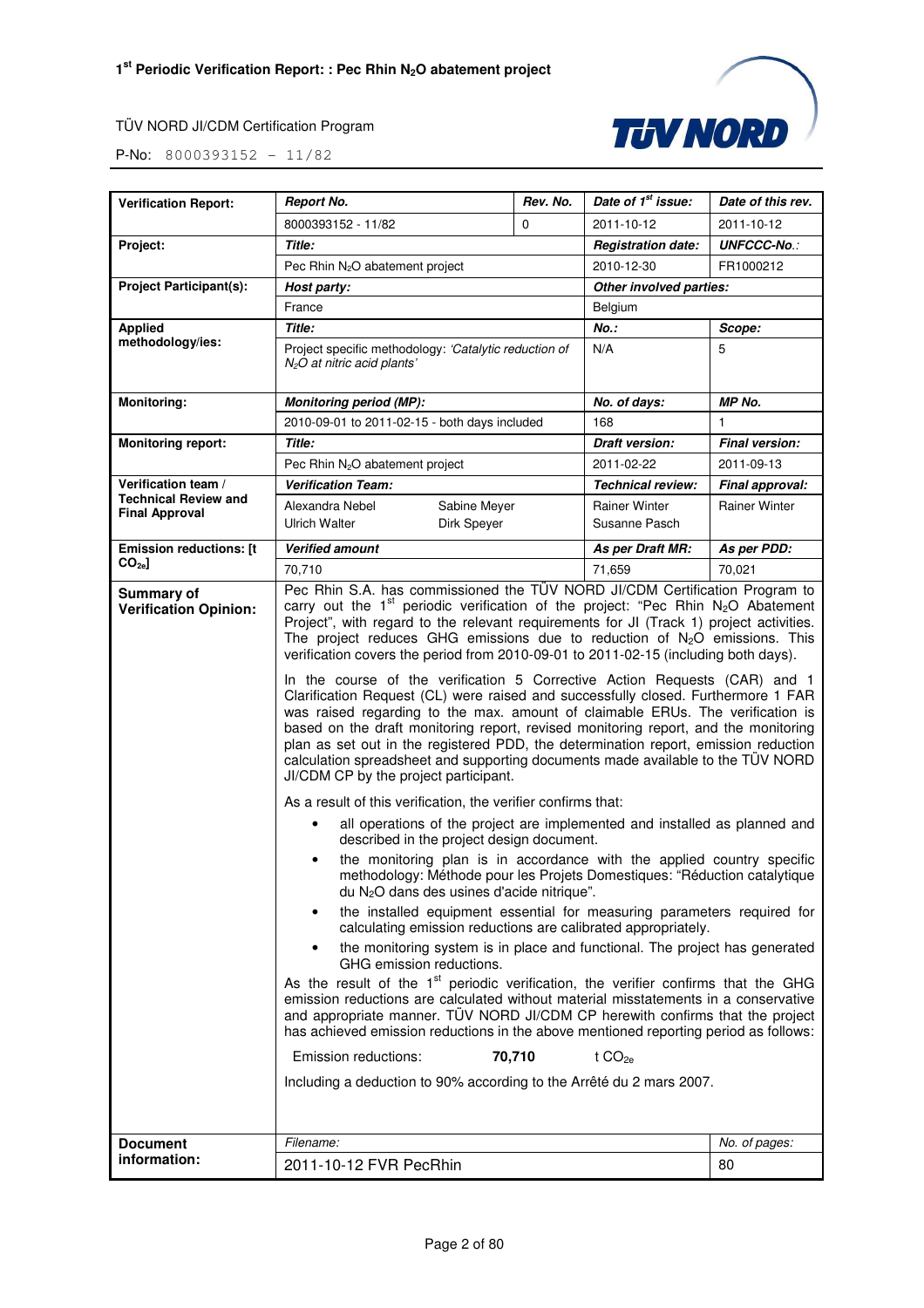TÜV NORD JI/CDM Certification Program **P-No:** 800039315<u>2 - 11/82</u>



# **Abbreviations:**

| <b>AIE</b>       | <b>Accredited Independent Entity</b>                         |
|------------------|--------------------------------------------------------------|
| <b>AMS</b>       | <b>Automated Measuring System</b>                            |
| <b>AST</b>       | <b>Annual Surveillance Test</b>                              |
| <b>CA</b>        | <b>Corrective Action / Clarification Action</b>              |
| <b>CAR</b>       | <b>Corrective Action Request</b>                             |
| <b>CDM</b>       | <b>Clean Development Mechanism</b>                           |
| <b>CL</b>        | <b>Clarification Request</b>                                 |
| CO <sub>2</sub>  | <b>Carbon dioxide</b>                                        |
| $CO2$ eq         | Carbon dioxide equivalent                                    |
| <b>DVM</b>       | <b>Determination and Verification Manual</b>                 |
| <b>DCS</b>       | <b>Data Collection System</b>                                |
| <b>ER</b>        | <b>Emission Reduction</b>                                    |
| <b>ERU</b>       | <b>Emission Reduction Units</b>                              |
| <b>FAR</b>       | <b>Forward Action Request</b>                                |
| <b>GHG</b>       | Greenhouse gas(es)                                           |
| HNO <sub>3</sub> | <b>Nitric Acid</b>                                           |
| JI               | <b>Joint Implementation</b>                                  |
| <b>MMD</b>       | <b>Measurement and Monitoring Devices</b>                    |
| <b>MP</b>        | <b>Monitoring Plan</b>                                       |
| <b>MR</b>        | <b>Monitoring Report</b>                                     |
| $N_2$ O          | <b>Nitrous Oxide</b>                                         |
| <b>PCS</b>       | <b>Process Control System</b>                                |
| <b>PDD</b>       | <b>Project Design Document</b>                               |
| <b>PP</b>        | <b>Project Participant</b>                                   |
| QA/QC            | <b>Quality Assurance / Quality Control</b>                   |
| <b>UNFCCC</b>    | <b>United Nations Framework Convention on Climate Change</b> |
| <b>XLS</b>       | <b>Emission Reduction Calculation Spread Sheet</b>           |
|                  |                                                              |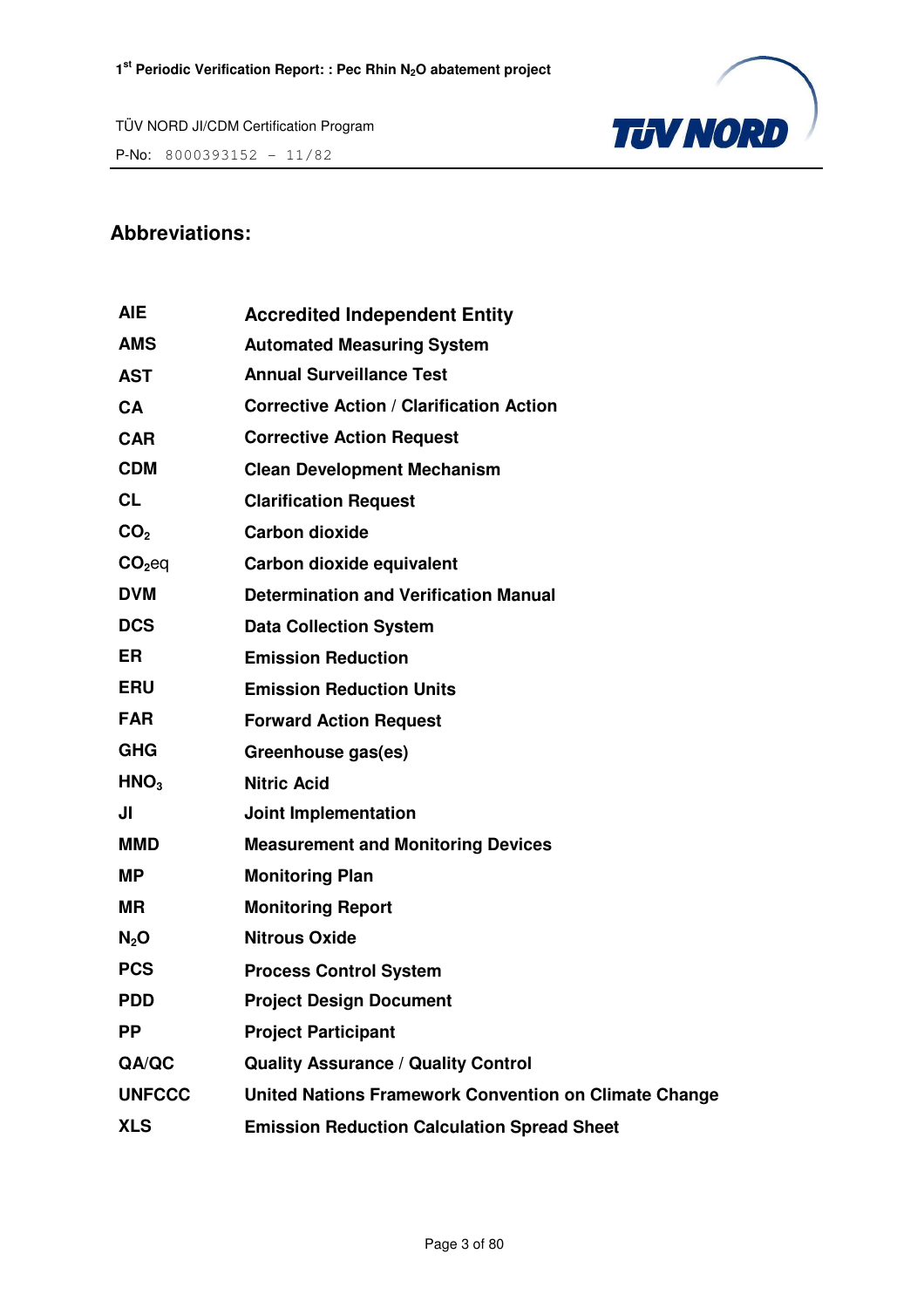P-No: 8000393152 - 11/82



# **Table of Contents Page 2014**

| 1.<br>1.1.<br>1.2. | Objective<br>Scope                                  | 6<br>6 |
|--------------------|-----------------------------------------------------|--------|
| 2.                 |                                                     | .8     |
| 2.1.               | <b>Project Characteristics</b>                      | 8      |
| 2.2.               | <b>Project Verification History</b>                 | 8      |
| 2.3.               | <b>Involved Parties and Project Participants</b>    | 9      |
| 2.4.               | <b>Project Location</b>                             | 9      |
| 2.5.               | <b>Technical Project Description</b>                | 9      |
| 3.                 |                                                     |        |
| 3.1.               | <b>Verification Steps</b>                           | 11     |
| 3.2.               | Contract review                                     | 11     |
| 3.3.               | Appointment of team members and technical reviewers | 12     |
| 3.4.               | Publication of the Monitoring Report                | 13     |
| 3.5.               | <b>Verification Planning</b>                        | 13     |
| 3.6.               | Desk review                                         | 15     |
| 3.7.               | On-site assessment                                  | 16     |
| 3.8.               | Draft verification reporting                        | 17     |
| 3.9.               | Resolution of CARs, CLs and FARs                    | 17     |
| 3.10.              | Final reporting                                     | 18     |
| 3.11.              | <b>Technical review</b>                             | 18     |
| 3.12.              | Final approval                                      | 18     |
| 4.                 |                                                     |        |
| 5.                 |                                                     |        |
| 5.1.               | Implementation of the project                       | 28     |
| 5.2.               | Project history                                     | 28     |
| 5.3.               | Special events                                      | 28     |
| 5.4.               | Compliance with the monitoring plan                 | 28     |
| 5.5.               | Monitoring parameters                               | 29     |
| 5.6.               | Monitoring report                                   | 30     |
| 5.7.               | <b>ER Calculation</b>                               | 31     |
| 5.8.               | <b>Quality Management</b>                           | 31     |
| 5.9.               | Overall Aspects of the Verification                 | 32     |
| 5.10.              | Hints for next periodic Verification                | 32     |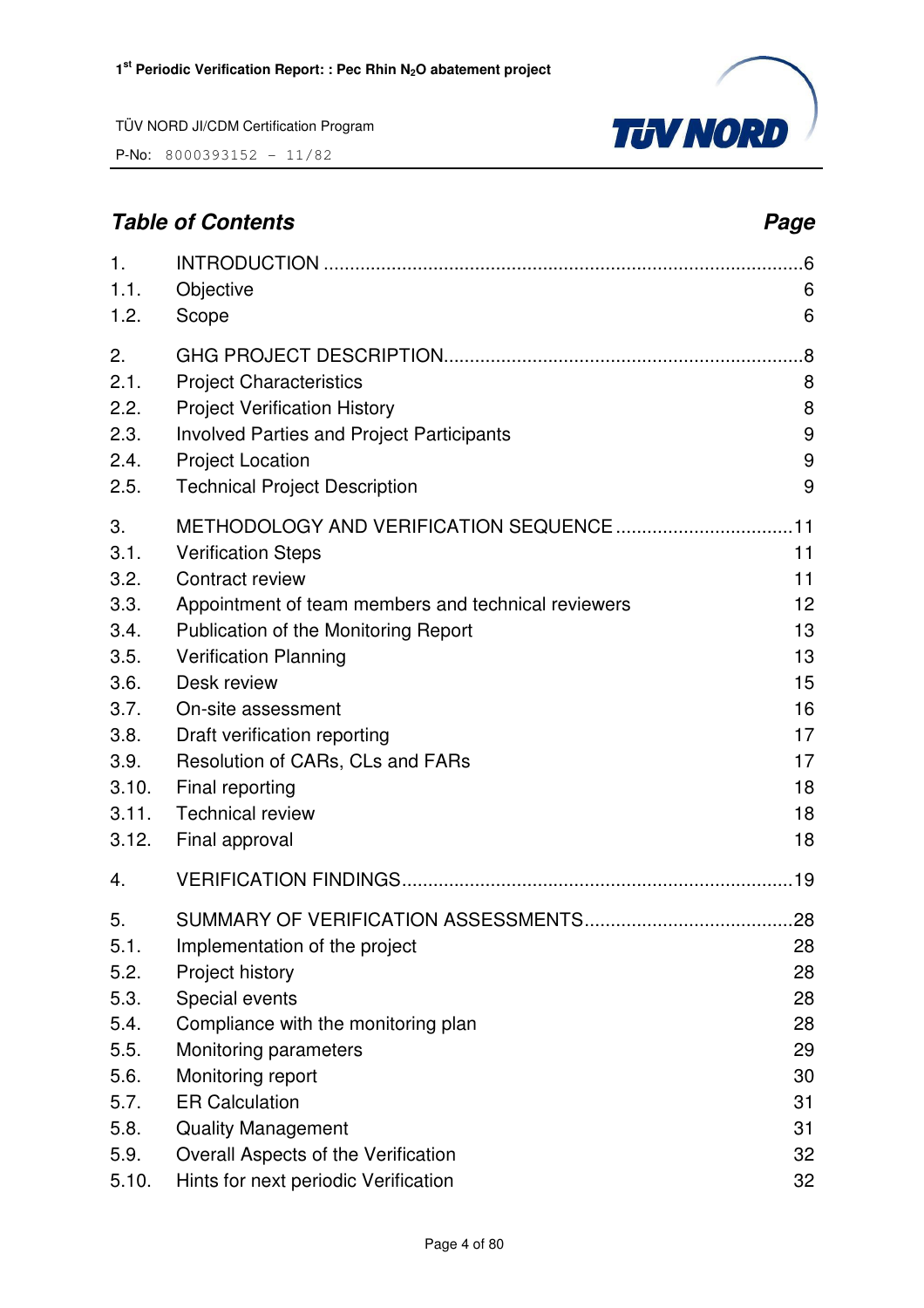

TÜV NORD JI/CDM Certification Program P-No: 8000393152 - 11/82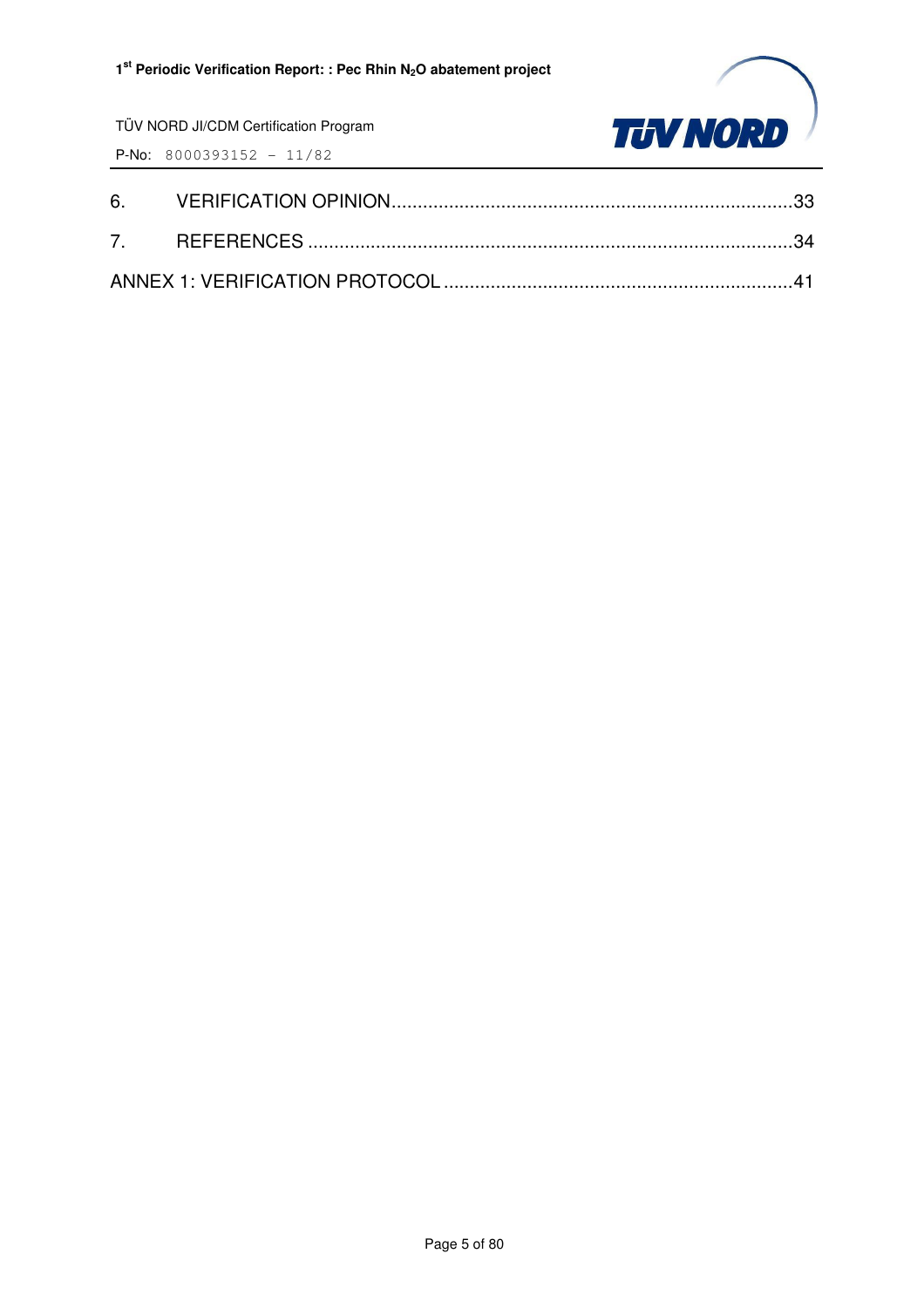

P-No: 8000393152 - 11/82

# **1. INTRODUCTION**

PEC RHIN S.A. has commissioned the TÜV NORD JI/CDM Certification Program  $(CP)$  to carry out the 1<sup>st</sup> periodic verification of the project

"Pec Rhin  $N_2O$  abatement project"

with regard to the relevant requirements for JI (Track 1) project activities. The verifiers have reviewed the implementation of the monitoring plan (MP) in the registered JI project number FR1000212<sup>1</sup>.

GHG data for the monitoring period covering 2010-09-01 to 2011-02-15 was verified in detailed manner applying the set of requirements, audit practices and principles as required under the Determination and Verification Manual <sup>/DVM/</sup> of the UNFCCC.

This report summarizes the findings and conclusions of this 1<sup>st</sup> periodic verification of the above mentioned UNFCCC registered project activity.

# **1.1. Objective**

The objective of the verification is the review and ex-post determination by an independent entity of the GHG emission reductions. It includes the verification of the:

- implementation and operation of the project activity as given in the PDD,
- compliance with applied approved monitoring plan,
- data given in the monitoring report by checking the monitoring records, the emissions reduction calculation and supporting evidence,
- accuracy of the monitoring equipment,
- quality of evidence,
- significance of reporting risks and risks of material misstatements.

# **1.2. Scope**

The verification of this registered project is based on the project design document  $\alpha$ <sup>PDD/</sup>, the monitoring report  $\alpha$ <sup>MR/</sup>, emission reduction calculation spreadsheet  $\alpha$ <sup>XLS/</sup>, supporting documents made available to the verifier and information collected through performing interviews and during the on-site assessment. Furthermore publicly available information was considered as far as available and required.

The verification is carried out on the basis of the following requirements, applicable for this project activity:

- Article 6 of the Kyoto Protocol <sup>/KP/</sup>,

l 1) http://ji.unfccc.int/JIITLProject/DB/PK2RRNV3FP1DC3D5UK4CYF3XOSIGJR/details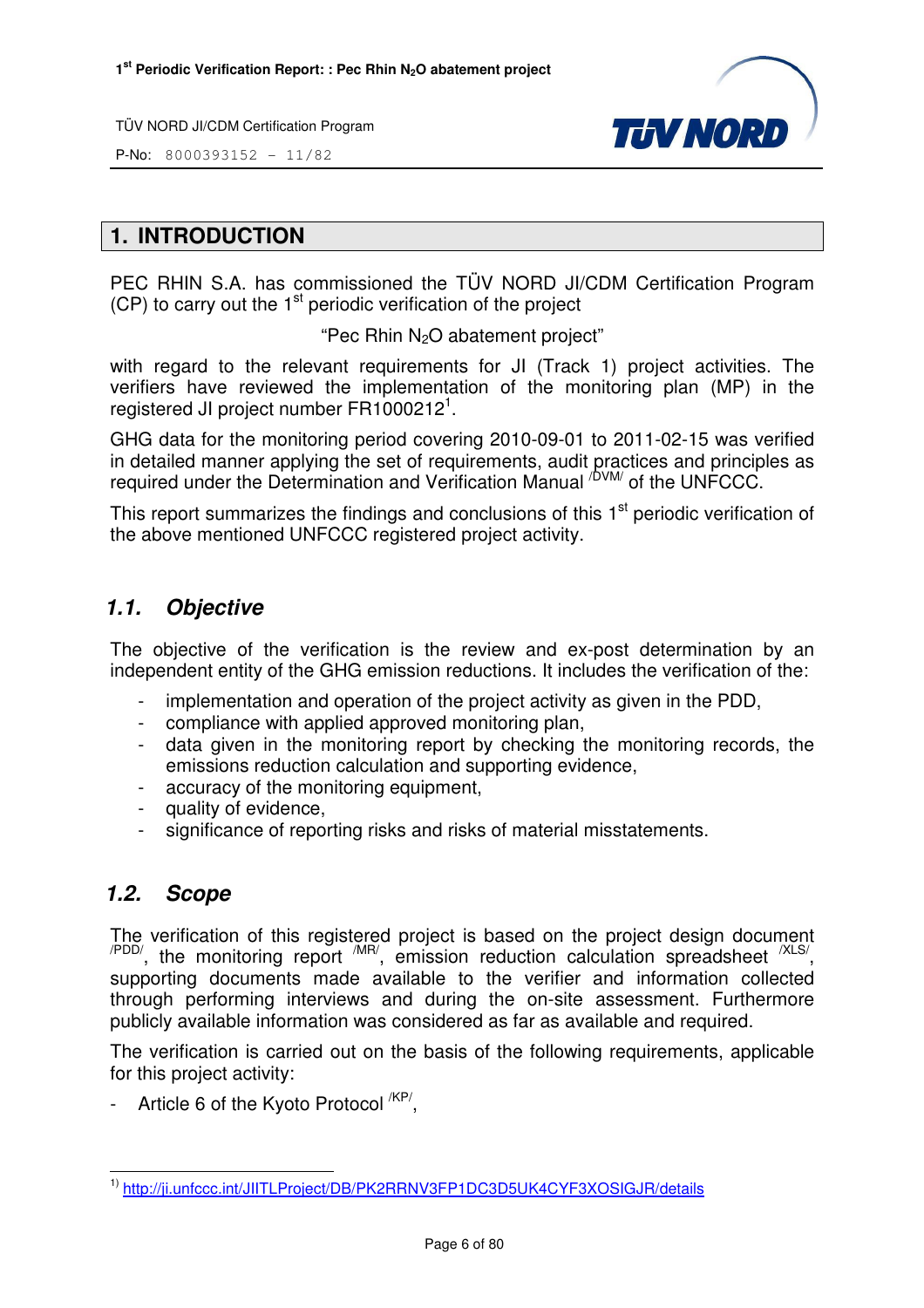

- guidelines for the implementation of Article 6 of the Kyoto Protocol as presented in the Marrakech Accords under decision  $9/CMP.1 \frac{MAV}{M}$ , and subsequent decisions made by the JISC and COP/MOP,
- other relevant rules, including the host country legislation,
- JI Validation and Verification Manual <sup>/DVM/</sup>,
- monitoring plan as given in the registered PDD<sup>/PDD/</sup>,
- Projet Domestique Methodology: "Catalytic reduction of  $N_2O$  at nitric acid plants " Méthode pour les Projets Domestiques: "Réduction catalytique du N<sub>2</sub>O dans des usines d'acide nitrique"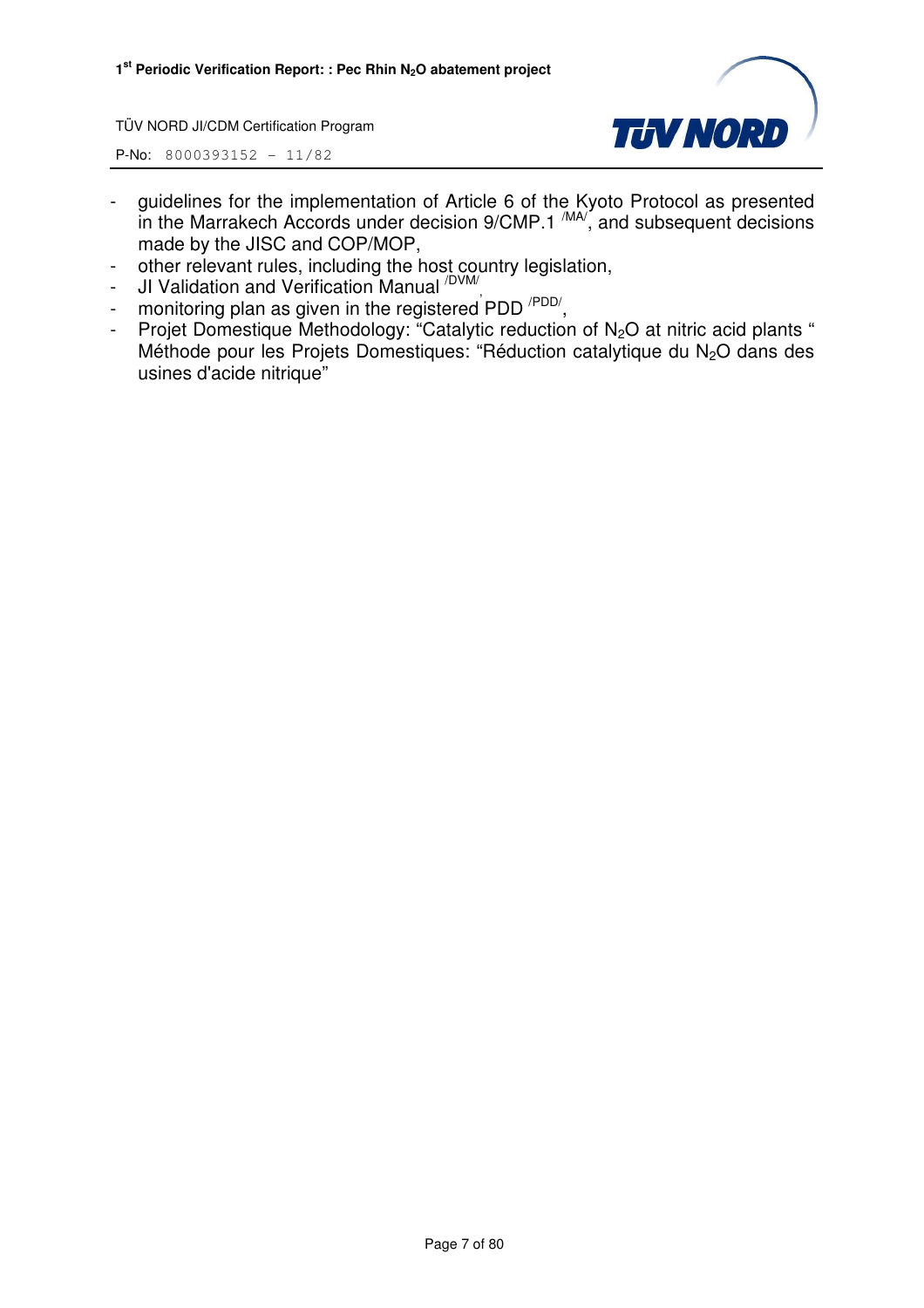P-No: 8000393152 - 11/82



# **2. GHG PROJECT DESCRIPTION**

# **2.1. Project Characteristics**

Essential data of the project is presented in the following Table 2-1.

|  |  | Table 2-1: Project Characteristics |
|--|--|------------------------------------|
|--|--|------------------------------------|

| Item                       | Data                                                              |  |  |
|----------------------------|-------------------------------------------------------------------|--|--|
| Project title              | Pec Rhin N <sub>2</sub> O abatement project                       |  |  |
| JI Track                   | Track 1<br>Track 2<br><b>JPA</b>                                  |  |  |
| Project size               | <b>Small Scale</b><br>Large Scale<br>Х                            |  |  |
| JI Approach                | JI Specific Approach<br>Approved CDM Methodology<br>$\times$      |  |  |
|                            | Energy Industries (renewable-/non-renewable sources)              |  |  |
|                            | $\overline{c}$<br>Energy distribution                             |  |  |
|                            | 3<br>Energy demand                                                |  |  |
|                            | Manufacturing industries<br>4                                     |  |  |
|                            | $\boxtimes$<br>Chemical industry<br>5                             |  |  |
|                            | Construction<br>6                                                 |  |  |
| <b>Project Scope</b>       | 7<br>Transport                                                    |  |  |
| (according to UNFCCC       | Mining/Mineral production<br>8                                    |  |  |
| sectoral scope numbers for | 9<br>Metal production                                             |  |  |
| CDM)                       | Fugitive emissions from fuels (solid, oil and gas)<br>10          |  |  |
|                            | Fugitive emissions from production and<br>consumption<br>of<br>11 |  |  |
|                            | halocarbons and hexafluoride                                      |  |  |
|                            | 12<br>Solvents use                                                |  |  |
|                            | Waste handling and disposal<br>13                                 |  |  |
|                            | Land-use, land-use change and forestry<br>14                      |  |  |
|                            | 15<br>Agriculture                                                 |  |  |
| Methodology:               | Projet Domestique Methodology: "Catalytic reduction of $N_2O$ at  |  |  |
|                            | nitric acid plants"                                               |  |  |
| Technical Area(s):         | 5.1/Q: $N_2O$                                                     |  |  |
| ITL Project ID No.:        | FR1000212                                                         |  |  |
| Crediting period           | Renewable Crediting Period (7 y)                                  |  |  |
|                            | $\times$<br>Fixed Crediting Period (2 y, 4m)                      |  |  |

# **2.2. Project Verification History**

Essential events since the registration of the project are presented in the following Table 2-2.

|  |  |  | Table 2-2: Project verification history |  |
|--|--|--|-----------------------------------------|--|
|--|--|--|-----------------------------------------|--|

|   | Item                              | Time               | Status            |
|---|-----------------------------------|--------------------|-------------------|
|   | Date of registration              | $2010 - 12 - 30^2$ | -                 |
|   | Start of crediting period         | l 2010-09-01       |                   |
| C | 1 <sup>st</sup> Monitoring period | 2010-09-01 to      | This verification |

 2 Date of registration is the date of issuing date of the LoA by the DFP. This could be later than the start of the crediting period since the French rules allows retrocrediting (Start of the crediting period is at latest 2 months after submission of the registration documents to the French DFP which can be earlier than the issuing date of the LoA).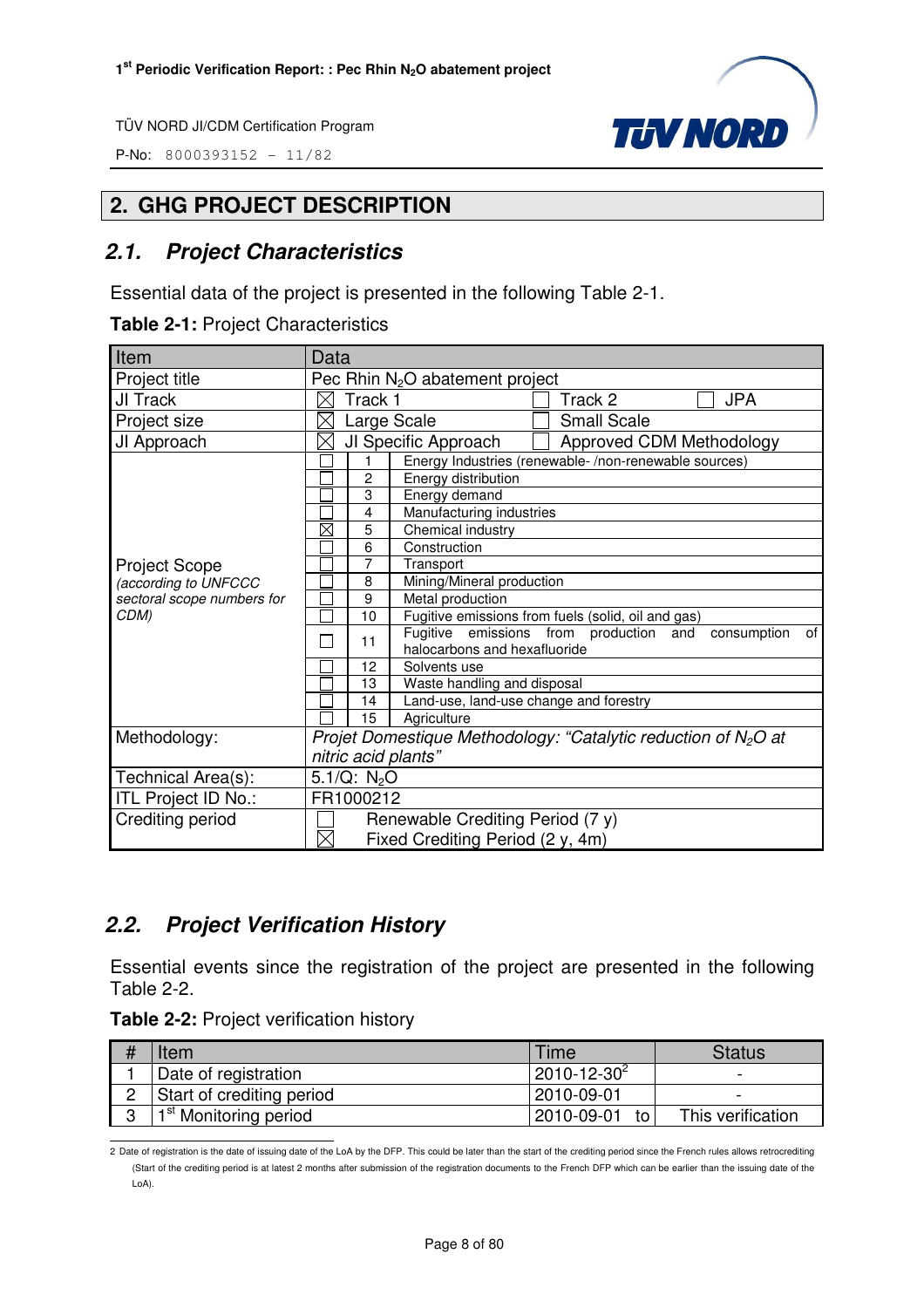

P-No: 8000393152 - 11/82

| п<br>m<br>$\boldsymbol{\pi}$ | $+22$<br>ченг | 「ime                                 | $\sim$<br>itatus |
|------------------------------|---------------|--------------------------------------|------------------|
|                              |               | <sup>11-02-</sup> 1ป<br>0011<br>∴ ∠∪ |                  |

# **2.3. Involved Parties and Project Participants**

The following parties to the Kyoto Protocol and project participants are involved in this project activity (Table 2-3).

**Table 2-3:** Project Parties and project participants

| Characteristic           | Party   | <b>Project Participant</b>          |
|--------------------------|---------|-------------------------------------|
| Host party               | France  | Pec Rhin S.A.                       |
|                          |         | N.serve Environmental Services GmbH |
| Other Involved Party/ies | Belgium | Pec Rhin S.A.                       |

# **2.4. Project Location**

The details of the project location are given in table 2-4:

| Table 2-4: | <b>Project Location</b> |
|------------|-------------------------|
|------------|-------------------------|

| No.                      | <b>Project Location</b>                                                                                                                       |
|--------------------------|-----------------------------------------------------------------------------------------------------------------------------------------------|
| Host Country:            | France                                                                                                                                        |
| Region                   | North Eastern (Alsace), Département: Haut Rhin                                                                                                |
| Project location address | Usine de Pec Rhin S.A.<br>Zone industrielle Mulhouse Rhin<br>68490 Ottmarsheim                                                                |
| <b>Plant coordinates</b> | Coordinates:<br>Plant tail gas stack: Lat: 47°47'30.27"N<br>Long: 7°31'20.90"E<br>Ammonia burner:<br>Lat: 47°47'30.49"N<br>Long: 7°31'19.91"E |

# **2.5. Technical Project Description**

The project activity aims to reduce levels of  $N_2O$  emissions from the production of nitric acid with secondary  $N_2O$  abatement technology (secondary catalyst).

The key parameters for the project are given in table 2-5:

**Table 2-5:** Technical data of the plant

| <b>Parameter</b>              | <b>Init</b> | Value   |
|-------------------------------|-------------|---------|
| Number of burners (identical) |             |         |
| Manufacturer                  | -           | OSCHATZ |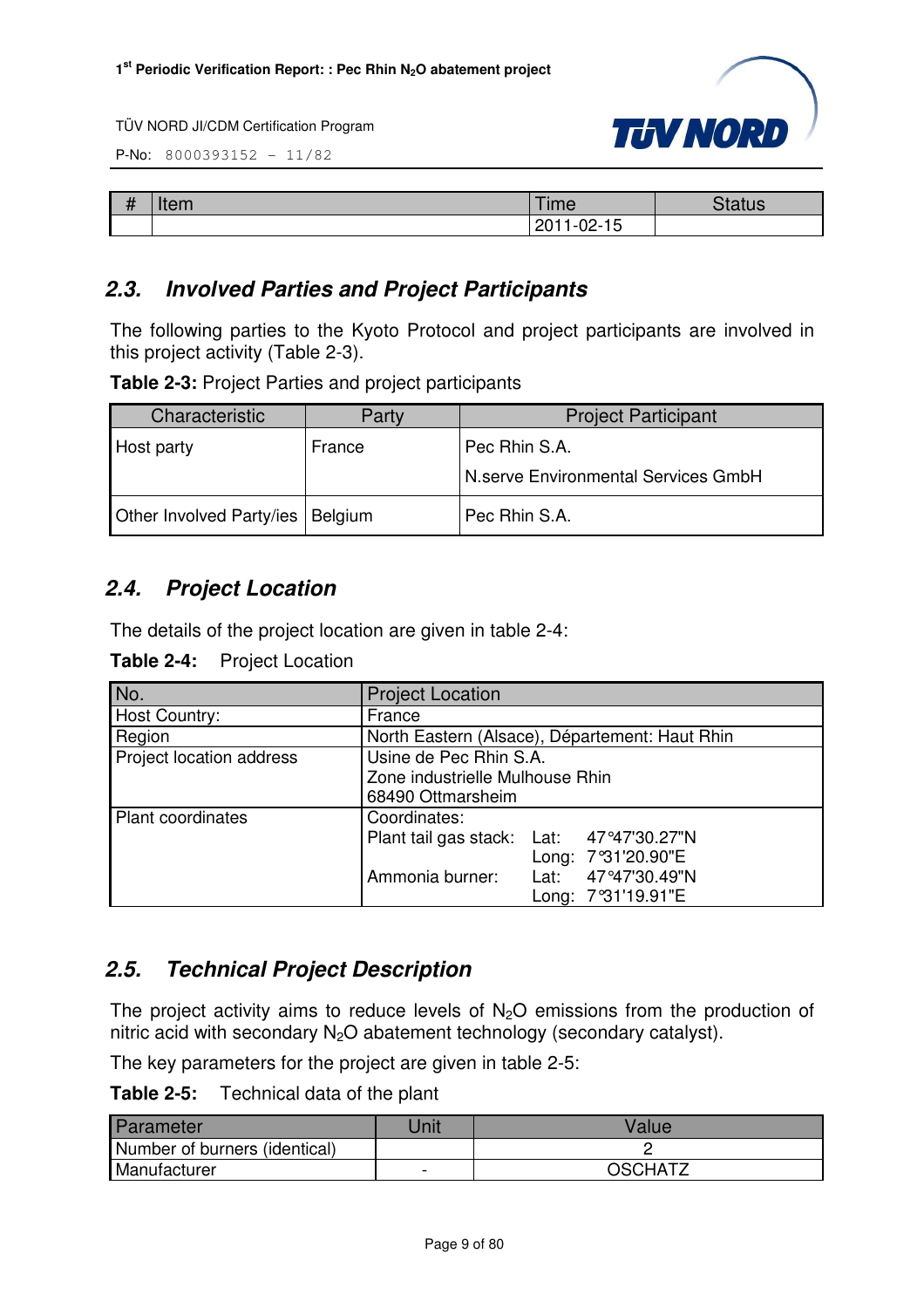

| Parameter                                    | Unit                     | Value                                  |
|----------------------------------------------|--------------------------|----------------------------------------|
| <b>Diameter</b>                              | mm                       | 3960                                   |
| Start of commercial production               |                          | 2005 (1970 first installation)         |
| Operating conditions<br>as<br>per            |                          |                                        |
| specifications (trip point values)           |                          |                                        |
| - Temperature (min/max):                     | $\mathrm{C}$             | 740 - 920                              |
| - Pressure (max):                            | Bar abs                  | 4.6                                    |
| - Ammonia to Air ratio (max)                 | Vol.-%                   | >11.8                                  |
| <b>Ammonia Oxidation Catalyst</b>            |                          |                                        |
| Manufacturer                                 | $\overline{a}$           | <b>Johnson Matthey Plc</b>             |
| <b>Type</b>                                  |                          | Eco-Cat-Pack                           |
| Composition:                                 | $\overline{a}$           | Pt/Rh/Pd                               |
| Absorber                                     |                          |                                        |
| Design capacity per day (100 %)              | t/d                      | 1,100                                  |
| Design capacity per day (legal)              | t/d                      | 1,100                                  |
| Annual production (design)                   | t/year                   | 393,800                                |
| Annual production (practice)                 | t/year                   | 345,000                                |
| <b>Secondary Catalyst</b>                    |                          |                                        |
| Manufacturer                                 | $\overline{\phantom{0}}$ | YARA, supplied by Johnson Matthey Plc  |
| Type                                         |                          | YARA abatement catalyst                |
| Composition:                                 | $\overline{\phantom{0}}$ | Cobalt with $CeO2$ as support material |
| Design efficiency N <sub>2</sub> O reduction | $\frac{1}{2}$            | 85-95                                  |
| N <sub>2</sub> O Analyzer (stack)            |                          |                                        |
| Manufacturer                                 | $\overline{\phantom{0}}$ | <b>Thermo Scientific</b>               |
| Type                                         |                          | Nicolet 6700                           |
| <b>Measurement Principle</b>                 |                          | FT-IR                                  |
| <b>Stack</b><br>volume<br>flow<br>rate       |                          |                                        |
| measurement                                  |                          |                                        |
| Manufacturer                                 | $\overline{a}$           | Endress+Hauser                         |
| <b>Type</b>                                  |                          | Deltatop measuring probe with          |
|                                              |                          | Deltabar difference pressure meter     |
| <b>Measurement Principle</b>                 |                          | Difference pressure (dynamic pressure) |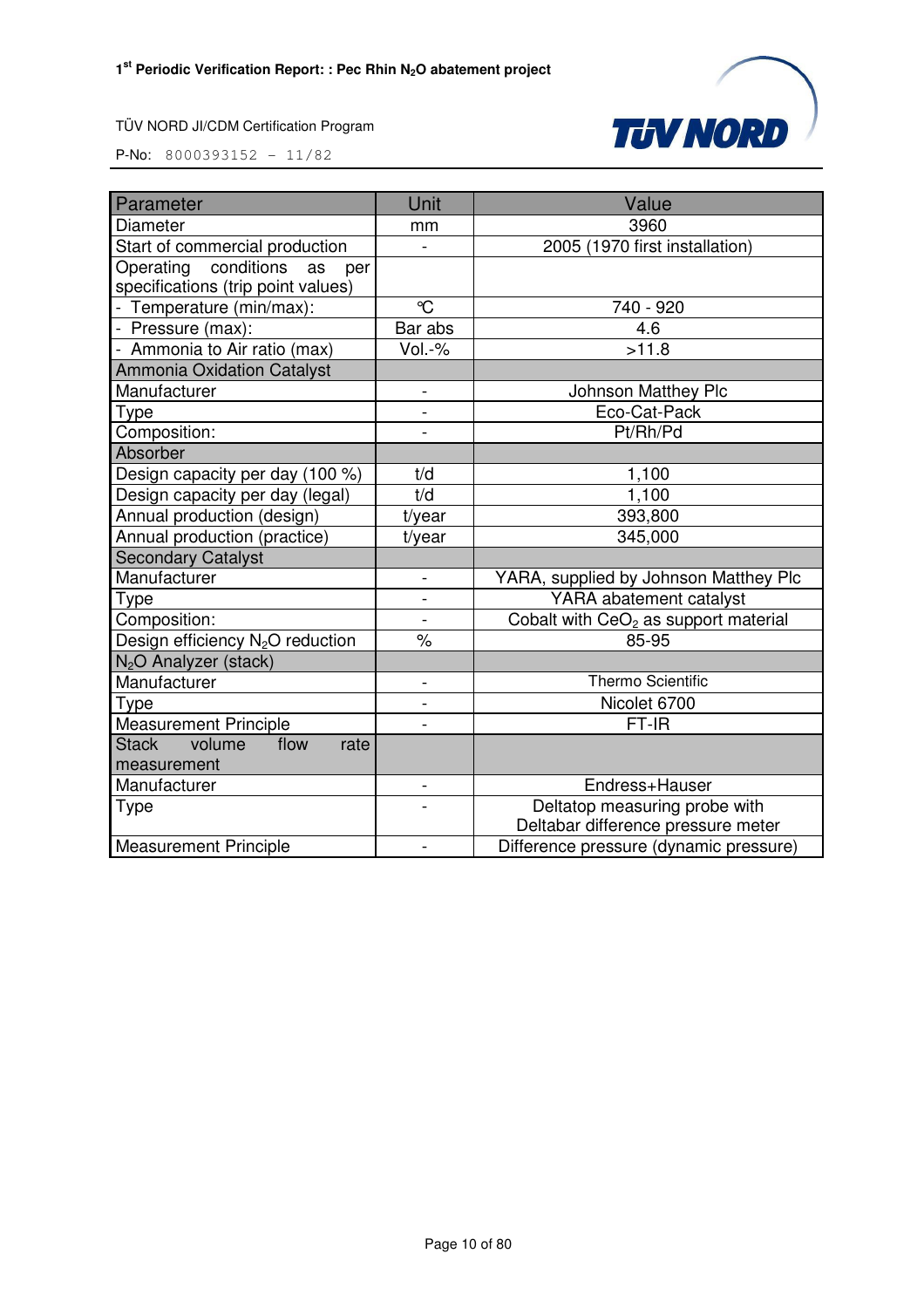P-No: 8000393152 - 11/82



# **3. METHODOLOGY AND VERIFICATION SEQUENCE**

# **3.1. Verification Steps**

The verification consisted of the following steps:

- Contract review
- Appointment of team members and technical reviewers
- Publication of the monitoring report
- A desk review of the Monitoring Report<sup>MR/</sup> submitted by the client and additional supporting documents with the use of customised verification protocol <sup>/CPM/</sup> according to the Determination and Verification Manual <sup>/DVM/</sup>,
- Verification planning,
- On-Site assessment,
- Background investigation and follow-up interviews with personnel of the project developer and its contractors,
- Draft verification reporting
- Resolution of corrective actions (if any)
- Final verification reporting
- Technical review
- Final approval of the verification.

The sequence of the verification is given in the table 3.1 below:

### **Table 3.1:** Verification sequence

| <b>Topic</b>               | <b>Time</b>     |
|----------------------------|-----------------|
| Assignment of verification | 2011-02-21      |
| On-site-visit              | From 2011-03-08 |
|                            | till 2011-03-09 |
| Draft reporting finalised  | 2011-03-09      |
| Final reporting finalised  | 2011-08-16      |
| Technical review finalised | 2011-10-12      |

# **3.2. Contract review**

To assure that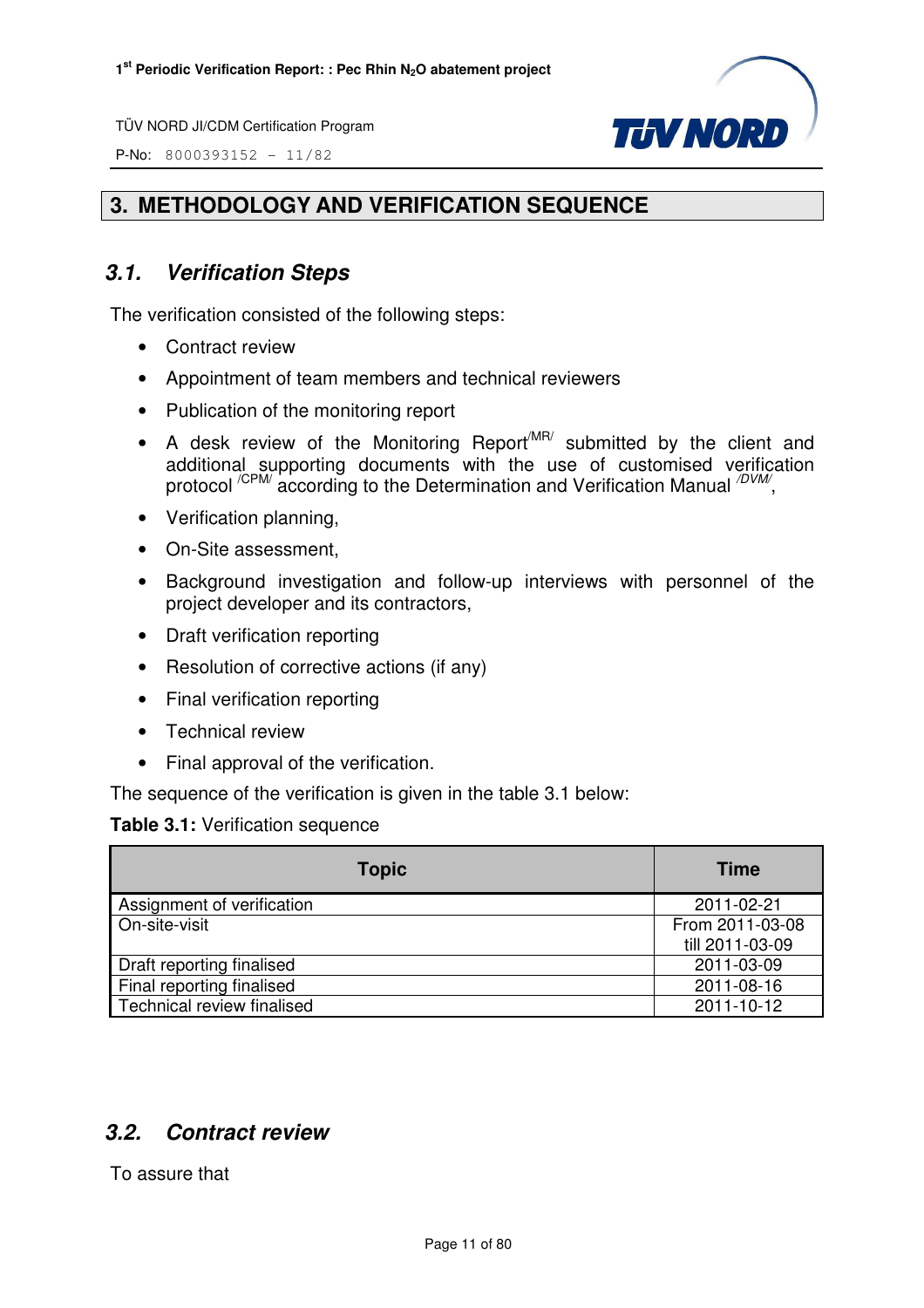P-No: 8000393152 - 11/82



- the project falls within the scopes for which accreditation is held,
- the necessary competences to carry out the verification can be provided,
- Impartiality issues are clear and in line with the CDM accreditation requirements

a contract review was carried out before the contract was signed.

# **3.3. Appointment of team members and technical reviewers**

On the basis of a competence analysis and individual availabilities a verification team, consistent of one team leader and 2 additional team members, was appointed. Furthermore also the personnel for the technical review and the final approval were determined.

The list of involved personnel, the tasks assigned and the qualification status are summarized in the table 3-1 below.

|                                           | <b>Name</b>          | Company                      | Function <sup>1)</sup>  | Qualification<br>Ctatus <sup>2)</sup><br><b>Status</b> | competence <sup>3)</sup><br><b>Scheme</b> | $\hat{\boldsymbol{r}}$<br>competence<br>Technical | 6<br>Verification<br>competence | <b>Host country</b><br>Competence | Team Leading<br>competence |
|-------------------------------------------|----------------------|------------------------------|-------------------------|--------------------------------------------------------|-------------------------------------------|---------------------------------------------------|---------------------------------|-----------------------------------|----------------------------|
| Mr.<br>$\mathbf{L}$<br>$\boxtimes$<br>Ms. | Alexandra<br>Nebel   | TÜV Nord Cert<br>GmbH        | $TL^{A)}$               | LA                                                     | $\boxtimes$                               |                                                   | $\boxtimes$                     |                                   | $\boxtimes$                |
| $\boxtimes$ Mr.<br>Ms.<br>$\Box$          | <b>Ulrich Walter</b> | TÜV Nord Cert<br>GmbH        | $TM^{A)}$               | A                                                      | $\boxtimes$                               | Q/5.1                                             | $\boxtimes$                     |                                   |                            |
| Mr.<br>$\boxtimes$ Ms.                    | Sabine Meyer         | <b>TÜV NORD</b><br>Cert GmbH | $TM^{A)}$               | $\overline{A}$                                         | $\boxtimes$                               |                                                   | $\boxtimes$                     | $\boxtimes$                       |                            |
| $\boxtimes$<br>Mr.<br>Ms.                 | Dirk Speyer          | <b>TÜV NORD</b><br>Cert GmbH | $TM^{A)}$               | A                                                      | $\boxtimes$                               | 5.1                                               | $\boxtimes$                     |                                   |                            |
| $\boxtimes$ Mr.<br>Ms.<br>$\mathbf{L}$    | <b>Rainer Winter</b> | <b>TÜV Nord Cert</b><br>GmbH | TR,<br>FA <sup>B)</sup> | <b>SA</b>                                              | $\boxtimes$                               | 5.1                                               | $\boxtimes$                     |                                   | $\boxtimes$                |
| Mr.<br>$\mathbf{I}$<br>$\boxtimes$<br>Ms. | Susanne<br>Pasch     | TÜV Nord Cert<br>GmbH        | $TR^{B}$                | A                                                      | $\boxtimes$                               |                                                   | $\boxtimes$                     |                                   |                            |

| <b>Table 3-3:</b> | <b>Involved Personnel</b> |
|-------------------|---------------------------|
|                   |                           |

<sup>1)</sup> TL: Team Leader; TM: Team Member, TR: Technical review; OT: Observer-Team, OR: Observer-TR; FA: Final approval

2) GHG Auditor Status: A: Assessor; LA: Lead Assessor; SA: Senior Assessor; T: Trainee; TE: Technical Expert

3) GHG auditor status (at least Assessor)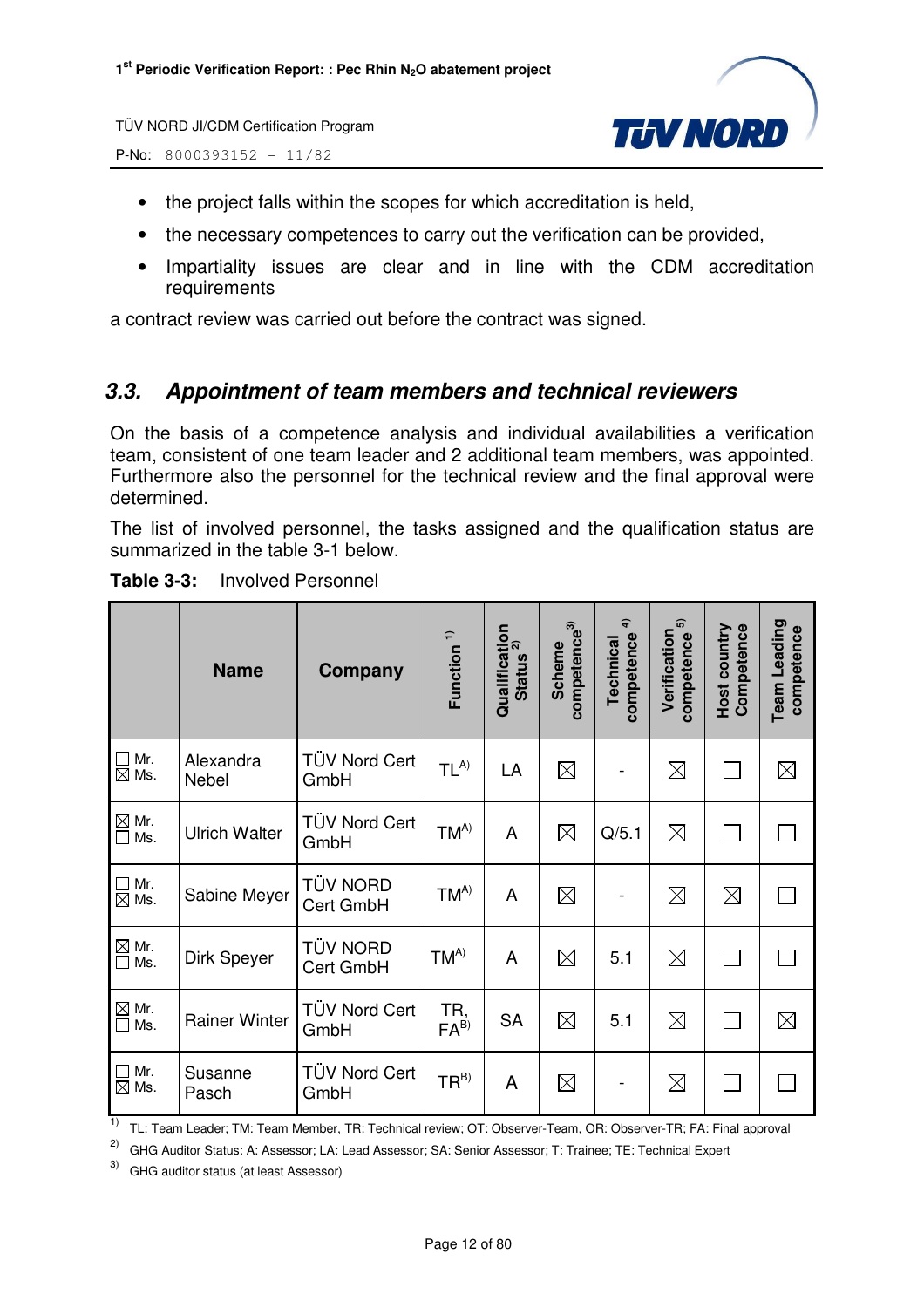**P-No:** 8000393152 - 11/82



- 4) As per S01-MU03 and S01-VA070-A2 (such as 1.1, 1.2, …)
- In case of verification projects
- A) Team Member: GHG auditor (at least Assessor status), Technical Expert (incl. Host Country Expert or Verification Expert), not ETE

B) No team member

# **3.4. Publication of the Monitoring Report**

In accordance with decision 9/CMP.1 (§ 36) the draft monitoring report, as received from the project participants, has been made publicly available on the TÜV NORD Website www.global-warming.de during a 30 days period from 2011-03-03 to 2011- 04-03<sup>3</sup>. Comments received are taken into account in the course of the verification, if applicable.

# **3.5. Verification Planning**

In order to ensure a complete, transparent and timely execution of the verification task the team leader has planned the complete sequence of events necessary to arrive at a substantiated final verification opinion.

Various tools have been established in order to ensure an effective verification planning.

Risk analysis and detailed audit testing planning

For the identification of potential reporting risks and the necessary detailed audit testing procedures for residual risk areas table A-1 is used. The structure and content of this table is given in table 3-2 below.

**Table 3-5:** Table A-1; Identification of verification risk areas

| Table A-1: GHG calculation procedures and management control testing / Detailed audit<br>testing of residual risk areas and random testing |                                                                           |                               |                                                        |                                                                                                                             |  |
|--------------------------------------------------------------------------------------------------------------------------------------------|---------------------------------------------------------------------------|-------------------------------|--------------------------------------------------------|-----------------------------------------------------------------------------------------------------------------------------|--|
| <b>Identification</b><br>of potential<br>reporting risk                                                                                    | Identification,<br>assessment and<br>testing of<br>management<br>controls | Areas of<br>residual<br>risks | <b>Additional</b><br>verification testing<br>performed | <b>Conclusions and</b><br><b>Areas Requiring</b><br>Improvement<br>(including<br><b>Forward Action</b><br><b>Requests</b> ) |  |

l

 $^3$  http://www.global-warming.de/e/1990/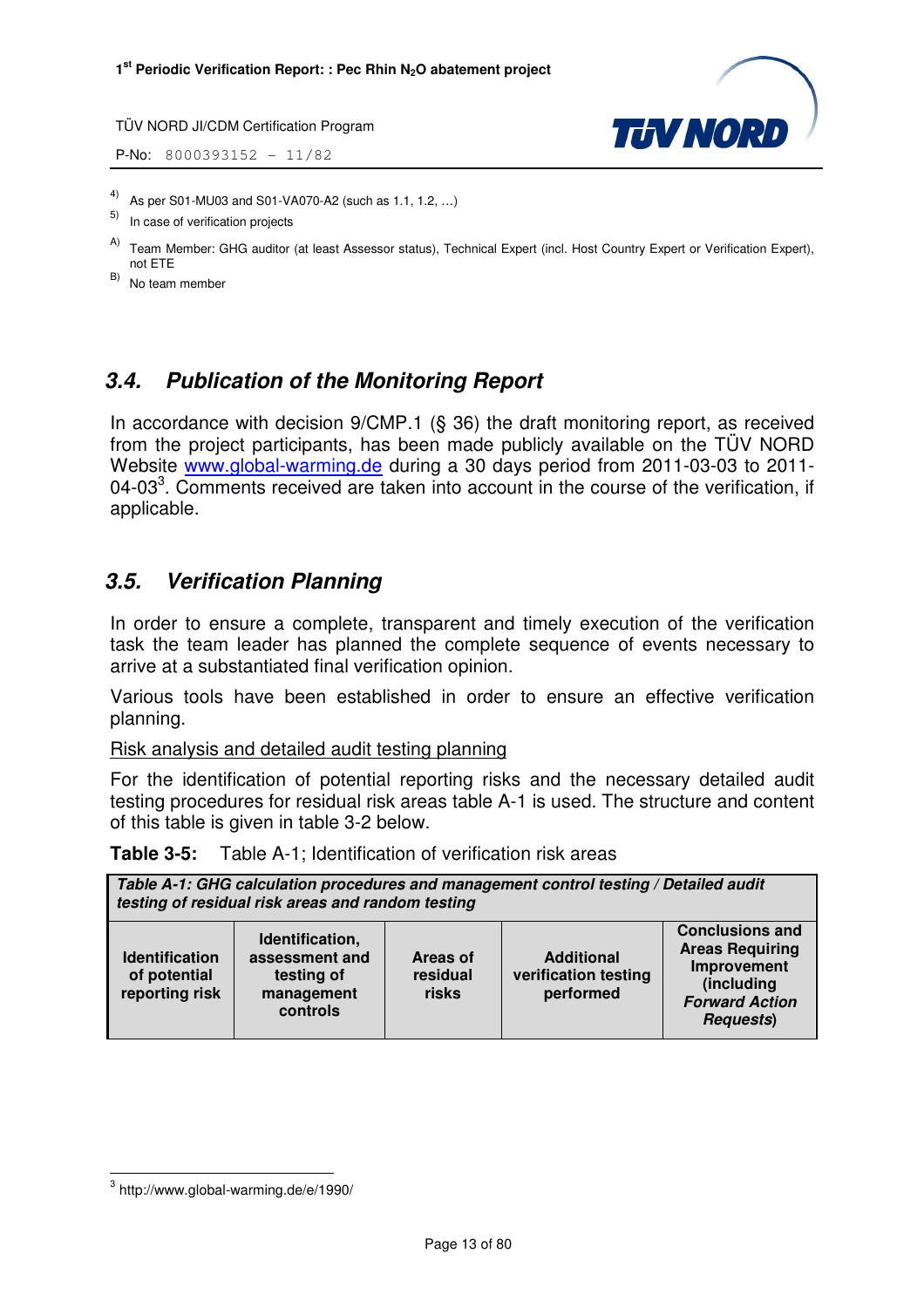

P-No: 8000393152 - 11/82

| Table A-1: GHG calculation procedures and management control testing / Detailed audit<br>testing of residual risk areas and random testing      |                                                                                                                                                                                                                                                                                             |                                                                                                                                                                                                                            |                                                                                                                                                                                                                                                                                                                                                                                                                                                                                                          |                                                                                                                                           |  |  |
|-------------------------------------------------------------------------------------------------------------------------------------------------|---------------------------------------------------------------------------------------------------------------------------------------------------------------------------------------------------------------------------------------------------------------------------------------------|----------------------------------------------------------------------------------------------------------------------------------------------------------------------------------------------------------------------------|----------------------------------------------------------------------------------------------------------------------------------------------------------------------------------------------------------------------------------------------------------------------------------------------------------------------------------------------------------------------------------------------------------------------------------------------------------------------------------------------------------|-------------------------------------------------------------------------------------------------------------------------------------------|--|--|
| <b>Identification</b><br>of potential<br>reporting risk                                                                                         | Identification,<br>assessment and<br>testing of<br>management<br>controls                                                                                                                                                                                                                   | Areas of<br>residual<br>risks                                                                                                                                                                                              | <b>Additional</b><br>verification testing<br>performed                                                                                                                                                                                                                                                                                                                                                                                                                                                   | <b>Conclusions and</b><br><b>Areas Requiring</b><br>Improvement<br>(including<br><b>Forward Action</b><br><b>Requests</b> )               |  |  |
| The following<br>potential risks<br>were identified<br>and divided and<br>structured<br>according to<br>the possible<br>areas of<br>occurrence. | The potential risks<br>of raw data<br>generation have<br>been identified in<br>the course of the<br>monitoring system<br>implementation.<br>The following<br>measures were<br>taken in order to<br>minimize the<br>corresponding<br>risks.<br>The following<br>measures are<br>implemented: | Despite the<br>measures<br>implemented<br>in order to<br>reduce the<br>occurrence<br>probability the<br>following<br>residual risks<br>remain and<br>have to be<br>addressed in<br>the course of<br>every<br>verification. | The additional<br>verification testing<br>performed is<br>described. Testing<br>may include:<br>- Sample cross<br>checking of<br>manual transfers of<br>data<br>- Recalculation<br>- Spreadsheet 'walk<br>throughs' to check<br>links and equations<br>- Inspection of<br>calibration and<br>maintenance<br>records for key<br>equipment<br>- Check sampling<br>analysis results<br>Discussions with<br>process engineers<br>who have detailed<br>knowledge of<br>process<br>uncertainty/error<br>bands. | Having investigated<br>the residual risks,<br>the conclusions<br>should be noted<br>here. Errors and<br>uncertainties are<br>highlighted. |  |  |

The completed table A-1 is enclosed in the annex 1 (table A-1) to this report.

#### Project specific periodic verification checklist

In order to ensure transparency and consideration of all relevant assessment criteria, a project specific verification protocol has been developed. The protocol shows, in a transparent manner, criteria and requirements, means and results of the verification. The verification protocol serves the following purposes:

- It organises, details and clarifies the requirements a JI project is expected to meet for verification
- It ensures a transparent verification process where the verifying AIE documents how a particular requirement has been proved and the result of the verification.

The basic structure of this project specific verification protocol for the periodic verification is described in table 3-3.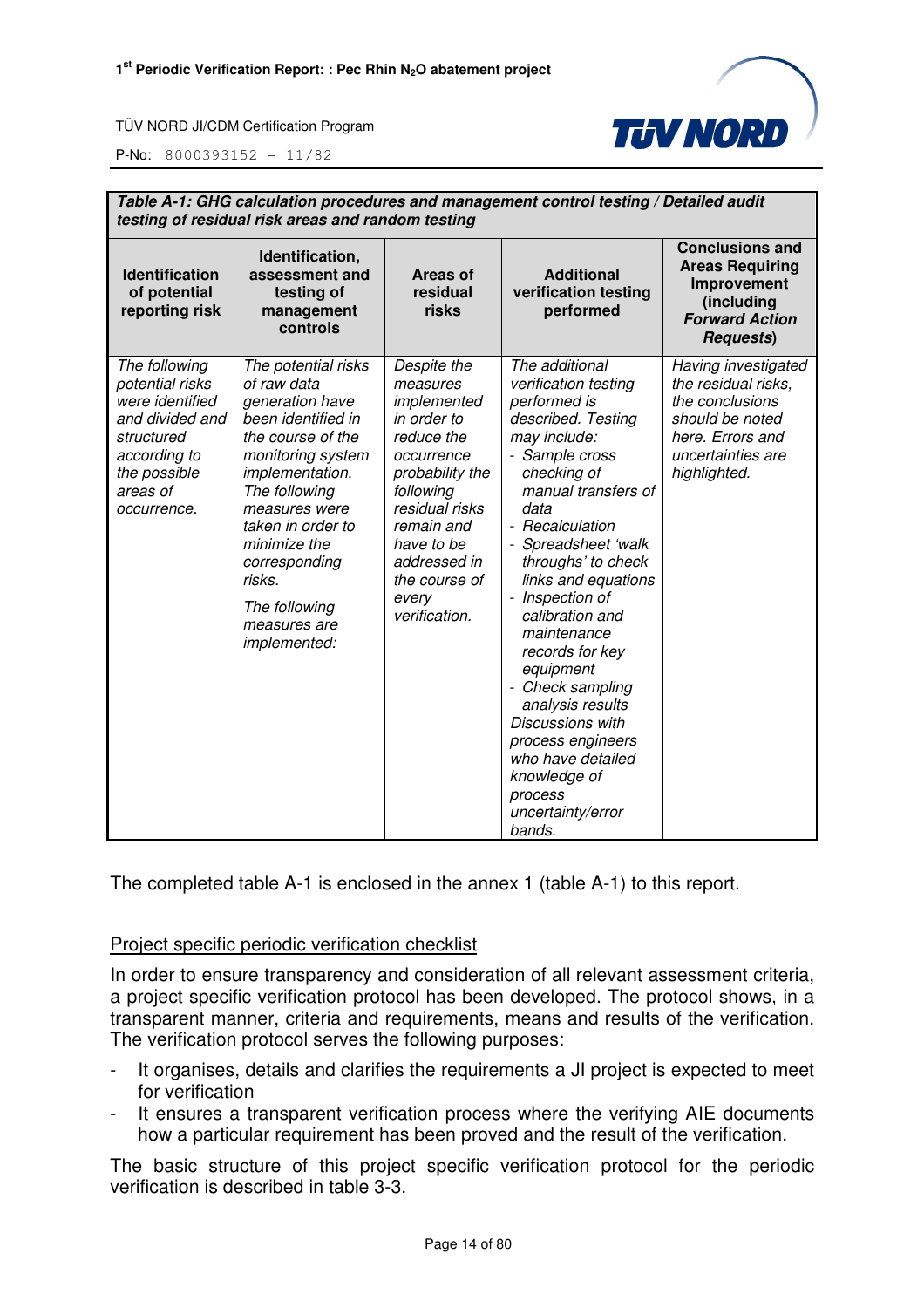P-No: 8000393152 - 11/82



| <b>Table A-2: Periodic verification checklist</b> |                                                                                                                                                                                                                                                                                                                                                                                                               |                                                                                                                                                                                                                             |                                                                                                            |                                                                                                                                                                                                                                                                                                                 |                                                                                                                                                                                                                                                                                 |                                                                           |  |
|---------------------------------------------------|---------------------------------------------------------------------------------------------------------------------------------------------------------------------------------------------------------------------------------------------------------------------------------------------------------------------------------------------------------------------------------------------------------------|-----------------------------------------------------------------------------------------------------------------------------------------------------------------------------------------------------------------------------|------------------------------------------------------------------------------------------------------------|-----------------------------------------------------------------------------------------------------------------------------------------------------------------------------------------------------------------------------------------------------------------------------------------------------------------|---------------------------------------------------------------------------------------------------------------------------------------------------------------------------------------------------------------------------------------------------------------------------------|---------------------------------------------------------------------------|--|
| No.                                               | DVM <sup>4</sup><br>paragraph /<br><b>Checklist</b><br><b>Item</b><br>(incl. guidance<br>for the determi-<br>nation team)                                                                                                                                                                                                                                                                                     | <b>Initial</b><br><b>Finding</b><br>(Means and<br>results of<br>assessment)                                                                                                                                                 | Ref.                                                                                                       | <b>Action</b><br>requested to<br>project<br>participant<br>(CAR, CL, FAR)                                                                                                                                                                                                                                       | <b>Review of</b><br>PP's<br>action                                                                                                                                                                                                                                              | Conclu-<br>sion                                                           |  |
| Number of<br>the<br>checklist<br>item             | The section<br>gives a<br>reference to<br>the relevant<br>paragraph of<br>the DVM.<br>The checklist<br>items are<br>linked to the<br>various<br>requirements<br>the project<br>should meet.<br>The checklist<br>is organised<br>in various<br>sections.<br>Each section<br>is then fur-<br>ther subdivi-<br>ded as per<br>the require-<br>ments of the<br>topic and the<br>individual<br>project<br>activity. | The section<br>is used to<br>elaborate and<br>discuss the<br>checklist item<br>in detail. It<br>includes the<br>initial<br>assessment<br>of the<br>verification<br>team and<br>how the<br>assessment<br>was carried<br>out. | Gives<br>reference<br>to the in-<br>formation<br>source on<br>which the<br>assess-<br>ment is<br>based on. | Assessment<br>based on<br>evidence<br>provided if<br>the criterion<br>is not fulfilled<br>a CAR, CL or<br>FAR (details<br>of each<br>finding are<br>elaborated in<br>chapter 4) is<br>raised<br>otherwise no<br>action is<br>requested.<br>The assess-<br>ment refers<br>to the draft<br>verification<br>stage. | Assess-<br>ment<br>based on<br>the project<br>participant<br>action in<br>response<br>to the<br>raised<br>CAR, CL<br>or FAR<br>(details of<br>each<br>finding are<br>elaborated<br>in chapter<br>4). The<br>assess-<br>ment<br>refers to<br>the final<br>verification<br>stage. | Final<br>assessment<br>at the final<br>verification<br>stage is<br>given. |  |

### **Table 3-5:** Structure of the project specific periodic verification checklist

The periodic verification checklist (verification protocol) is the backbone of the complete verification starting from the desk review until final assessment. Detailed assessments and findings are discussed within this checklist and not necessarily repeated in the main text of this report.

The completed verification protocol is enclosed in the annex (table A-2) to this report.

# **3.6. Desk review**

During the desk review all documents initially provided by the client and publicly available documents relevant for the verification were reviewed. The main documents are listed below:

 4 JISC 19 Annex 4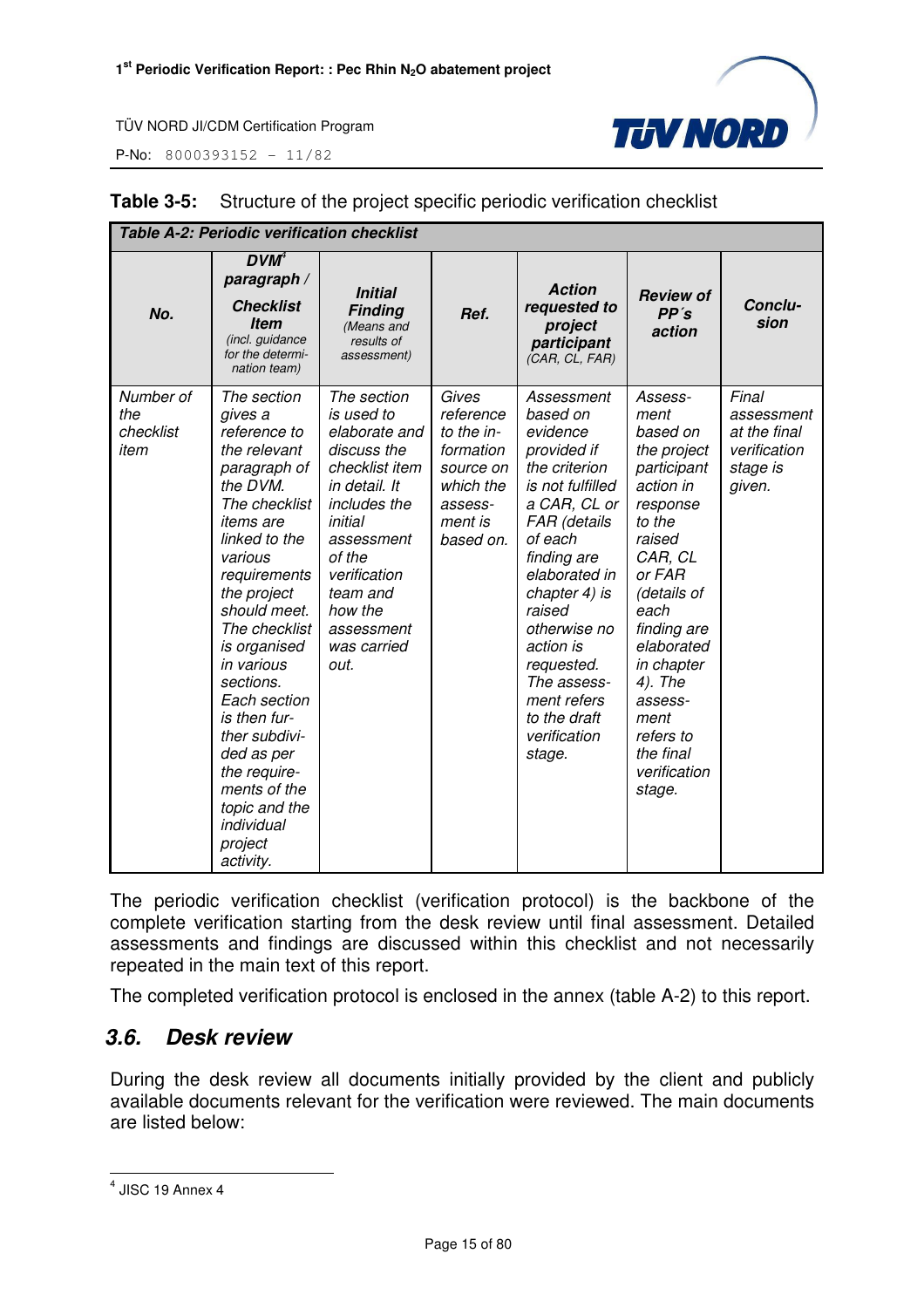P-No: 8000393152 - 11/82



- the last revision of the PDD including the monitoring plan<sup> $PDD/$ </sup>,
- $\bullet$  the last revision of the determination report<sup> $/$ DET/</sup>,
- the monitoring report, including the claimed emission reductions for the project<sup>/MR/</sup>,
- $\bullet$  the emission reduction calculation spreadsheet<sup>/XLS/</sup>.

Other supporting documents, such as publicly available information on the UNFCCC / host country website and background information were also reviewed.

# **3.7. On-site assessment**

As most essential part of the verification exercise it is indispensable to carry out an inspection on site in order to verify that the project is implemented in accordance with the applicable criteria. Furthermore the on-site assessment is necessary to check the monitoring data with respect to accuracy to ensure the calculation of emission reductions. The main tasks covered during the site visit include, but are not limited to:

- The on-site assessment included an investigation of whether all relevant equipment is installed and works as anticipated.
- The operating staff was interviewed and observed in order to check the risks of inappropriate operation and data collection procedures.
- Information processes for generating, aggregating and reporting the selected monitored parameters were reviewed.
- The duly calibration of all metering equipment was checked.
- The monitoring processes, routines and documentations were audited to check their proper application.
- The monitoring data were checked completely.
- The data aggregation trails were checked via spot sample down to the level of the meter recordings.

The complete verification team attended the site visit.

Before and during the on-site visit the verification team performed interviews with the project participants to confirm selected information and to resolve issues identified in the document review.

Representatives of the Pec Rhin Nitric Acid Plant and N.serve including the operational staff of the plant were interviewed. The main topics of the interviews are summarised in Table 3-4.

| Table 3-4: | Interviewed persons and interview topics |  |
|------------|------------------------------------------|--|
|------------|------------------------------------------|--|

| <b>Interviewed Persons /</b><br><b>Entities</b> | <b>Interview topics</b>             |
|-------------------------------------------------|-------------------------------------|
| 1. Projects & Operations                        | General aspects of the project      |
| Personnel, Pec Rhin                             | - Technical equipment and operation |
| Nitric Acid Plant                               | Changes since validation            |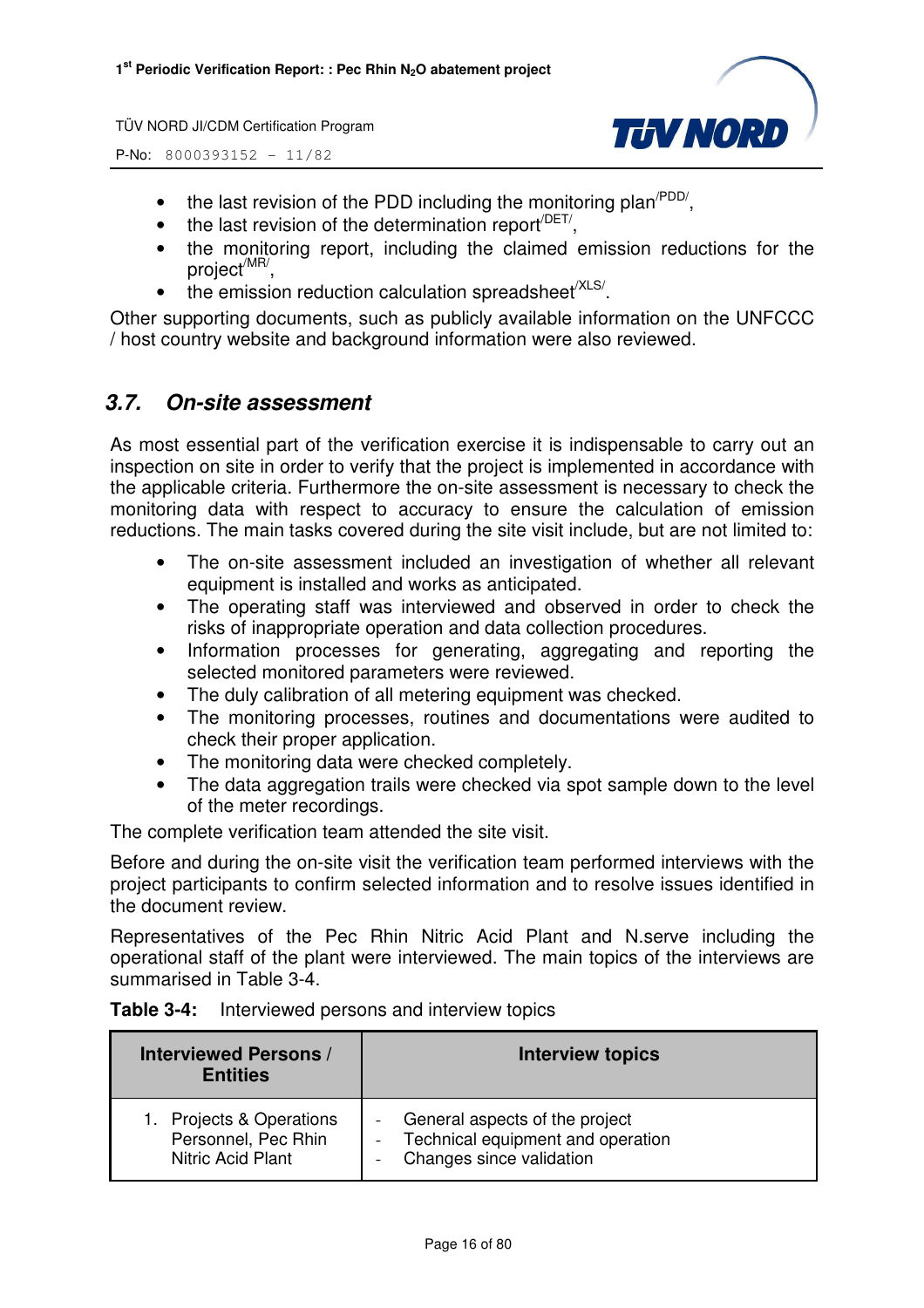

P-No: 8000393152 - 11/82

| <b>Interviewed Persons /</b><br><b>Entities</b> | <b>Interview topics</b>                                                                                                                                                                                                                                                                                                                                                                                                                                                                                                       |
|-------------------------------------------------|-------------------------------------------------------------------------------------------------------------------------------------------------------------------------------------------------------------------------------------------------------------------------------------------------------------------------------------------------------------------------------------------------------------------------------------------------------------------------------------------------------------------------------|
| 2. Consultant, N.serve                          | Calibration procedures<br>Quality management system<br>Involved personnel and responsibilities<br>Training and practice of the operational personnel<br>Implementation of the monitoring plan<br>Monitoring and measurement equipment<br>$\overline{\phantom{0}}$<br>Maintenance<br>Remaining issues from validation<br>Monitoring data management<br>$\overline{\phantom{a}}$<br>Data uncertainty and residual risks<br>GHG emission reduction calculation<br>Procedural aspects of the verification<br>Environmental aspect |

# **3.8. Draft verification reporting**

On the basis of the desk review, the on-site visit, follow-up interviews and further background investigation the verification protocol is completed. This protocol together with a general project and procedural description of the verification and a detailed list of the verification findings form the draft verification report. This report is sent to the client for resolution of raised CARs, CLs and FARs.

# **3.9. Resolution of CARs, CLs and FARs**

Non-conformities raised during the verification can either be seen as a non-fulfilment of criteria ensuring the proper implementation of a project or where a risk to deliver high quality emission reductions is identified.

Corrective Action Requests (CARs) are issued, if:

- Non-conformities with the monitoring plan or methodology are found in monitoring and reporting, or if the evidence provided to prove conformity is insufficient;
- Mistakes have been made in applying assumptions, data or calculations of emission reductions which will impair the estimate of emission reductions;
- Issues identified in a FAR during validation or previous verifications requiring actions by the project participants to be verified during verification have not been resolved.

The verification team uses the term Clarification Request (CL), which is be issued if:

• information is insufficient or not clear enough to determine whether the applicable JI requirements have been met.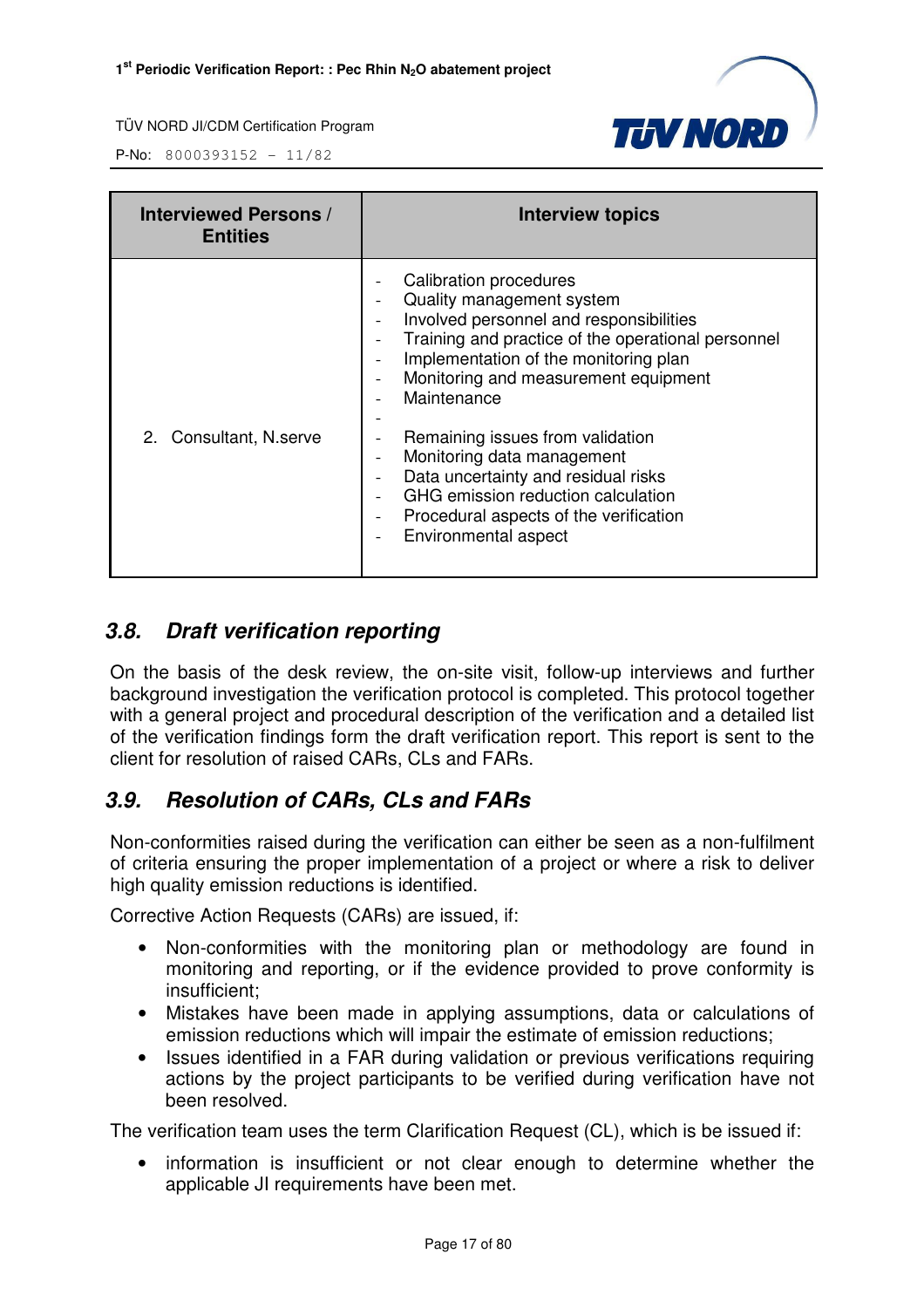P-No: 8000393152 - 11/82



Forward Action Requests (FAR) indicate essential risks for further periodic verifications. Forward Action Requests are issued, if:

• the monitoring and reporting require attention and / or adjustment for the next verification period.

For a detailed list of all CARs, CLs and FARs raised in the course of the verification pl. refer to chapter 4.

# **3.10. Final reporting**

Upon successful closure of all raised CARs and CLs the final verification report including a positive verification opinion can be issued. In case not all essential issues could finally be resolved, a final report including a negative verification opinion is issued.

The final report summarizes the final assessments w.r.t. all applicable criteria.

# **3.11. Technical review**

Before submission of the final verification report a technical review of the whole verification procedure is carried out. The technical reviewer is a competent GHG auditor being appointed for the scope this project falls under. The technical reviewer is not considered to be part of the verification team and thus not involved in the decision making process up to the technical review.

As a result of the technical review process the verification opinion and the topic specific assessments as prepared by the verification team leader may be confirmed or revised. Furthermore reporting improvements might be achieved.

# **3.12. Final approval**

After successful technical review an overall (esp. procedural) assessment of the complete verification will be carried out by a senior assessor located in the accredited premises of TÜV NORD.

After this step the request for issuance can be started.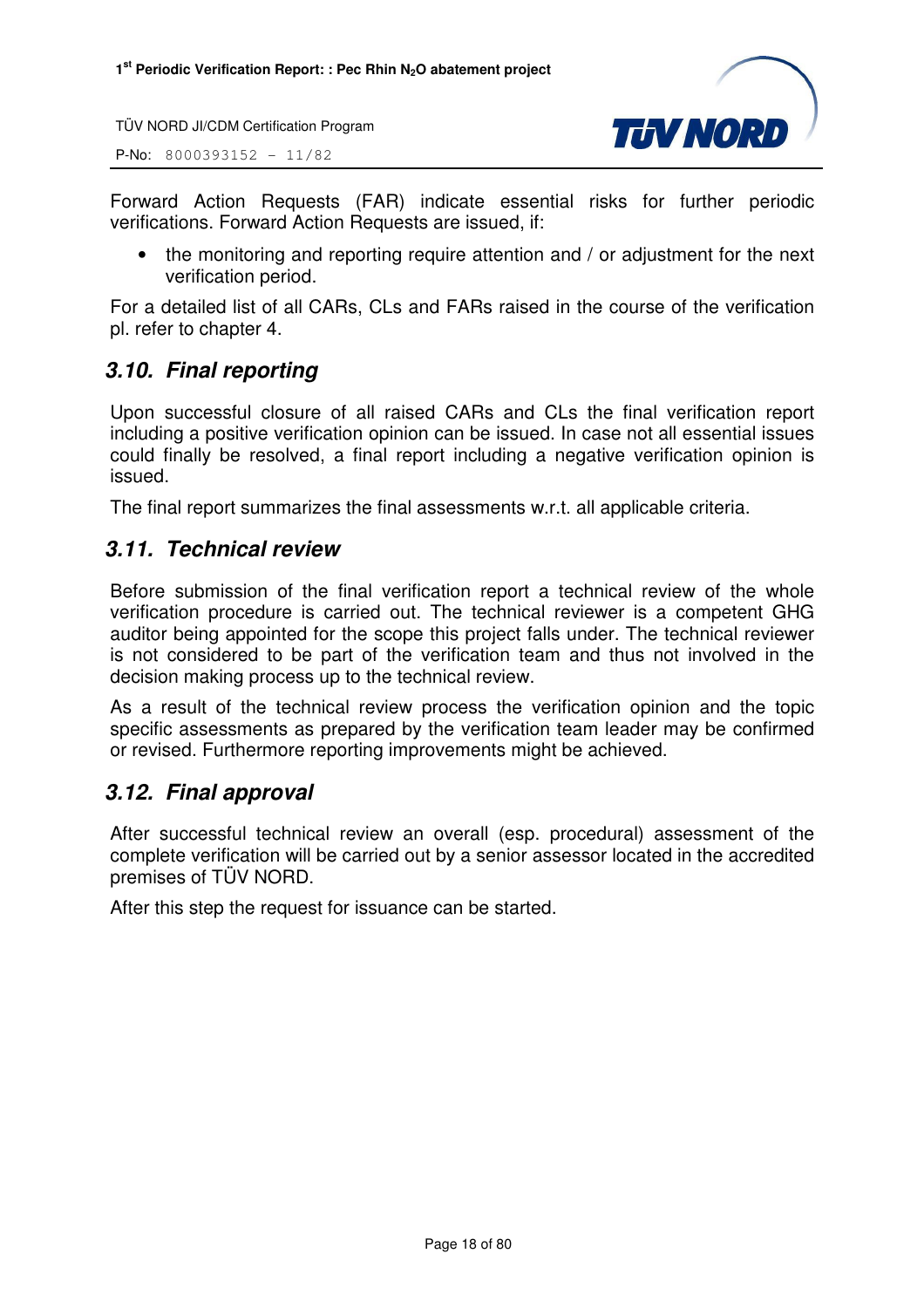

P-No: 8000393152 - 11/82

# **4. VERIFICATION FINDINGS**

In the following paragraphs the findings from the desk review of the monitoring report<sup>/MR/</sup>, the calculation spreadsheet<sup>/XLS/</sup>, PDD<sup>/PDD/</sup>, the Determination Report<sup>/DET/</sup> and other supporting documents, as well as from the on-site assessment and the interviews are summarised.

The summary of CAR, CL and FAR issued are shown in Table 4-1:

**Table 4-1:** Summary of CAR, CL and FAR

| <b>Verification topic</b>         | No. of CAR    | No. of CL | <b>No. of FAR</b> |
|-----------------------------------|---------------|-----------|-------------------|
| A – Project Approvals             | $\Omega$      |           |                   |
| <b>B</b> – Project Implementation |               | O         |                   |
| C - Monitoring Plan Compliance    | 2             |           |                   |
| D - Monitoring Plan Revision      | $\Omega$      | O         |                   |
| $E - Data Management$             | $\mathcal{P}$ | O         |                   |
| <b>SUM</b>                        | 5             |           |                   |

The following tables include all raised CARs, CLs and FARs and the assessments of the same by the verification team. For an in depth evaluation of all verification items it should be referred to the verification protocols (see Annex).

| <b>Finding:</b>                                                                                                                                                                        |                   | ${\bf A}$ 1                                                                                                                                                                                                |            |
|----------------------------------------------------------------------------------------------------------------------------------------------------------------------------------------|-------------------|------------------------------------------------------------------------------------------------------------------------------------------------------------------------------------------------------------|------------|
| <b>Classification</b>                                                                                                                                                                  | CAR               | СL                                                                                                                                                                                                         | <b>FAR</b> |
| <b>Description of finding</b><br>Describe the finding in unam-<br>biguous style; address the<br>context (e.g. section)                                                                 | host country LoA. | It must be checked at each verification, that the total amount of<br>verified emission reductions until 2012-12-31 does not exceed the<br>limit of 351,440 tonnes (before 10 % reduction) according to the |            |
| <b>Corrective Action #1</b>                                                                                                                                                            |                   |                                                                                                                                                                                                            |            |
| This section shall be filled by<br>the PP. It shall address the cor-<br>rective action taken in details.                                                                               |                   |                                                                                                                                                                                                            |            |
| AIE Assessment #1                                                                                                                                                                      |                   |                                                                                                                                                                                                            |            |
| The assessment shall encom-<br>pass all open issues in annex A-<br>1. In case of non-closure,<br>additional corrective action and<br>AIE assessments (#2, #3, etc.)<br>shall be added. |                   |                                                                                                                                                                                                            |            |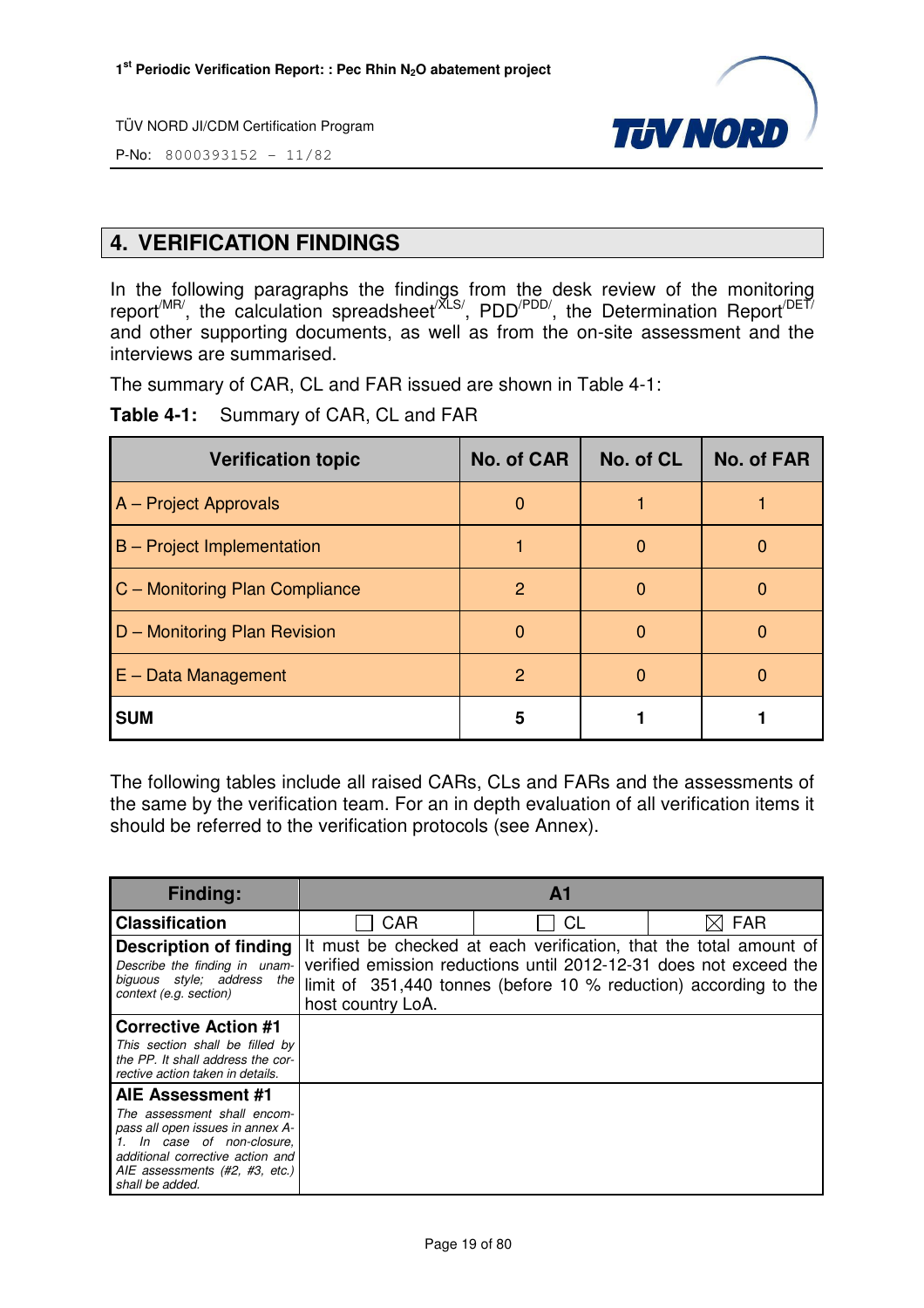

| <b>Finding:</b>               |                                                                 |
|-------------------------------|-----------------------------------------------------------------|
| <b>Conclusion</b>             | $\boxtimes$ To be checked during the next periodic verification |
| Tick the appropriate checkbox | Appropriate action was taken                                    |
|                               | Project documentation was corrected correspondingly             |
|                               | Additional action should be taken                               |
|                               | The project complies with the requirements                      |

| <b>Finding:</b>                                                                                                                                                                                          |                                                                                                                                                                                      | A <sub>2</sub>                                                                                                                                                                                                 |                                                                  |
|----------------------------------------------------------------------------------------------------------------------------------------------------------------------------------------------------------|--------------------------------------------------------------------------------------------------------------------------------------------------------------------------------------|----------------------------------------------------------------------------------------------------------------------------------------------------------------------------------------------------------------|------------------------------------------------------------------|
| <b>Classification</b>                                                                                                                                                                                    | <b>CAR</b>                                                                                                                                                                           | <b>CL</b>                                                                                                                                                                                                      | <b>FAR</b>                                                       |
| Description of finding<br>Describe the finding in unam-<br>biguous style; address<br>the<br>context (e.g. section)                                                                                       |                                                                                                                                                                                      | The total amount of verified emission reductions until 2012-12-31<br>must not exceed the limit of 351,440 tonnes (before 10 %<br>reduction) according to the host country LoA.                                 |                                                                  |
| <b>Corrective Action #1</b><br>This section shall be filled by<br>the PP. It shall address the cor-<br>rective action taken in details.                                                                  |                                                                                                                                                                                      | since start of the crediting period is 78,567 tonnes of $CO2e$ (before<br>10 % reduction) and therefore does not exceed the limit of 351,440<br>tonnes of $CO2e$ (before 10 % reduction) according to the LoA. | The total amount of emission reductions achieved by this project |
| AIE Assessment #1<br>The assessment shall encom-<br>pass all open issues in annex A-<br>In case of non-closure.<br>additional corrective action and<br>AIE assessments (#2, #3, etc.)<br>shall be added. | The value given by the PP is the result of the ER-calculation of the<br>first monitoring period. The result is correct and does not exceed<br>the limit set by the host country LoA. |                                                                                                                                                                                                                |                                                                  |
| <b>Conclusion</b><br>Tick the appropriate checkbox                                                                                                                                                       | Appropriate action was taken<br>Additional action should be taken                                                                                                                    | To be checked during the next periodic verification<br>Project documentation was corrected correspondingly<br>The project complies with the requirements                                                       |                                                                  |

| <b>Finding:</b>       |     |              |                     |
|-----------------------|-----|--------------|---------------------|
| <b>Classification</b> | CAR | $\vee$<br>◡∟ | $\mathbf{A}$<br>⊢△⊢ |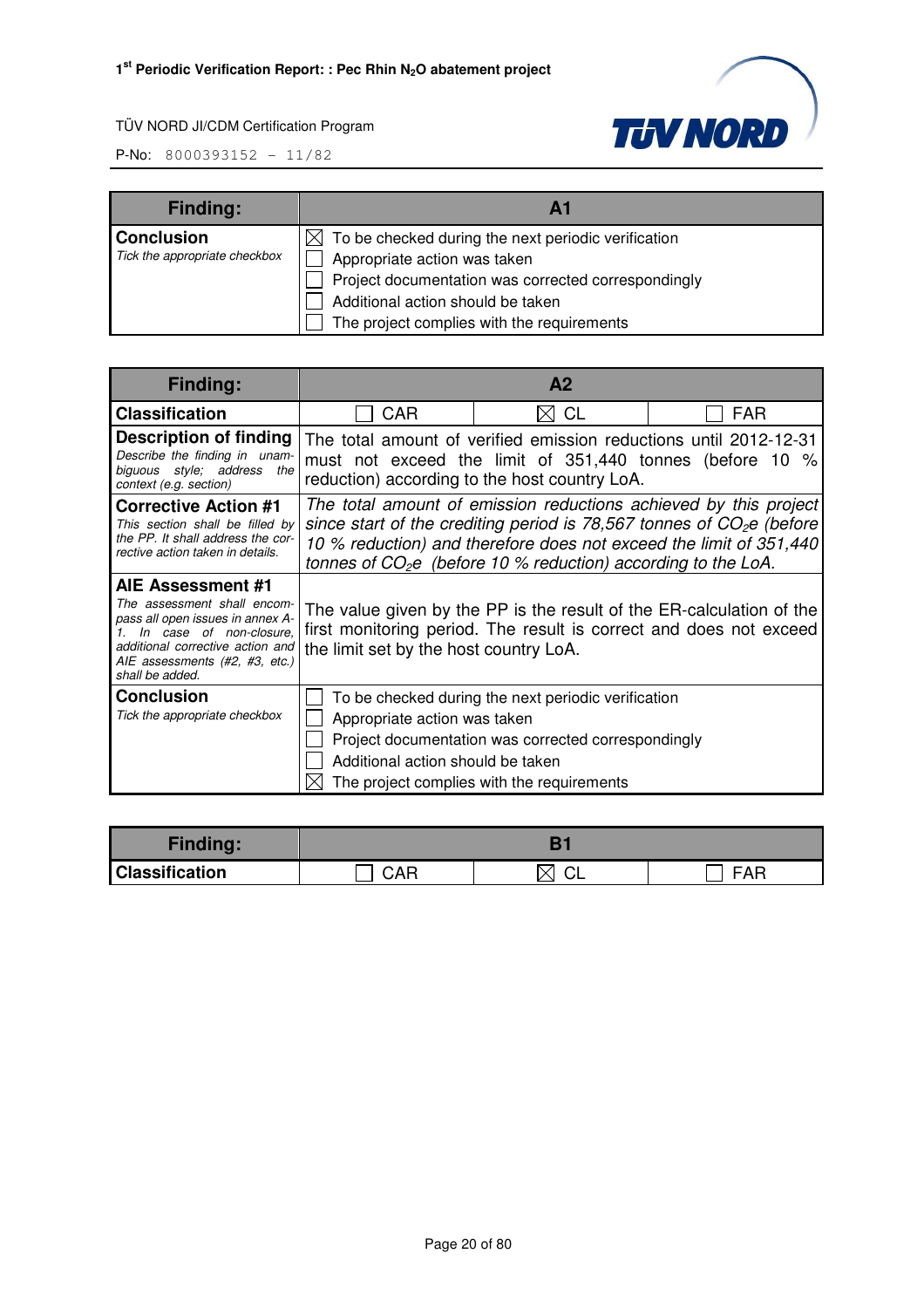**TJV NORD** 

| <b>Finding:</b>                                                                                                                                                                        | <b>B1</b>                                                                                                                                                   |
|----------------------------------------------------------------------------------------------------------------------------------------------------------------------------------------|-------------------------------------------------------------------------------------------------------------------------------------------------------------|
| <b>Description of finding</b>                                                                                                                                                          | <b>FAR D5 of Determination Report</b>                                                                                                                       |
| Describe the finding in unam-<br>the<br>biguous style; address                                                                                                                         | The verifier has to check the appropriateness of                                                                                                            |
| context (e.g. section)                                                                                                                                                                 | the AMS (with regard to e.g. location of the sampling point,<br>$\bullet$                                                                                   |
|                                                                                                                                                                                        | QAL1, QAL 2, uncertainty assessment)                                                                                                                        |
|                                                                                                                                                                                        | the gas volume flow meter                                                                                                                                   |
|                                                                                                                                                                                        | since these devices are not installed at the date of on site visit,                                                                                         |
|                                                                                                                                                                                        | the implemented QA/QC procedures in accordance with ISO<br>9001 or a related standard measurements frequencies for the<br>relevant parameters               |
|                                                                                                                                                                                        | ISO 9001 accreditation and scope of contract of the external<br>$\bullet$<br>contractor 'Cegelec'.                                                          |
|                                                                                                                                                                                        | The verifier should check the implemented QA/QC procedures in<br>accordance with ISO 9001 or a related standard                                             |
| <b>Corrective Action #1</b><br>This section shall be filled by<br>the PP. It shall address the cor-<br>rective action taken in details.                                                | The PP provided info related to the different issues of the FAR in<br>the project documentation.                                                            |
| AIE Assessment #1                                                                                                                                                                      |                                                                                                                                                             |
| The assessment shall encom-<br>pass all open issues in annex A-<br>1. In case of non-closure,<br>additional corrective action and<br>AIE assessments (#2, #3, etc.)<br>shall be added. | OK. After closing of all findings which are partly related to the<br>context of AMS installation and implementation of EN 14181, this<br>CAR can be closed. |
| <b>Conclusion</b>                                                                                                                                                                      | To be checked during the next periodic verification                                                                                                         |
| Tick the appropriate checkbox                                                                                                                                                          | $\boxtimes$<br>Appropriate action was taken                                                                                                                 |
|                                                                                                                                                                                        | Project documentation was corrected correspondingly                                                                                                         |
|                                                                                                                                                                                        | Additional action should be taken                                                                                                                           |
|                                                                                                                                                                                        | The project complies with the requirements                                                                                                                  |

| <b>Finding:</b>                                                                                                                                                                       | C <sub>1</sub>                                                                                                                                                            |                                                                                                                                                                                                                    |                                                                                                                       |
|---------------------------------------------------------------------------------------------------------------------------------------------------------------------------------------|---------------------------------------------------------------------------------------------------------------------------------------------------------------------------|--------------------------------------------------------------------------------------------------------------------------------------------------------------------------------------------------------------------|-----------------------------------------------------------------------------------------------------------------------|
| <b>Classification</b>                                                                                                                                                                 | <b>CAR</b>                                                                                                                                                                | CL                                                                                                                                                                                                                 | <b>FAR</b>                                                                                                            |
| Description of finding<br>Describe the finding in unam-<br>biguous style; address the 2. Sampling points should be included in Illustration: Flow chart for<br>context (e.g. section) | Editorial issues in the Monitoring Report:<br>the PEC RHIN nitric acid plant<br>Chapter 5.3.3:<br>З.<br>Chapter 5.3.4 and others:<br>Only<br>$\Omega$<br>thermocouples of | 1. The date of the plant start up (mid of June) should be specified<br>principle (conductivity) should be included<br>Mass balance as cross check tool should be included<br>oxidation<br>mean<br>boiler<br>"east" | $\circ$ The automatic density (concentration) measurement<br>temperature<br>three<br>ot o<br>is<br>for<br>used<br>the |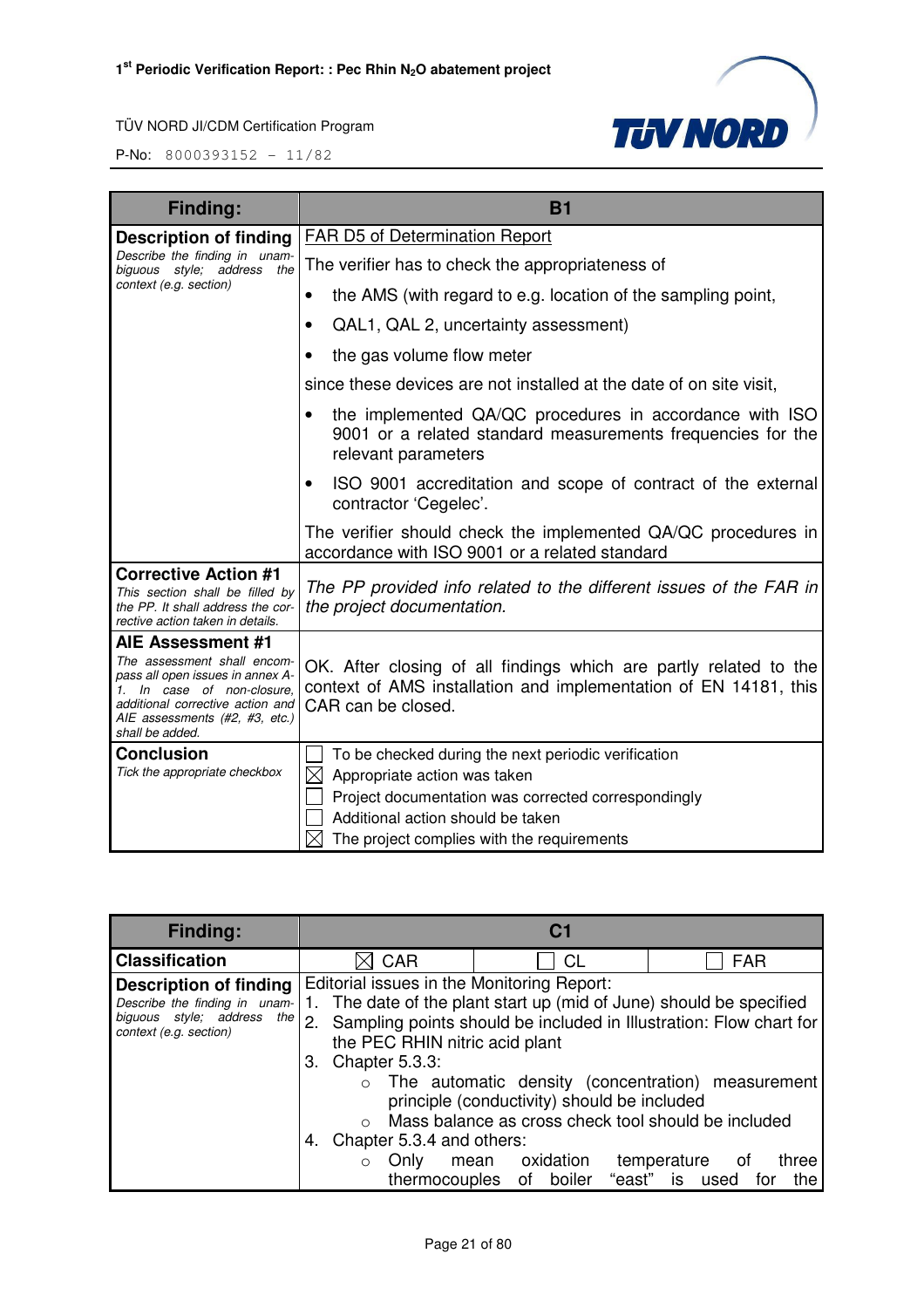

| Finding:                                                                                                                                | C <sub>1</sub>                                                                                                                                                                                                                                                                                                                                                                                                                                                                                                                                                                                                                                                                                                                                                                                                                                                                                                                                                                                                                                                                                                                                                                                                                                                                                                                                                                                                                                                                                                                                                                                                                                                                                                                                                                                                                                                                                                                                                                                                                                                                                                                                                                                                                                                                                                                                                                              |
|-----------------------------------------------------------------------------------------------------------------------------------------|---------------------------------------------------------------------------------------------------------------------------------------------------------------------------------------------------------------------------------------------------------------------------------------------------------------------------------------------------------------------------------------------------------------------------------------------------------------------------------------------------------------------------------------------------------------------------------------------------------------------------------------------------------------------------------------------------------------------------------------------------------------------------------------------------------------------------------------------------------------------------------------------------------------------------------------------------------------------------------------------------------------------------------------------------------------------------------------------------------------------------------------------------------------------------------------------------------------------------------------------------------------------------------------------------------------------------------------------------------------------------------------------------------------------------------------------------------------------------------------------------------------------------------------------------------------------------------------------------------------------------------------------------------------------------------------------------------------------------------------------------------------------------------------------------------------------------------------------------------------------------------------------------------------------------------------------------------------------------------------------------------------------------------------------------------------------------------------------------------------------------------------------------------------------------------------------------------------------------------------------------------------------------------------------------------------------------------------------------------------------------------------------|
| <b>Corrective Action #1</b><br>This section shall be filled by<br>the PP. It shall address the cor-<br>rective action taken in details. | determination of operation hours (OH) and not UN1000<br>status signal. This should be revised in all relevant<br>sections of the MR<br>5. Section 6: The Müller BBM reports 043/3 (Installation) and<br>043/1 (Suitability) should be mentioned.<br>6. The daily zero calibration of AMS is not implemented in quality<br>management scheme of the plant as stated in the MR. This<br>should be explained by reference to suppliers requirements and<br>monitoring standard.<br>7. Annex $1$ :<br>P. 4 (OH): The section "data source" should be<br>$\circ$<br>corrected<br>P. 6 (OT): The table should be corrected since not the<br>$\circ$<br>UN1000 status signal but OT burner east is used<br>P. 9 (TSG): The thermocouple is not a part of the<br>$\circ$<br>volume flow meter. The section should be corrected<br>P. 10 (PSG): The section should be corrected<br>$\circ$<br>8. Annex 2:<br>PSG: The section should be corrected<br>$\circ$<br>1. The exact date of plant start-up has now been specified in<br>section 3.<br>2. Sampling points have now been included in the plant flow chart<br>in section 4.<br>3. Section 5.3.3 has now been amended to include more<br>information on density measurement and the reporting of NAP<br>values based on a mass balance calculation.<br>4. Section 5.3.4 and P.6 of Annex 1 have been amended to reflect<br>the use of the oxidation temperature measurements of the east<br>burner to determine OH.<br>5. The Müller BBM reports 043/3 (Installation) and 043/1<br>(Suitability) have now been included in Section 6.1<br>6. The section 'N <sub>2</sub> O-Analyser Zero Calibration' in 6.4 has now<br>been amended to reflect the fact that a daily zero calibration is<br>not carried out at the plant, as was originally stated in the PDD,<br>but is instead carried out once per month.<br>7. Annex $1$ :<br>The 'Source' of P.4 of Annex 1 (OH) has been<br>$\circ$<br>corrected to reflect the actual situation at the plant.<br>The 'Source' of P.6 of Annex 1 (OT) has been<br>$\circ$<br>corrected to reflect the actual situation at the plant.<br>The 'Source' of P.9 of Annex 1 (TSG) has been<br>$\circ$<br>corrected to show that the probe is not a part of the<br>volume flow meter.<br>Section P10 of Annex 1 has been corrected to<br>$\circ$<br>describe<br>the<br>situation<br>with<br>static<br>pressure |
|                                                                                                                                         | measurement<br>8. Annex 2 section PSG has been corrected to describe the                                                                                                                                                                                                                                                                                                                                                                                                                                                                                                                                                                                                                                                                                                                                                                                                                                                                                                                                                                                                                                                                                                                                                                                                                                                                                                                                                                                                                                                                                                                                                                                                                                                                                                                                                                                                                                                                                                                                                                                                                                                                                                                                                                                                                                                                                                                    |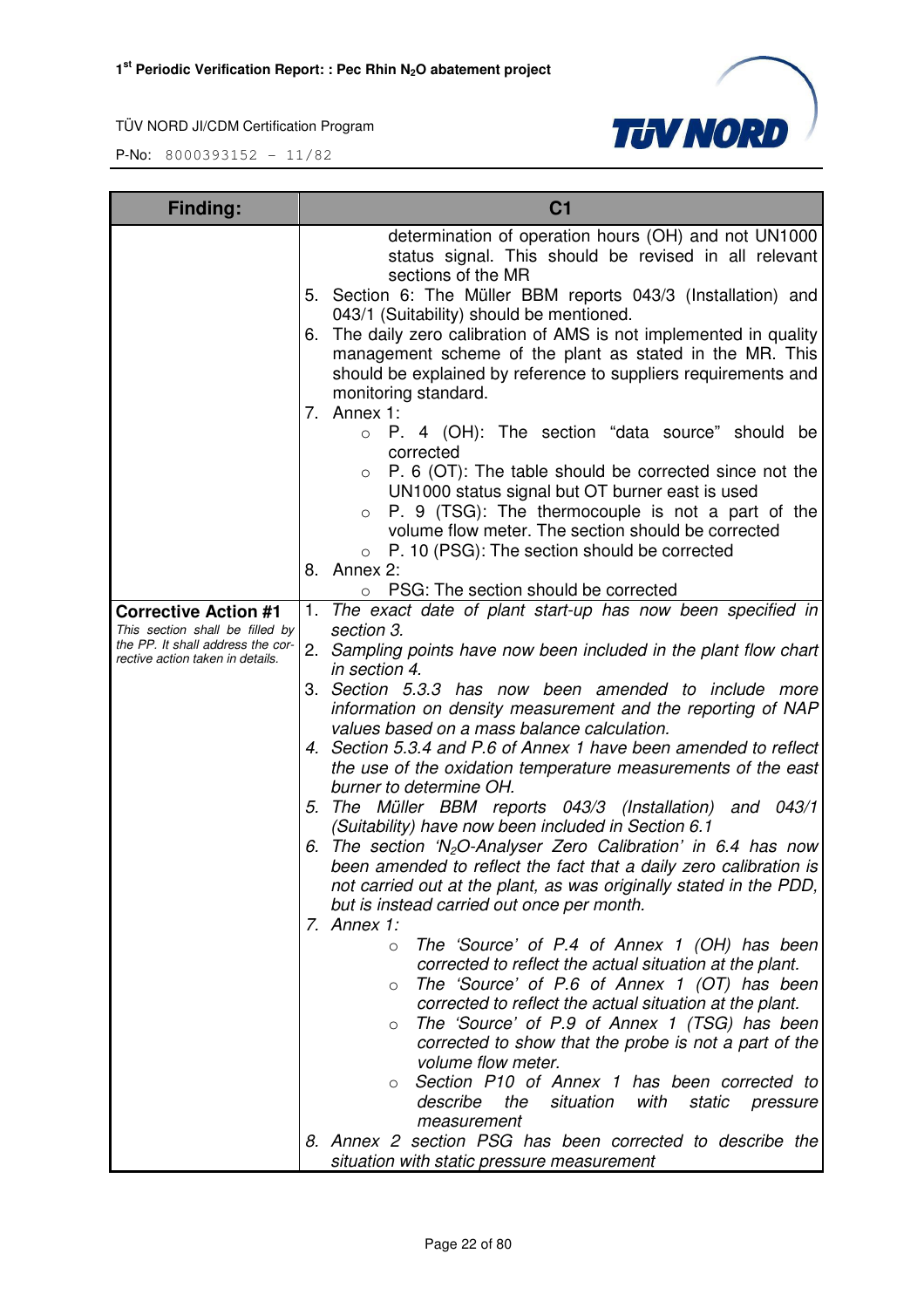

| <b>Finding:</b>                                                                                                                                                                                                    | C <sub>1</sub>                                                                                                                                                                                                                                                                                                                                                                                                                                                                                                                                                                                                                                                                                                                                                                                                                                                |
|--------------------------------------------------------------------------------------------------------------------------------------------------------------------------------------------------------------------|---------------------------------------------------------------------------------------------------------------------------------------------------------------------------------------------------------------------------------------------------------------------------------------------------------------------------------------------------------------------------------------------------------------------------------------------------------------------------------------------------------------------------------------------------------------------------------------------------------------------------------------------------------------------------------------------------------------------------------------------------------------------------------------------------------------------------------------------------------------|
| AIE Assessment #1<br>The assessment shall encom-<br>pass all open issues in annex A-<br>1. In case of non-closure,<br>additional corrective action and<br>AIE assessments (#2, #3, etc.)<br>shall be added.        | OK, starting date is now mentioned as 2010-06-15<br>1.<br>OK, sampling points are now included in the chart<br>2.<br>3.<br>OK, the MR now gives information about the measurement<br>principle and cross check<br>OK. Section 5.3.4. now includes the relevant information<br>4.<br>Not OK. The relevant reports were referenced in the MR but<br>5.<br>issuing data are not correct<br>6. OK. The monthly calibration interval is now reflected in the MR.<br>Monthly calibration frequency is common practice and is<br>accepted by the verification team.<br>7. Not OK. The data source for parameters OH, OT, TSG and<br>PSG are not described as implemented in plant DCS.<br>8. Not OK. The pressure measurement is now described in annex<br>determination<br>team<br>follow<br>2,<br>but<br>the<br>can<br>not<br>the<br>definition/explanation given. |
| <b>Corrective Action #2</b><br>This section shall be filled by<br>the PP. It shall address the cor-<br>rective action taken in details.                                                                            | 5. The date of the updated report was corrected in the MR<br>7. The section "data source" in annex 1 for the parameter OH, OT,<br>TSG and PSG was corrected in the MR to reflect the actual<br>situation of implementation in the DCS<br>8. The PP explains in Annex 1 of the MR that:<br>PSG is calculated as measured difference between stack<br>pressure and ambient pressure plus a default value of 1013<br>hPa<br>The measurement of pressure difference by: Endress $+$<br>Hauser Cerabar S pressure sensor<br>The pressure sensor measures the difference between<br>stack pressure and atmospheric ambient pressure.                                                                                                                                                                                                                                |
| <b>IAE Assessment #2</b><br>The assessment shall encom-<br>pass all open issues in annex A-<br>1. In case of non-closure,<br>additional corrective action and<br>IAE assessments (#2, #3, etc.)<br>shall be added. | 5. OK, the dates were corrected as per report<br>7. and $8$ .:<br>OK, the PP gives sufficient info of data source and regarding<br>PSG measurement. The addition of the default value of 1013<br>hPa to the differential pressure is conservative since the max.<br>registered atmospheric pressure is 981,4 hPa <sup>/PRESS/</sup> and a higher<br>pressure used for normalisation calculation will lead to higher<br>mass flows of $N_2O$ in the result.<br>CAR is closed.                                                                                                                                                                                                                                                                                                                                                                                  |
| <b>Conclusion</b><br>Tick the appropriate checkbox                                                                                                                                                                 | To be checked during the next periodic verification<br>Appropriate action was taken<br>Project documentation was corrected correspondingly<br>$\boxtimes$<br>Additional action should be taken<br>$\boxtimes$<br>The project complies with the requirements                                                                                                                                                                                                                                                                                                                                                                                                                                                                                                                                                                                                   |

| <b>Finding:</b>       |                 |    |     |
|-----------------------|-----------------|----|-----|
| <b>Classification</b> | <b>CAR</b><br>⌒ | ◡∟ | FAR |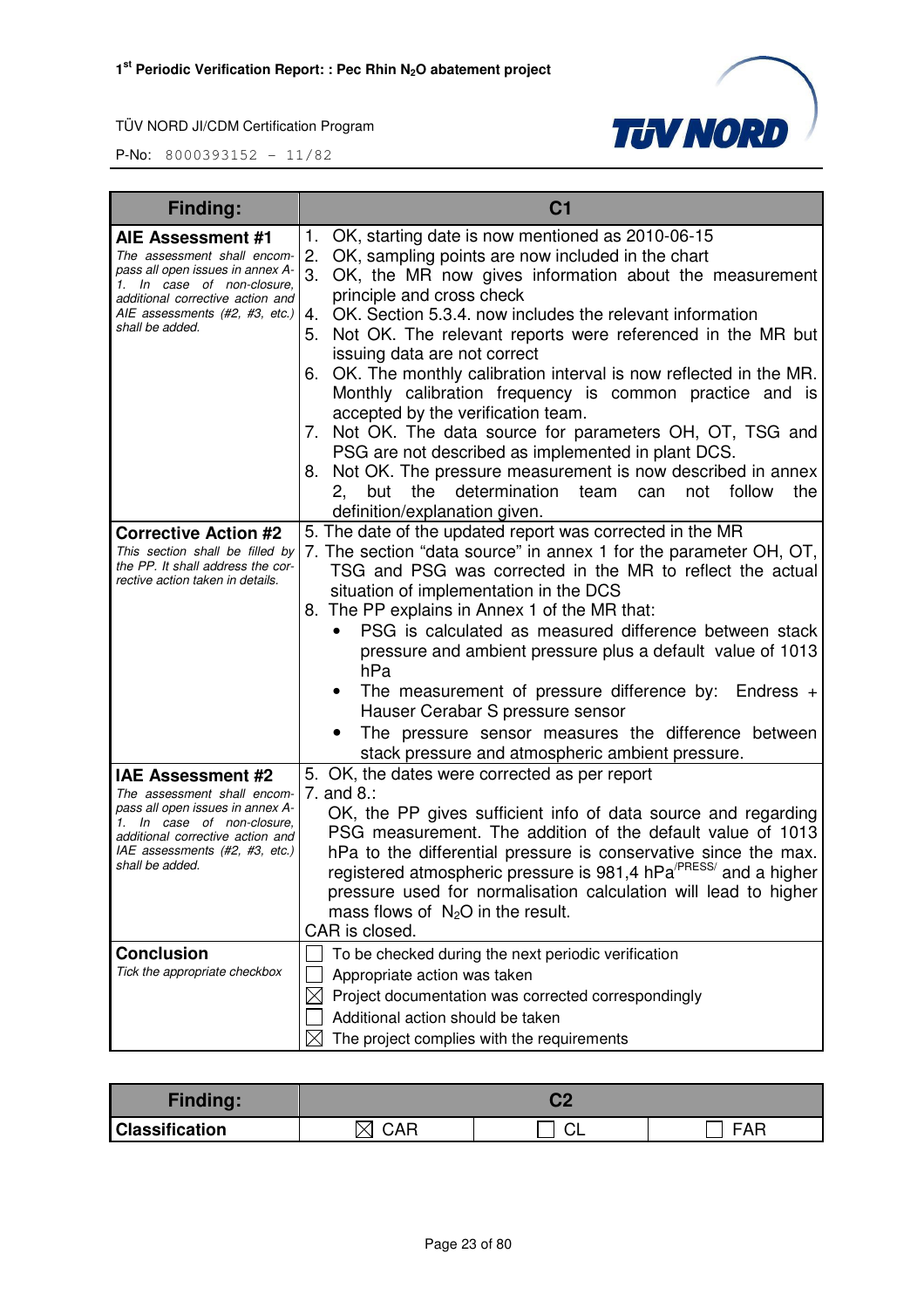



| Finding:                                                                                                                                                                                                              | C <sub>2</sub>                                                                                                                                                                                                                                                                                                                                                                                                                                                                                                                                                                                                                                                                                                                                             |
|-----------------------------------------------------------------------------------------------------------------------------------------------------------------------------------------------------------------------|------------------------------------------------------------------------------------------------------------------------------------------------------------------------------------------------------------------------------------------------------------------------------------------------------------------------------------------------------------------------------------------------------------------------------------------------------------------------------------------------------------------------------------------------------------------------------------------------------------------------------------------------------------------------------------------------------------------------------------------------------------|
| <b>Description of finding</b><br>Describe the finding in unam-<br>biguous style; address the<br>context (e.g. section)                                                                                                | Some sections of the QAL 2 report No: M87 043/2 2010-11-12<br>prepared by MÜLLER-BBM need to be revised or clarified:<br>$\circ$ Chapter 1.4: The reference to the German Federal Immission<br>Control Act shall be corrected<br>Section 3.3.1 mentions a 12 hourly automatic zero point<br>$\circ$<br>calculation whereas section 6.1.9 states that no regular zero<br>checks are carried out. Clarification is requested.<br>Section 3, absolute pressure (page 40) : The pressure sensor is<br>$\circ$<br>nor clearly referenced. Additional information (type, supplier,<br>S/N) is necessary.<br>The normalisation of VSG data in the PCS (as checked by M-<br>$\circ$<br>BMM and found to be correct) shall be described in the relevant<br>section) |
| <b>Corrective Action #1</b><br>This section shall be filled by<br>the PP. It shall address the cor-<br>rective action taken in details.                                                                               | Müller BBM provided an updated version of the QAL 2 report. This<br>report reflects the comments above, describing the actual situation<br>correctly:                                                                                                                                                                                                                                                                                                                                                                                                                                                                                                                                                                                                      |
|                                                                                                                                                                                                                       | Chapter 1.4: The reference to German regulations was<br>removed<br>Section 3.3 the correct calibration frequency was described<br>Section 3 (static pressure - now page 38) the pressure<br>sensor details are included<br>The calculation of the QAL 2 correction factor for stack gas flow is<br>now limited to normalized conditions. The formula for normalization<br>as used in the data collection system is included in the report.                                                                                                                                                                                                                                                                                                                 |
| <b>IAE Assessment #1</b><br>The assessment shall encom-<br>pass all open issues in annex A-<br>In case of non-closure,<br>1.<br>additional corrective action and<br>IAE assessments (#2, #3, etc.)<br>shall be added. | OK.<br>The QAL 2 report was revised according to the findings and can be<br>accepted by the verification team.<br>CAR is closed.                                                                                                                                                                                                                                                                                                                                                                                                                                                                                                                                                                                                                           |
| <b>Conclusion</b><br>Tick the appropriate checkbox                                                                                                                                                                    | To be checked during the next periodic verification<br>$\boxtimes$ Appropriate action was taken<br>$\boxtimes$ Project documentation was corrected correspondingly<br>Additional action should be taken<br>$\boxtimes$ The project complies with the requirements                                                                                                                                                                                                                                                                                                                                                                                                                                                                                          |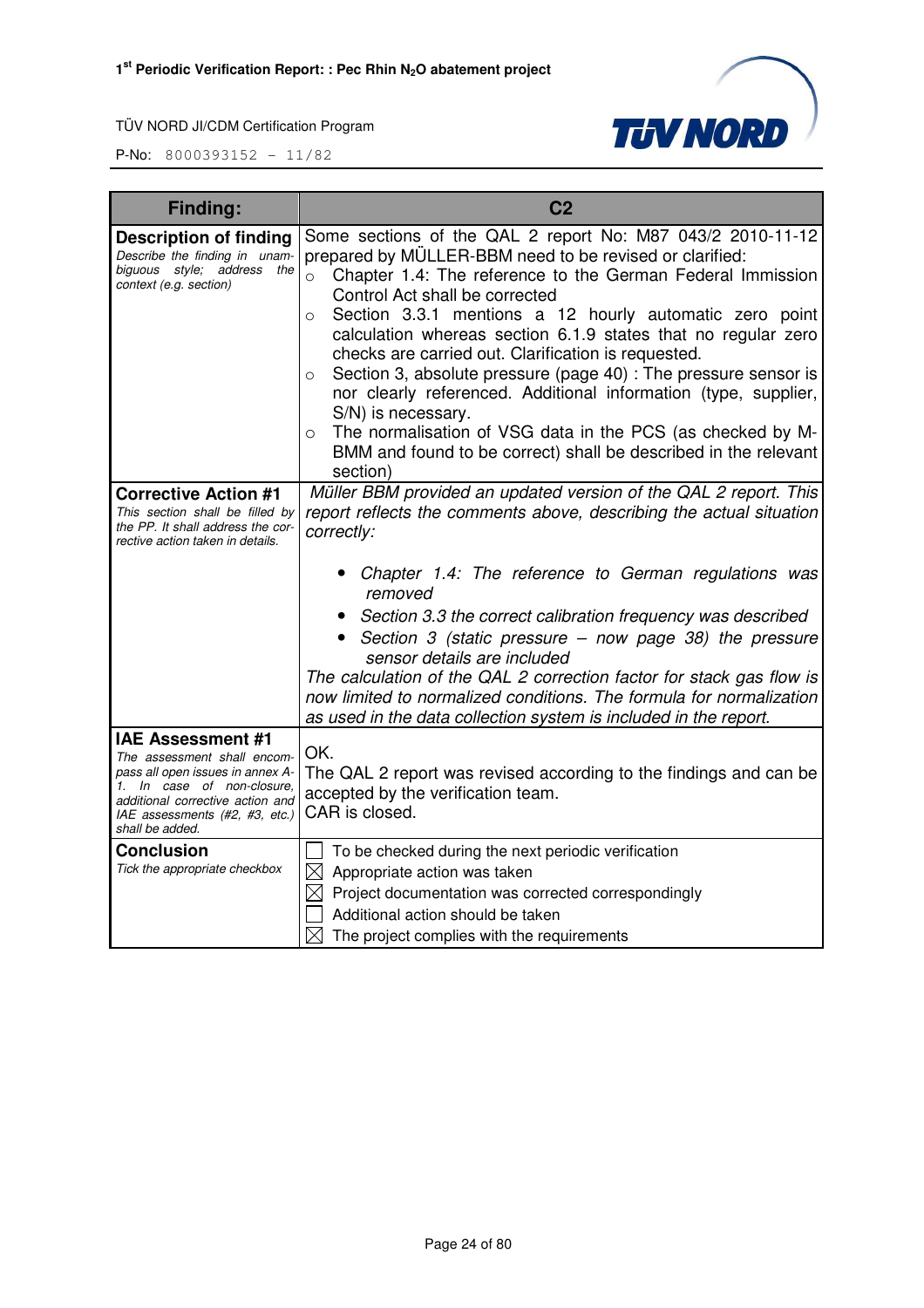

| <b>Finding:</b>                                                                                                                                                                        | E1                                                                                                                                                                                                                                                                                                                                                                                                                                                                                                                                                                                                                                                                                                                                                                                                                                                                                                                                                                                                                                                                                                                                                                                                                                                                                                                                                     |
|----------------------------------------------------------------------------------------------------------------------------------------------------------------------------------------|--------------------------------------------------------------------------------------------------------------------------------------------------------------------------------------------------------------------------------------------------------------------------------------------------------------------------------------------------------------------------------------------------------------------------------------------------------------------------------------------------------------------------------------------------------------------------------------------------------------------------------------------------------------------------------------------------------------------------------------------------------------------------------------------------------------------------------------------------------------------------------------------------------------------------------------------------------------------------------------------------------------------------------------------------------------------------------------------------------------------------------------------------------------------------------------------------------------------------------------------------------------------------------------------------------------------------------------------------------|
| <b>Classification</b>                                                                                                                                                                  | <b>CL</b><br>$\boxtimes$ CAR<br><b>FAR</b>                                                                                                                                                                                                                                                                                                                                                                                                                                                                                                                                                                                                                                                                                                                                                                                                                                                                                                                                                                                                                                                                                                                                                                                                                                                                                                             |
| <b>Description of finding</b><br>Describe the finding in unam-<br>biguous style; address the<br>context (e.g. section)                                                                 | During onsite visit inconsistencies have been identified in the ER<br>excel spreadsheet for the normalised VSG values provided by<br>N.serve and original data provided by the project owner.<br>1. The normalised gas flow (VSG) is different between plant<br>and N.serve<br>2. The determination of PSG is not traceable<br>3. The pressure sensor $(p_{ATM})$ is located in a cellar whereas the<br>differential pressure sensor at the AMS (stack/atm) is<br>mounted on the stack. The values are not directly<br>comparable. Correction is required, if this procedure for<br>determination is applicable.                                                                                                                                                                                                                                                                                                                                                                                                                                                                                                                                                                                                                                                                                                                                       |
| <b>Corrective Action #1</b><br>This section shall be filled by<br>the PP. It shall address the cor-<br>rective action taken in details.                                                | In the ER excel spreadsheet the normalised VSG values<br>1.<br>were calculated based on the non normalized stack gas flow<br>and a reported pressure value that turned out not to be the<br>correct PSG. Therefore normalized VSG as calculated by<br>N.serve was not correct. In the updated ER excel<br>spreadsheet the normalized VSG as provided by the plant<br>was used. The QAL 2 correction factor for normalized<br>conditions from the Müller-BBM QAL 2 was used for the<br>updated calculations.<br>2. PSG is not measured by the plant. Instead the static<br>pressure in the stack is measured and the static pressure<br>plus a constant value for the ambient pressure of 1013 hPa<br>is used for normalization of the stack flow to standard<br>conditions. This is conservative since the average ambient<br>pressure is approximately 980 hPa. (see attached document<br>of the federal office of meteorology and climatology<br>MeteoSwiss, showing the long term average of ambient<br>pressure at the nearby measuring station in Basel).<br>Therefore using 1013 hPa as a default value leads to higher<br>VSG values compared to the real values.<br>The results from the pressure sensor (pATM) will not be<br>3.<br>used for the calculation of ER during this monitoring period.<br>The calculation was updated accordingly. |
| IAE Assessment #1                                                                                                                                                                      | Not OK. The provided ER-calculation bases on values marked as                                                                                                                                                                                                                                                                                                                                                                                                                                                                                                                                                                                                                                                                                                                                                                                                                                                                                                                                                                                                                                                                                                                                                                                                                                                                                          |
| The assessment shall encom-<br>pass all open issues in annex A-<br>1. In case of non-closure,<br>additional corrective action and<br>IAE assessments (#2, #3, etc.)<br>shall be added. | normalised, but tags and column names were not updated. Since it<br>is not clear, which data are valid for normalisation and/or ER<br>calculation, the PP shall give additional comments and skip invalid<br>and redundant data. Furthermore the MR should give additional info<br>of data generation and processing for normalisation of volume flow.<br>The sheet calculation includes some cells with invalid values<br>(#WERT!). This should be corrected.                                                                                                                                                                                                                                                                                                                                                                                                                                                                                                                                                                                                                                                                                                                                                                                                                                                                                         |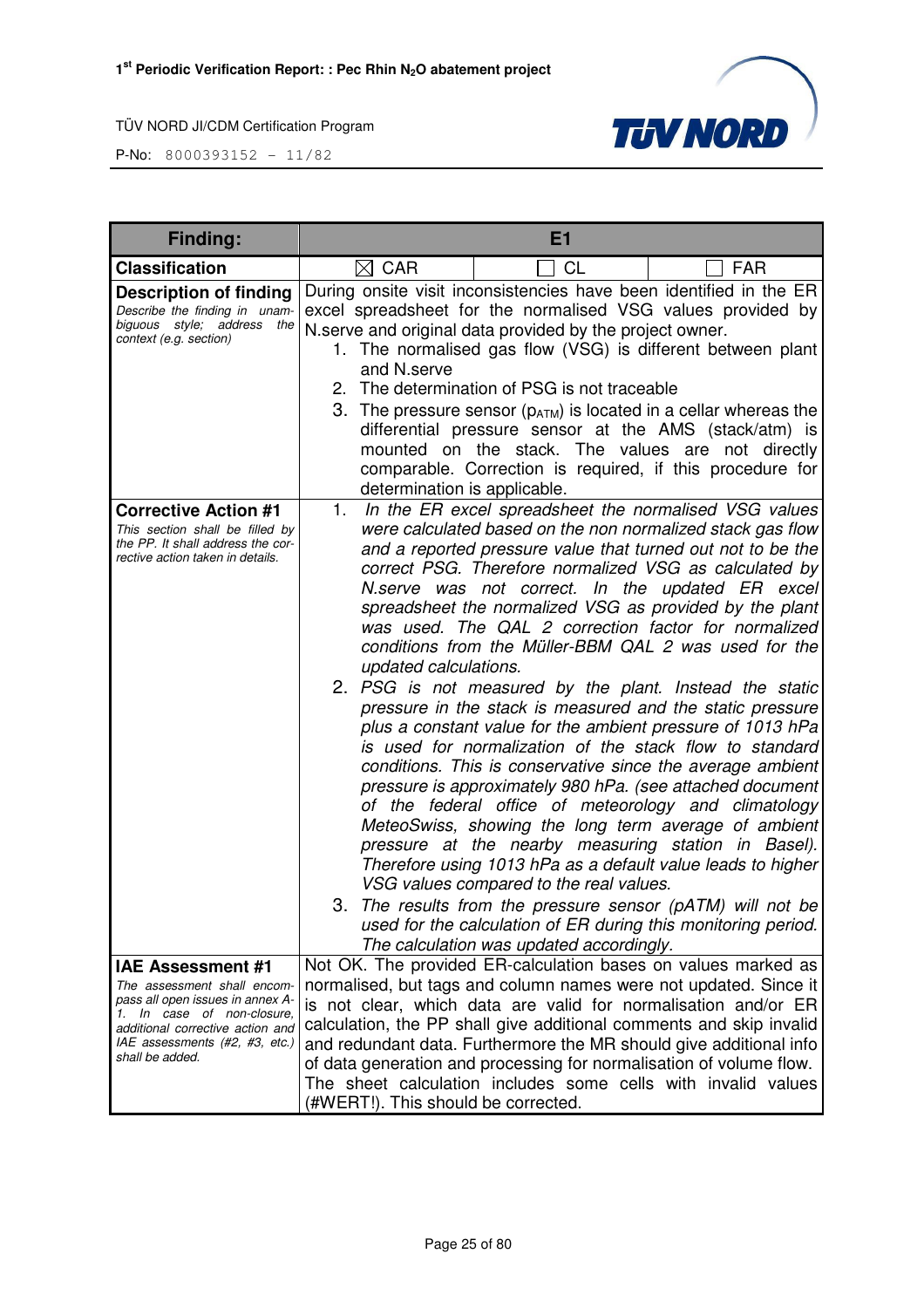

| <b>Finding:</b>                                                                                                                                                                                          | Ei                                                                                                                                                                                                                                                                                              |  |
|----------------------------------------------------------------------------------------------------------------------------------------------------------------------------------------------------------|-------------------------------------------------------------------------------------------------------------------------------------------------------------------------------------------------------------------------------------------------------------------------------------------------|--|
| <b>Corrective Action #2</b><br>This section shall be filled by<br>the PP. It shall address the cor-<br>rective action taken in details.                                                                  | The ER-calculation spreadsheet and the raw data sheet were<br>revised to clarify what kind of data was used for the calculations. In<br>some periods during shutdown of the plant the calculation resulted<br>in an error reading (#WERT!) the calculation was revised to avoid<br>this errors. |  |
| IAE Assessment #2<br>The assessment shall encom-<br>pass all open issues in annex A-<br>In case of non-closure,<br>additional corrective action and<br>IAE assessments (#2, #3, etc.)<br>shall be added. | Ok.<br>The PP provided an updated and revised Excel-calculation sheet<br>without errors and with correct links and explanations of raw data.                                                                                                                                                    |  |
| <b>Conclusion</b><br>Tick the appropriate checkbox                                                                                                                                                       | To be checked during the next periodic verification<br>Appropriate action was taken<br>Project documentation was corrected correspondingly<br>Additional action should be taken<br>The project complies with the requirements                                                                   |  |

| Finding:                                                                                                                                                                                                        |                                                                                                                             | F <sub>2</sub>                                                                                                                                                                                                                                                                                                                                                                                                                                                                          |                 |
|-----------------------------------------------------------------------------------------------------------------------------------------------------------------------------------------------------------------|-----------------------------------------------------------------------------------------------------------------------------|-----------------------------------------------------------------------------------------------------------------------------------------------------------------------------------------------------------------------------------------------------------------------------------------------------------------------------------------------------------------------------------------------------------------------------------------------------------------------------------------|-----------------|
| <b>Classification</b>                                                                                                                                                                                           | CAR<br>IXI                                                                                                                  | CL                                                                                                                                                                                                                                                                                                                                                                                                                                                                                      | <b>FAR</b>      |
| <b>Description of finding</b><br>Describe the finding in unam-<br>biguous style; address<br>the<br>context (e.g. section)                                                                                       |                                                                                                                             | No daily automatic zero calibration of the $N_2O$ -Analyser<br>(Nicolet 6700) has been conducted. (Müller BBM described in<br>their QAL2 Report an automatic zero point calibration every<br>12 hours.) It should be proved, that the monthly interval of the<br>zero calibration is in conformance with the relevant monitoring                                                                                                                                                        |                 |
| <b>Corrective Action #1</b><br>This section shall be filled by<br>the PP. It shall address the cor-<br>rective action taken in details.                                                                         | standard and supplier requirements.                                                                                         | Please see the email from the supplier, Thermo Fisher, dated<br>09/03/2011, which explains that the only specific requirement for<br>the analyser is an annual maintenance check by the supplier. The<br>email states that otherwise the operator is free to choose their own<br>maintenance schedule. The plant has therefore decided to conduct<br>the zero check once per month, at the same time as the span<br>check, and not once every 24 hours as originally stated in the PDD. |                 |
| <b>IAE Assessment #1</b><br>The assessment shall encom-<br>pass all open issues in annex A-<br>In case of non-closure,<br>additional corrective action and<br>IAE assessments (#2, #3, etc.)<br>shall be added. | Not ok.<br>The PP shall also reflect the requirements of the standard EN<br>14181 (QAL3) in the relevant section of the MR. |                                                                                                                                                                                                                                                                                                                                                                                                                                                                                         |                 |
| <b>Corrective Action #2</b><br>This section shall be filled by<br>the PP. It shall address the cor-<br>rective action taken in details.                                                                         | By<br>the MR was amended accordingly.                                                                                       | implementing a monthly calibration<br>requirements of EN 14181 for ongoing quality assurance and<br>documentation (QAL3) are fulfilled. The respective section of                                                                                                                                                                                                                                                                                                                       | the<br>interval |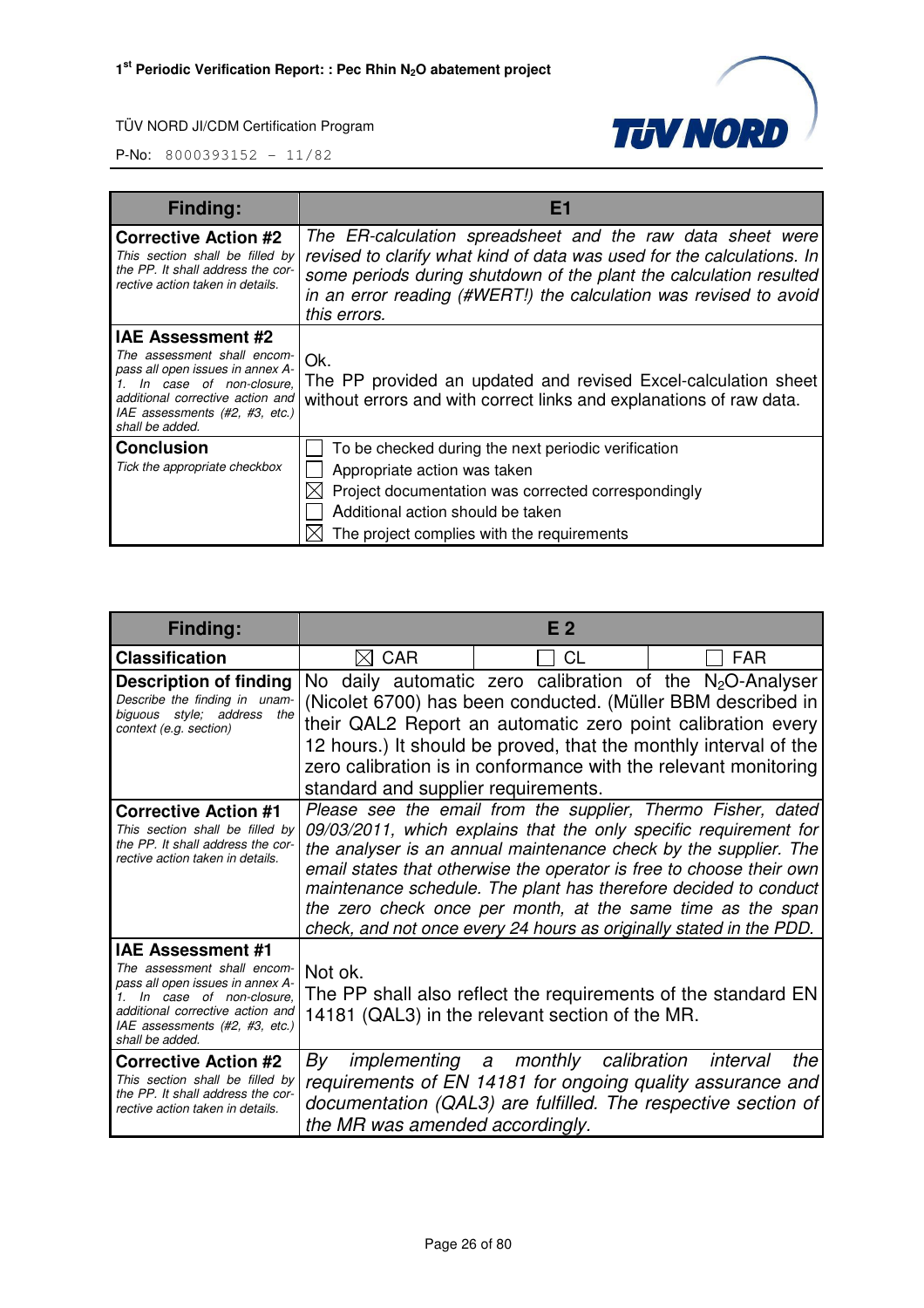

| Finding:                                                                                                                                                                                                        | E 2                                                                                                                                                                                                                                                                                                                                                                                                                                                                                                 |  |
|-----------------------------------------------------------------------------------------------------------------------------------------------------------------------------------------------------------------|-----------------------------------------------------------------------------------------------------------------------------------------------------------------------------------------------------------------------------------------------------------------------------------------------------------------------------------------------------------------------------------------------------------------------------------------------------------------------------------------------------|--|
| <b>IAE Assessment #2</b><br>The assessment shall encom-<br>pass all open issues in annex A-<br>In case of non-closure.<br>additional corrective action and<br>IAE assessments (#2, #3, etc.)<br>shall be added. | OK.<br>The EN 14181 states that: "The implementation and<br>performance of the QAL3 procedures given in this standard<br>are the responsibility of the plant owner (i.e. the owner of the<br>AMS). It is also the responsibility of the plant owner to assure<br>that the AMS is operating inside the valid calibration range<br>(see $6.5$ )."<br>The verification team can confirm that a monthly calibration<br>frequency is common practise and suitable to ensure correct<br>measuring values. |  |
| <b>Conclusion</b><br>Tick the appropriate checkbox                                                                                                                                                              | To be checked during the next periodic verification<br>Appropriate action was taken<br>Project documentation was corrected correspondingly<br>Additional action should be taken<br>The project complies with the requirements                                                                                                                                                                                                                                                                       |  |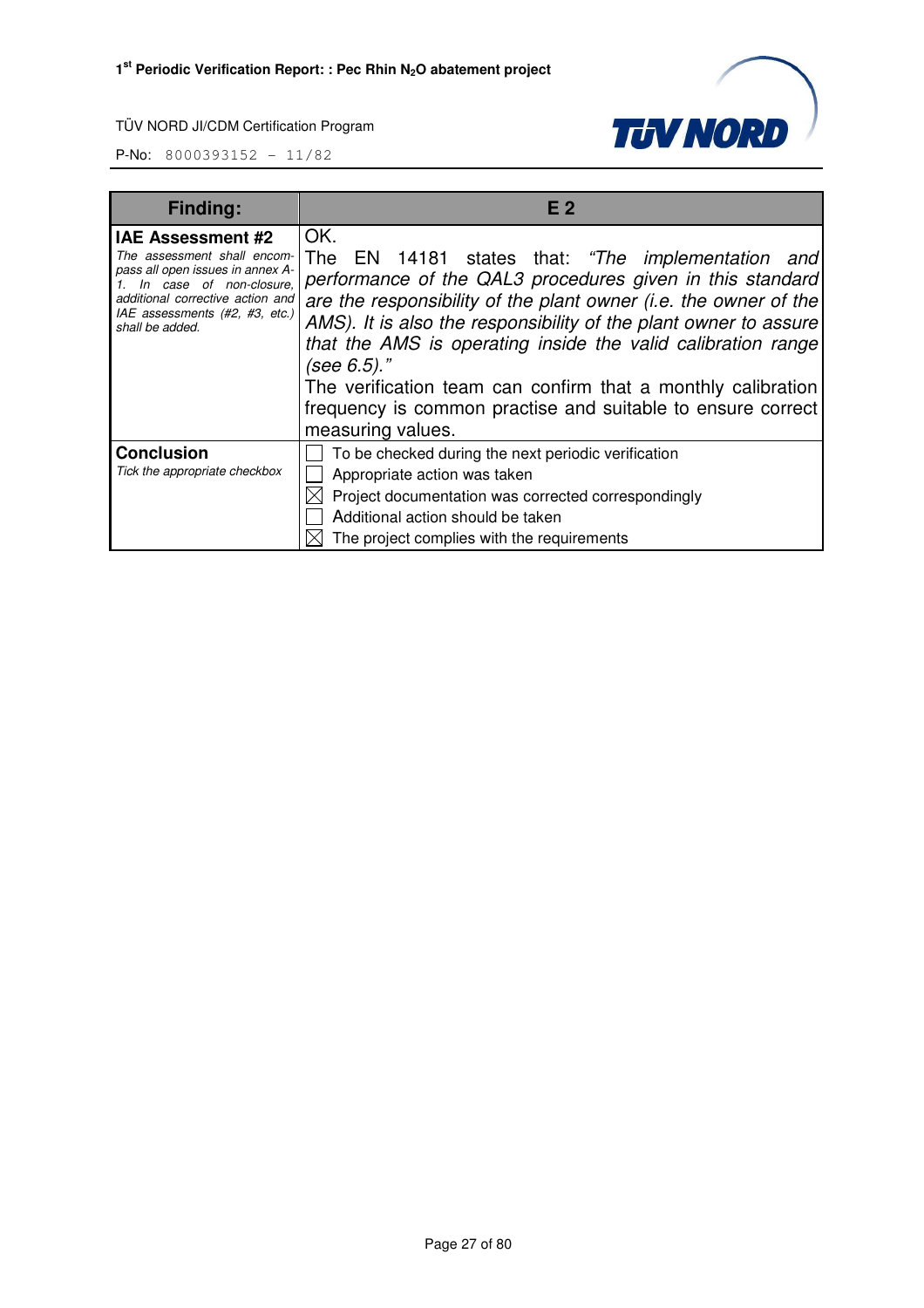

P-No: 8000393152 - 11/82

# **5. SUMMARY OF VERIFICATION ASSESSMENTS**

The following paragraphs include the summary of the final verification assessments after all CARs and CRs are closed out. For details of the assessments pl. refer to the discussion of the verification findings in chapter 4 and the verification protocol (Annex 1).

# **5.1. Implementation of the project**

During the verification a site visit was carried out. On the basis of this site visit and the reviewed project documentation it can be confirmed that w.r.t. the realized technology, the project equipments, as well as the monitoring and metering equipment, the project has been implemented and operated as described in the registered PDD.

# **5.2. Project history**

Since the AMS was not installed at time of the on site visit in the course of the project determination, the AIE raised following FAR:

CAR B1 of this verification report (FAR D5 of the determination report<sup> $/$ DET</sup>):

The verifier has to check the appropriateness of

- the AMS (with regard to e.g. location of the sampling point,
- QAL1, QAL 2, uncertainty assessment)
- the gas volume flow meter

since these devices are not installed at the date of on site visit,

- the implemented QA/QC procedures in accordance with ISO 9001 or a related standard measurements frequencies for the relevant parameters
- ISO 9001 accreditation and scope of contract of the external contractor 'Cegelec'.
- The verifier should check the implemented QA/QC procedures in accordance with ISO 9001 or a related standard

# **5.3. Special events**

.

Some events have been taken place, which influenced the  $N<sub>2</sub>O$ -emissions from the plant and as an effect of this, catalyst performance and  $N<sub>2</sub>O$  release to the atmosphere. The PP provided an overview of the events, which was spot-checked by the verifier

| <b>Pate</b> | omments<br>vυ |
|-------------|---------------|
|             |               |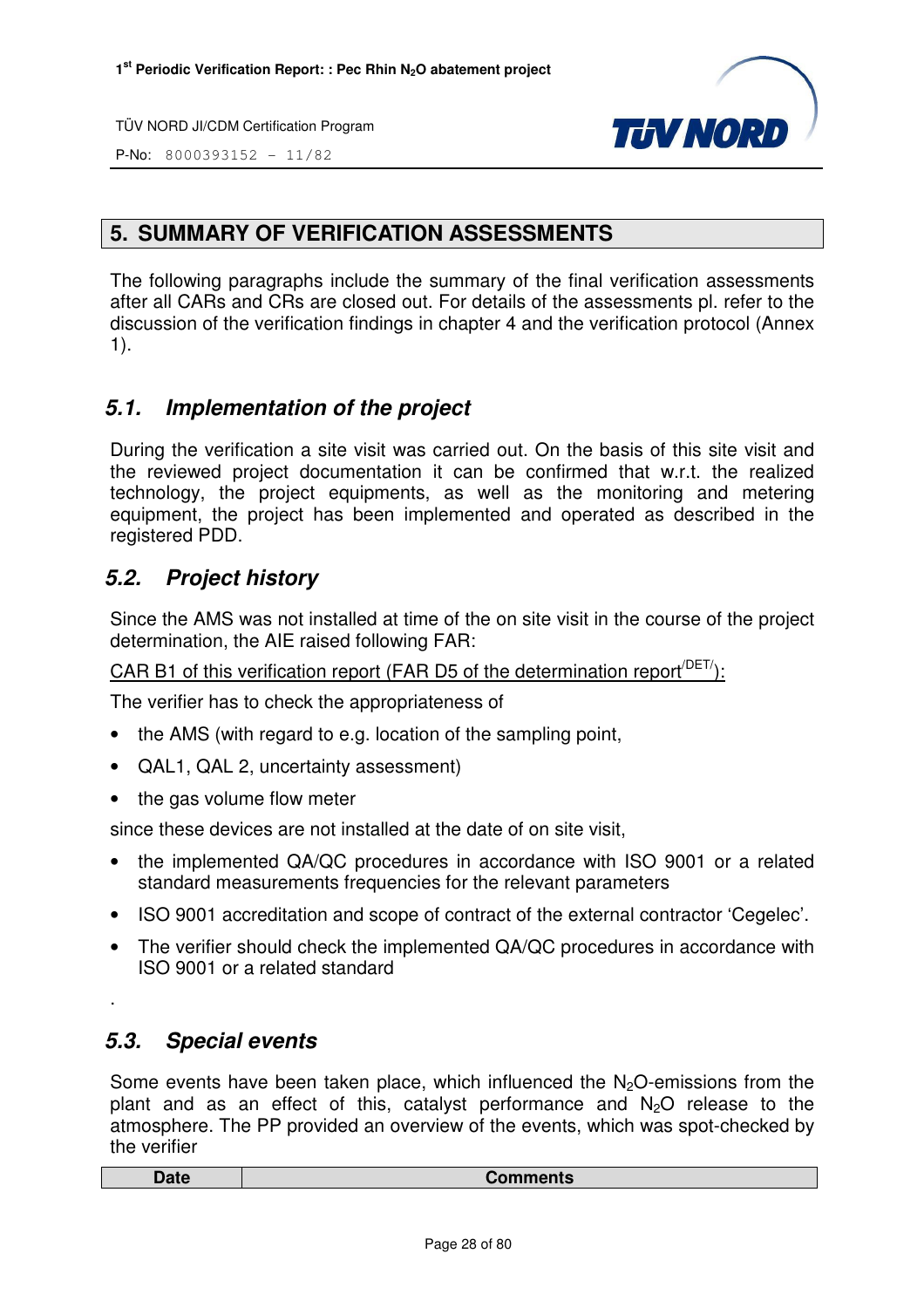

P-No: 8000393152 - 11/82



| 2010-9    |                                                 |
|-----------|-------------------------------------------------|
| $-01$     | Plant trip                                      |
| $-02$     | Plant trip                                      |
| $01 - 08$ | Main $N_2O$ analyser out of operation.          |
| $01 - 09$ | Stack gas flow meter not connected to PI system |
| $10 - 22$ | Stack gas flow meter not connected to PI system |
| 28        | Analyser undergoing QAL2 audit                  |
| 2010-12   |                                                 |
| $01 - 08$ | Plant shut down                                 |

Table 5.3.: Special events

# **5.4. Compliance with the monitoring plan**

The monitoring system and all applied QA/QC procedures are completely in compliance to the registered monitoring plan.

| <b>Parameter</b>                     | <b>Measurement device</b>         |                             | <b>QA/QC-Measures</b>     |
|--------------------------------------|-----------------------------------|-----------------------------|---------------------------|
|                                      |                                   | Last                        | <b>Next</b>               |
| N <sub>2</sub> O                     | Nicolet 6700 <sup>/CALAMS/</sup>  | Calibration:<br>2011-02-14  | 2011-03-16                |
|                                      |                                   | QAL2-test:<br>2010-09-27/30 | Consecutive<br>year (AST) |
| Calibration gas:<br>500 ppm $N_2O$   | Bottle No: 9268575001<br>/CALGAS/ |                             | Valid:<br>2011-05-11      |
| Calibration gas:<br>1,000 ppm $N_2O$ | Bottle No: 9267497001<br>/CALGAS/ |                             | Valid:<br>2013-05-27      |

# **5.5. Monitoring parameters**

During the verification all relevant monitoring parameters (as listed in the PDD) have been verified with regard to the appropriateness of the applied measurement / determination method, the correctness of the values applied for ER calculation, the accuracy, and applied QA/QC measures. The results as well as the verification procedure are described parameter-wise in the project specific verification checklist.

After appropriate corrections were carried out by the project participant in the course of this verification, it can be confirmed that all monitoring parameters have been measured / determined without material misstatements and in line with all applicable standards and relevant requirements.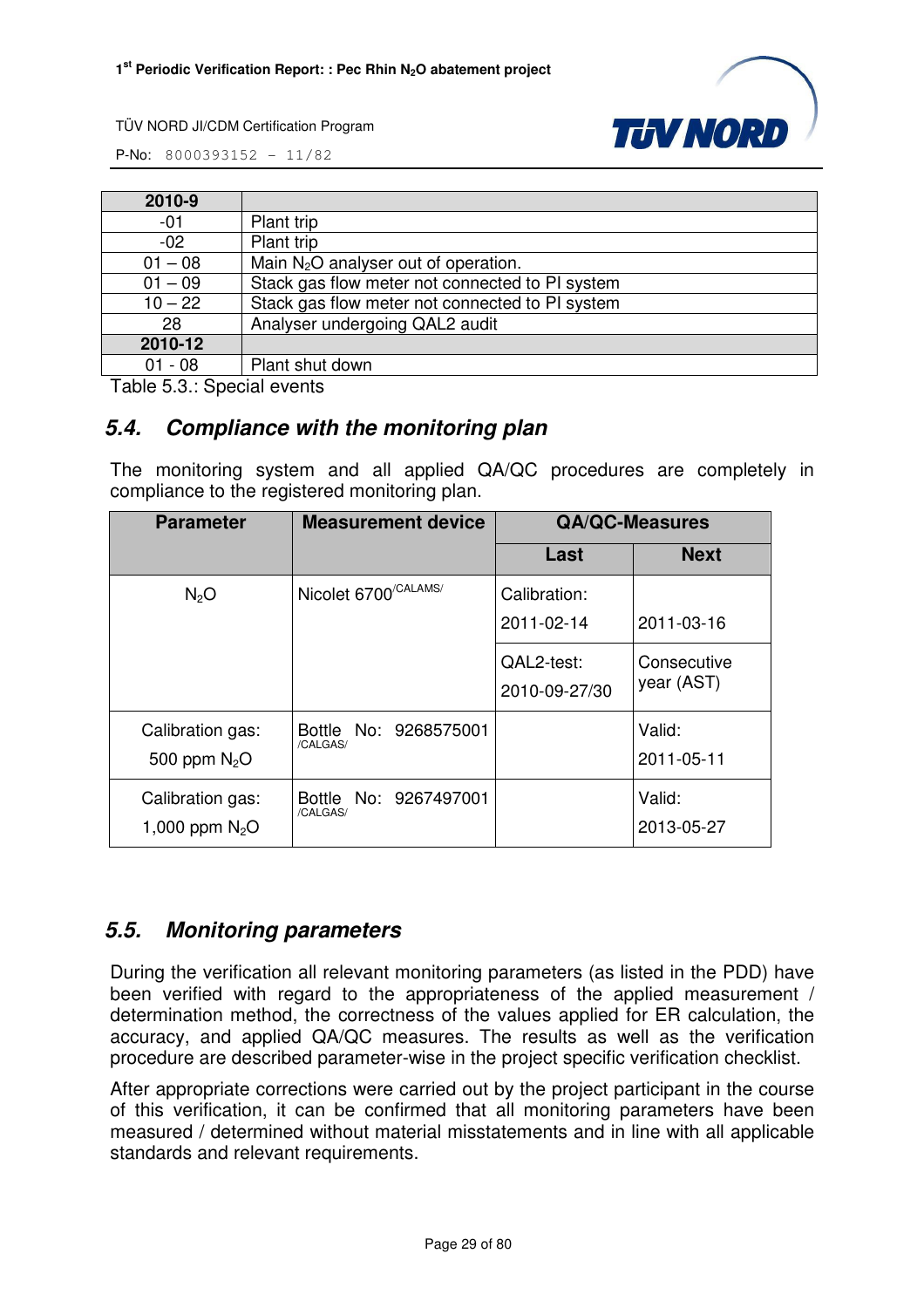

**P-No:** 8000393152 - 11/82

| <b>Parameter:</b> | Unit:              | <b>Applied value:</b>                      |
|-------------------|--------------------|--------------------------------------------|
| NCSG <sub>n</sub> | mg/Mm <sup>3</sup> |                                            |
|                   | 228.65             | mean                                       |
|                   | 329.75             | upper limit of 95 % confidence<br>interval |
|                   | 127.32             | lower limit 95 % of confidence<br>interval |
|                   |                    |                                            |
| $VSG_n$           | [ $Nm^3/h$ ]       |                                            |
|                   | 125,977            | Mean                                       |
|                   | 111,130            | upper limit of 95 % confidence<br>interval |
|                   | 140,870            | lower limit of 95 % confidence<br>interval |

Table 5.5.1: Upper/Lower limit and mean value of NCSG and VSG according to statistical analysis applied for ER-calculation.

| <b>Parameter:</b> | Unit:                                   | <b>Applied value:</b>                                                           |  |
|-------------------|-----------------------------------------|---------------------------------------------------------------------------------|--|
| <b>NCSG</b>       | [mg $N_2O/Nm^3$ ]                       | 228.65                                                                          |  |
| <b>VSG</b>        | [ $Nm^3/h$ ]                            | 125,977                                                                         |  |
| OH <sub>n</sub>   | [h]                                     | 3,839                                                                           |  |
| $NAP_n$           | [t $HNO3$ ]                             | 145,609                                                                         |  |
| <b>OT</b>         | ଂଠା                                     | Not applicable                                                                  |  |
| <b>AIFR</b>       | <sup>'%]</sup>                          | Not applicable                                                                  |  |
| <b>TSG</b>        | $^{\circ}$ C                            | Not applicable                                                                  |  |
| <b>PSG</b>        | [Pa]                                    | Not applicable                                                                  |  |
| $EF_n$            | [kgN <sub>2</sub> O/tHNO <sub>3</sub> ] | According to formula:                                                           |  |
|                   |                                         | $EF_n = (PE_n / NAP_n)$ ,<br>the<br>result is: 0.75942                          |  |
| $EF_{BM}$         | [kgN <sub>2</sub> O/tHNO <sub>3</sub> ] | 2.50 (until end of 2011)                                                        |  |
| $EF_{reg}$        | [kgN <sub>2</sub> O/tHNO <sub>3</sub> ] | 7.7 until 2010-12-31 and                                                        |  |
|                   |                                         | 3<br>2011-01-01<br>from<br>onwards<br>(not<br>in<br>this<br>monitoring period). |  |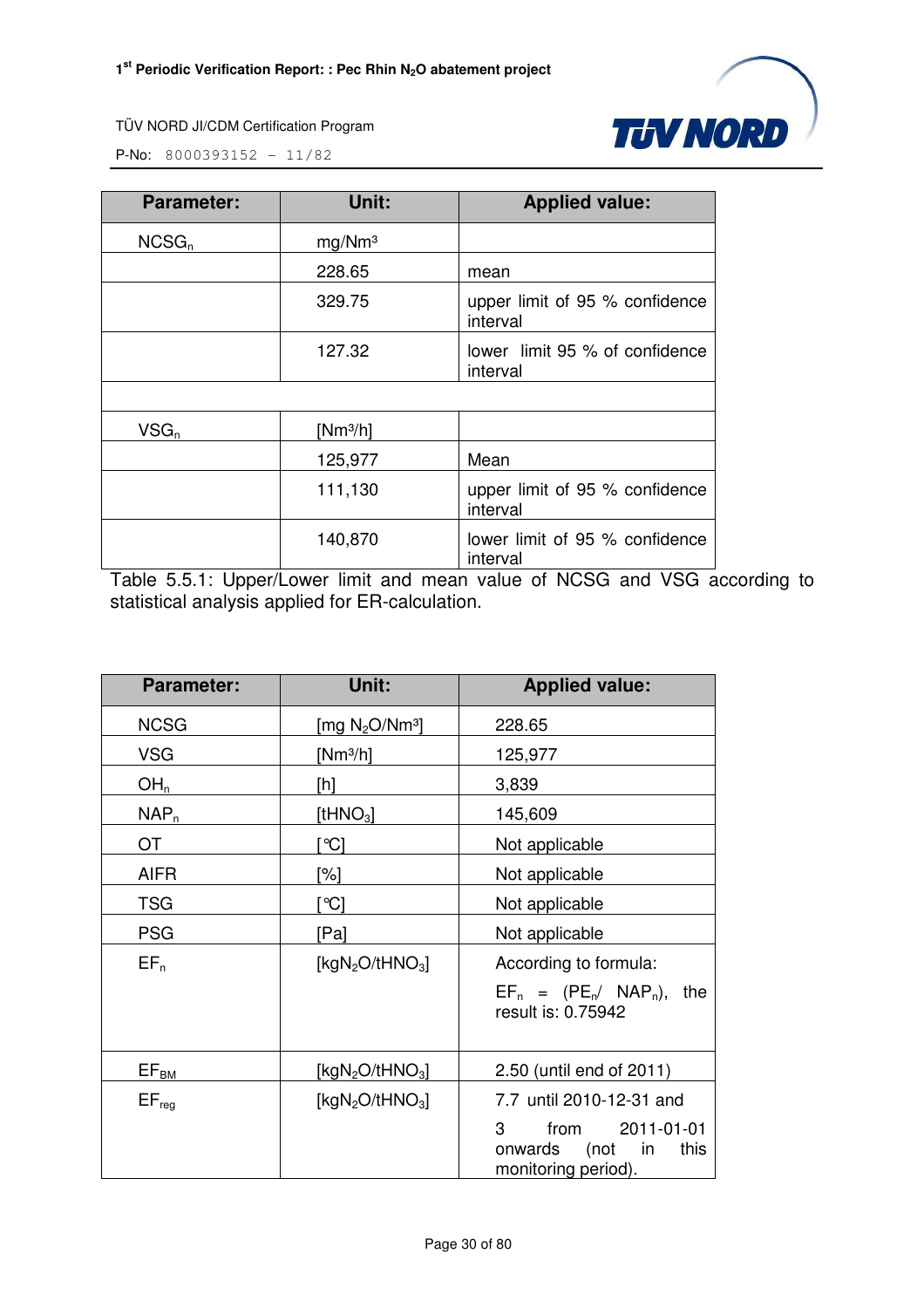P-No: 8000393152 - 11/82



| [kqN <sub>2</sub> O] | 110,578.62                                                      |
|----------------------|-----------------------------------------------------------------|
|                      | Table 5.5.2: Monitored plant parameter/input for ER calculation |

# **5.6. Monitoring report**

A draft monitoring report was submitted to the verification team by the project participants. The team has made this report publicly available prior to the start of the verification activities. No comments were received.

During the verification, mistakes and needs for clarification were identified. The PP has carried out the requested corrections so that it can be confirmed that the monitoring report is complete and transparent and in accordance with the registered PDD and other relevant requirements.

# **5.7. ER Calculation**

During the verification mistakes in the ER calculation were identified. Corresponding CARs were raised. A revised ER calculation was prepared by the PP and presented to the verification team. All raised issues were addressed appropriately so that all corresponding CARs/CLs could be closed out. Thus it is confirmed that the ER calculation is overall correct.

| <b>Parameter</b>                          | <b>Value</b> | <b>Unit</b>                          |
|-------------------------------------------|--------------|--------------------------------------|
| Nitric Acid Production (100% concentrate) | 145,609      | tHNO <sub>3</sub>                    |
| <b>Project Emissions</b>                  | 110,578.62   | tCO <sub>2</sub> e                   |
| <b>Emission Factor</b>                    | 0.75942      | kgN <sub>2</sub> O/tHNO <sub>3</sub> |
| Governmental ERU deduction                | 10           | $\%$                                 |
| <b>Emission Reductions</b>                | 70,710       | tCO <sub>2</sub> e                   |

Table 5.7: Relevant data and outcome of ER-calculation

# **5.8. Quality Management**

Quality Management procedures for measurements, collection and compilation of data, data storage and archiving, calibration, maintenance and training of personnel in the framework of this JI project activity have been defined. The procedures defined can be assessed as appropriate for the purpose.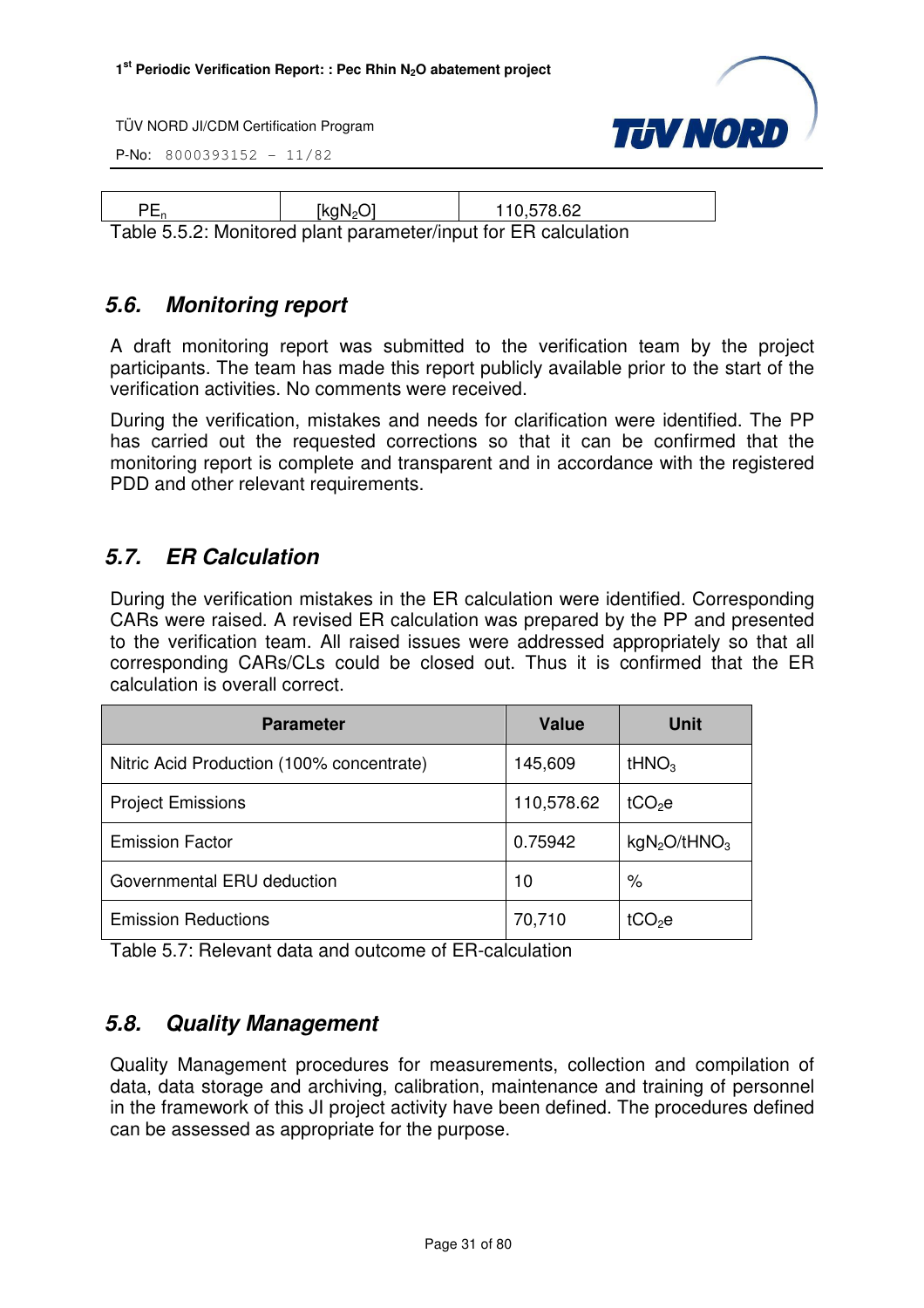P-No: 8000393152 - 11/82



# **5.9. Overall Aspects of the Verification**

All necessary and requested documentation was provided by the project participants so that a complete verification of all relevant issues could be carried out.

Access was granted to all installations of the plant which are relevant for the project performance and the monitoring activities.

No issues have been identified indicating that the implementation of the project activity and the steps to claim emission reductions are not compliant with the UNFCCC / host country criteria and relevant guidance provided by the COP/CMP and the JISC (clarifications and/or guidance).

# **5.10. Hints for next periodic Verification**

FAR A1:

It must be checked at each verification, that, total amount of verified emission reductions until 2012-12-31 does not exceed the limit of 351,440 tonnes (before 10 % reduction) according to the LoA.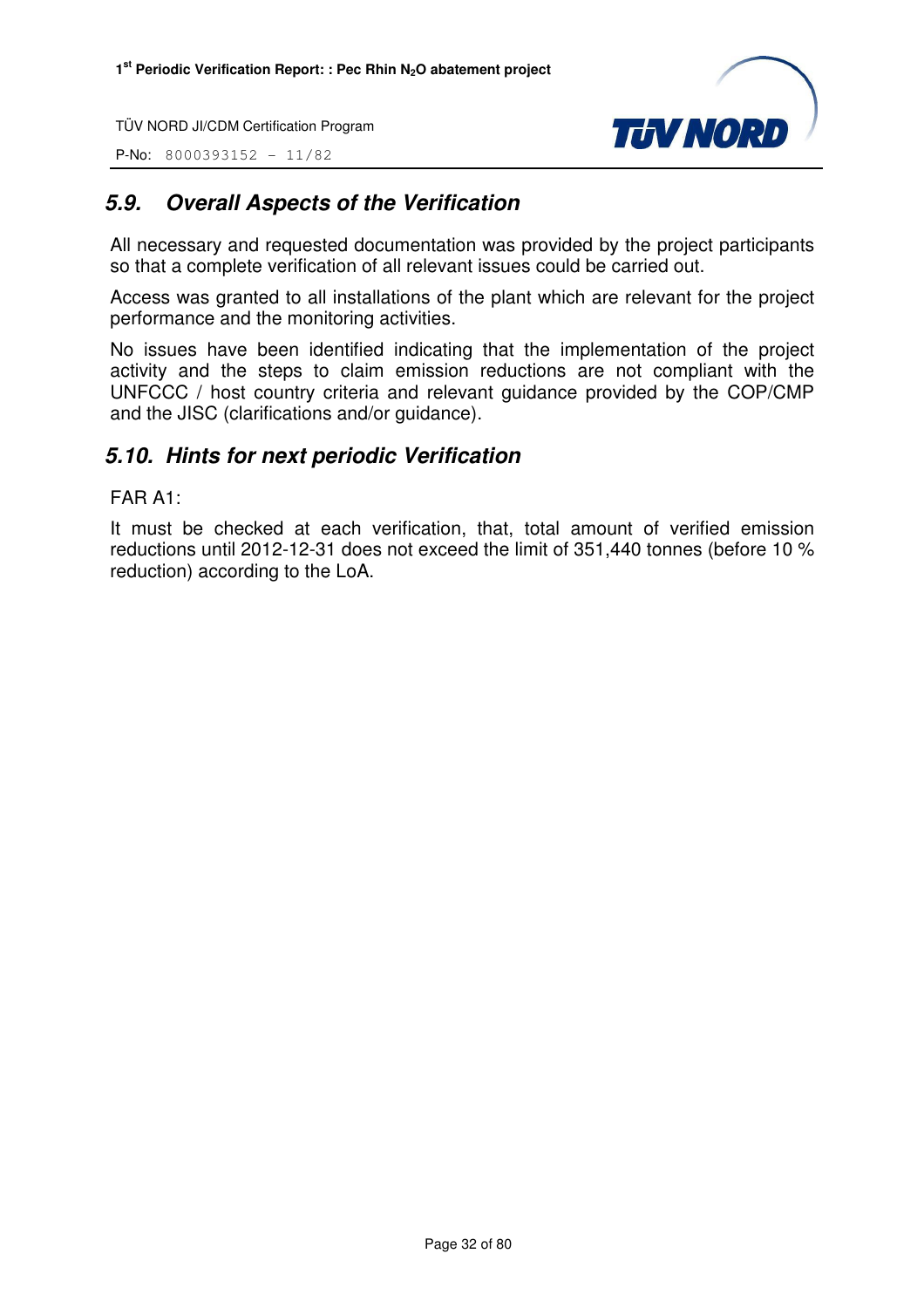

P-No: 8000393152 - 11/82

# **6. VERIFICATION OPINION**

Pec Rhin S.A. has commissioned the TÜV NORD JI/CDM Certification Program to carry out the 1st periodic verification of the project: "Pec Rhin N2O Abatement Project", with regard to the relevant requirements for JI (Track 1) project activities. The project reduces GHG emissions due to reduction of  $N_2O$  emissions. This verification covers the period from 2010-09-01 to 2011-02-15 (including both days).

In the course of the verification 5 Corrective Action Requests (CAR) and 1 Clarification Request (CL) were raised and successfully closed. Furthermore 1 FAR was raised regarding to the max. amount of claimable ERUs. The verification is based on the draft monitoring report, revised monitoring report, and the monitoring plan as set out in the registered PDD, the determination report, emission reduction calculation spreadsheet and supporting documents made available to the TÜV NORD JI/CDM CP by the project participant.

As a result of this verification, the verifier confirms that:

- all operations of the project are implemented and installed as planned and described in the project design document.
- the monitoring plan is in accordance with the applied country specific methodology: Méthode pour les Projets Domestiques: "Réduction catalytique du N2O dans des usines d'acide nitrique".
- the installed equipment essential for measuring parameters required for calculating emission reductions are calibrated appropriately.
- the monitoring system is in place and functional. The project has generated GHG emission reductions.

As the result of the 1st periodic verification, the verifier confirms that the GHG emission reductions are calculated without material misstatements in a conservative and appropriate manner. TÜV NORD JI/CDM CP herewith confirms that the project has achieved emission reductions in the above mentioned reporting period as follows:

Emission reductions: **70,710** t CO2e

Including a deduction to 90% according to the Arrêté du 2 mars 2007.

Essen, 2011-10-12 Essen, 2011-10-12

A Nebel

Alexandra Nebel TÜV NORD JI/CDM CP Verification Team Leader

 $62$ 

Rainer Winter TÜV NORD JI/CDM CP Final Approval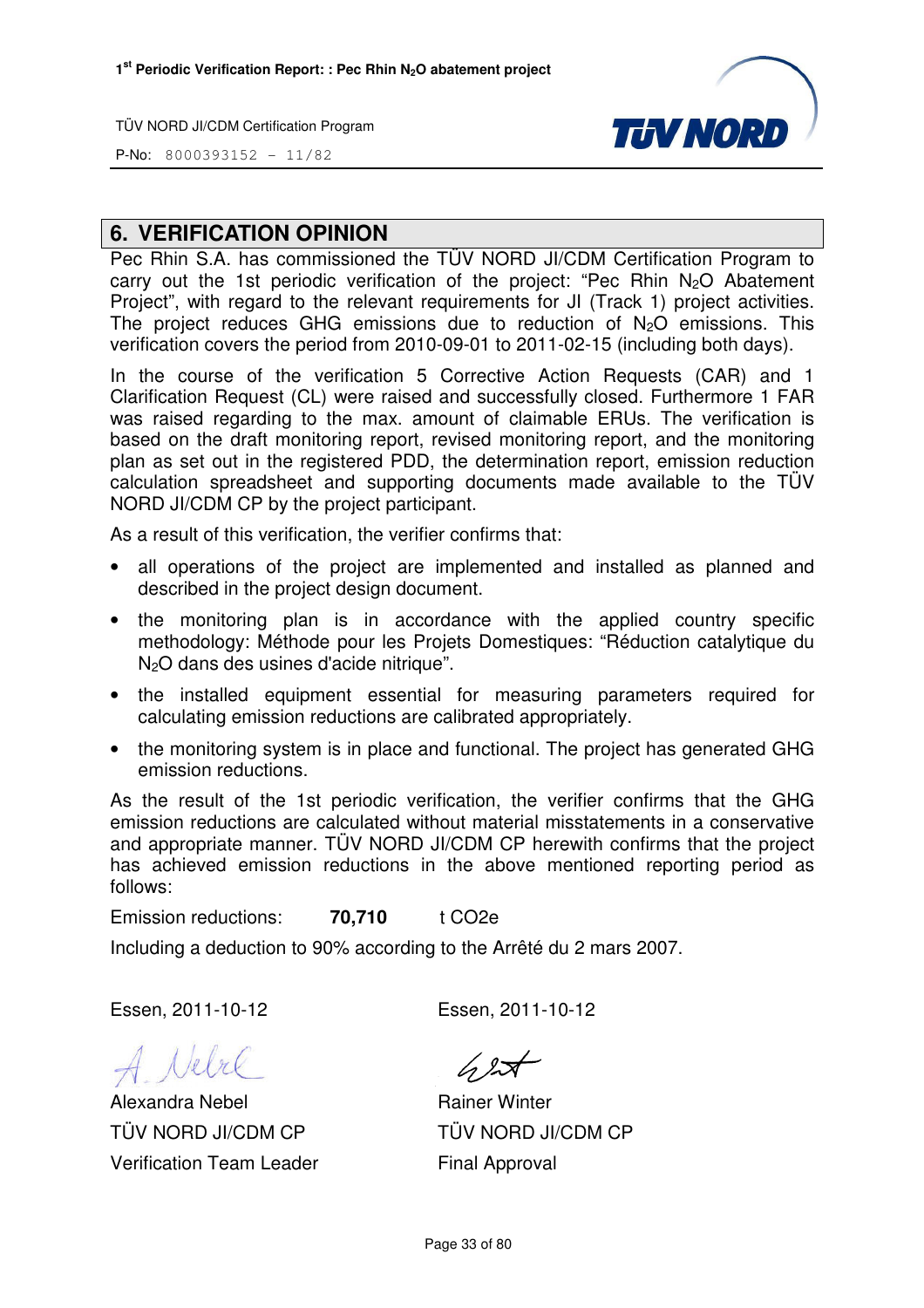

P-No: 8000393152 - 11/82

# **7. REFERENCES**

# **Table 7-1:** Documents provided by the project participant(s)

| <b>Reference</b> | <b>Document</b>                                                                                                                                                                                                                                                                                                                 |
|------------------|---------------------------------------------------------------------------------------------------------------------------------------------------------------------------------------------------------------------------------------------------------------------------------------------------------------------------------|
| /AMS/            | Certificat de conformite, (Declaration of conformation) issued by Thermo<br>electron cooperation regarding the Nicolet 6700 analyser, dated 2010-06-04                                                                                                                                                                          |
| /AN-MAINT/       | Contract with ThermoFisher Scientific for maintenance of the analyser<br>Nicolet                                                                                                                                                                                                                                                |
| AP/              | Arrete Prefectoral No.: 2008-226-14, issued by the Prefecture de Gironde on<br>2008-08-13 regarding max. Emission from Nitric Acid plant                                                                                                                                                                                        |
| <b>/AUD_RES/</b> | Responsible Care Audit Report, Safety and Environment Protection, dated<br>2004-10-22.                                                                                                                                                                                                                                          |
| /BP/             | Référentiel de bonnes pratiques: Protocole de quantificationdes émissions<br>de protoxide d'azote dans la fabrication d'acide nitrique (Best practice<br>document regarding the mass-balance calculation and emission calculation<br>in nitric acid plants                                                                      |
| /CALAMS/         | A 1048 Analyse IRTF destruction catalytique mesure de $N_2O$<br>AMS-calibration: XLS-sheet with calibration dates, events and results of<br>calibration                                                                                                                                                                         |
| /CALGAS/         | Calibration gas certificates for the AMS, all in period of validity                                                                                                                                                                                                                                                             |
| /CDMA/           | Contrat de maintenance (Maintenance-contract for the AMS-Analysator<br>Nicolet 6700 between Thermo Fisher Scientific and PecRhin, dated 2011-02-<br>17                                                                                                                                                                          |
| /DECLA/          | Déclaration annuelle des émissions polluantes -rejets 2009- (Emission<br>declaration for the year 2009 to the Environmental Ministry, including HNO <sub>3</sub> -<br>output and N <sub>2</sub> O-emissions), dated 2010-02-15                                                                                                  |
| /EFMA/           | Manuel d'audit pour la gestion responsable des produits dans les sociétés<br>productrices de fertilisants, développé par European Fertilizer Manufacturers<br>Association (EFMA) en collaboration avec Det Norske Veritas (DNV) Edition<br>revise 14 Septembre 2004<br>(Audit scheme of EFMA (European fertilizer organisation) |
| /FICHE/          | Fiche renseignement carte de contrôle NAP - Check of max. deviation<br>between NAP-flowmeter and mass balance                                                                                                                                                                                                                   |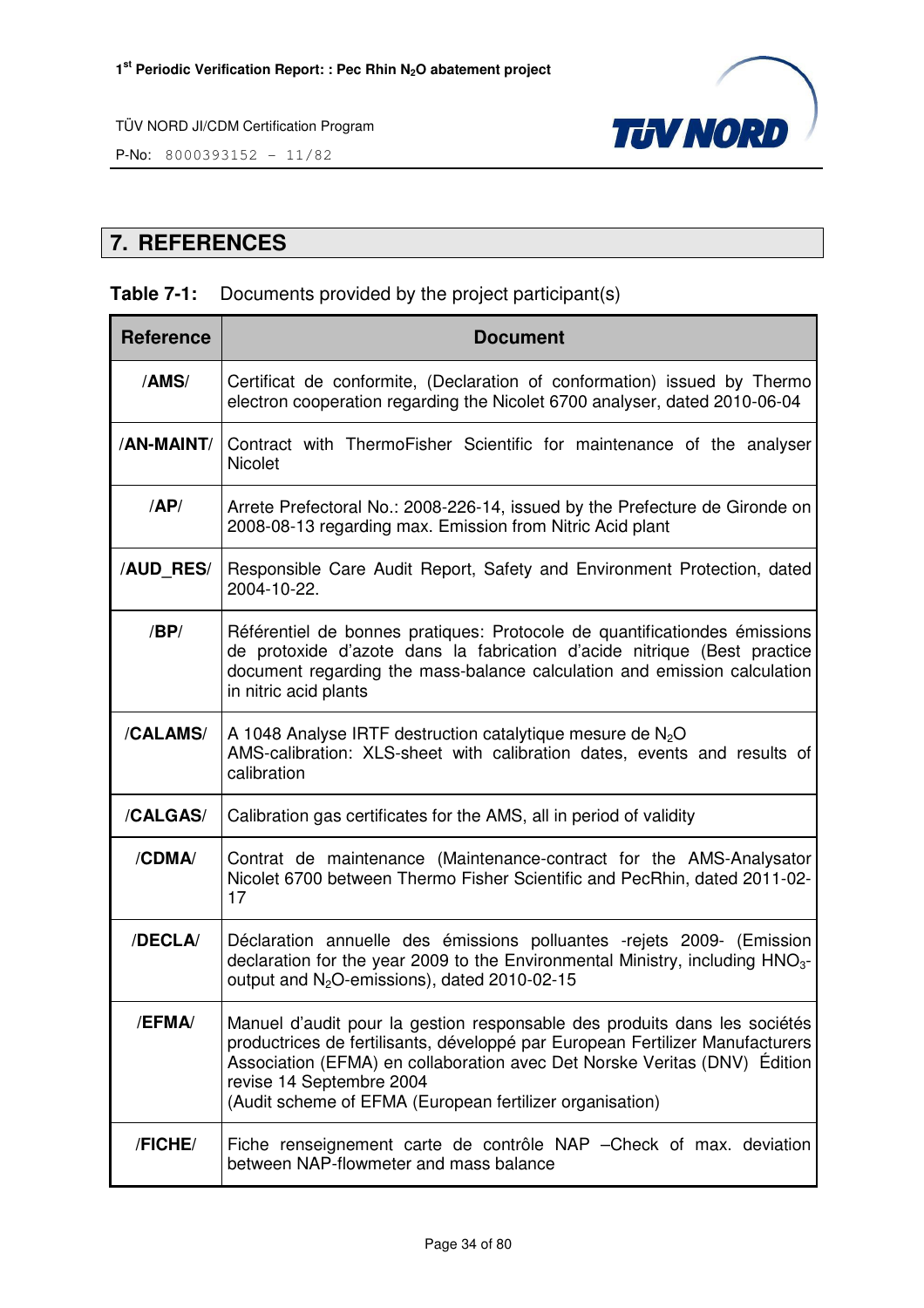



| <b>Reference</b> | <b>Document</b>                                                                                                                                                                                                                                                                                                                                                                                                       |
|------------------|-----------------------------------------------------------------------------------------------------------------------------------------------------------------------------------------------------------------------------------------------------------------------------------------------------------------------------------------------------------------------------------------------------------------------|
| /LOA/            | Host country LoA issued by the French "Ministère de l'Écologie, de<br>l'Énergie, du Développement Durable et de la Mer, en charge des<br>Technologies vertes et des Négociations sur le climat" on 2010-12-<br>30, Ref-No.: 1D10022284<br>Investor country LoA issued by the Belgian « National Climate<br>$\bullet$<br>Commission » on 2011-04-04, Ref-No.: NKC/FP/7                                                 |
| /MR/             | First and published Monitoring report of GHGs emission reductions<br>$\bullet$<br>(Track1) (01.09.2010 - 15.02.2010) "PEC RHIN N <sub>2</sub> O abatement<br>project" dated 2011-02-22 issued by N.serve (version 1).<br>Final Monitoring report of GHGs emission reductions (Track1)<br>$(01.09.2010 - 15.02.2010)$ "PEC RHIN N <sub>2</sub> O abatement project" dated<br>2011-09-13 issued by N.serve (version 5). |
| /NAP1/           | Parameter set protocol for NAP flow meter FT 1021 for 69 % $HNO3$                                                                                                                                                                                                                                                                                                                                                     |
| /NAP2/           | Parameter set protocol for NAP flow meter FT 1022 for 60 % HNO <sub>3</sub>                                                                                                                                                                                                                                                                                                                                           |
| /ORG/            | Organisation "protection de l'air" (also "projets domestiques"). Survey of<br>personnel organisation of the JI-project, issued by the PEC RHIN plant on<br>2011-02-10.                                                                                                                                                                                                                                                |
| /P&I/            | Pipe and Installation sheet of Nitric Acid Plant.                                                                                                                                                                                                                                                                                                                                                                     |
| /PROC1/          | "Evenements 2010 projet domestique" Overview on events relevant for the<br>monitoring.                                                                                                                                                                                                                                                                                                                                |
| /PROC2/          | Procedure – Mode operatoire de verification d'une mesure de pression de<br>niveau ou debit a pression differentielle, No.: 15.400-03-14, (Procedure -<br>procedure of verification of measuring pressure level or flow differential<br>pressure)                                                                                                                                                                      |
| /PROC3/          | Procedure – Manuel maintenance travaux neuvs, No.: 15.405.00, (Procedure<br>Manual - new maintenance work)                                                                                                                                                                                                                                                                                                            |
| /PROC4/          | Procedure – Consignes d'exploration et projet domestique, (Procedure -<br>Instructions for exploration and domestic project)                                                                                                                                                                                                                                                                                          |
| /PROC5/          | Procedure - Manual Maintance Travaux Neufs: Procedures Techniques<br>MTN, (Maintenance procedures for analyser, VSG, PSG, TSG, AFR, AIFR,<br>OT,)                                                                                                                                                                                                                                                                     |
| /PROC6/          | Procedure – Procedures techniques MTN (Technical procedures for<br>monitoring of relevant parameter of the abatement project                                                                                                                                                                                                                                                                                          |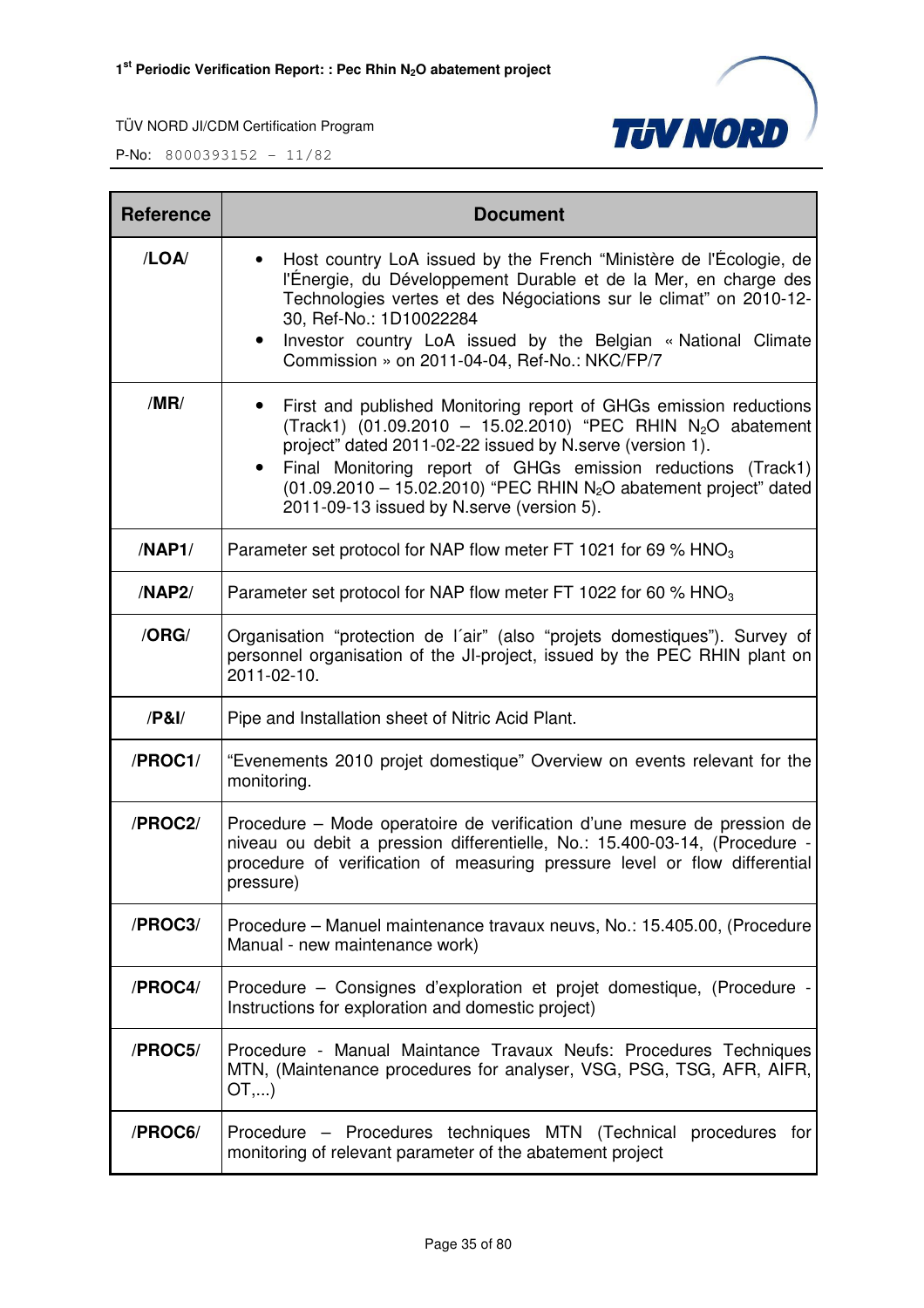

| <b>Reference</b>   | <b>Document</b>                                                                                                                                                                                                                                                                                |
|--------------------|------------------------------------------------------------------------------------------------------------------------------------------------------------------------------------------------------------------------------------------------------------------------------------------------|
| /PROC7/            | Procedure - Organisation de la Cellule Analysateur pour le Suivi de<br>analysateur securite (IPS) environment qualite (Organisation of maintenance<br>of the AMS), TEIN/12/300                                                                                                                 |
| /PROP/             | Project Proposal, proposed by Johnson Matthey PLC for PecRhin: Nitrous<br>Oxide abatement project in the nitric acid plant(s) of PecRhin                                                                                                                                                       |
| /QAL2CAL/          | QAL2 Report on performance tests and calibration of the AMS, report<br>$\bullet$<br>No.: M87 043/2, issued by Müller BBM on 2010-11-12.<br>Revised version: Report on performance tests and calibration of the<br>$\bullet$<br>AMS, report No.: M87 043/2, issued by Müller BBM on 2011-05-07. |
| /QAL2INST/         | QAL2 check of correct installation of the AMS, report No.: M87 043/2, issued<br>by Müller-BBM on 2010-11-12.                                                                                                                                                                                   |
| <b>/QAL2PERF/I</b> | Report on performance tests of the AMS for $N_2O$ of acid plant for internal<br>use, report No.: M87 043/1, issued by Müller BBM on 2010-05-19.                                                                                                                                                |
| /SPIECAT/          | Contrat de Catalyst supply agreement (contract between PEC RHIN and JM<br>regarding catalyst supply, dated 2010).                                                                                                                                                                              |
| <b>/TRAINAMS/</b>  | Attestation de presence: Service training for measuring and maintains of the<br>analyser Nicolet 6700: Jean BIGI and Benjamin CHAPUS, dated 2010-06-04.                                                                                                                                        |
| /XLS/              | ERU Excel calculation spreadsheet, initial version:, "Monitoring Data 1st<br>$\bullet$<br>Ver V2 20110222 MS.xls, dated 2011-02-22<br>Final Excel calculation spreadsheet: "Monitoring Data 1st Ver V5<br>$\bullet$<br>20110815 MS.xls", dated 2011-08-15                                      |

|  | <b>Table 7-2:</b> Background investigation and assessment documents |  |
|--|---------------------------------------------------------------------|--|
|  |                                                                     |  |

| <b>Reference</b> | <b>Document</b>                                                                                                                                      |  |  |
|------------------|------------------------------------------------------------------------------------------------------------------------------------------------------|--|--|
| /14181/          | European Standard DIN EN 14181: "Stationary source emissions - Quality<br>assurance of automated measuring systems"                                  |  |  |
| /AM0034/         | Approved baseline and monitoring methodology AM0034: "Catalytic<br>reduction of $N_2O$ inside the ammonia burner of nitric acid plants", version 3.4 |  |  |
| /AR/             | Arrêté du 2 mars 2007 of the 'Ministère de l'écologie et du développement<br>durable (Implementation of the JI-Guidelines in France)                 |  |  |
| /BACK/           | Background paper: "N <sub>2</sub> O EMISSIONS FROM ADIPIC ACID AND NITRIC                                                                            |  |  |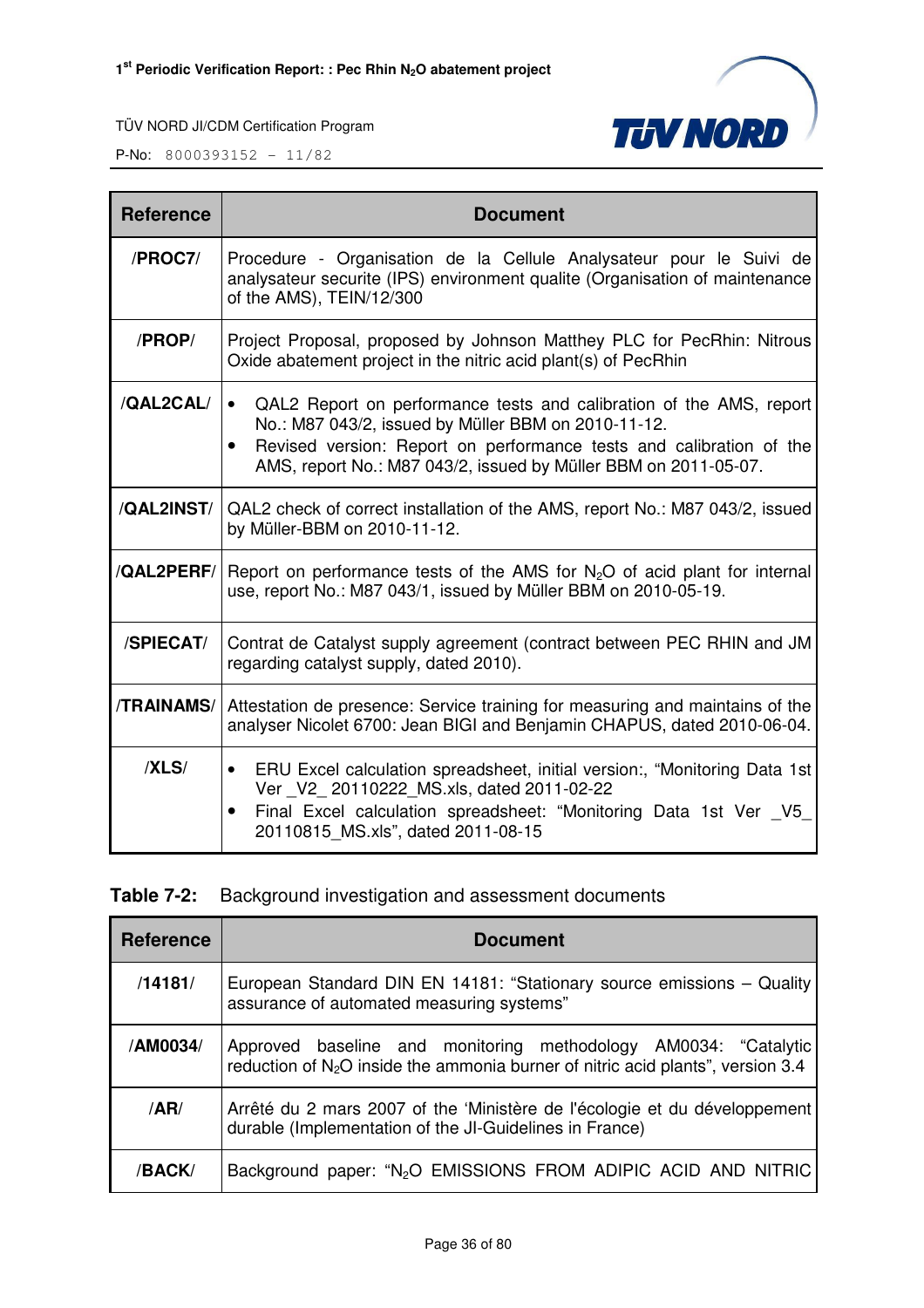



| <b>Reference</b> | <b>Document</b>                                                                                                                                                                                                                                                                                                                |  |  |
|------------------|--------------------------------------------------------------------------------------------------------------------------------------------------------------------------------------------------------------------------------------------------------------------------------------------------------------------------------|--|--|
|                  | PRODUCTION", Good Practice Guidance<br><b>ACID</b><br>Uncertainty<br>and<br>Management in National Greenhouse Gas Inventories issued by the NGGIP                                                                                                                                                                              |  |  |
| /BREF/           | Reference Document on Best Available Techniques for the Manufacture of<br>Large Volume Inorganic Chemicals - Ammonia, Acids and Fertilisers                                                                                                                                                                                    |  |  |
| /CPM/            | TÜV NORD JI / CDM CP Manual (incl. CP procedures and forms)                                                                                                                                                                                                                                                                    |  |  |
| /DET/            | Final JI Determination Report: "Pec Rhin S.A., Pec Rhin $N_2O$ abatement<br>project, Report No: 8000382322 - 10/147, dated: 2011-03-03, issued by TÜV<br>Nord                                                                                                                                                                  |  |  |
| /DVM/            | <b>JI Determination and Verification Manual</b>                                                                                                                                                                                                                                                                                |  |  |
| /GUIDE/          | Guidance: Developing a CDM or JI project to reduce greenhouse gas<br>emissions, issued by the:<br>French Ministry for Economy, Industry and Employment<br>French Ministry for Ecology, Energy, Sustainable Development and Town<br>$\bullet$<br>and Country Planning<br><b>French Global Environment Facility</b><br>$\bullet$ |  |  |
| /IPCC/           | 1. 1996 IPCC Guidelines for National Greenhouse Gas Inventories: work<br>book<br>2. 2006 IPCC Guidelines for National Greenhouse Gas Inventories: work<br>book                                                                                                                                                                 |  |  |
| /KP/             | Kyoto Protocol (1997)                                                                                                                                                                                                                                                                                                          |  |  |
| /MA/             | Decision 3/CMP. 1 (Marrakesh - Accords)                                                                                                                                                                                                                                                                                        |  |  |
| /METH/           | Méthode pour les Projets Domestiques<br>Réduction catalytique du N <sub>2</sub> O dans des usines d'acide nitrique<br>(Projet Domestique Methodology: Catalytic reduction of N <sub>2</sub> O at nitric acid<br>plants)                                                                                                        |  |  |
| /METHE/          | Projet Domestique Methodology<br>Catalytic reduction of $N_2O$ at nitric acid plants (Translation of $^{METH}$ )                                                                                                                                                                                                               |  |  |
| /NCSG/           | Diagram of parameter NCSG - Extract of ERU-calculation Excel-sheet                                                                                                                                                                                                                                                             |  |  |
| $\overline{OT}$  | Diagram of parameter OT - Extract of ERU-calculation Excel-sheet                                                                                                                                                                                                                                                               |  |  |
| /PDD/            | "Project Design Document Version 02 dated 2010-05-04 "Pec Rhin N <sub>2</sub> O<br>abatement project" (registered version)                                                                                                                                                                                                     |  |  |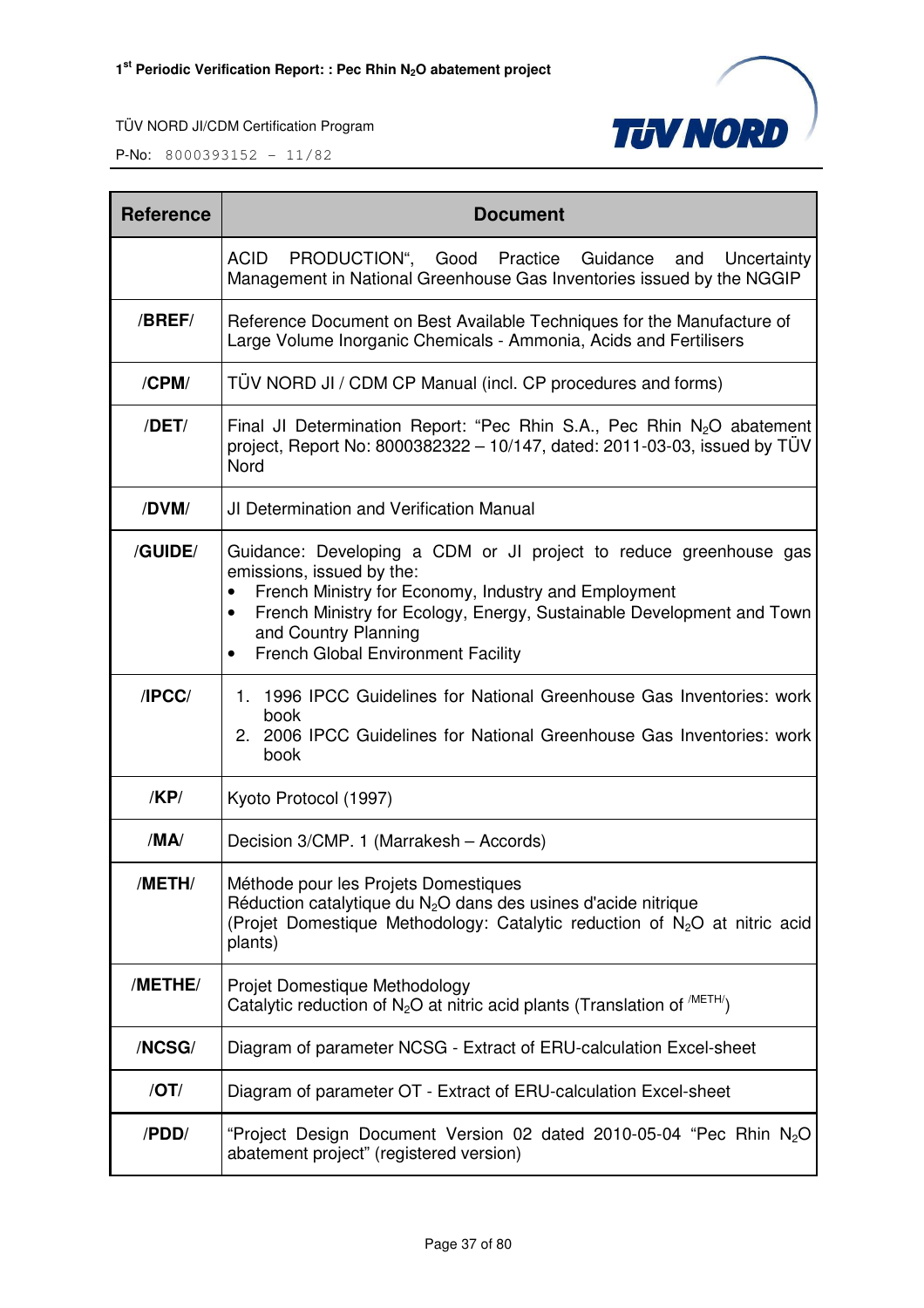

P-No: 8000393152 - 11/82

| <b>Reference</b> | <b>Document</b>                                                                                                                                                                                                                                                                                                    |
|------------------|--------------------------------------------------------------------------------------------------------------------------------------------------------------------------------------------------------------------------------------------------------------------------------------------------------------------|
| /PRESS/          | Standardnormwerte 1961-1990: Luftdruck auf Stationshöhe (Standardised)<br>atmospheric-pressure values from years 1961 and 1990), issued by the<br>Swiss Confederation, Federal office of Meteorology and Climatology<br><b>MeteoSwiss</b><br>• Station Basel: Maximum registered atmospheric pressure is 981,4 hPa |

## **Table 7-3:** Websites used

| <b>Reference</b> | Link                                                          | Organisation                                                                                                                                                        |
|------------------|---------------------------------------------------------------|---------------------------------------------------------------------------------------------------------------------------------------------------------------------|
| /bref/           | http://eippcb.jrc.ec.europa.eu/<br>reference/                 | Website of the European Commission, Joint<br>Research Centre, Institute for Prospective<br>Technological Studies (Provision of BAT-<br>Reference documents)         |
| /dehst/          | http://www.dehst.de                                           | German Emissions Trading Authority (DEHSt)<br>at the Federal Environment Agency                                                                                     |
| /dfp/            | http://www.developpement-<br>durable.gouv.fr/                 | Ministère de l'Écologie, de l'Énergie,<br>du<br>Développement Durable et de la Mer, en<br>charge des Technologies vertes<br>et<br>des<br>Négociations sur le climat |
| /efma/           | http://www.efma.org/                                          | European Fertilizer Manufacturers Association                                                                                                                       |
| /douane/         | http://www.douane.gouv.fr/da<br>ta/file/6146.pdf              | Web-file regarding $N_2O$ emission taxation.                                                                                                                        |
| /gw/             | http://www.global-<br>warming.de/                             | TÜV Nord platform hosting projects open for<br>comments at the determination stage                                                                                  |
| $/$ ipcc $/$     | www.ipcc-nggip.iges.or.jp                                     | <b>IPCC</b> publications                                                                                                                                            |
| /                | http://www.legifrance.gouv.fr/                                | Site of Legifrance (La service public de la<br>diffusion du droit)                                                                                                  |
| /mist/           | http://www.ecologie.gouv.fr/M<br>ethodologies-de-projets.html | Ministère de l'Écologie, de l'Énergie, du<br>durable<br>Développement<br>de<br>et<br>la<br>Mer<br>(Ministry<br>of<br>ecology<br>sustainable<br>and<br>development)  |
| $/$ nfg $/$      | http://www.effet-de-<br>serre.gouv.fr/accueil                 | Mission interministérielle sur l'effet de serre<br>Inter-Ministry<br>(French<br>Mission<br>the<br>on<br>Greenhouse Effect)                                          |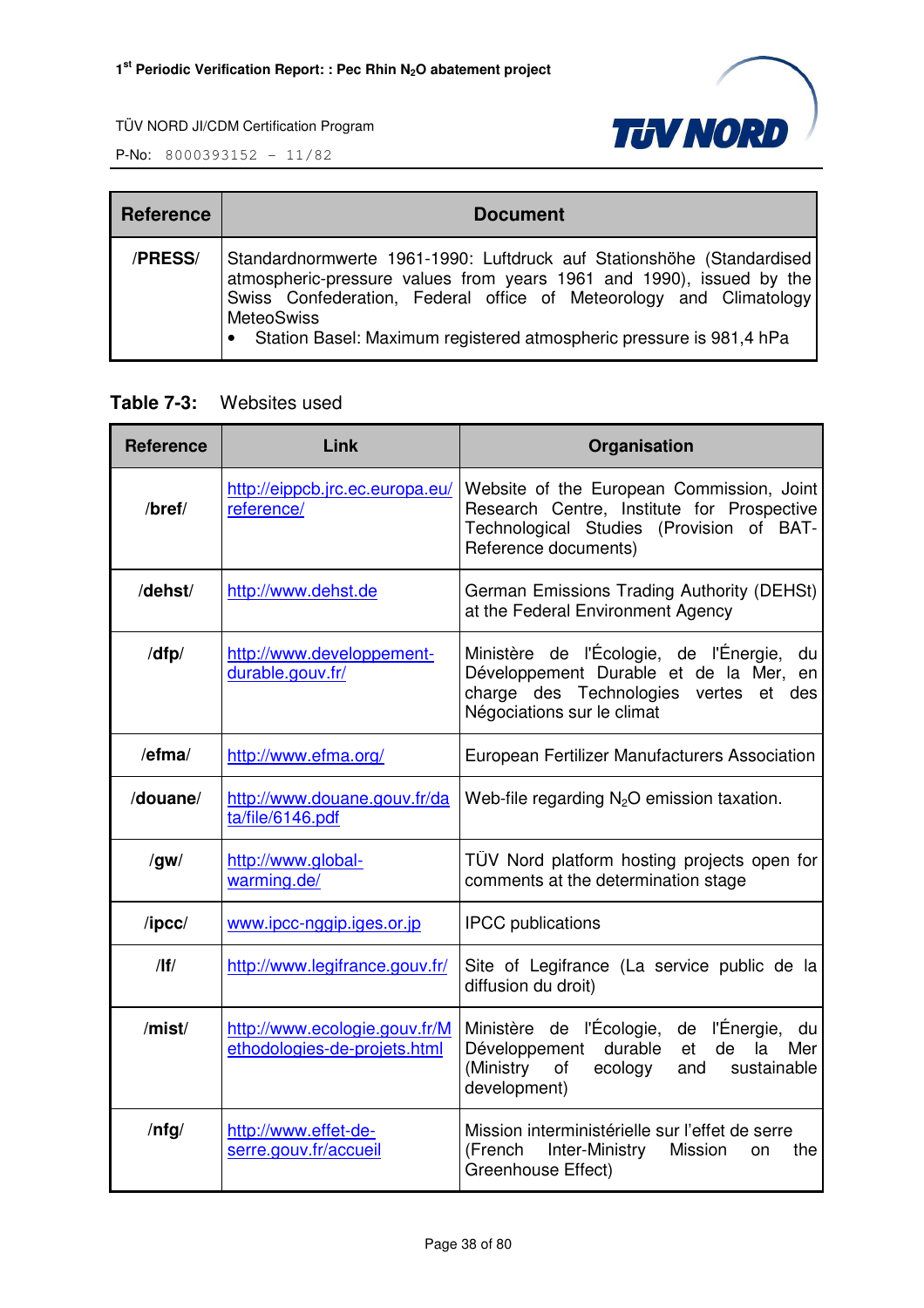

P-No: 8000393152 - 11/82

| <b>Reference</b> | Link                                                                               | Organisation                  |
|------------------|------------------------------------------------------------------------------------|-------------------------------|
| /unfccc/         | http://ji.unfccc.int                                                               | JI homepage                   |
| /proj/           | http://ji.unfccc.int/JIITLProject<br>DB/PK2RRNV3FP1DC3D5U<br>K4CYF3XOSIGJR/details | Project listed in JI-database |

#### **Table 7-4:** List of interviewed persons

| <b>Reference</b> | Mol <sup>1</sup> |                                 | <b>Name</b>              | <b>Organisation / Function</b>   |
|------------------|------------------|---------------------------------|--------------------------|----------------------------------|
| /IM01/           | $\vee$           | $\boxtimes$ Mr.<br>$\Box$ Ms    | Jean Marc Bastian        | <b>PecRhin Nitric Acid Plant</b> |
| /IM01/           | $\vee$           | $\boxtimes$ Mr.<br>$\Box$ Ms    | <b>Tibergien Thibaud</b> | <b>PecRhin Nitric Acid Plant</b> |
| /IM01/           | V                | $\boxtimes$ Mr.<br>$\Box$ Ms    | Klaus Müller-Dethard     | <b>PecRhin Nitric Acid Plant</b> |
| /IM01/           | $\vee$           | $\boxtimes$ Mr.<br>$\Box$ Ms    | Jean Paul Vailin         | <b>PecRhin Nitric Acid Plant</b> |
| /IM01/           | $\vee$           | $\boxtimes$ Mr.<br>$\Box$ Ms    | Jan Pierre Martin        | <b>PecRhin Nitric Acid Plant</b> |
| /IMO1/           | $\vee$           | $\boxtimes$ Mr.<br>∏ Ms         | <b>Cystelle Roussel</b>  | <b>PecRhin Nitric Acid Plant</b> |
| /IM01/           | $\vee$           | $\boxtimes$ Mr.<br>$\square$ Ms | Jean-Pierre Enond        | <b>PecRhin Nitric Acid Plant</b> |
| /IM01/           | V                | $\boxtimes$ Mr.<br>$\Box$ Ms    | <b>Vincent Simet</b>     | PecRhin Nitric Acid Plant        |
| /IM01/           | V                | $\boxtimes$ Mr.<br>$\Box$ Ms    | <b>Thierry Malet</b>     | <b>PecRhin Nitric Acid Plant</b> |
| /IM01/           | V                | $\boxtimes$ Mr.<br>$\Box$ Ms    | <b>Bertrand Walle</b>    | <b>PecRhin Nitric Acid Plant</b> |
| /IM02/           | V                | ∃ Mr.<br>$\boxtimes$ Ms.        | Rebecca Cardani-Strange  | N.serve                          |
| /IM02/           | $\vee$           | $\boxtimes$ Mr.<br>ヿMs.         | <b>Volker Schmidt</b>    | N.serve                          |

1) Means of Interview: (**T**elephone, **E**-Mail, **V**isit)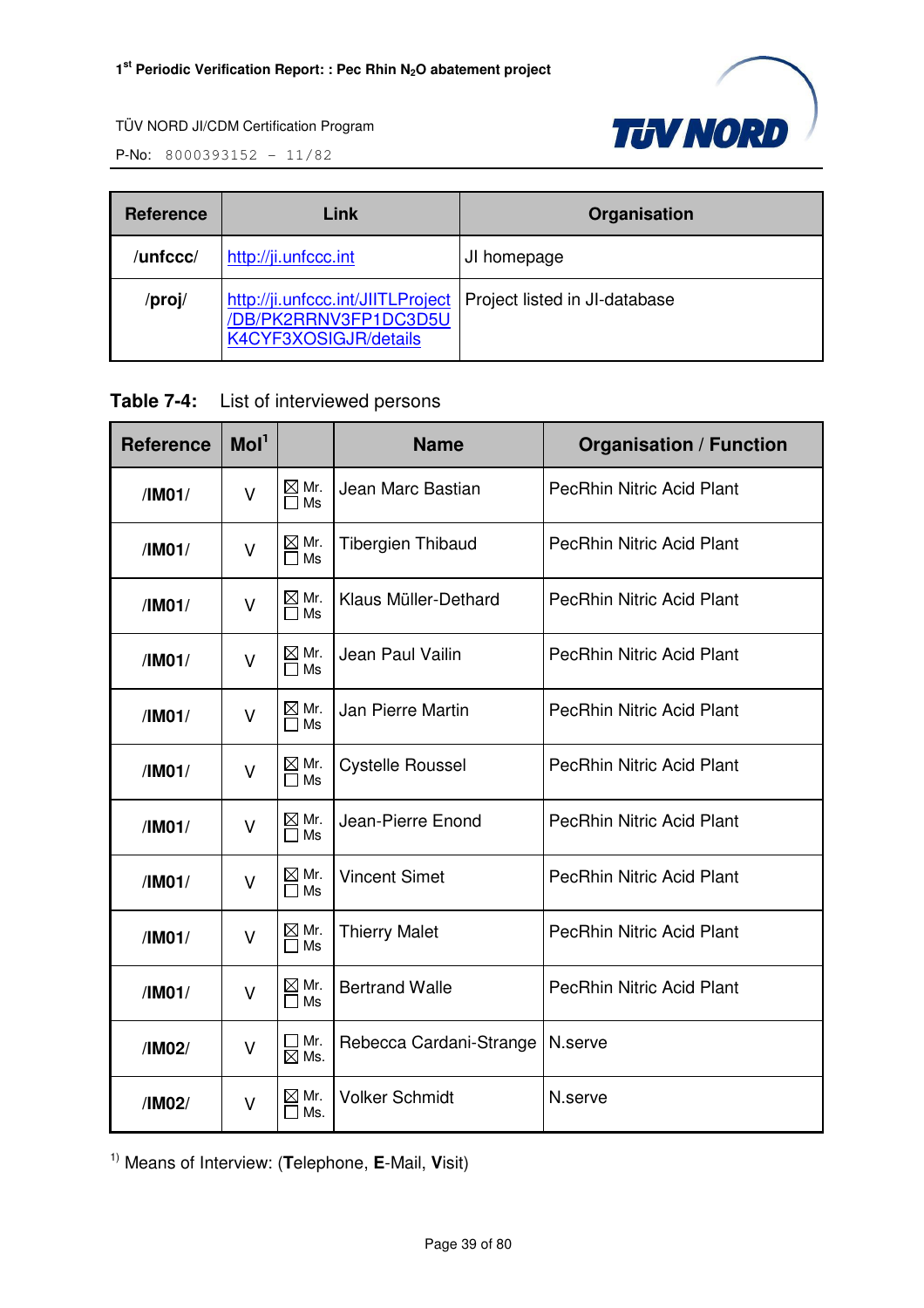P-No: 8000393152 - 11/82



# **ANNEX**

# **A1:** Verification Protocol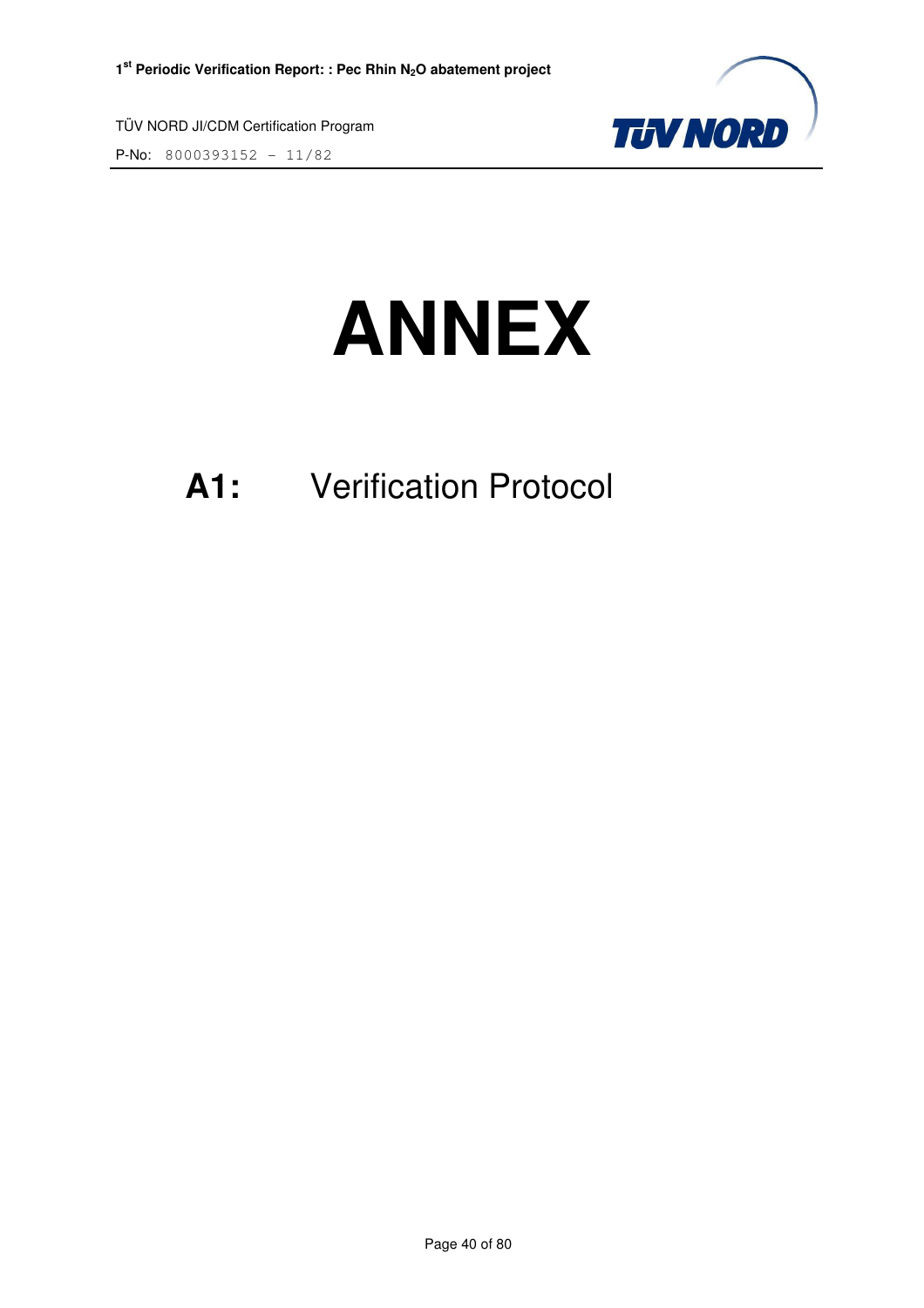P-No:  $8000393152 - 11/82$ 



# **ANNEX 1: VERIFICATION PROTOCOL**

**Table A-1:** GHG calculation procedures and management control testing / detailed audit testing of residual risk areas and random testing

|                 | <b>Identification of</b><br>potential reporting risk                              | Identification,<br>assessment and testing<br>Areas of residual risks<br>of management controls              |                                                                                                                          | <b>Additional verification</b><br>testing                                                         | <b>Conclusions and</b><br><b>Areas Requiring</b><br>Improvement<br>(including Forward<br><b>Action Requests)</b> |
|-----------------|-----------------------------------------------------------------------------------|-------------------------------------------------------------------------------------------------------------|--------------------------------------------------------------------------------------------------------------------------|---------------------------------------------------------------------------------------------------|------------------------------------------------------------------------------------------------------------------|
|                 |                                                                                   |                                                                                                             | Raw data generation                                                                                                      |                                                                                                   |                                                                                                                  |
| $\bullet$<br>I۰ | Installation of<br>measuring equipment                                            | Installation<br>οf<br>modern<br>$\bullet$<br>the<br>and state<br>of<br>art<br>equipment                     | • Inadequate<br>installation<br>operation of the monitoring<br>equipment                                                 | • Site – visit (maintenance<br>dept., gas supplier)                                               | • See Table A-2                                                                                                  |
| I۰              | Dysfunction of<br>installed equipment<br>Maloperation by<br>operational personnel | <b>Process</b><br>control<br>$\bullet$<br>automation<br>Internal data review                                | • Inadequate<br>exchange<br>of<br>equipment<br>• Change of personnel                                                     | • Check of equipment<br>• Check of technical data<br>sheets<br>$\bullet$ Check<br>suppliers<br>0f |                                                                                                                  |
| l o             | Downtimes of<br>equipment                                                         | Regular visual inspect-<br>$\bullet$<br>ions of installed equip-                                            | • Undetected<br>measurement<br>errors                                                                                    | information / guarantees<br>calibration<br>$\bullet$ Check<br>of                                  |                                                                                                                  |
| I۰              | Exchange of<br>equipment                                                          | ment<br>Only skilled and trained                                                                            | • Inappropriateness<br>0f<br>Management<br>system                                                                        | records, if applicable<br>• Check of maintenance                                                  |                                                                                                                  |
| le              | Change of<br>measurement<br>equipment<br>characteristic                           | personnel operates the<br>relevant equipment<br>Daily raw data checks<br>$\bullet$<br>Immediate exchange of | procedures w.r.t. monitoring<br>requirements<br>(e.g.<br>plan<br>substitute value strategies)<br>• Non-application<br>of | records<br>• Counter-check<br>of raw<br>data<br>and<br>commercial<br>data                         |                                                                                                                  |
| $\bullet$       | Insufficient accuracy<br>Change of                                                | dysfunctional<br>equipment                                                                                  | management<br>system<br>procedures                                                                                       | $\bullet$ Check<br>JI<br>manage-<br>of<br>ment system                                             |                                                                                                                  |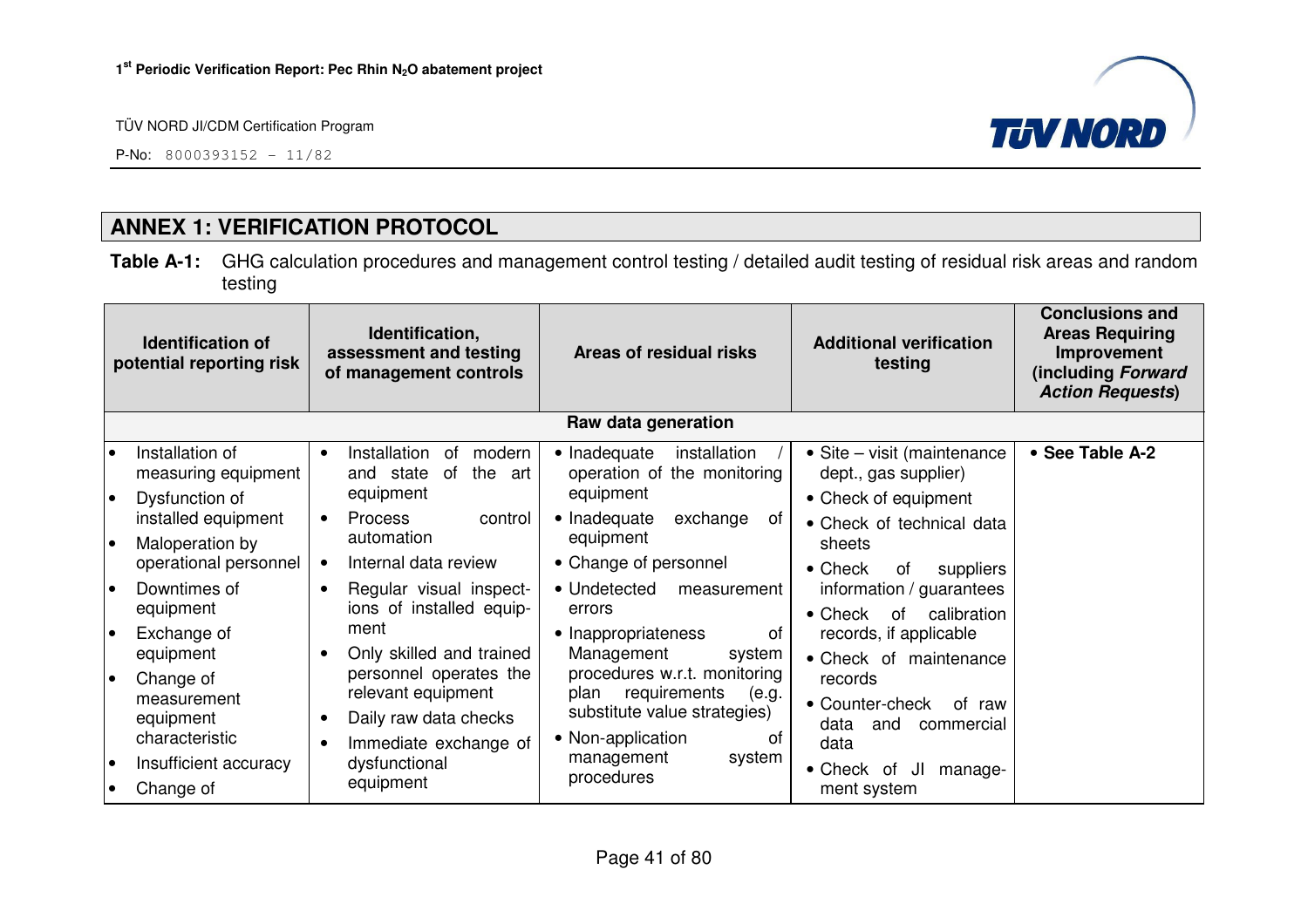

|                                     | <b>Identification of</b><br>potential reporting risk                                                                                                                             | Identification,<br>assessment and testing<br>of management controls                                                                                                                                                                                                                                                                | Areas of residual risks                                                                                                                                                        | <b>Additional verification</b><br>testing                                                                                                                                                                                                                                      | <b>Conclusions and</b><br><b>Areas Requiring</b><br>Improvement<br>(including Forward<br><b>Action Requests)</b> |
|-------------------------------------|----------------------------------------------------------------------------------------------------------------------------------------------------------------------------------|------------------------------------------------------------------------------------------------------------------------------------------------------------------------------------------------------------------------------------------------------------------------------------------------------------------------------------|--------------------------------------------------------------------------------------------------------------------------------------------------------------------------------|--------------------------------------------------------------------------------------------------------------------------------------------------------------------------------------------------------------------------------------------------------------------------------|------------------------------------------------------------------------------------------------------------------|
|                                     | technology<br>Accuracy of values<br>supplied by Third<br><b>Parties</b>                                                                                                          | is<br>Stand-by<br>duty<br>$\bullet$<br>organized<br>• Inappropriate<br>Training<br>$\bullet$<br>Internal<br>audit<br>procedures<br>Internal<br>check<br>of<br>$\bullet$<br>QA/QC<br>of<br>measures<br>involved Third Parties                                                                                                       | • Insufficient accuracy<br>QA/QC<br>measures of Third Parties                                                                                                                  | • Check of<br>JI<br>related<br>procedures<br>• Application<br><b>of</b><br>JI<br>system<br>management<br>procedures<br>• Check of trainings<br>• Check of responsibilities<br>QA/QC<br>$\bullet$ Check<br>of<br>documentation /<br>eviden-<br>ces of involved Third<br>Parties |                                                                                                                  |
|                                     |                                                                                                                                                                                  |                                                                                                                                                                                                                                                                                                                                    | Raw data collection and data aggregation                                                                                                                                       |                                                                                                                                                                                                                                                                                |                                                                                                                  |
| $\bullet$<br>$\bullet$<br>$\bullet$ | Wrong data transfer<br>from raw data to daily<br>and monthly<br>aggregated reporting<br>forms<br><b>IT Systems</b><br>Spread sheet<br>programming<br>Manual data<br>transmission | Cross-check of data<br>$\bullet$<br>$\bullet$<br>Plausibility checks of<br>various parameters.<br>archiving<br>$\bullet$ Ex-post<br>Appropriate<br>records<br>system<br>allocation<br>• Ambiguous<br>Clear<br>0f<br>responsibilities<br>information<br>of<br>Application<br>JI<br>Management<br>system<br>procedures<br>procedures | · Unintended usage of old<br>data that has been revised<br>• Incomplete documentation<br>corrections<br>of<br>0f<br>sources<br>• Non-application<br>of<br>management<br>system | $\bullet$ Check<br>of<br>data<br>aggregation steps<br>• Counter-calculation<br>• Data integrity checks by<br>means of graphical data<br>analysis and calculation<br>of specific performance<br>figures<br>• Check of management<br>system certification                        | • See Table A-2                                                                                                  |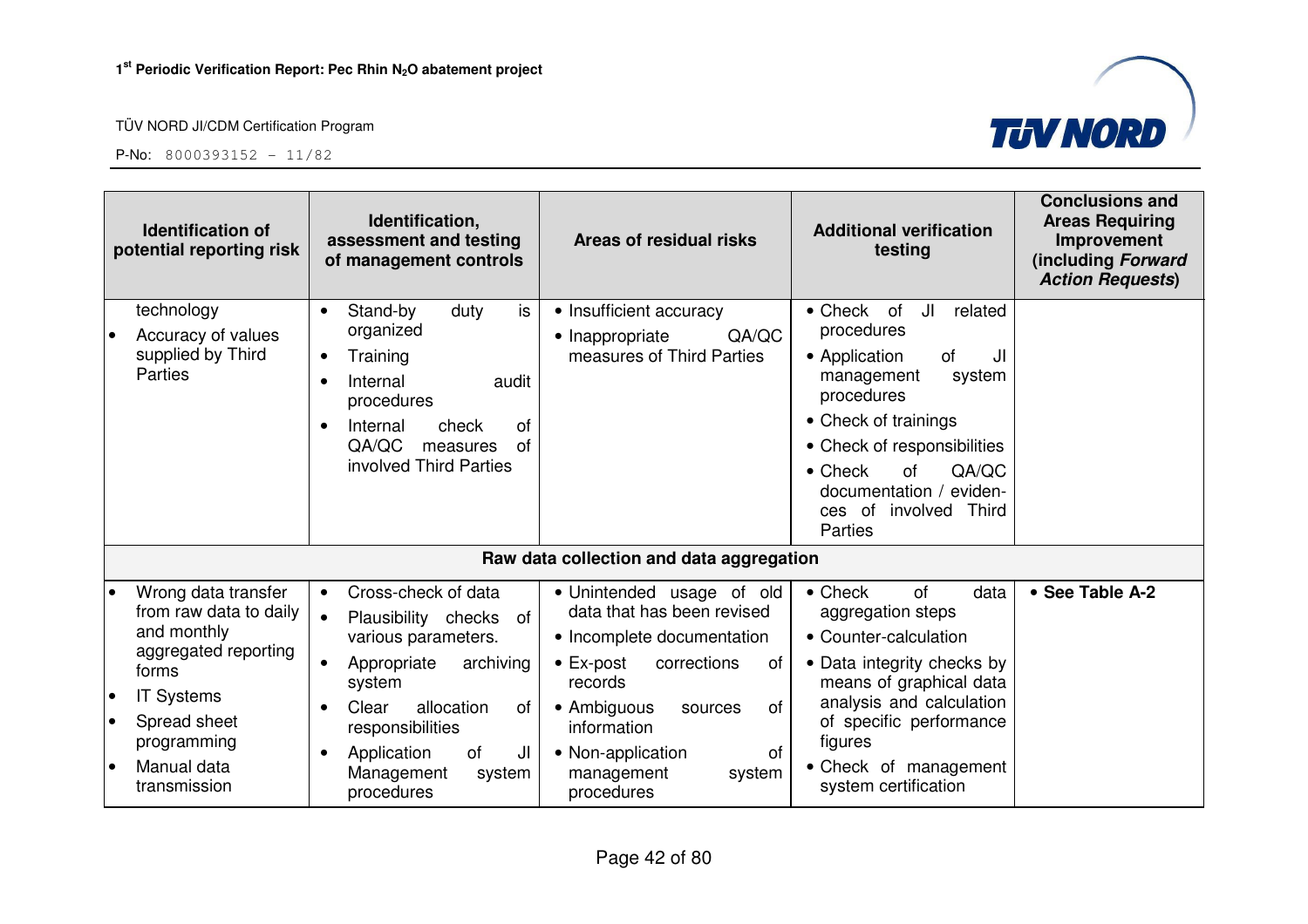

| <b>Identification of</b><br>potential reporting risk    | Identification,<br>assessment and testing<br>of management controls                                                                                                 | Areas of residual risks                                                                                                                                                                                                                                                                              | <b>Additional verification</b><br>testing                                                                                                    | <b>Conclusions and</b><br><b>Areas Requiring</b><br>Improvement<br>(including Forward<br><b>Action Requests)</b> |
|---------------------------------------------------------|---------------------------------------------------------------------------------------------------------------------------------------------------------------------|------------------------------------------------------------------------------------------------------------------------------------------------------------------------------------------------------------------------------------------------------------------------------------------------------|----------------------------------------------------------------------------------------------------------------------------------------------|------------------------------------------------------------------------------------------------------------------|
| Data protection<br>Responsibilities                     | of<br>Usage<br>standard<br>$\bullet$<br>solutions<br>software<br>(Spreadsheets)<br>Limited access to IT<br>systems<br>Data<br>protection<br>$\bullet$<br>procedures | • Manual<br>data<br>transfer<br>mistakes<br>• Unintended<br>change<br>ot<br>spread sheet programming<br>or data base entries<br>• Problems<br>caused<br>by<br>updating/upgrading<br>or<br>change of applied software                                                                                 | • Check of data archiving<br>system<br>• Check of application of<br>Management<br>system<br>procedures                                       |                                                                                                                  |
|                                                         |                                                                                                                                                                     | <b>Other calculation parameters</b>                                                                                                                                                                                                                                                                  |                                                                                                                                              |                                                                                                                  |
| Emission factors,<br>oxidation factors,<br>coefficients | The values and<br>data<br>$\bullet$<br>applied<br>sources<br>are<br>defined in the PDD and<br>monitoring plan                                                       | • Unintended<br>intended<br>or<br>Modification<br>of calculation<br>parameters<br>• Wrong application of values<br>• Misinterpretations of<br>the<br>applied methodology and/<br>or the PDD<br>• Missing<br>update<br>οf<br>applicable<br>regulatory<br><b>IPCC</b><br>framework<br>(e.g.<br>values) | • Update-check<br>of<br>regulatory framework<br>• Countercheck<br>of<br>the<br>applied MP in the MR<br>against<br>the<br>approved<br>version | • See Table A-2                                                                                                  |
|                                                         |                                                                                                                                                                     | <b>Calculation Methods</b>                                                                                                                                                                                                                                                                           |                                                                                                                                              |                                                                                                                  |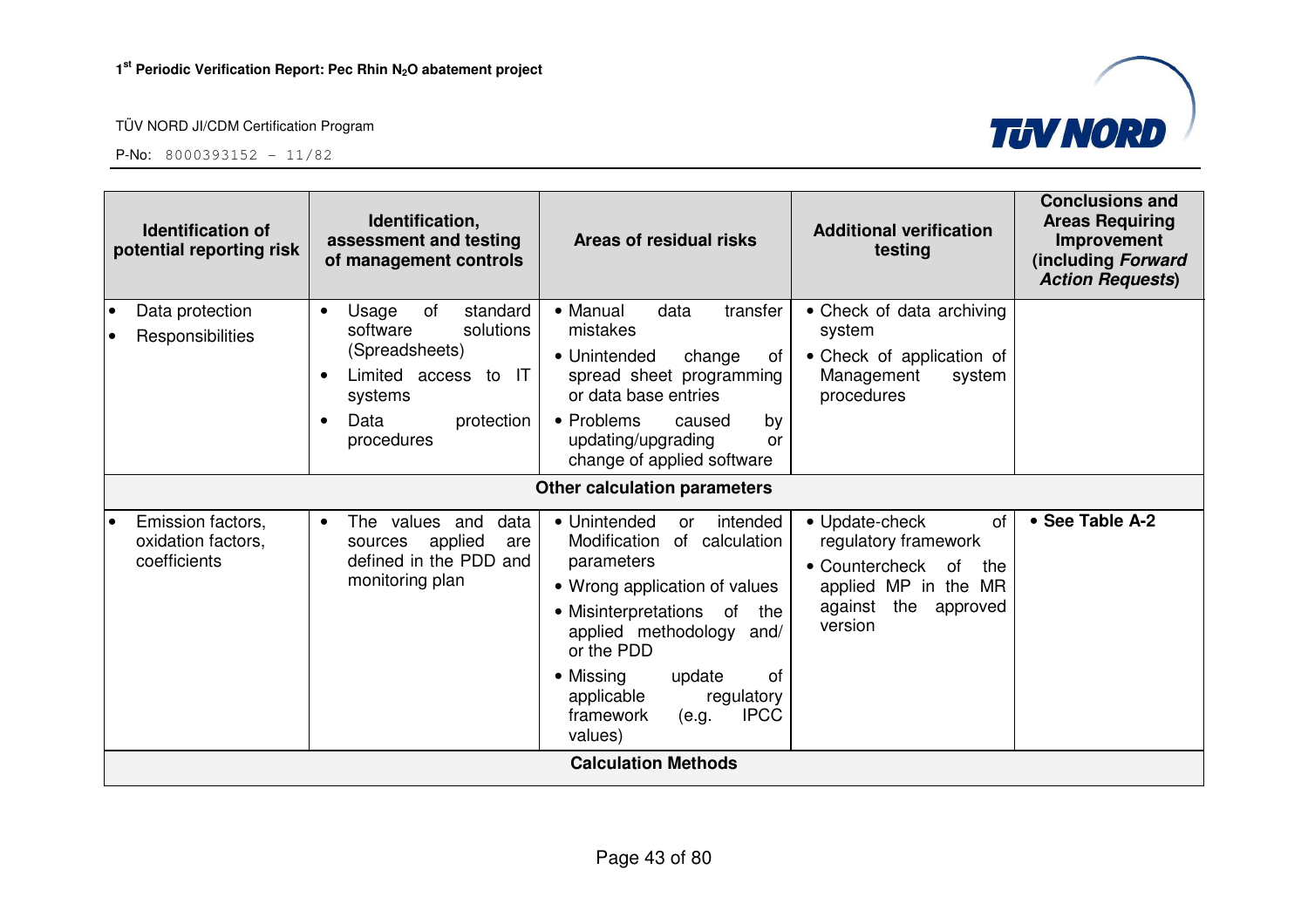

| <b>Identification of</b><br>potential reporting risk |                                                                                                                                                   | Identification,<br><b>Additional verification</b><br>Areas of residual risks<br>assessment and testing<br>testing<br>of management controls                                                                                                                                                                                                                                                                                                                                               | <b>Conclusions and</b><br><b>Areas Requiring</b><br>Improvement<br>(including Forward<br><b>Action Requests)</b> |
|------------------------------------------------------|---------------------------------------------------------------------------------------------------------------------------------------------------|-------------------------------------------------------------------------------------------------------------------------------------------------------------------------------------------------------------------------------------------------------------------------------------------------------------------------------------------------------------------------------------------------------------------------------------------------------------------------------------------|------------------------------------------------------------------------------------------------------------------|
| $\bullet$<br>$\bullet$<br>$\bullet$                  | Applied formulae<br><b>Miscalculation</b><br>Mistakes in spread-<br>sheet calculation                                                             | • Countercheck<br>calculation<br>$\bullet$ The<br>danger<br>miscal-<br>Advanced<br>of<br>the<br>on<br>$\bullet$<br>basis of own calculation.<br>and reporting tools<br>culation<br>only<br>be<br>can<br>minimized.<br>A JI coordinator is in<br>sheet<br>• Spread<br>walk-<br>charge of the JI related<br>trough.<br>calculations<br>• Plausibility checks<br>Usage of<br>tested<br>• Check of plots<br>counterchecked<br>Excel<br>spreadsheets<br>Involvement of external<br>consultants | • See Table A-2                                                                                                  |
|                                                      |                                                                                                                                                   | <b>Monitoring reporting</b>                                                                                                                                                                                                                                                                                                                                                                                                                                                               |                                                                                                                  |
| $\bullet$<br>l e<br>$\bullet$                        | Data transfer to the<br>author of the<br>monitoring report<br>Data transfer to the<br>monitoring report<br>Unintended use of<br>outdated versions | with<br>• The danger of data transfer<br>• Counter<br>check<br>An<br>experienced<br>JI<br>$\bullet$<br>mistakes<br>consultant<br>evidences provided.<br>only<br>can<br>be<br>İS<br>minimized<br>responsible<br>for<br>• Audit<br><b>of</b><br>procedure<br>monitoring reporting.<br>• Inappropriate application of<br>application<br>QMS procedures<br>JI QMS procedures are<br>defined                                                                                                   | • See Table A-2                                                                                                  |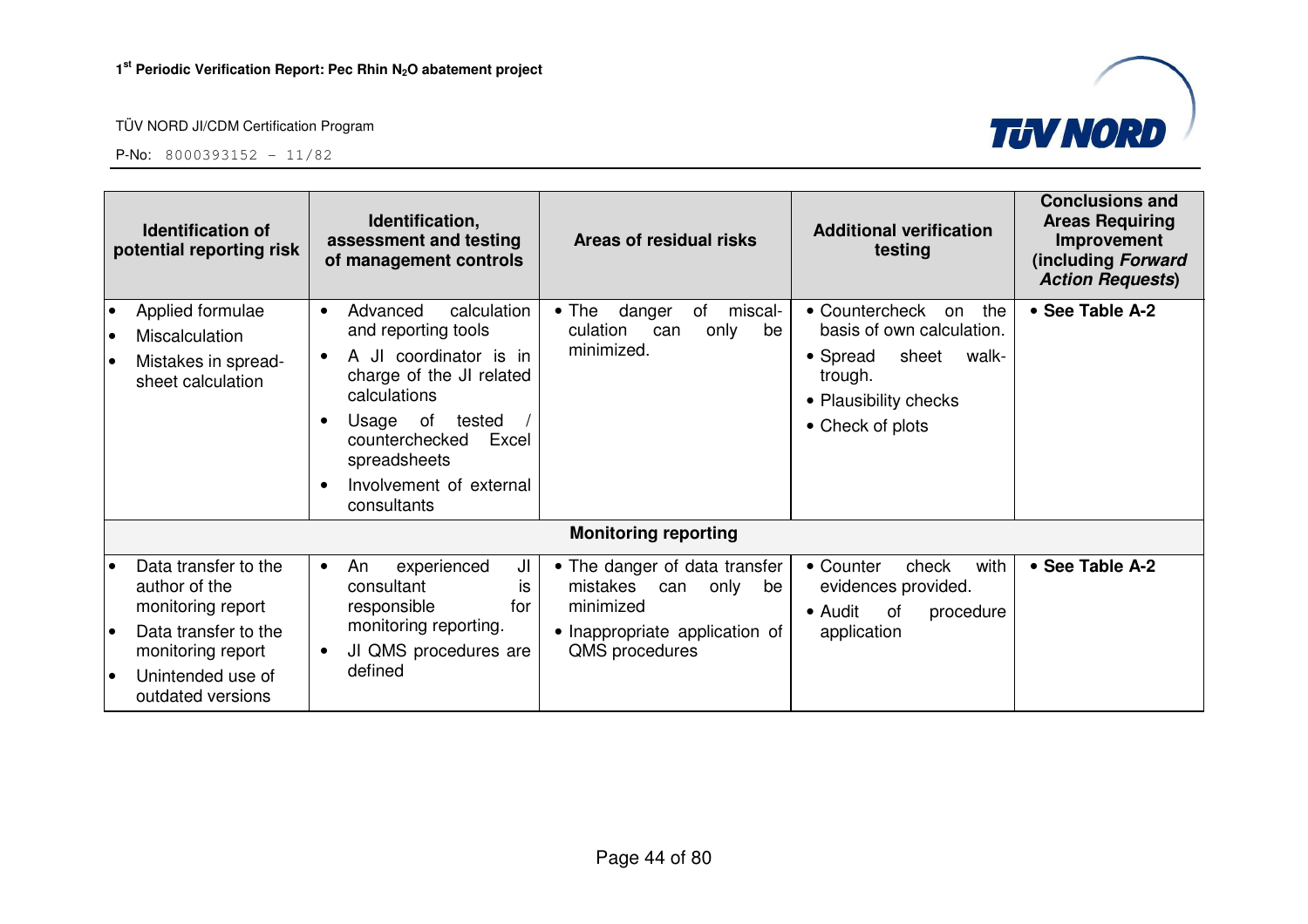

P-No:  $8000393152 - 11/82$ 

### **Table A-2:** (Project specific) Periodic Verification Checklist

| No.          | DVM $5$ paragraph /<br><b>Checklist Item</b><br>(incl. guidance for the determination<br>team)                                                                                                                                                                                                                  | <b>Initial Finding</b><br>(Means and results of assessment)                                                                                                                                                                                                                                                                                          | Ref.                                            | <b>Action</b><br>requested<br>to PPs<br>(CAR, CL,<br>FAR) | <b>Review</b><br>of PP's<br>action            | Con-<br>clu-<br>sion |
|--------------|-----------------------------------------------------------------------------------------------------------------------------------------------------------------------------------------------------------------------------------------------------------------------------------------------------------------|------------------------------------------------------------------------------------------------------------------------------------------------------------------------------------------------------------------------------------------------------------------------------------------------------------------------------------------------------|-------------------------------------------------|-----------------------------------------------------------|-----------------------------------------------|----------------------|
| $\mathbf{A}$ | <b>Project Approvals by Parties involved</b>                                                                                                                                                                                                                                                                    |                                                                                                                                                                                                                                                                                                                                                      |                                                 |                                                           |                                               |                      |
| A.1          | DVM § 90<br>Has the DFPs of at least one<br>Party involved, other than the<br>host Party, issued a written<br>project<br>approval<br>when<br>submitting the first verification<br>report to the secretariat for<br>publication in accordance with<br>38 of the<br>paragraph<br>JI<br>guidelines, at the latest? | Description:<br>The PP provided –except from the host country LoA- an LoA<br>issued by the National Climate Commission of Belgium. The<br>LoA is issued to Pec Rhin S.A. which is involved in the<br>project as a PP.<br>Means of determination: DFP-website, LoA, Unfccc-website,<br>MR.<br>Conclusion: The project is in line with the regulations | /LOA/<br>/dfp/<br>/unfccc/<br>/proj/<br>/GUIDE/ |                                                           |                                               | OK                   |
| A.2          | DVM § 91<br>Are all the written project<br>approvals by Parties involved<br>unconditional?                                                                                                                                                                                                                      | Description: The French LoA has two conditions, which<br>need to be taken into account:<br>Only 90 % of the verified emission reductions of one<br>$\bullet$<br>period shall be claimed by the PP. The ERU quantity<br>stated in this report already takes into account the 10%<br>deduction.                                                        | /LOA/<br>/dfp/<br>/unfccc/<br>/MR/              | CL <sub>A2</sub><br>FAR <sub>1</sub>                      | GL-A <sub>2</sub><br>Pls. see<br>Chapter<br>4 | OK                   |

 $<sup>5</sup>$  JISC 19 Annex 4</sup>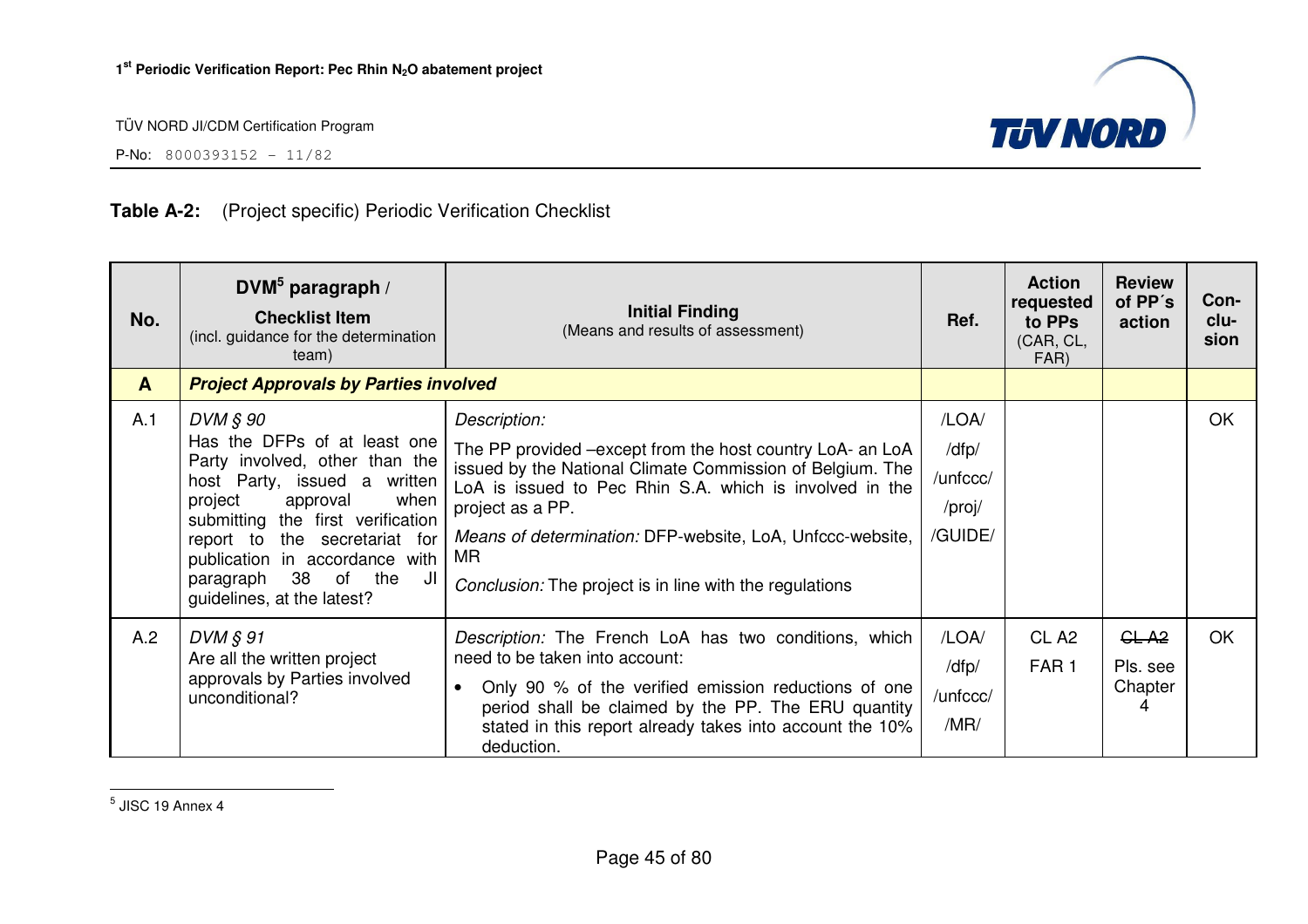

| No. | DVM <sup>5</sup> paragraph /<br><b>Checklist Item</b><br>(incl. guidance for the determination<br>team) | <b>Initial Finding</b><br>(Means and results of assessment)                                                                                                        | Ref.           | <b>Action</b><br>requested<br>to PPs<br>(CAR, CL,<br>FAR) | <b>Review</b><br>of PP's<br>action | Con-<br>clu-<br>sion |
|-----|---------------------------------------------------------------------------------------------------------|--------------------------------------------------------------------------------------------------------------------------------------------------------------------|----------------|-----------------------------------------------------------|------------------------------------|----------------------|
|     |                                                                                                         | The total amount of verified emission reductions until<br>$\bullet$<br>2012-12-31 is limited to 351,440 tonnes (before 10 %<br>reduction)                          |                |                                                           |                                    |                      |
|     |                                                                                                         | The Belgian LoA is unconditional                                                                                                                                   |                |                                                           |                                    |                      |
|     |                                                                                                         | Means of determination: LoA                                                                                                                                        |                |                                                           |                                    |                      |
|     |                                                                                                         | Conclusion: OK,                                                                                                                                                    |                |                                                           |                                    |                      |
|     |                                                                                                         | 10 % of the emission reductions are subtracted from the<br>initial result. The ERU quantity stated in this report<br>already takes into account the 10% deduction. |                |                                                           |                                    |                      |
|     |                                                                                                         | The sum of emission reduction does not exceed the<br>maximum amount.                                                                                               |                |                                                           |                                    |                      |
|     |                                                                                                         | FAR A1 was raised to compare the verified amount of ERUs<br>with the limit defined in the LoA.                                                                     |                |                                                           |                                    |                      |
|     |                                                                                                         | CL A2 addresses the comparison of the verified amounts<br>with the limits of the LoA to the verifier.                                                              |                |                                                           |                                    |                      |
| B.  | <b>Project implementation</b>                                                                           |                                                                                                                                                                    |                |                                                           |                                    |                      |
| B.1 | DVM § 92<br>Has the project been imple-                                                                 | Description: The PP installed a secondary abatement<br>catalyst and an AMS in conformance to the DIN EN 14181                                                      | /PDD/<br>/DET/ | /CAR B1/<br>/CAR C2/                                      | /CAR<br>B1/                        | <b>OK</b>            |
|     | mented in accordance with the<br><b>PDD</b><br>regarding which<br>the<br>determination has been deemed  | before start of the project. QA/QC measures were<br>implemented.                                                                                                   | /MR/           | CAR E1/                                                   | /CAR<br>G2/                        |                      |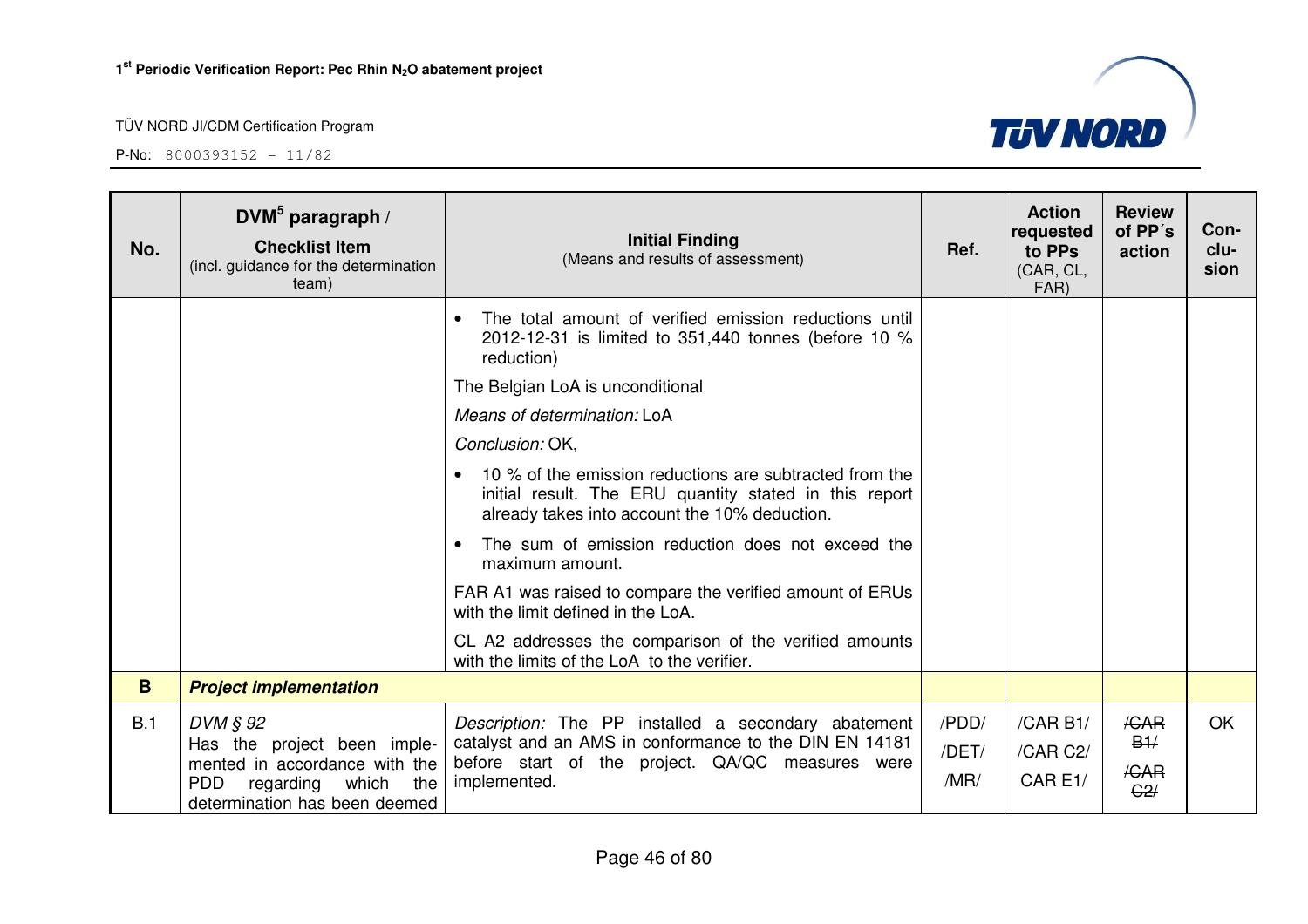| No. | DVM <sup>5</sup> paragraph /<br><b>Checklist Item</b><br>(incl. guidance for the determination<br>team) | <b>Initial Finding</b><br>(Means and results of assessment)                                                                                                                                                                              | Ref.                            | <b>Action</b><br>requested<br>to PPs<br>(CAR, CL,<br>FAR) | <b>Review</b><br>of PP's<br>action | Con-<br>clu-<br>sion |
|-----|---------------------------------------------------------------------------------------------------------|------------------------------------------------------------------------------------------------------------------------------------------------------------------------------------------------------------------------------------------|---------------------------------|-----------------------------------------------------------|------------------------------------|----------------------|
|     | final and is so listed on the<br>UNFCCC JI website?                                                     | <i>Means of determination:</i> PDD, certificates and $3rd$ party<br>reports provided by the PP, inspections during on-site visit                                                                                                         | /PROC1                          |                                                           | CARE1/<br>Pls. see                 |                      |
|     |                                                                                                         | Conclusion:                                                                                                                                                                                                                              | PROC7/                          |                                                           | Chapter                            |                      |
|     |                                                                                                         | Since the AMS was not installed at time of the on site visit in<br>the course of the project determination, the AIE raised a<br>FAR regarding the proper project implementation, which<br>needed to be closed in the first verification: | /QAL2C<br>AL/<br>/QAL2IN<br>ST/ |                                                           |                                    |                      |
|     |                                                                                                         | FAR D5 of Determination Report                                                                                                                                                                                                           | /QAL2P<br>ERF/                  |                                                           |                                    |                      |
|     |                                                                                                         | The verifier has to check the appropriateness of                                                                                                                                                                                         | $/$ P&I $/$                     |                                                           |                                    |                      |
|     |                                                                                                         | the AMS (with regard to e.g. location of the sampling                                                                                                                                                                                    | /ORG/                           |                                                           |                                    |                      |
|     |                                                                                                         | point,                                                                                                                                                                                                                                   | /PROP/                          |                                                           |                                    |                      |
|     |                                                                                                         | QAL1, QAL 2, uncertainty assessment)                                                                                                                                                                                                     | /14181/                         |                                                           |                                    |                      |
|     |                                                                                                         | the gas volume flow meter                                                                                                                                                                                                                |                                 |                                                           |                                    |                      |
|     |                                                                                                         | since these devices are not installed at the date of on site<br>visit,                                                                                                                                                                   |                                 |                                                           |                                    |                      |
|     |                                                                                                         | the implemented QA/QC procedures in accordance with<br>ISO 9001 or a related standard measurements<br>frequencies for the relevant parameters                                                                                            |                                 |                                                           |                                    |                      |
|     |                                                                                                         | ISO 9001 accreditation and scope of contract of the                                                                                                                                                                                      |                                 |                                                           |                                    |                      |

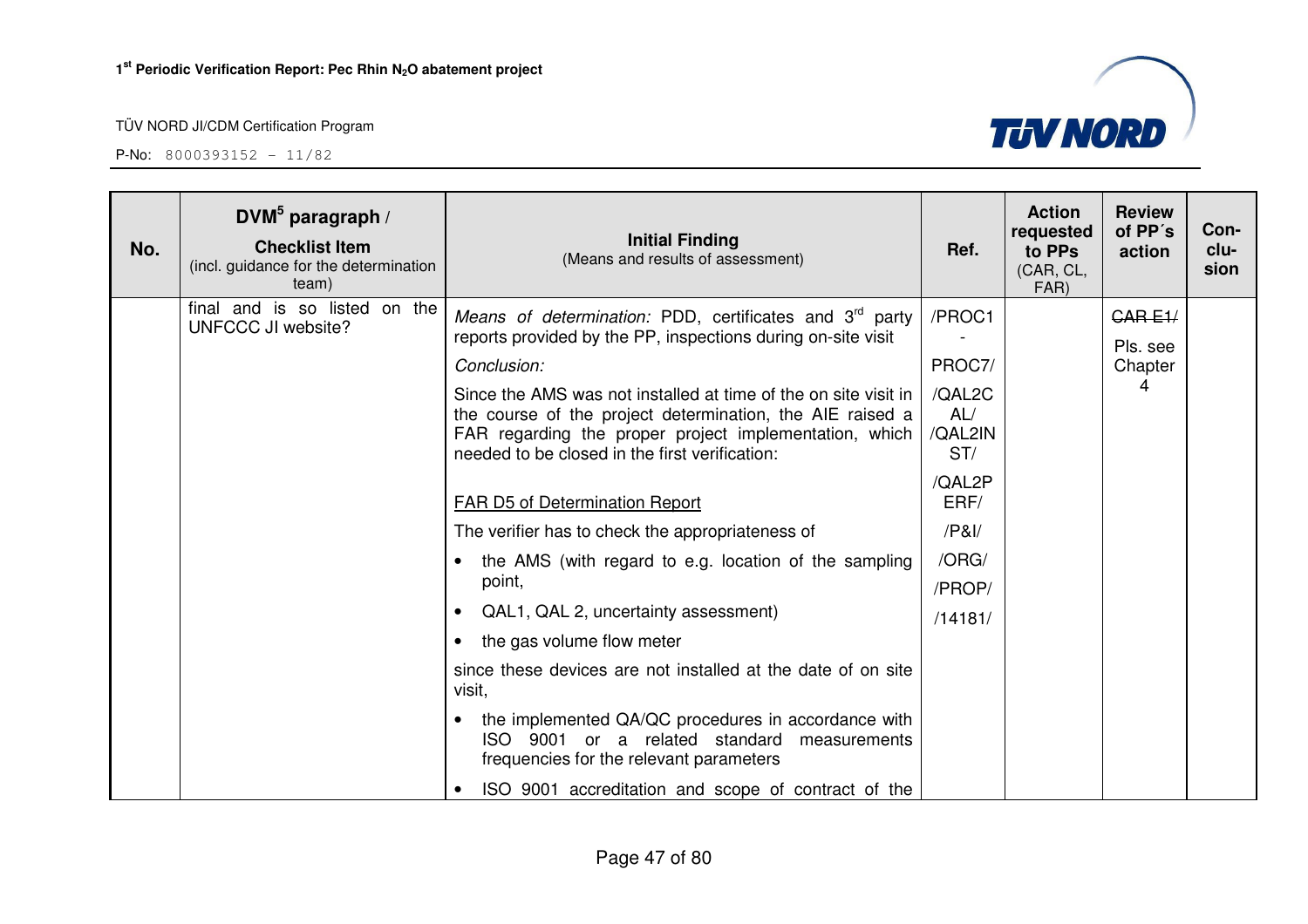

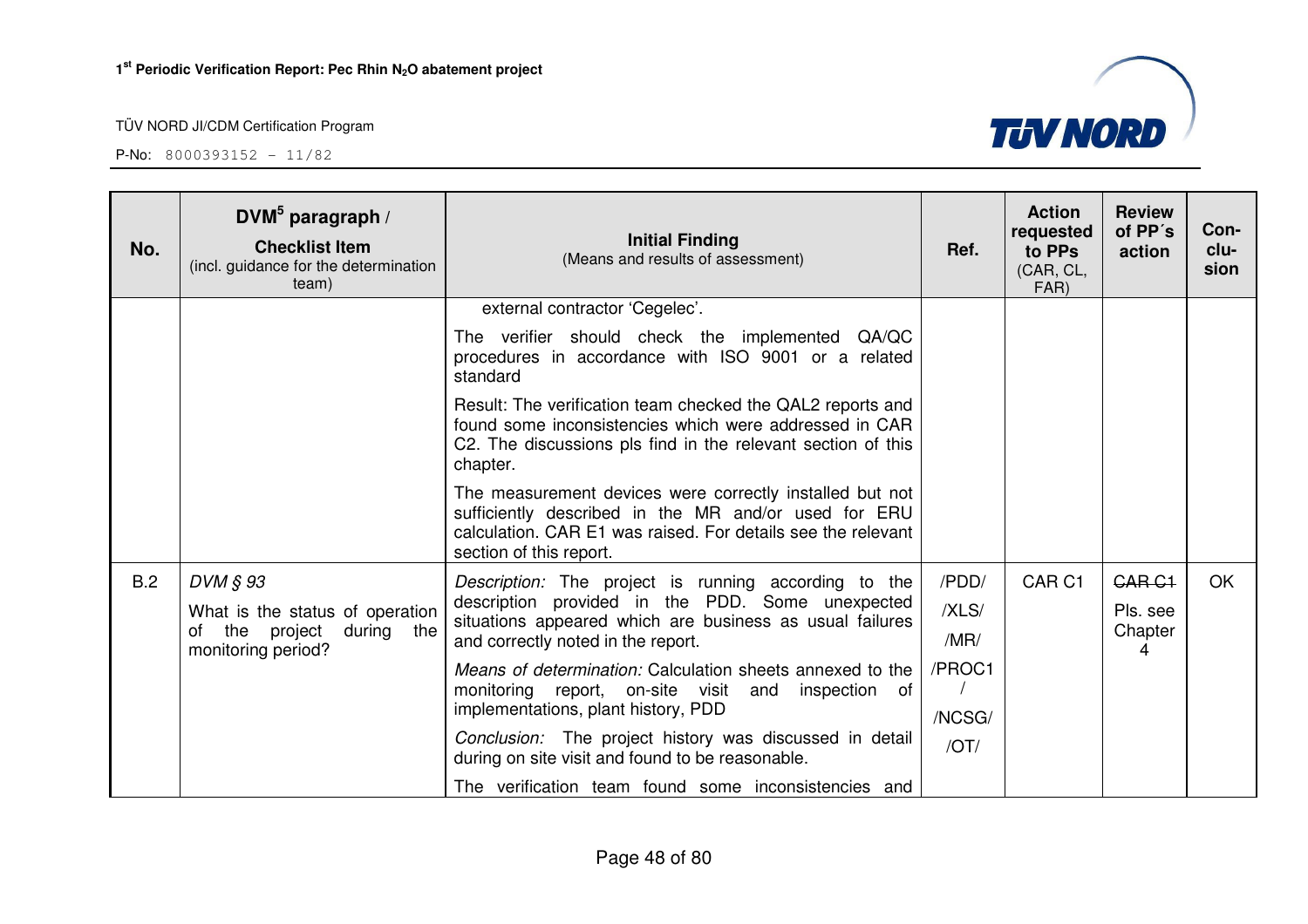

| No. | DVM $5$ paragraph /<br><b>Checklist Item</b><br>(incl. guidance for the determination<br>team) | <b>Initial Finding</b><br>(Means and results of assessment)                                                                                                                                                                                                                                                                                                                                                                                                                                                                                                                                                                                                                                                                                                                                                                                                                                                                                                                                                                                                                                                                                               | Ref. | <b>Action</b><br>requested<br>to PPs<br>(CAR, CL,<br>FAR) | <b>Review</b><br>of PP's<br>action | Con-<br>clu-<br>sion |
|-----|------------------------------------------------------------------------------------------------|-----------------------------------------------------------------------------------------------------------------------------------------------------------------------------------------------------------------------------------------------------------------------------------------------------------------------------------------------------------------------------------------------------------------------------------------------------------------------------------------------------------------------------------------------------------------------------------------------------------------------------------------------------------------------------------------------------------------------------------------------------------------------------------------------------------------------------------------------------------------------------------------------------------------------------------------------------------------------------------------------------------------------------------------------------------------------------------------------------------------------------------------------------------|------|-----------------------------------------------------------|------------------------------------|----------------------|
|     |                                                                                                | unclear points in the monitoring report and subsumed them<br>under CAR C1:<br>Editorial issues in the Monitoring Report:<br>1. The date of the plant start up (mid of June) should be<br>specified<br>2. Sampling points should be included in Illustration: Flow<br>chart for the PEC RHIN nitric acid plant<br>Chapter 5.3.3:<br>3.<br>The<br>automatic<br>density<br>(concentration)<br>$\circ$<br>measurement principle (conductivity) should be<br>included<br>Mass balance as cross check tool should be<br>included<br>4. Chapter 5.3.4 and others:<br>o Only mean oxidation temperature of three<br>thermocouples of boiler "east" is used for the<br>determination of operation hours (OH) and not<br>UN1000 status signal. This should be revised in<br>all relevant sections of the MR<br>5. Section 6: The Müller BBM reports 043/3 (Installation)<br>and 043/1 (Suitability) should be mentioned.<br>The daily zero calibration of AMS is not implemented in<br>6.<br>quality management scheme of the plant as stated in the<br>MR. This should be explained by reference to suppliers<br>requirements and monitoring standard.<br>Annex 1: |      |                                                           |                                    |                      |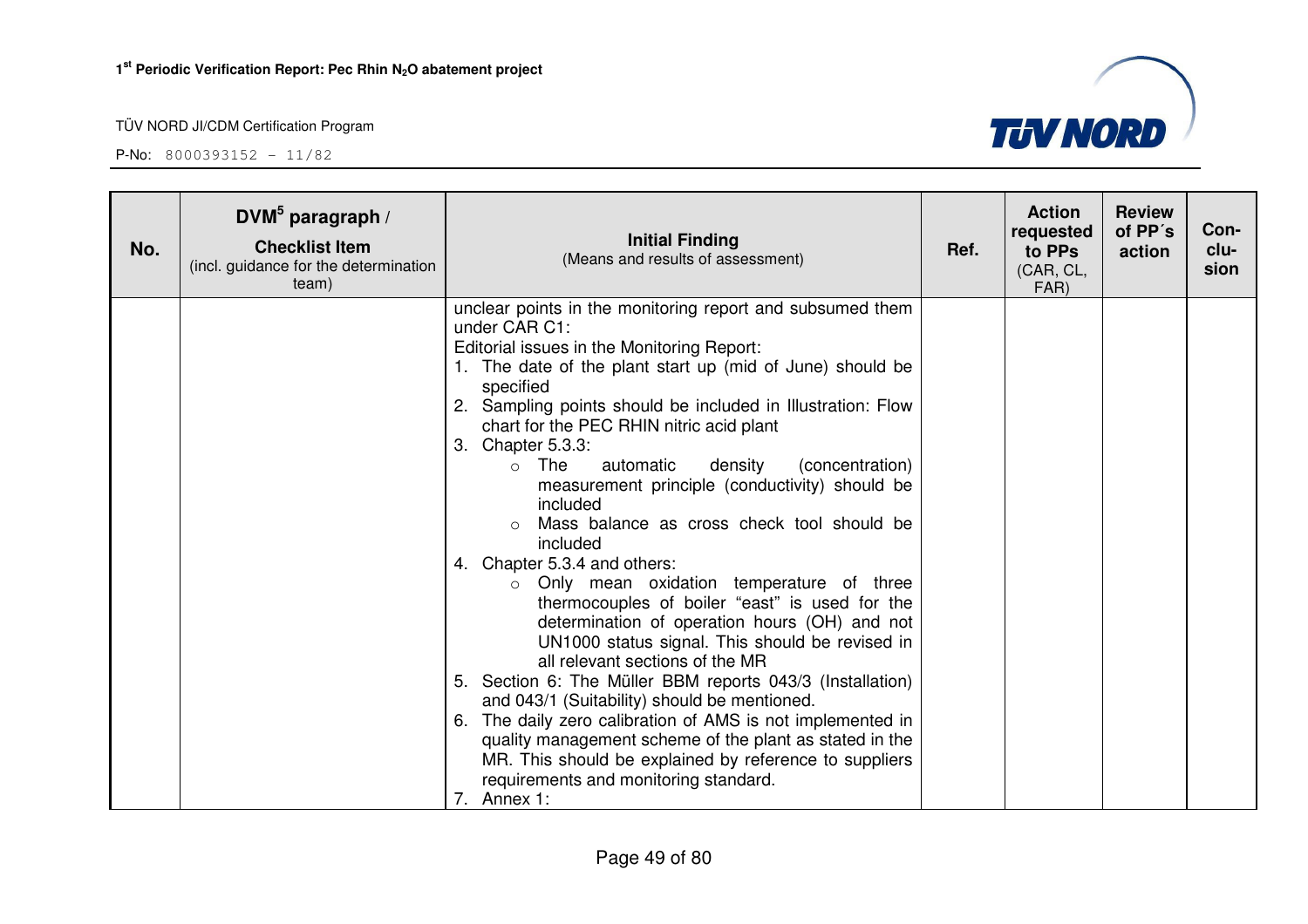

| No.         | DVM $5$ paragraph /<br><b>Checklist Item</b><br>(incl. guidance for the determination<br>team)                                                                                                                                              | <b>Initial Finding</b><br>(Means and results of assessment)                                                                                                                                                                                                                                                                                                                                                                    | Ref.                                                                            | <b>Action</b><br>requested<br>to PPs<br>(CAR, CL,<br>FAR) | <b>Review</b><br>of PP's<br>action        | Con-<br>clu-<br>sion |
|-------------|---------------------------------------------------------------------------------------------------------------------------------------------------------------------------------------------------------------------------------------------|--------------------------------------------------------------------------------------------------------------------------------------------------------------------------------------------------------------------------------------------------------------------------------------------------------------------------------------------------------------------------------------------------------------------------------|---------------------------------------------------------------------------------|-----------------------------------------------------------|-------------------------------------------|----------------------|
|             |                                                                                                                                                                                                                                             | P. 4 (OH): The section "data source" should be<br>$\circ$<br>corrected<br>P. 6 (OT): The table should be corrected since<br>$\circ$<br>not the UN1000 status signal but OT burner east<br>is used<br>P. 9 (TSG): The thermocouple is not a part of the<br>volume flow meter. The section should be<br>corrected<br>$\circ$ P. 10 (PSG): The section should be corrected<br>8. Annex 2:<br>PSG: The section should be corrected |                                                                                 |                                                           |                                           |                      |
| $\mathbf C$ | <b>Compliance with monitoring plan</b>                                                                                                                                                                                                      |                                                                                                                                                                                                                                                                                                                                                                                                                                |                                                                                 |                                                           |                                           |                      |
| C.1         | DVM § 94<br>Did the monitoring occur in<br>accordance with the monitoring<br>plan included in the<br><b>PDD</b><br>which<br>regarding<br>the<br>determination has been deemed<br>final and is so listed on the<br><b>UNFCCC JI website?</b> | Description:<br>Monitored<br>parameters<br>and parameters<br>(according to the methodology and the registered PDD)<br>used for calculation are:<br>$NCSG_n$<br>[mg $N_2O/Nm^3$ ]<br>$\bullet$<br>Meaning:<br>Average $N_2O$ concentration in the tail gas during project<br>Verification Period n.<br>Source:<br>Continuous emissions $N_2O$ analyser (AMS)                                                                    | /PDD/<br>/MR/<br>/14181/<br>/XLS/<br>/EFMA/<br>/NAP1/<br>/NAP2/<br>/CALAM<br>S/ | CAR <sub>C1</sub>                                         | <b>CAR C1</b><br>Pls. see<br>chapter<br>4 | OK                   |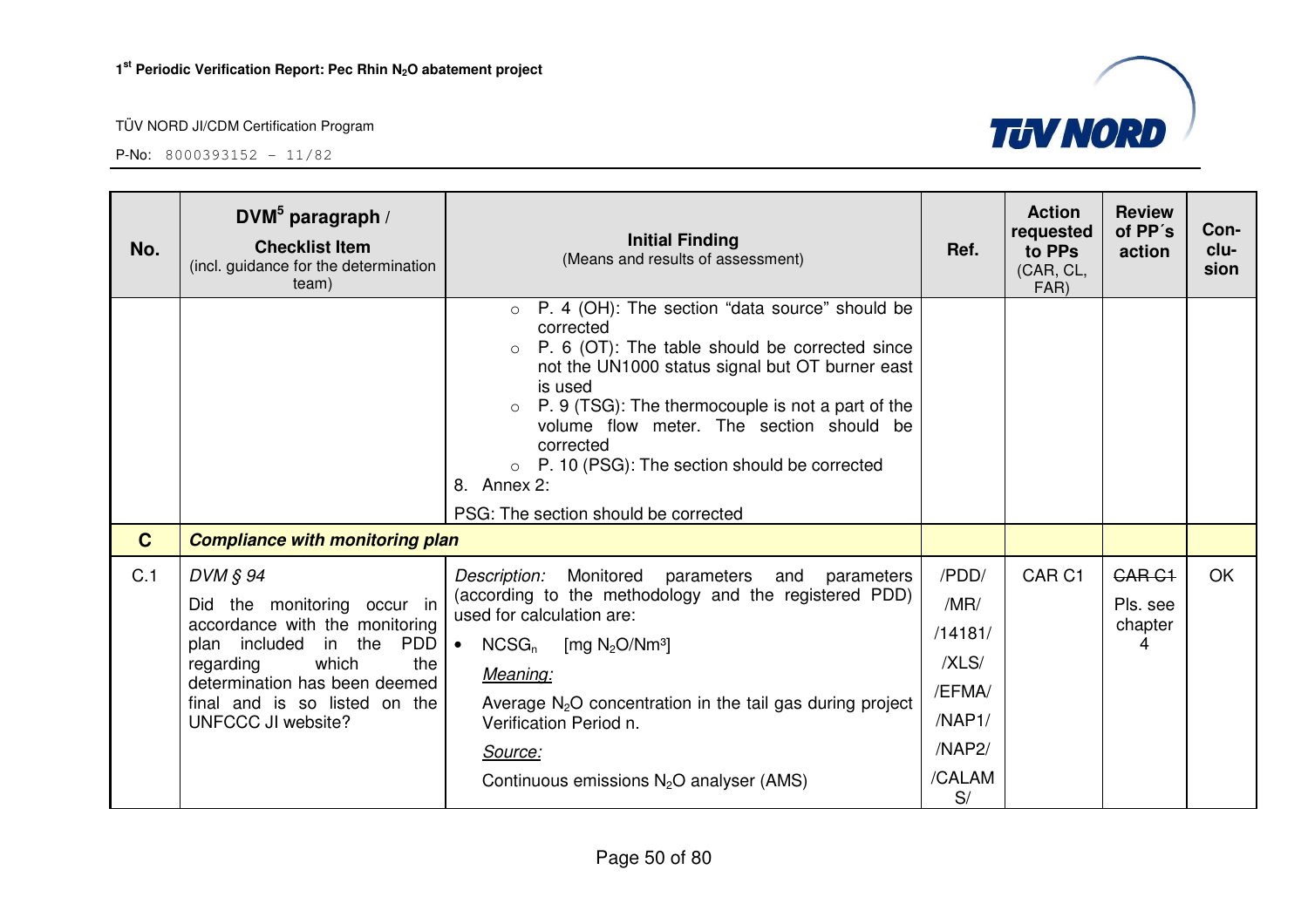

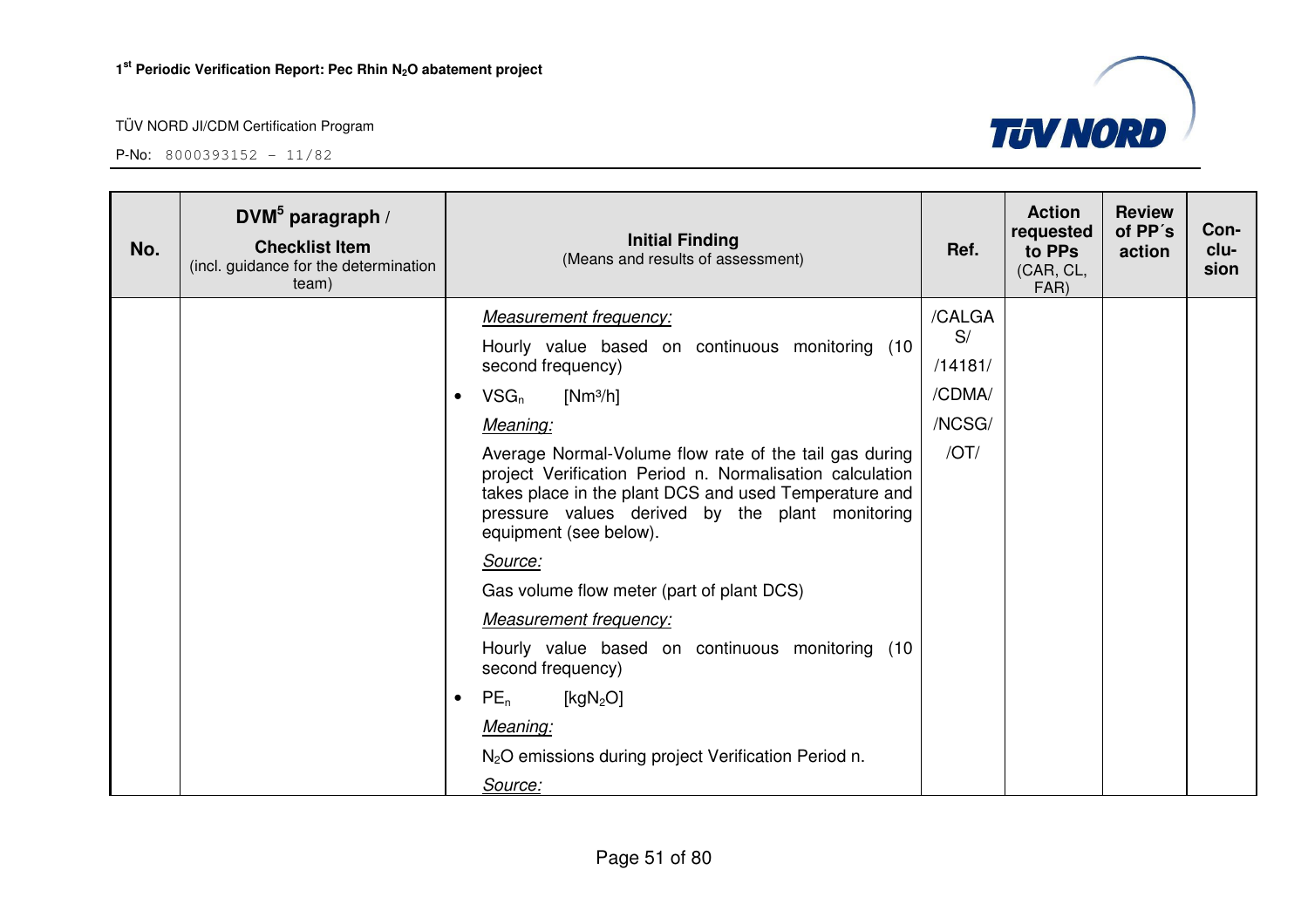

| No. | DVM $5$ paragraph /<br><b>Checklist Item</b><br>(incl. guidance for the determination<br>team) | <b>Initial Finding</b><br>(Means and results of assessment)                                                                                                                                               | Ref. | <b>Action</b><br>requested<br>to PPs<br>(CAR, CL,<br>FAR) | <b>Review</b><br>of PP's<br>action | Con-<br>clu-<br>sion |
|-----|------------------------------------------------------------------------------------------------|-----------------------------------------------------------------------------------------------------------------------------------------------------------------------------------------------------------|------|-----------------------------------------------------------|------------------------------------|----------------------|
|     |                                                                                                | Calculated from measured data                                                                                                                                                                             |      |                                                           |                                    |                      |
|     |                                                                                                | <b>Measurement frequency:</b>                                                                                                                                                                             |      |                                                           |                                    |                      |
|     |                                                                                                | Calculated after each Verification Period                                                                                                                                                                 |      |                                                           |                                    |                      |
|     |                                                                                                | <b>Applied value:</b>                                                                                                                                                                                     |      |                                                           |                                    |                      |
|     |                                                                                                | Calculated according to the formula of the methodology:                                                                                                                                                   |      |                                                           |                                    |                      |
|     |                                                                                                | $PEn = VSG_n * NCSG_n * OH_n$                                                                                                                                                                             |      |                                                           |                                    |                      |
|     |                                                                                                | OH <sub>n</sub><br>[hours]<br>$\bullet$                                                                                                                                                                   |      |                                                           |                                    |                      |
|     |                                                                                                | Meaning:                                                                                                                                                                                                  |      |                                                           |                                    |                      |
|     |                                                                                                | Total operating hours of Verification Period n.                                                                                                                                                           |      |                                                           |                                    |                      |
|     |                                                                                                | Source:                                                                                                                                                                                                   |      |                                                           |                                    |                      |
|     |                                                                                                | Production Log - taking into account the relevant trip<br>point parameter Temperature [OT]. Every production<br>hour which falls in the range of the OT-range will be<br>counted (UN 1000 status signal). |      |                                                           |                                    |                      |
|     |                                                                                                | <b>Measurement frequency:</b>                                                                                                                                                                             |      |                                                           |                                    |                      |
|     |                                                                                                | Continuous                                                                                                                                                                                                |      |                                                           |                                    |                      |
|     |                                                                                                | $NAP_n$<br>$[$ tHNO $_3]$<br>$\bullet$                                                                                                                                                                    |      |                                                           |                                    |                      |
|     |                                                                                                | Meaning:                                                                                                                                                                                                  |      |                                                           |                                    |                      |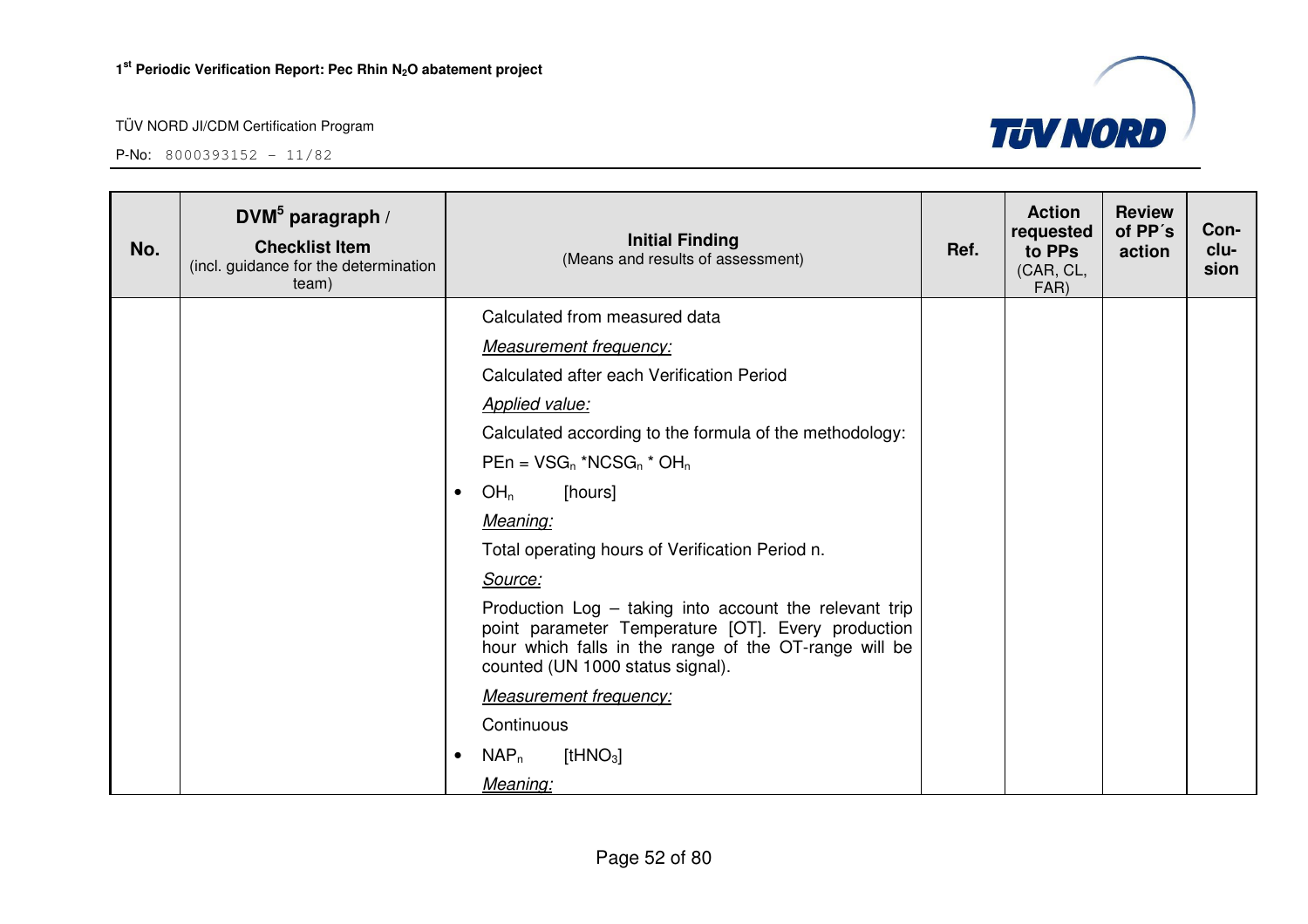**P-No:** 8000393152 - 11/82



**TUV NORD**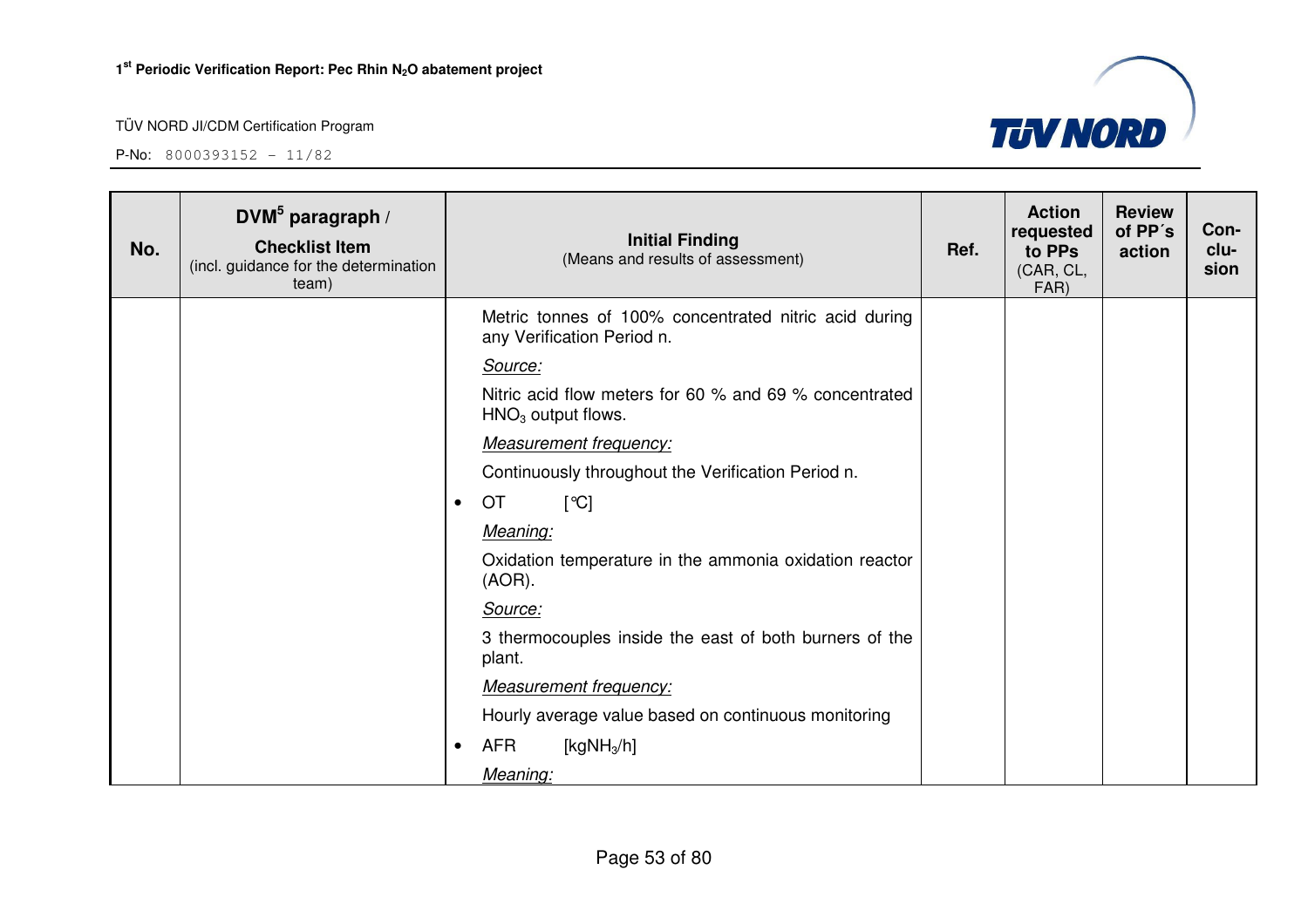**DVM<sup>5</sup> paragraph /** 

#### TÜV NORD JI/CDM Certification Program



|     | DVM paragraph /                                                         |           | <b>rvuv</b> u<br>requested                                  | .<br>of PP's | Con-                        |        |              |
|-----|-------------------------------------------------------------------------|-----------|-------------------------------------------------------------|--------------|-----------------------------|--------|--------------|
| No. | <b>Checklist Item</b><br>(incl. guidance for the determination<br>team) |           | <b>Initial Finding</b><br>(Means and results of assessment) | Ref.         | to PPs<br>(CAR, CL,<br>FAR) | action | clu-<br>sion |
|     |                                                                         |           | Ammonia Flow rate to the ammonia oxidation reactor<br>(AOR) |              |                             |        |              |
|     |                                                                         |           | Source:                                                     |              |                             |        |              |
|     |                                                                         |           | Continuous emissions $N_2O$ analyser                        |              |                             |        |              |
|     |                                                                         |           | <b>Measurement frequency:</b>                               |              |                             |        |              |
|     |                                                                         |           | Hourly average value based on continuous monitoring         |              |                             |        |              |
|     |                                                                         | $\bullet$ | <b>AIFR</b><br>[%]                                          |              |                             |        |              |
|     |                                                                         |           | Meaning:                                                    |              |                             |        |              |
|     |                                                                         |           | Ammonia to air ratio into the AOR                           |              |                             |        |              |
|     |                                                                         |           | Source:                                                     |              |                             |        |              |
|     |                                                                         |           | Ammonia & Air flow meters                                   |              |                             |        |              |
|     |                                                                         |           | <b>Measurement frequency:</b>                               |              |                             |        |              |
|     |                                                                         |           | Hourly average value based on continuous monitoring         |              |                             |        |              |
|     |                                                                         | $\bullet$ | <b>TSG</b><br>[°C]                                          |              |                             |        |              |
|     |                                                                         |           | Meaning:                                                    |              |                             |        |              |
|     |                                                                         |           | Temperature of tail gas (for normalising of VSG)            |              |                             |        |              |
|     |                                                                         |           | Source:                                                     |              |                             |        |              |
|     |                                                                         |           | Thermocouple (part of the measuring and control system      |              |                             |        |              |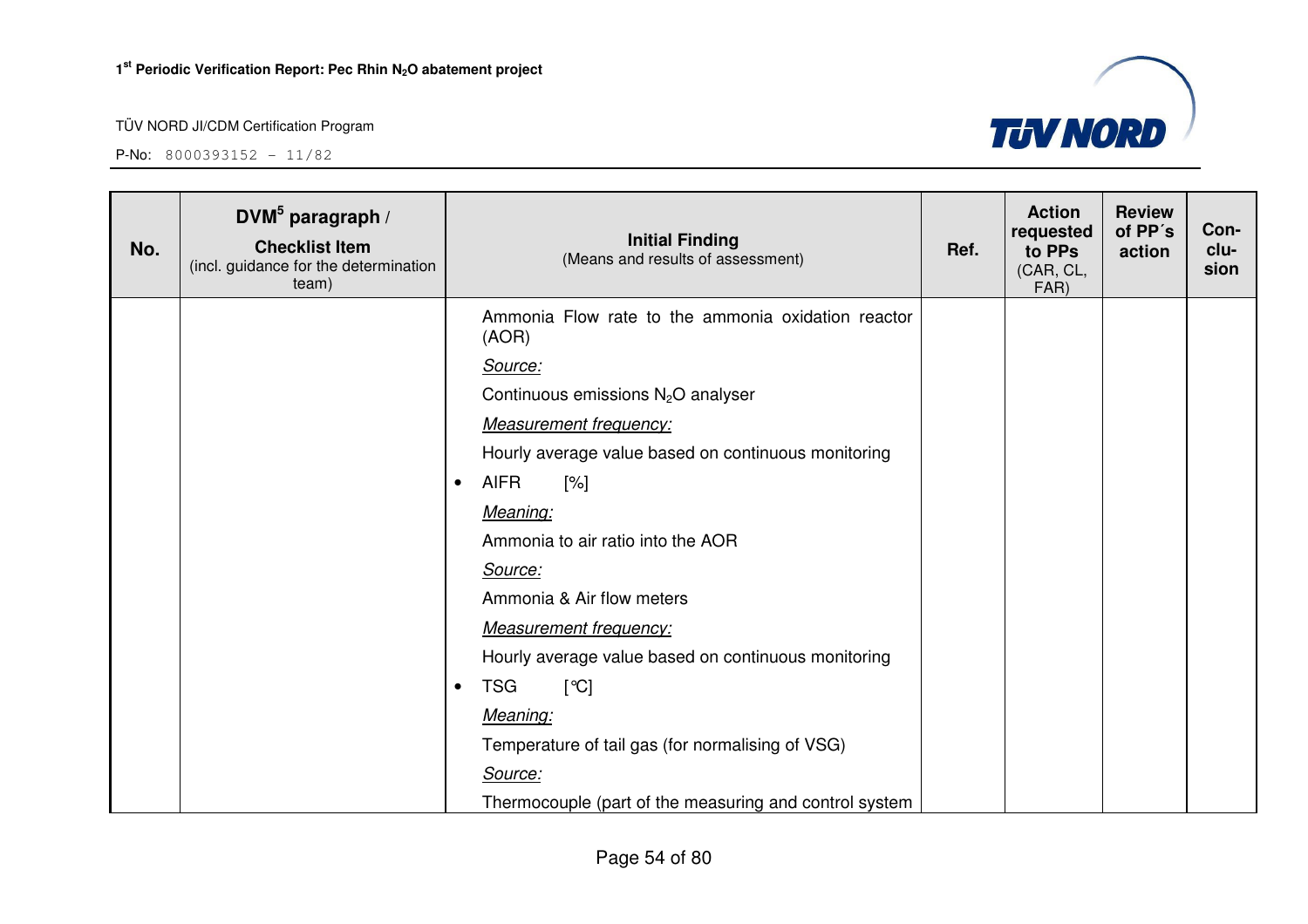**P-No:** 8000393152 - 11/82



| No. | DVM $5$ paragraph /<br><b>Checklist Item</b><br>(incl. guidance for the determination<br>team) |           | <b>Initial Finding</b><br>(Means and results of assessment)                                                                                                      | Ref. | <b>Action</b><br>requested<br>to PPs<br>(CAR, CL,<br>FAR) | <b>Review</b><br>of PP's<br>action | Con-<br>clu-<br>sion |
|-----|------------------------------------------------------------------------------------------------|-----------|------------------------------------------------------------------------------------------------------------------------------------------------------------------|------|-----------------------------------------------------------|------------------------------------|----------------------|
|     |                                                                                                |           | of the plant).                                                                                                                                                   |      |                                                           |                                    |                      |
|     |                                                                                                |           | <b>Measurement frequency:</b>                                                                                                                                    |      |                                                           |                                    |                      |
|     |                                                                                                |           | Hourly average value based on continuous monitoring                                                                                                              |      |                                                           |                                    |                      |
|     |                                                                                                | $\bullet$ | <b>PSG</b><br>[Pa]                                                                                                                                               |      |                                                           |                                    |                      |
|     |                                                                                                |           | Meaning:                                                                                                                                                         |      |                                                           |                                    |                      |
|     |                                                                                                |           | Pressure of tail gas (necessary for normalising of VSG)                                                                                                          |      |                                                           |                                    |                      |
|     |                                                                                                |           | Source:                                                                                                                                                          |      |                                                           |                                    |                      |
|     |                                                                                                |           | Probe of the plant DCS, measurement of pressure<br>gradient between stack and atmosphere adding a default<br>value of 1013 hPa for generating an absolute value. |      |                                                           |                                    |                      |
|     |                                                                                                |           | <b>Measurement frequency:</b>                                                                                                                                    |      |                                                           |                                    |                      |
|     |                                                                                                |           | Hourly average value based on continuous monitoring                                                                                                              |      |                                                           |                                    |                      |
|     |                                                                                                | $\bullet$ | [ $kgN2O/tHNO3$ ]<br>$EF_n$                                                                                                                                      |      |                                                           |                                    |                      |
|     |                                                                                                |           | Meaning:                                                                                                                                                         |      |                                                           |                                    |                      |
|     |                                                                                                |           | Emissions factor calculated for project Verification<br>Period n.                                                                                                |      |                                                           |                                    |                      |
|     |                                                                                                |           | Source:                                                                                                                                                          |      |                                                           |                                    |                      |
|     |                                                                                                |           | Calculated from measured data                                                                                                                                    |      |                                                           |                                    |                      |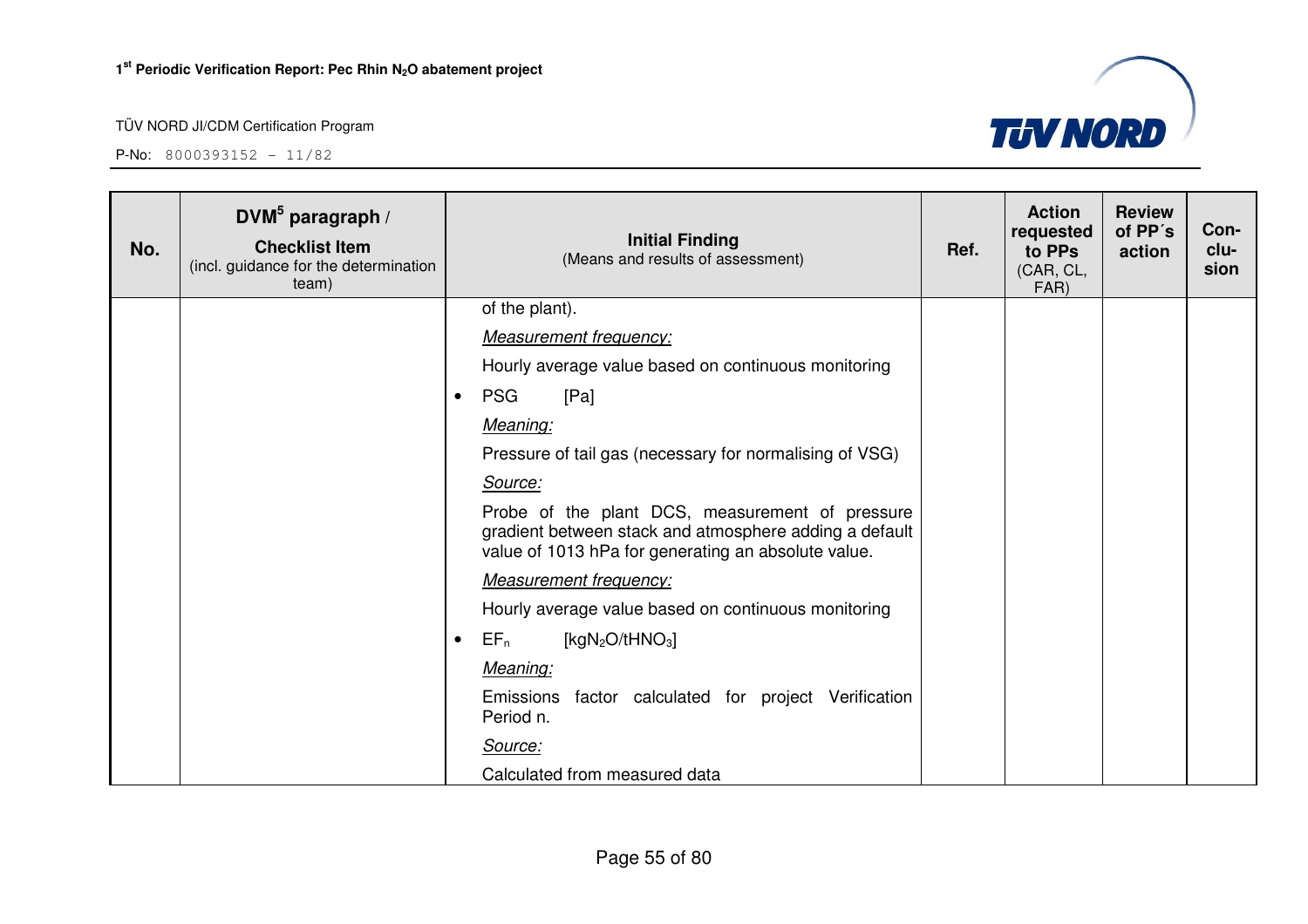

| No. | DVM <sup>5</sup> paragraph /<br><b>Checklist Item</b><br>(incl. guidance for the determination<br>team) |           | <b>Initial Finding</b><br>(Means and results of assessment)                                                                                                 | Ref. | <b>Action</b><br>requested<br>to PPs<br>(CAR, CL,<br>FAR) | <b>Review</b><br>of PP's<br>action | Con-<br>clu-<br>sion |
|-----|---------------------------------------------------------------------------------------------------------|-----------|-------------------------------------------------------------------------------------------------------------------------------------------------------------|------|-----------------------------------------------------------|------------------------------------|----------------------|
|     |                                                                                                         | $\bullet$ | $EF_{reg}$<br>[kg $N_2O$ /tHNO <sub>3</sub> ]                                                                                                               |      |                                                           |                                    |                      |
|     |                                                                                                         |           | Meaning:                                                                                                                                                    |      |                                                           |                                    |                      |
|     |                                                                                                         |           | Emissions cap for $N_2O$ from nitric acid production set by<br>government/local regulation.                                                                 |      |                                                           |                                    |                      |
|     |                                                                                                         |           | Source:                                                                                                                                                     |      |                                                           |                                    |                      |
|     |                                                                                                         |           | National or local N <sub>2</sub> O emissions legislation (PecRhin<br>'arrêté préféctoral')                                                                  |      |                                                           |                                    |                      |
|     |                                                                                                         |           | If this regulatory limit is lower than the applicable<br>benchmark emissions factor, then $EF_{reg}$ shall replace<br>$EFBM$ in the calculation of ERUs.    |      |                                                           |                                    |                      |
|     |                                                                                                         | $\bullet$ | [kgN <sub>2</sub> O/tHNO <sub>3</sub> ]<br>$EF_{BM}$                                                                                                        |      |                                                           |                                    |                      |
|     |                                                                                                         |           | Meaning:                                                                                                                                                    |      |                                                           |                                    |                      |
|     |                                                                                                         |           | Specific reference value (benchmark emissions factor)<br>that will be applied to calculate the emissions reductions<br>from a specific Verification Period. |      |                                                           |                                    |                      |
|     |                                                                                                         |           | Source:                                                                                                                                                     |      |                                                           |                                    |                      |
|     |                                                                                                         |           | Included in the French Methodology                                                                                                                          |      |                                                           |                                    |                      |
|     |                                                                                                         |           | QA/QC:                                                                                                                                                      |      |                                                           |                                    |                      |
|     |                                                                                                         |           | The PP refers to the project European standard 14181                                                                                                        |      |                                                           |                                    |                      |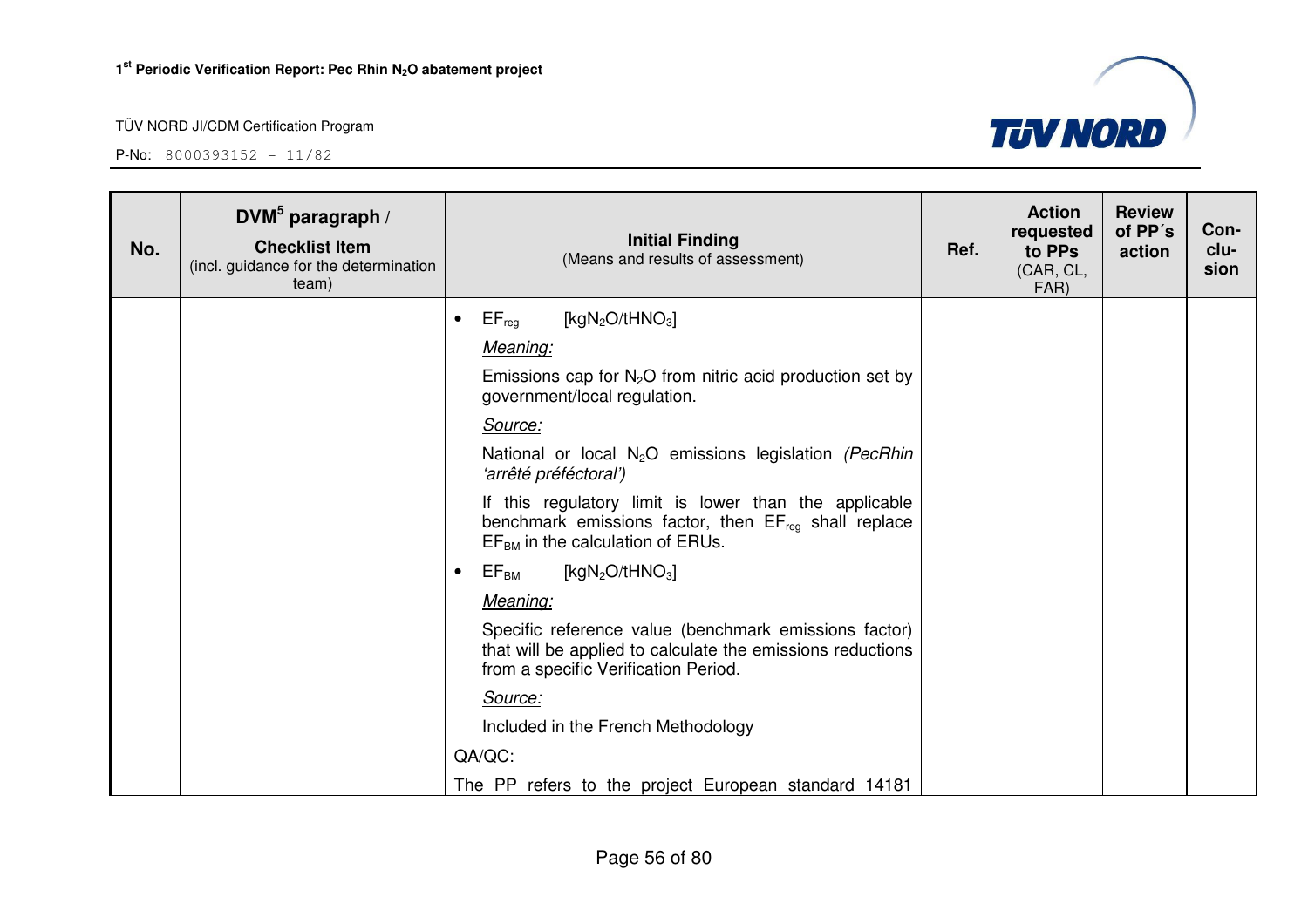

| No. | DVM $5$ paragraph /<br><b>Checklist Item</b><br>(incl. guidance for the determination<br>team) | <b>Initial Finding</b><br>(Means and results of assessment)                                                                                                                                                                                           | Ref. | <b>Action</b><br>requested<br>to PPs<br>(CAR, CL,<br>FAR) | <b>Review</b><br>of PP's<br>action | Con-<br>clu-<br>sion |
|-----|------------------------------------------------------------------------------------------------|-------------------------------------------------------------------------------------------------------------------------------------------------------------------------------------------------------------------------------------------------------|------|-----------------------------------------------------------|------------------------------------|----------------------|
|     |                                                                                                | regarding implementation of monitoring equipment and<br>maintenance procedures and to the IFMA-audit scheme for<br>QA/QC.                                                                                                                             |      |                                                           |                                    |                      |
|     |                                                                                                | Means of determination: PDD, Monitoring report, ERU-<br>calculation, DIN EN 14181, methodology, quality related<br>procedures provided by the plant staff, on-site inspections<br>and interviews with involved staff.                                 |      |                                                           |                                    |                      |
|     |                                                                                                | Conclusion The verification team can confirm that the<br>monitoring of the relevant parameter implemented in the<br>project and the referenced standards are in accordance with<br>the monitoring plan of the final PDD. Checked details are<br>i.e.: |      |                                                           |                                    |                      |
|     |                                                                                                | Measurement frequency<br>$\bullet$                                                                                                                                                                                                                    |      |                                                           |                                    |                      |
|     |                                                                                                | Data source<br>$\bullet$                                                                                                                                                                                                                              |      |                                                           |                                    |                      |
|     |                                                                                                | Measurement procedures<br>$\bullet$                                                                                                                                                                                                                   |      |                                                           |                                    |                      |
|     |                                                                                                | Quality procedures<br>$\bullet$                                                                                                                                                                                                                       |      |                                                           |                                    |                      |
|     |                                                                                                | Measuring points<br>$\bullet$<br>Cross checks<br>$\bullet$                                                                                                                                                                                            |      |                                                           |                                    |                      |
|     |                                                                                                | Data handling, storage and processing<br>$\bullet$                                                                                                                                                                                                    |      |                                                           |                                    |                      |
|     |                                                                                                | Some findings were raised in the context of monitoring plan:<br>CAR C1:                                                                                                                                                                               |      |                                                           |                                    |                      |
|     |                                                                                                | The automatic density (concentration) measurement<br>principle (conductivity) should be included                                                                                                                                                      |      |                                                           |                                    |                      |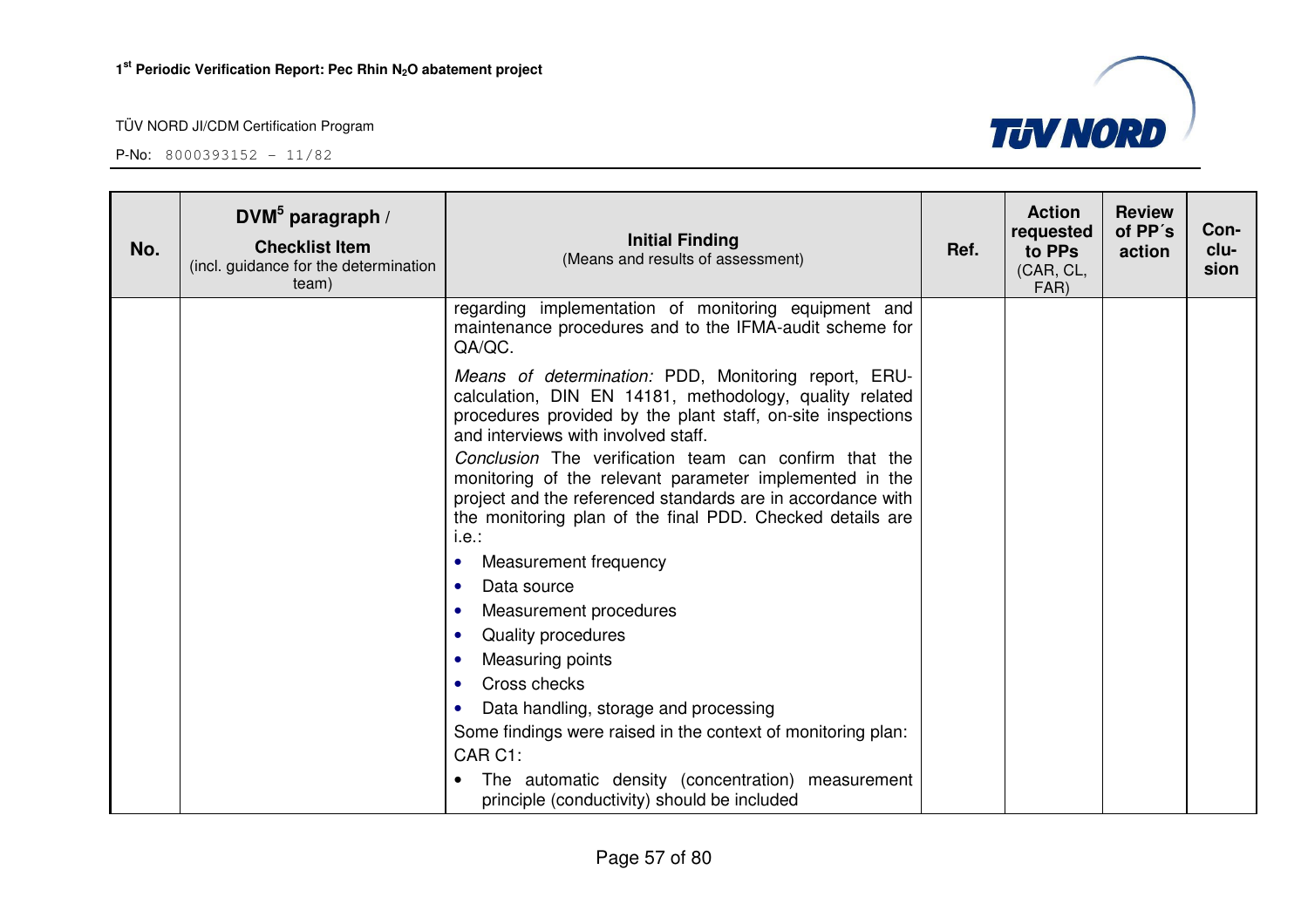

| No. | DVM $5$ paragraph /<br><b>Checklist Item</b><br>(incl. guidance for the determination<br>team)                                                                                                                                                                                                                                                                                                      | <b>Initial Finding</b><br>(Means and results of assessment)                                                                                                                                                                                                                                                                                                                                                                                                                                                                                                                                                                                                                                                                                                                                                                                                                          | Ref.                   | <b>Action</b><br>requested<br>to PPs<br>(CAR, CL,<br>FAR) | <b>Review</b><br>of PP's<br>action | Con-<br>clu-<br>sion |
|-----|-----------------------------------------------------------------------------------------------------------------------------------------------------------------------------------------------------------------------------------------------------------------------------------------------------------------------------------------------------------------------------------------------------|--------------------------------------------------------------------------------------------------------------------------------------------------------------------------------------------------------------------------------------------------------------------------------------------------------------------------------------------------------------------------------------------------------------------------------------------------------------------------------------------------------------------------------------------------------------------------------------------------------------------------------------------------------------------------------------------------------------------------------------------------------------------------------------------------------------------------------------------------------------------------------------|------------------------|-----------------------------------------------------------|------------------------------------|----------------------|
|     |                                                                                                                                                                                                                                                                                                                                                                                                     | Mass balance as cross check tool should be included<br>The daily zero calibration of AMS is not implemented in<br>quality management scheme of the plant as stated in the<br>MR. This should be explained by reference to suppliers<br>requirements and monitoring standard.                                                                                                                                                                                                                                                                                                                                                                                                                                                                                                                                                                                                         |                        |                                                           |                                    |                      |
| C.2 | $DVM \S 95a$<br>For calculating the emission<br>reductions or enhancements of<br>net removals, were key factors,<br>e.g. those listed in 23 (b) $(i)$ - $(vii)$<br>above, influencing the baseline<br>emissions or net removals and<br>the activity level of the project<br>and the emissions or removals<br>as well as risks associated with<br>the project taken into account,<br>as appropriate? | Description: The project baseline is set by default values in<br>the methodology $EF_{BM}$ which was issued by the French<br>DFP. Default values are expressed in benchmark values:<br>Year:<br>2009 2010<br>2011<br>2012<br>Value $EF_{BM}$ : 2.5 2.5<br>2.5<br>1.85 [kg $N_2O/t$ HNO <sub>3</sub> ]<br>These benchmark values are the key factors, which<br>influence the baseline scenario and reduce the accountable<br>emission reductions from realistic baseline emissions to the<br>above mentioned values.<br>The results of risk assessment are extensive measures to<br>prevent a bypass of process gases in the catalyst bed since<br>this will lead to a reduction of catalyst efficiency. Decreasing<br>catalyst efficiency was identified as most important project<br>risk<br>Means of determination: French methodology,<br>LoA,<br>interviews Pec Rhin plant staff | /METH/<br>/LOA/<br>AP/ |                                                           |                                    | <b>OK</b>            |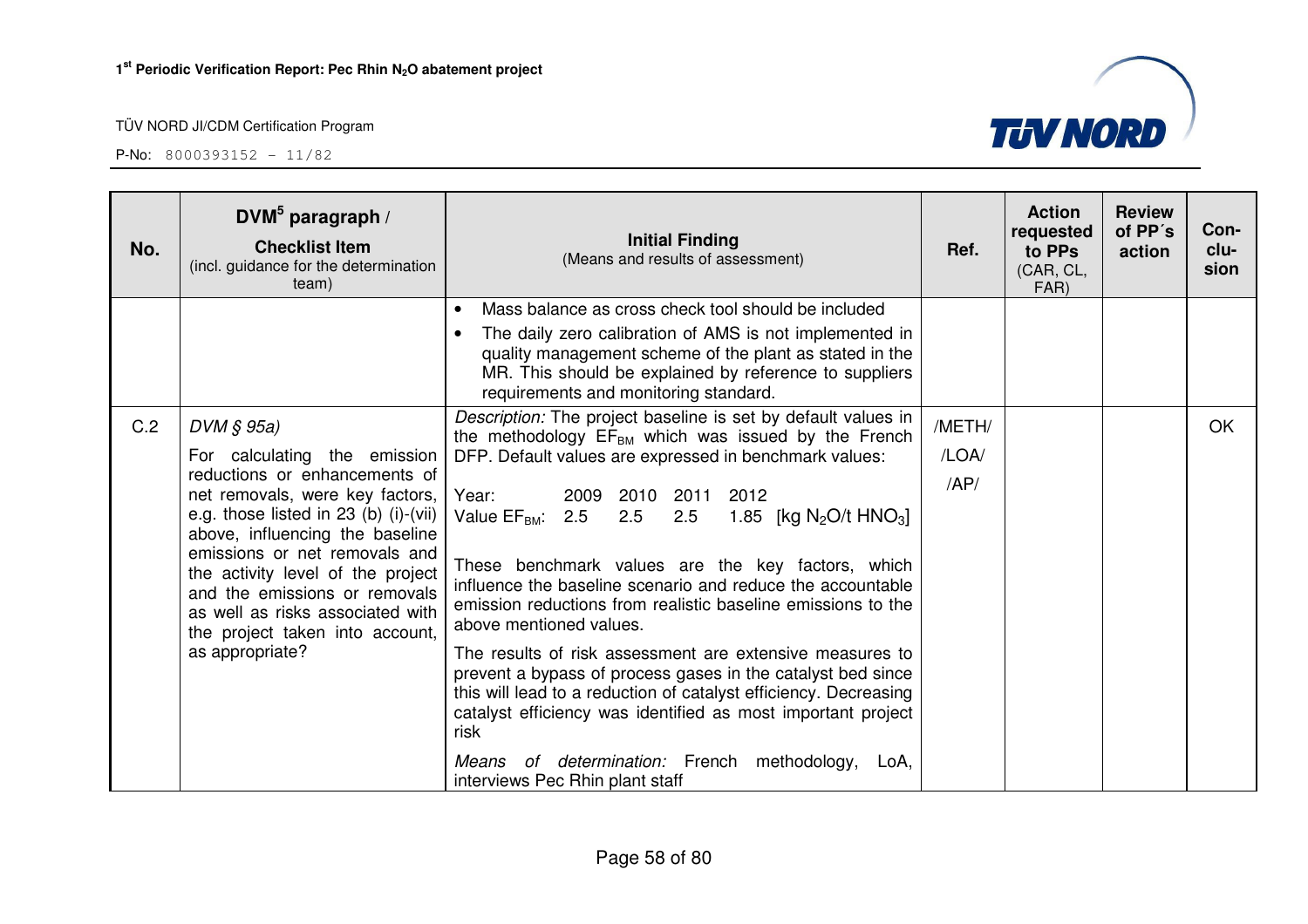

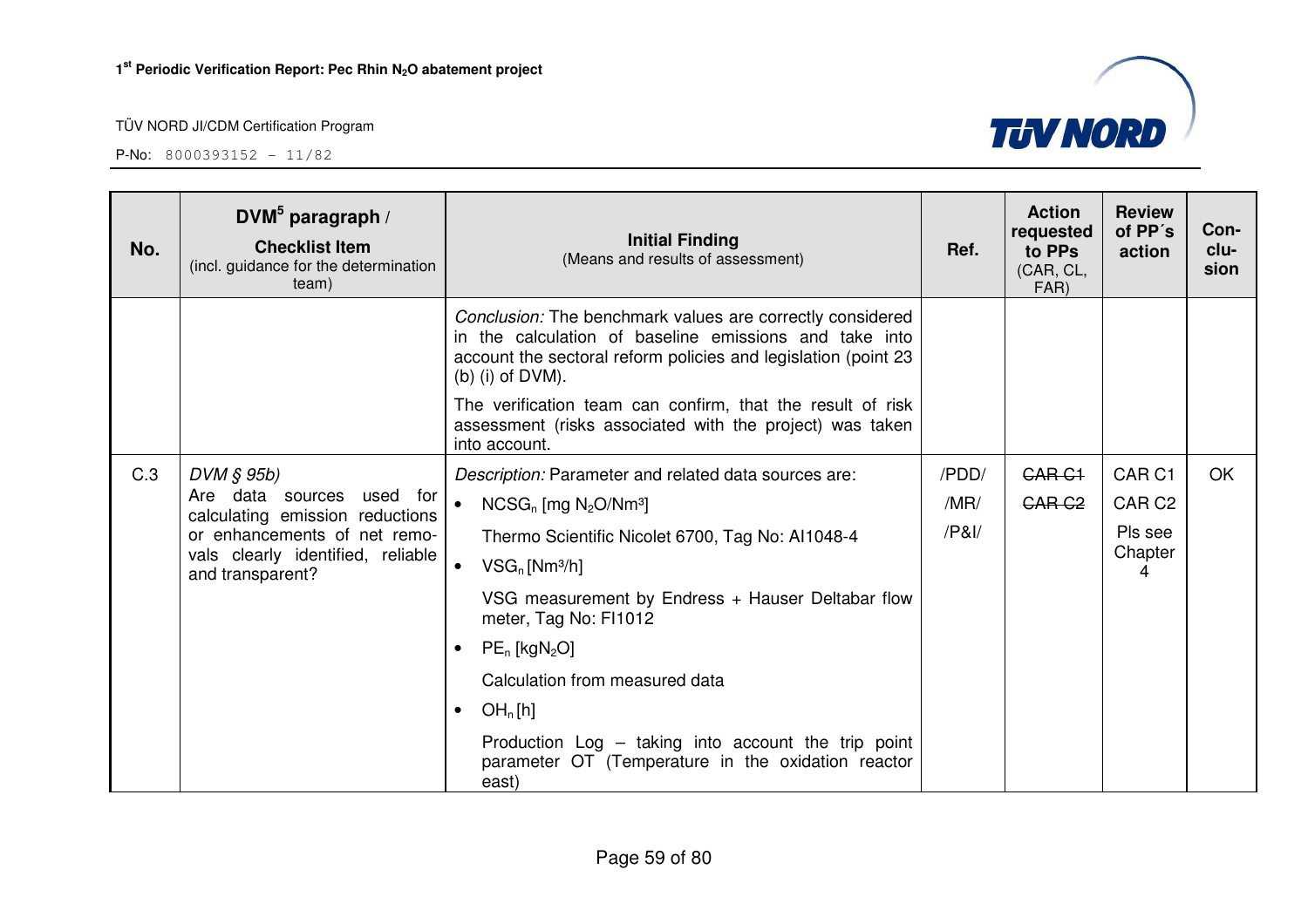

| No. | DVM $5$ paragraph /<br><b>Checklist Item</b><br>(incl. guidance for the determination<br>team) |           | <b>Initial Finding</b><br>(Means and results of assessment)                                                  | Ref. | <b>Action</b><br>requested<br>to PPs<br>(CAR, CL,<br>FAR) | <b>Review</b><br>of PP's<br>action | Con-<br>clu-<br>sion |
|-----|------------------------------------------------------------------------------------------------|-----------|--------------------------------------------------------------------------------------------------------------|------|-----------------------------------------------------------|------------------------------------|----------------------|
|     |                                                                                                | $\bullet$ | $NAP_n$ [tHNO <sub>3</sub> ]                                                                                 |      |                                                           |                                    |                      |
|     |                                                                                                |           | Magnetic inductive Nitric acid flow meter Krohne<br>Altometer for 60 and 69 $%$ HNO <sub>3</sub> output flow |      |                                                           |                                    |                      |
|     |                                                                                                |           | 60 % HNO <sub>3</sub> : Tag-No. FI1022                                                                       |      |                                                           |                                    |                      |
|     |                                                                                                |           | 69 % HNO <sub>3</sub> : Tag-No. FI1021                                                                       |      |                                                           |                                    |                      |
|     |                                                                                                | $\bullet$ | OT [°C]                                                                                                      |      |                                                           |                                    |                      |
|     |                                                                                                |           | Endress + Hauser Thermal element PT100                                                                       |      |                                                           |                                    |                      |
|     |                                                                                                | $\bullet$ | AFR [kg $NH3/h$ ]                                                                                            |      |                                                           |                                    |                      |
|     |                                                                                                |           | Amonia flow meter Endress and Hauser Deltabar                                                                |      |                                                           |                                    |                      |
|     |                                                                                                | $\bullet$ | AIFR [%]                                                                                                     |      |                                                           |                                    |                      |
|     |                                                                                                |           | Ammonia and Air flow meters                                                                                  |      |                                                           |                                    |                      |
|     |                                                                                                | $\bullet$ | TSG [℃]                                                                                                      |      |                                                           |                                    |                      |
|     |                                                                                                |           | TSG measurement by Endress + Hauser Thermal<br>element PT100                                                 |      |                                                           |                                    |                      |
|     |                                                                                                | $\bullet$ | PSG [Pa]                                                                                                     |      |                                                           |                                    |                      |
|     |                                                                                                |           | Endress + Hauser Cerabar S pressure sensor<br>measuring pressure gradient between stack and                  |      |                                                           |                                    |                      |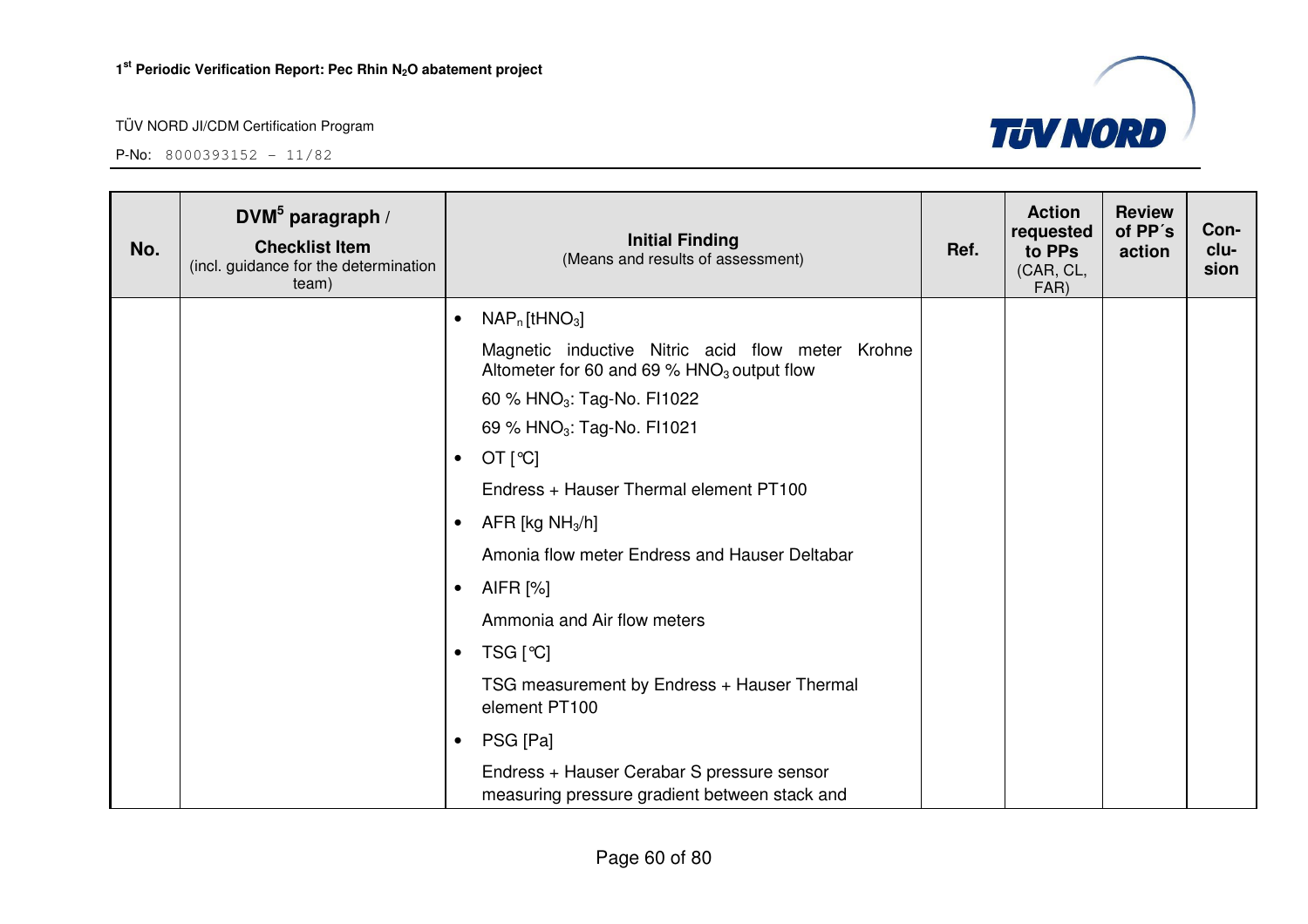

| No. | DVM $5$ paragraph /<br><b>Checklist Item</b><br>(incl. guidance for the determination<br>team) | <b>Initial Finding</b><br>(Means and results of assessment)                                                                                                                             | Ref. | <b>Action</b><br>requested<br>to PPs<br>(CAR, CL,<br>FAR) | <b>Review</b><br>of PP's<br>action | Con-<br>clu-<br>sion |
|-----|------------------------------------------------------------------------------------------------|-----------------------------------------------------------------------------------------------------------------------------------------------------------------------------------------|------|-----------------------------------------------------------|------------------------------------|----------------------|
|     |                                                                                                | atmosphere                                                                                                                                                                              |      |                                                           |                                    |                      |
|     |                                                                                                | $EF_n$ [kgN <sub>2</sub> O/tHNO <sub>3</sub> ]<br>$\bullet$                                                                                                                             |      |                                                           |                                    |                      |
|     |                                                                                                | For the verification period n the emission factor is: $EF_n =$<br>$(PE_n / NAP_n)$                                                                                                      |      |                                                           |                                    |                      |
|     |                                                                                                | $EF_{reg}$ [kgN <sub>2</sub> O/tHNO <sub>3</sub> ]                                                                                                                                      |      |                                                           |                                    |                      |
|     |                                                                                                | The max. $N_2O$ -emissions are set by the local<br>government as: 7.7 kg $N_2O/tHNO_3$ until 2010-12-31                                                                                 |      |                                                           |                                    |                      |
|     |                                                                                                | $EF_{BM}$ [kgN <sub>2</sub> O/tHNO <sub>3</sub> ]                                                                                                                                       |      |                                                           |                                    |                      |
|     |                                                                                                | 2.5 kg $N_2O$ /tHNO <sub>3</sub> until end 2011 and 1.85 kg thereafter<br>until end 2012                                                                                                |      |                                                           |                                    |                      |
|     |                                                                                                | The ERU-calculation was carried out according to the<br>formula described in the methodology:<br>$ERU = ((EF_{BM} - EF_n)/1000 \times NAP \times GWP_{N20}) * 0.9$ (tCO <sub>2</sub> e) |      |                                                           |                                    |                      |
|     |                                                                                                | Means of determination: PDD, methodology, plant permits,<br>monitoring report, on-site visit of plant, PCS and data server                                                              |      |                                                           |                                    |                      |
|     |                                                                                                | Conclusion:                                                                                                                                                                             |      |                                                           |                                    |                      |
|     |                                                                                                | The data source for                                                                                                                                                                     |      |                                                           |                                    |                      |
|     |                                                                                                | $\bullet$ PSG                                                                                                                                                                           |      |                                                           |                                    |                      |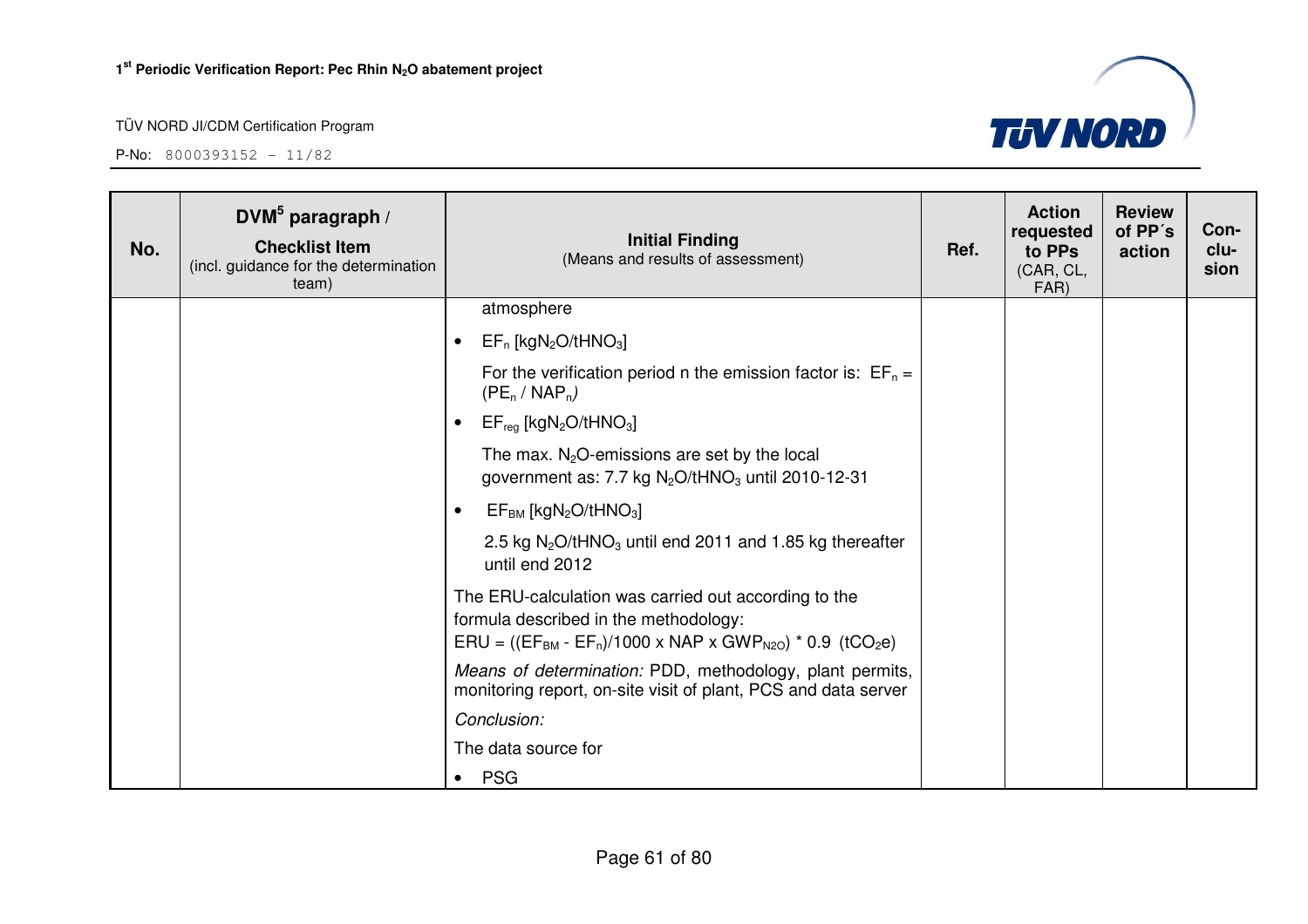

| No. | DVM $5$ paragraph /<br><b>Checklist Item</b><br>(incl. guidance for the determination<br>team) | <b>Initial Finding</b><br>(Means and results of assessment)                                                                                                                                                                                                                                                                                                                                                                                                                                                                                                                                                                                                                                                                                                                                                                                                                                          | Ref. | <b>Action</b><br>requested<br>to PPs<br>(CAR, CL,<br>FAR) | <b>Review</b><br>of PP's<br>action | Con-<br>clu-<br>sion |
|-----|------------------------------------------------------------------------------------------------|------------------------------------------------------------------------------------------------------------------------------------------------------------------------------------------------------------------------------------------------------------------------------------------------------------------------------------------------------------------------------------------------------------------------------------------------------------------------------------------------------------------------------------------------------------------------------------------------------------------------------------------------------------------------------------------------------------------------------------------------------------------------------------------------------------------------------------------------------------------------------------------------------|------|-----------------------------------------------------------|------------------------------------|----------------------|
|     |                                                                                                | <b>TSG</b><br>$\bullet$                                                                                                                                                                                                                                                                                                                                                                                                                                                                                                                                                                                                                                                                                                                                                                                                                                                                              |      |                                                           |                                    |                      |
|     |                                                                                                | OH<br>$\bullet$                                                                                                                                                                                                                                                                                                                                                                                                                                                                                                                                                                                                                                                                                                                                                                                                                                                                                      |      |                                                           |                                    |                      |
|     |                                                                                                | <b>OT</b><br>$\bullet$                                                                                                                                                                                                                                                                                                                                                                                                                                                                                                                                                                                                                                                                                                                                                                                                                                                                               |      |                                                           |                                    |                      |
|     |                                                                                                | were not correctly described and need to be revised after<br>inspection of MMD during on site visit.                                                                                                                                                                                                                                                                                                                                                                                                                                                                                                                                                                                                                                                                                                                                                                                                 |      |                                                           |                                    |                      |
|     |                                                                                                | CAR C2:<br>Some sections of the QAL 2 report No: M87 043/2 dated<br>2010-11-12 prepared by Müller-BBM needs to be revised or<br>clarified:<br>Chapter 1.4: The reference to the German Federal<br>$\bullet$<br>Immission Control Act shall be corrected<br>Section 3.3.1 mentions a 12 hourly automatic zero point<br>$\bullet$<br>calculation whereas section 6.1.9 states that no regular<br>zero checks are carried out. Clarification is requested.<br>Section 3, absolute pressure (page 40) : The pressure<br>sensor is nor clearly referenced. Additional information<br>(type, supplier, S/N) is necessary.<br>The normalisation of VSG data in the PCS (as checked<br>by M-BMM and found to be correct) shall be described in<br>the relevant section)<br>CAR C1:<br>Only<br>oxidation<br>three<br>temperature<br>mean<br>of<br>$\bullet$<br>thermocouples of boiler "east" is used for the |      |                                                           |                                    |                      |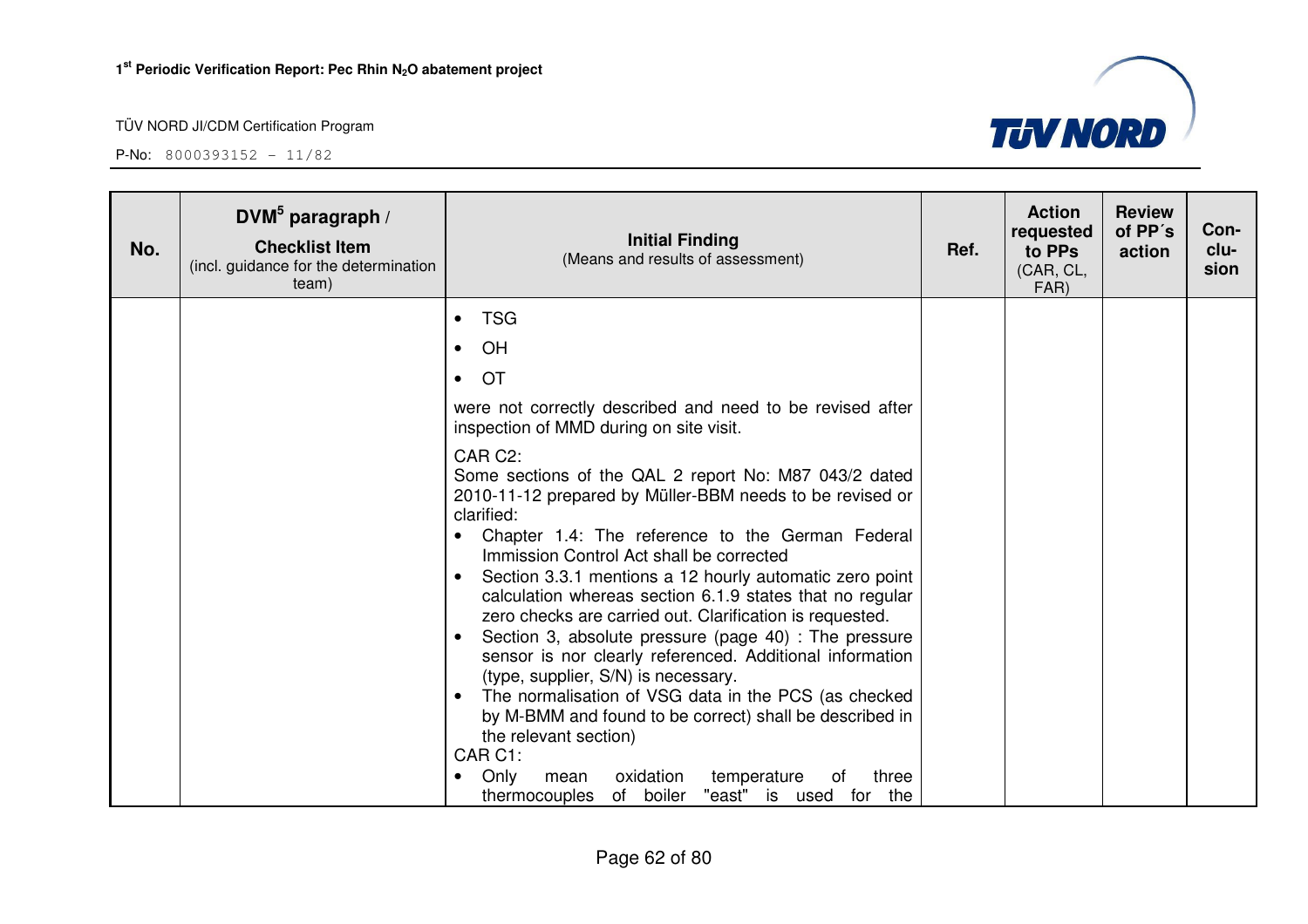

| No. | DVM $5$ paragraph /<br><b>Checklist Item</b><br>(incl. guidance for the determination<br>team)                                                                                                                                                                                                      | <b>Initial Finding</b><br>(Means and results of assessment)                                                                                                                                                                                                                                                                                                                                                                                                                                                                                                                                                       | Ref.                                              | <b>Action</b><br>requested<br>to PPs<br>(CAR, CL,<br>FAR) | <b>Review</b><br>of PP's<br>action | Con-<br>clu-<br>sion |
|-----|-----------------------------------------------------------------------------------------------------------------------------------------------------------------------------------------------------------------------------------------------------------------------------------------------------|-------------------------------------------------------------------------------------------------------------------------------------------------------------------------------------------------------------------------------------------------------------------------------------------------------------------------------------------------------------------------------------------------------------------------------------------------------------------------------------------------------------------------------------------------------------------------------------------------------------------|---------------------------------------------------|-----------------------------------------------------------|------------------------------------|----------------------|
|     |                                                                                                                                                                                                                                                                                                     | determination of operation hours (OH) and not UN1000<br>status signal. This should be revised in all relevant<br>sections of the MR<br>Annex 1:<br>$\bullet$<br>$\circ$ P. 4 (OH): The section "data source" should be<br>corrected<br>P. 6 (OT): The table should be corrected since<br>$\circ$<br>not the UN1000 status signal but OT burner east<br>is used<br>$\circ$ P. 9 (TSG): The thermocouple is not a part of the<br>volume flow meter. The section should be<br>corrected<br>P. 10 (PSG): The section should be corrected<br>Annex 2:<br>$\bigcirc$<br>PSG: The section should be corrected<br>$\circ$ |                                                   |                                                           |                                    |                      |
| C.4 | $DVM \S 95c$<br>Are emission factors, including<br>default emission factors, if used<br>for calculating the emission<br>reductions or enhancements of<br>net removals,<br>selected<br>by<br>carefully balancing accuracy and<br>reasonableness,<br>and<br>appropriately justified of the<br>choice? | Description: As described under C.2., the French DFP sets<br>emission factors [kg $N_2O/t$ HNO <sub>3</sub> ] as benchmark values.<br>ERUs cannot be claimed if plant emissions are exceeding<br>this value or if $N_2O$ -emissions are below, ERUs shall be<br>calculated against this value.<br>Means of determination: Methodology, Monitoring report<br>Conclusion:<br>The benchmark value of 2.5 kg $N_2O/t$ HNO <sub>3</sub> which is<br>applicable for 2009, 2010 and 2011 as set by the French                                                                                                            | /PDD/<br>/METH/<br>/MR/<br>/XLS/<br>AP/<br>/meth/ |                                                           |                                    | <b>OK</b>            |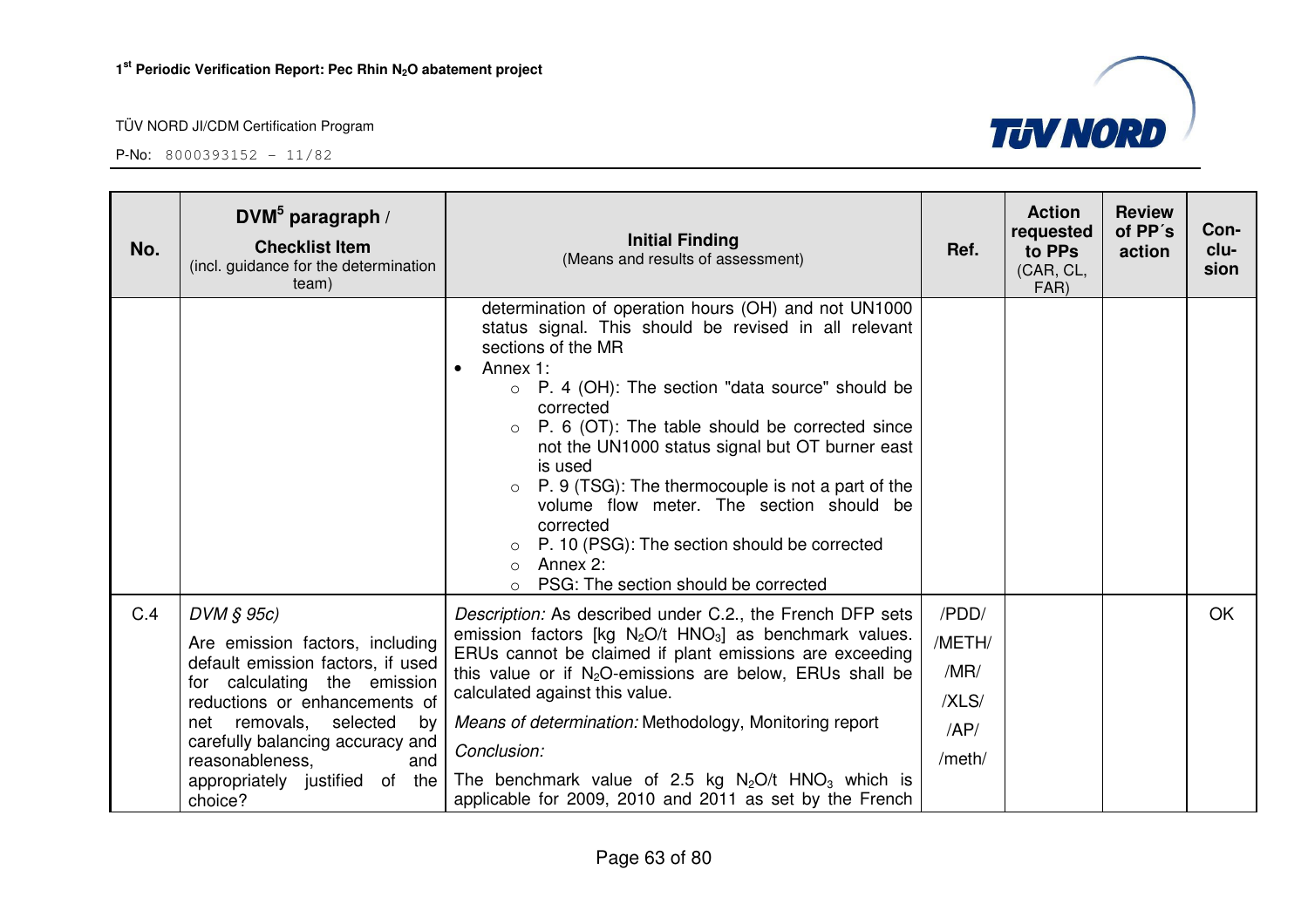

| No. | $DWM^5$ paragraph /<br><b>Checklist Item</b><br>(incl. guidance for the determination<br>team)                                                                                                                                           | <b>Initial Finding</b><br>(Means and results of assessment)                                                                                                                                                                                                                                                                                                                                                                                   | Ref.                             | <b>Action</b><br>requested<br>to PPs<br>(CAR, CL,<br>FAR) | <b>Review</b><br>of PP's<br>action | Con-<br>clu-<br>sion |
|-----|------------------------------------------------------------------------------------------------------------------------------------------------------------------------------------------------------------------------------------------|-----------------------------------------------------------------------------------------------------------------------------------------------------------------------------------------------------------------------------------------------------------------------------------------------------------------------------------------------------------------------------------------------------------------------------------------------|----------------------------------|-----------------------------------------------------------|------------------------------------|----------------------|
|     |                                                                                                                                                                                                                                          | DFP was applied in the ERU correctly calculation.<br>Remark:<br>A Pec Rhin plant-specific 'arrêté préféctoral' issued by the<br>DRIRE on 13th August limits $N_2O$ emissions plant to 7.7 kg                                                                                                                                                                                                                                                  |                                  |                                                           |                                    |                      |
| C.5 | $DVM \S 95d$<br>Is the calculation of emission<br>reductions or enhancements of<br>net removals calculated based<br>conservative assumptions<br>on.<br>the<br>plausible<br>most<br>and<br>in<br>transparent<br>scenarios<br>a<br>manner? | $N_2$ O/tHNO <sub>3</sub> from 2008-08-13 onwards<br>Description: The calculation includes:<br>A deduction in baseline emission scenario from 5.41 to<br>2.5/1.85 kg $N_2O/t$ HNO <sub>3</sub> (benchmark values).<br>A 10% reduction of the verified emission reductions<br>$\bullet$<br>Means of determination: Methodology, PDD<br>Conclusion: The implementation of the benchmark values<br>and 10% reduction is a conservative approach. | /PDD/<br>/METH/<br>/MR/<br>/XLS/ |                                                           |                                    | <b>OK</b>            |
|     | Applicable to JI SSC projects only                                                                                                                                                                                                       |                                                                                                                                                                                                                                                                                                                                                                                                                                               |                                  |                                                           |                                    |                      |
| C.6 | DVM § 96<br>Is the relevant threshold to be<br>classified as JI SSC project not<br>exceeded during the monitoring<br>period on an annual average<br>basis?<br>If the threshold is exceeded, is<br>the<br>maximum<br>emission             | Description:<br>Estimation of total emissions reductions over the crediting<br>period (after the 10% deduction) of 2 years and 4 month are:<br>316,296 (tonnes of $CO2e$ ) according to the PDD.<br>Means of determination: PDD<br>Conclusion: The average ERUs per year obviously exceed<br>the threshold value of 60,000 t $CO_{2e}$ per year; the project is                                                                               | /PDD/                            |                                                           |                                    | OK                   |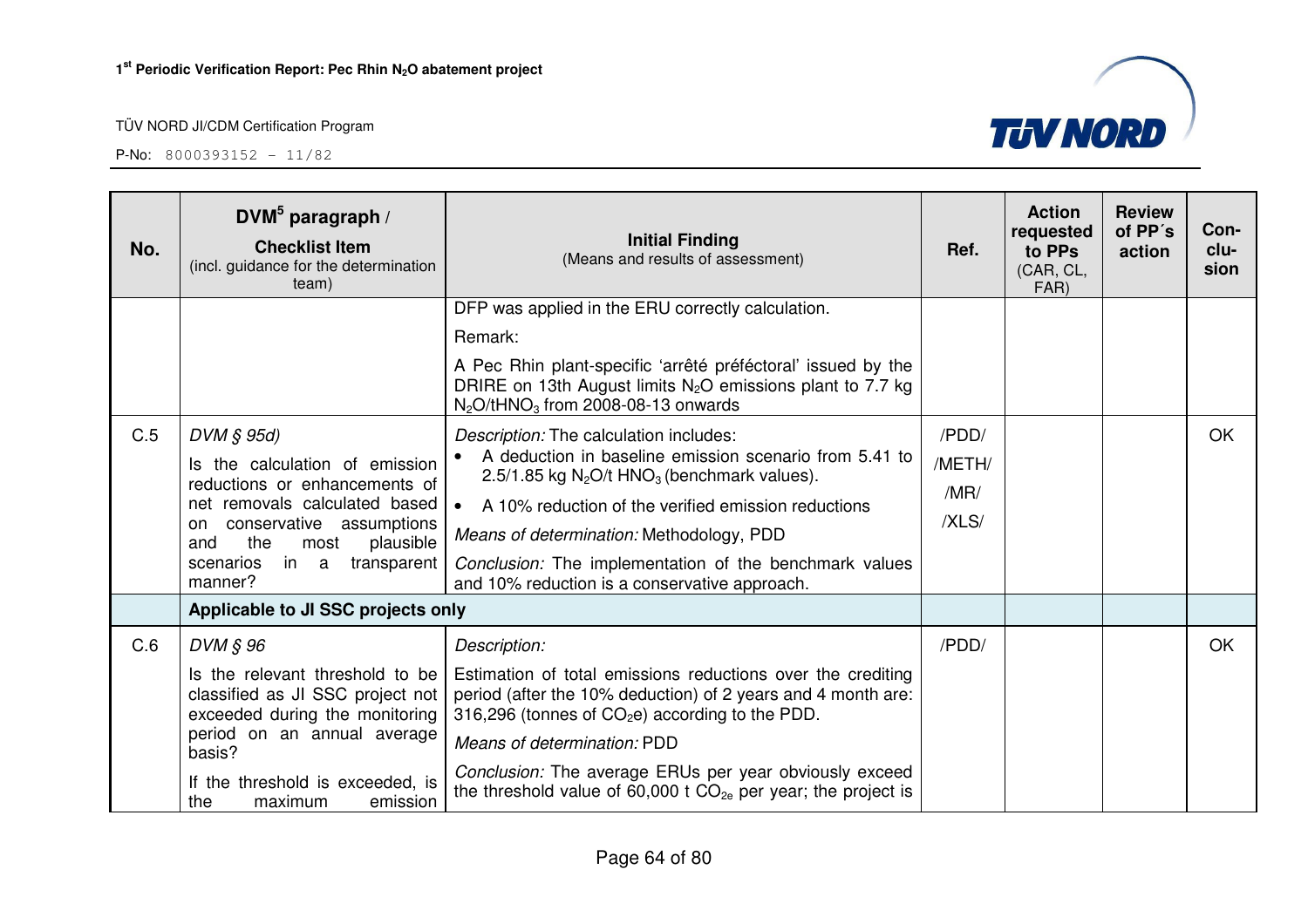

| No.        | DVM $5$ paragraph /<br><b>Checklist Item</b><br>(incl. guidance for the determination<br>team)                                                                                                                                                                                                         | <b>Initial Finding</b><br>(Means and results of assessment)                                                                              | Ref. | <b>Action</b><br>requested<br>to PPs<br>(CAR, CL,<br>FAR) | <b>Review</b><br>of PP's<br>action | Con-<br>clu-<br>sion |
|------------|--------------------------------------------------------------------------------------------------------------------------------------------------------------------------------------------------------------------------------------------------------------------------------------------------------|------------------------------------------------------------------------------------------------------------------------------------------|------|-----------------------------------------------------------|------------------------------------|----------------------|
|            | reduction level estimated in the<br>PDD for the JI SSC project or<br>the bundle for the monitoring<br>period determined?                                                                                                                                                                               | classified as large-scale project.                                                                                                       |      |                                                           |                                    |                      |
|            | Applicable to bundled JI SSC projects only                                                                                                                                                                                                                                                             |                                                                                                                                          |      |                                                           |                                    |                      |
| C.7<br>C.8 | $DVM \S 97a)$<br>Has the composition of the<br>bundle not changed from that is<br>stated in F-JI-SSCBUNDLE?<br>$DVM \S 97b$<br>If<br>the<br>determination<br>was<br>conducted on the basis of an<br>overall monitoring plan, have the<br>project participants submitted a<br>common monitoring report? | Description: N/A<br>Means of determination: N/A<br>Conclusion: N/A<br>Description: N/A<br>Means of determination: N/A<br>Conclusion: N/A |      |                                                           |                                    |                      |
| C.9        | DVM § 98<br>If the monitoring is based on a<br>monitoring plan that provides for<br>overlapping monitoring periods,<br>Are the monitoring periods per<br>component of the project clearly                                                                                                              | Description: N/A<br>Means of determination: N/A<br>Conclusion: N/A                                                                       |      |                                                           |                                    |                      |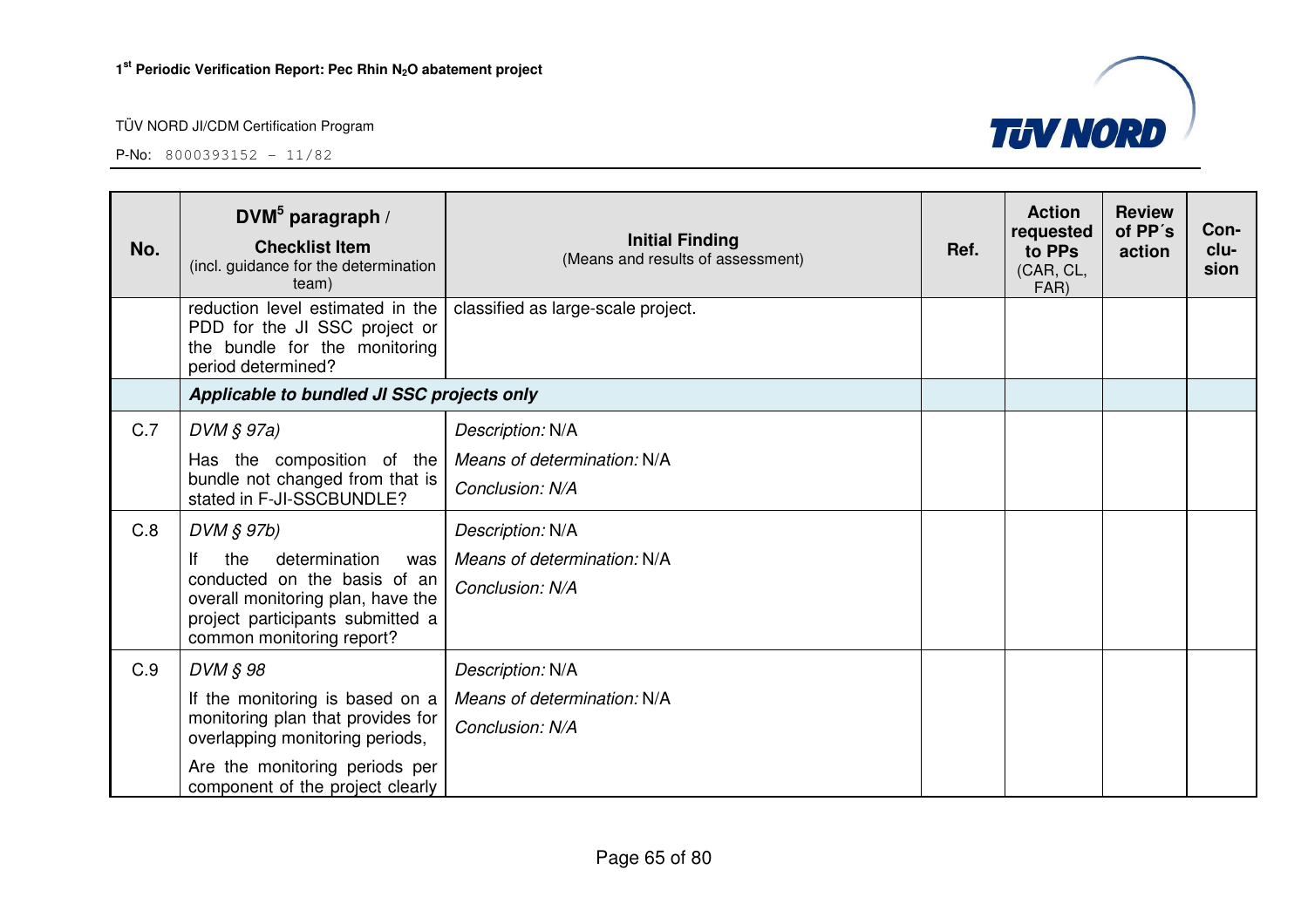| No. | DVM $5$ paragraph /<br><b>Checklist Item</b><br>(incl. guidance for the determination<br>team)                                                                                                                                                                                   | <b>Initial Finding</b><br>(Means and results of assessment) | Ref. | <b>Action</b><br>requested<br>to PPs<br>(CAR, CL,<br>FAR) | <b>Review</b><br>of PP's<br>action | Con-<br>clu-<br>sion |
|-----|----------------------------------------------------------------------------------------------------------------------------------------------------------------------------------------------------------------------------------------------------------------------------------|-------------------------------------------------------------|------|-----------------------------------------------------------|------------------------------------|----------------------|
|     | monitoring<br>specified<br>in<br>the<br>report?                                                                                                                                                                                                                                  |                                                             |      |                                                           |                                    |                      |
|     | Do the monitoring periods not<br>overlap with those for which<br>verifications<br>already<br>were<br>deemed final in the past?                                                                                                                                                   |                                                             |      |                                                           |                                    |                      |
| D   | <b>Revision of monitoring plan</b>                                                                                                                                                                                                                                               |                                                             |      |                                                           |                                    |                      |
|     | Applicable only if monitoring plan is revised by project participants                                                                                                                                                                                                            |                                                             |      |                                                           |                                    |                      |
| D.1 | DVM § 99a)                                                                                                                                                                                                                                                                       | Description: N/A                                            |      |                                                           |                                    |                      |
|     | the<br>participants<br>Did<br>project<br>provide<br>appropriate<br>an<br>justification for the proposed<br>revision?                                                                                                                                                             | Means of determination: N/A<br>Conclusion: N/A              |      |                                                           |                                    |                      |
| D.2 | DVM § 99b)                                                                                                                                                                                                                                                                       | Description: N/A                                            |      |                                                           |                                    |                      |
|     | Does the proposed revision<br>improve the accuracy<br>and/or<br>information<br>applicability<br>of<br>collected compared<br>to<br>the<br>original monitoring plan without<br>changing conformity with the<br>relevant rules and regulations<br>establishment<br>the<br>of<br>for | Means of determination: N/A<br>Conclusion: N/A              |      |                                                           |                                    |                      |

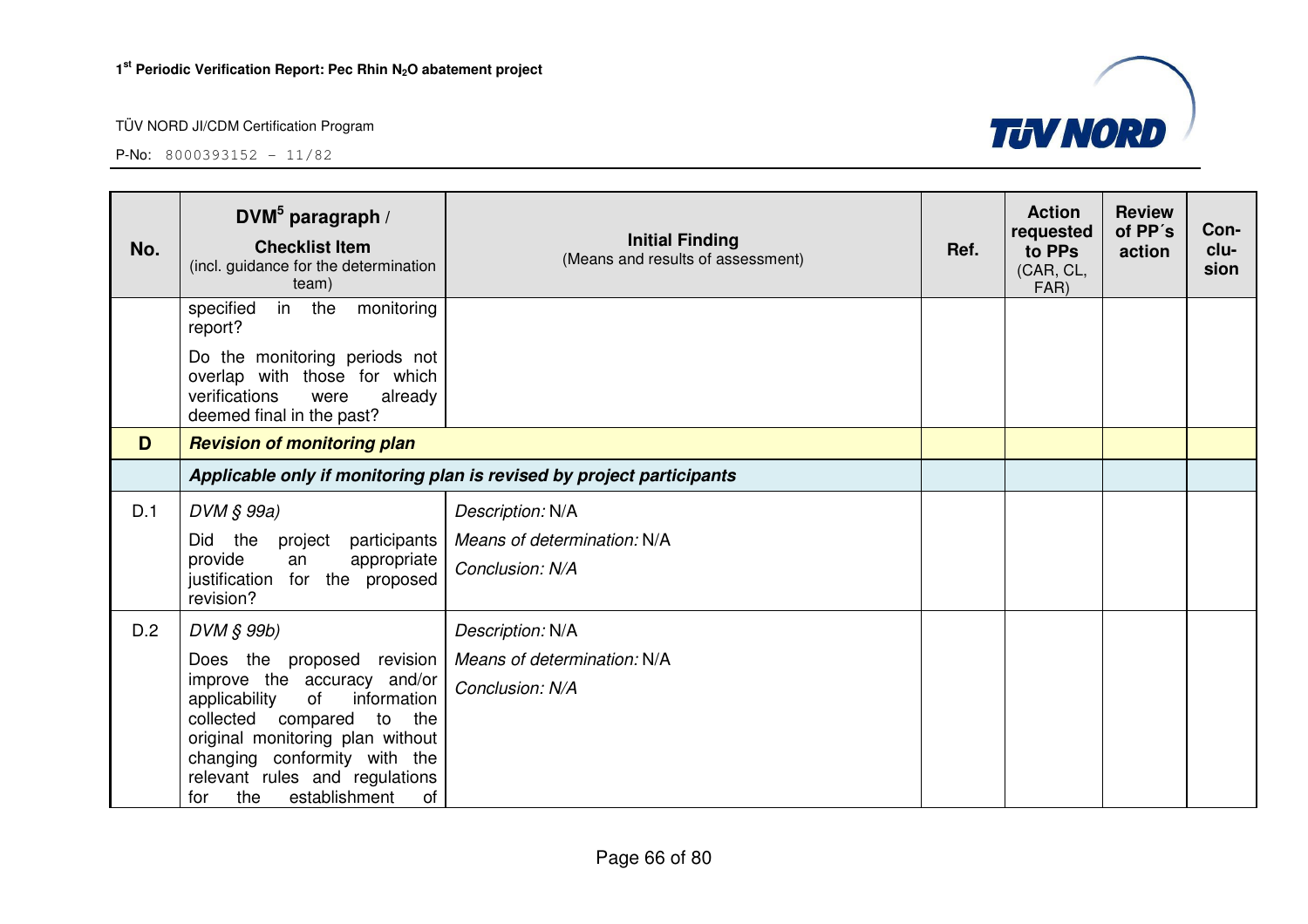| No. | DVM <sup>5</sup> paragraph /<br><b>Checklist Item</b><br>(incl. guidance for the determination<br>team)                                                                                               | <b>Initial Finding</b><br>(Means and results of assessment)                                                                                                                                                                                                                                                                                                                                                                                                                                                                                                                                                                                                                                                                                                                                                                                                                                                                                                   | Ref.                                      | <b>Action</b><br>requested<br>to PPs<br>(CAR, CL,<br>FAR) | <b>Review</b><br>of PP's<br>action           | Con-<br>clu-<br>sion |
|-----|-------------------------------------------------------------------------------------------------------------------------------------------------------------------------------------------------------|---------------------------------------------------------------------------------------------------------------------------------------------------------------------------------------------------------------------------------------------------------------------------------------------------------------------------------------------------------------------------------------------------------------------------------------------------------------------------------------------------------------------------------------------------------------------------------------------------------------------------------------------------------------------------------------------------------------------------------------------------------------------------------------------------------------------------------------------------------------------------------------------------------------------------------------------------------------|-------------------------------------------|-----------------------------------------------------------|----------------------------------------------|----------------------|
|     | monitoring plans?                                                                                                                                                                                     |                                                                                                                                                                                                                                                                                                                                                                                                                                                                                                                                                                                                                                                                                                                                                                                                                                                                                                                                                               |                                           |                                                           |                                              |                      |
| E   | Data management                                                                                                                                                                                       |                                                                                                                                                                                                                                                                                                                                                                                                                                                                                                                                                                                                                                                                                                                                                                                                                                                                                                                                                               |                                           |                                                           |                                              |                      |
| E.1 | DVM § 101a)<br>Is the implementation of data<br>collection<br>procedures<br>in<br>accordance with the monitoring<br>plan, including the quality control<br>quality<br>and<br>assurance<br>procedures? | Description: Data collection procedures, quality control and<br>quality assurance are implemented as follows:<br>Measured values were generated by local measurement<br>and monitoring devices, stored in plant's existing data<br>collection and storage system.<br>Normalisation of stack gas volume flow VSG is carried<br>out in the plant DCS<br>Default <i>i.e.</i> plant trip point-values were determinated<br>before start of the project and included in the PDD.<br>During data processing, measured values were<br>evaluated according to statistical methods<br>• Application of instrument correction factors:<br>The PP chooses a monitoring standard that requires the<br>establishment of a calibration curve (EN14181). The<br>correction factors derived from this calibration curve<br>during the QAL2 audit must be applied onto both VSG<br>and NCSG calculations. Correction factors are:<br>$\circ$ 0.98 for stack gas flow meter VSG | /PDD/<br>/METH/<br>/MR/<br>/QAL2IN<br>ST/ | CL <sub>C2</sub>                                          | CL C <sub>2</sub><br>Pls see<br>Chapter<br>4 | OK.                  |

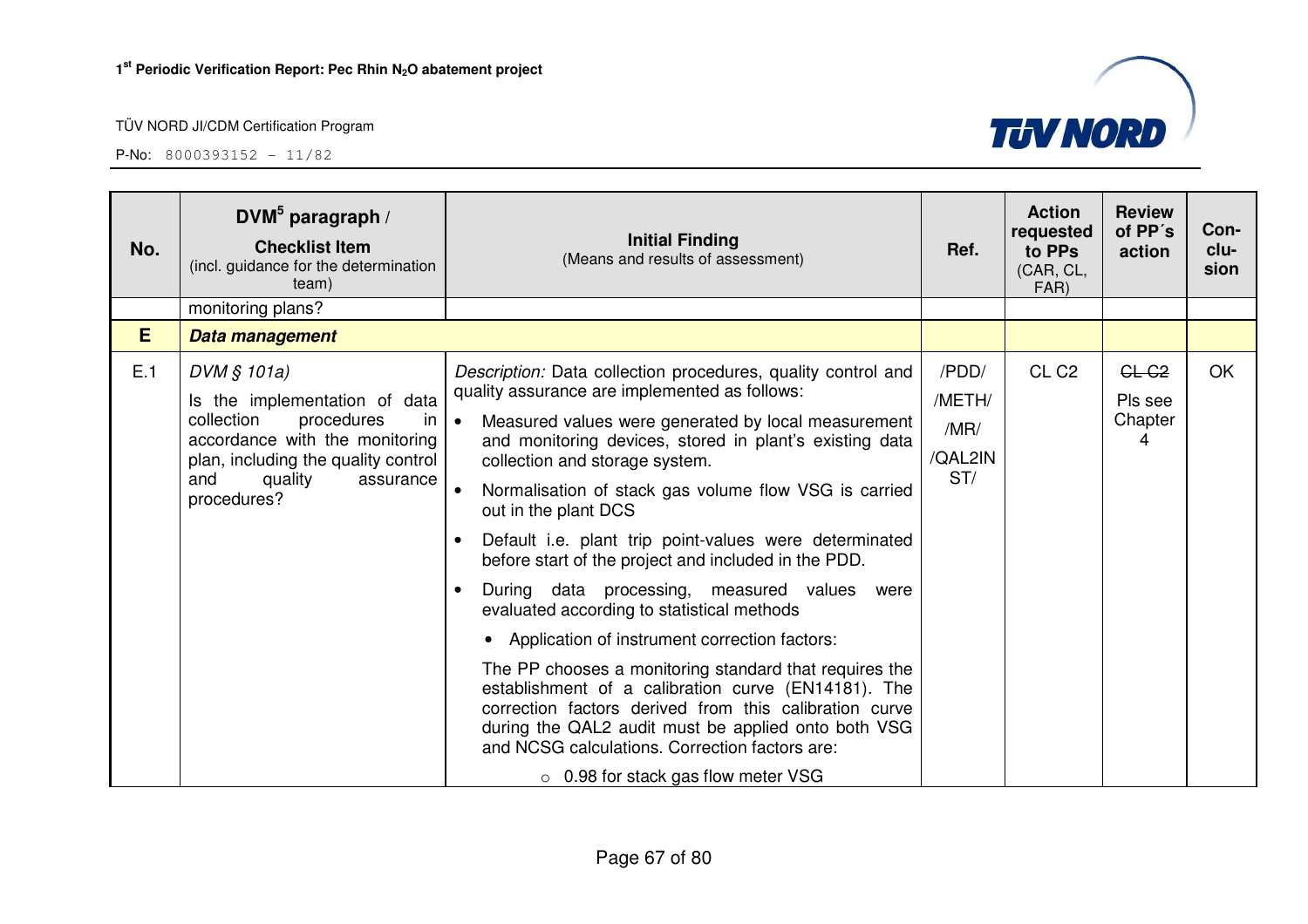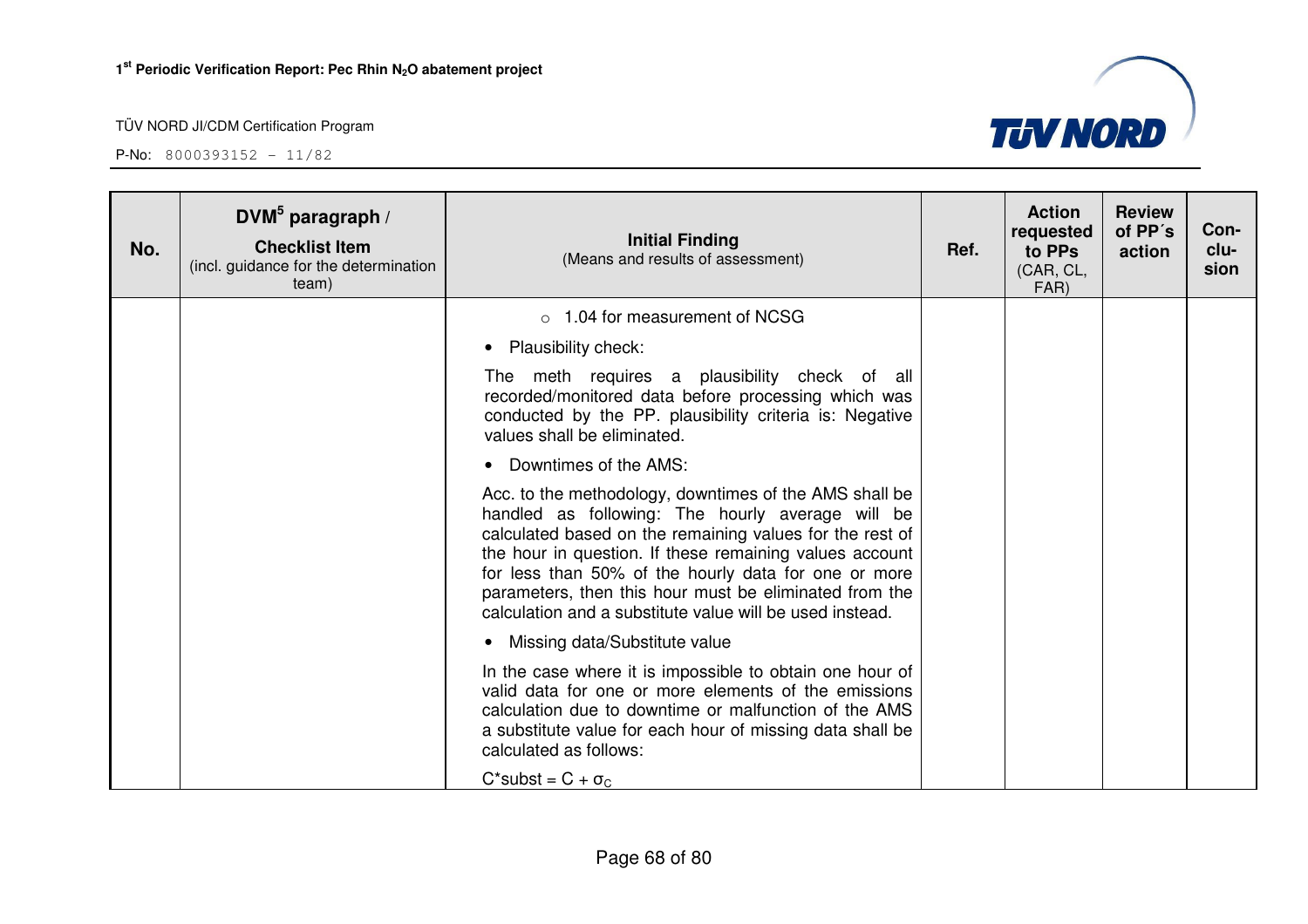**P-No:** 8000393152 - 11/82



| No. | $DWM^5$ paragraph /<br><b>Checklist Item</b><br>(incl. guidance for the determination<br>team) | <b>Initial Finding</b><br>(Means and results of assessment)                                                                                                                                                                                                                                                                  | Ref. | <b>Action</b><br>requested<br>to PPs<br>(CAR, CL,<br>FAR) | <b>Review</b><br>of PP's<br>action | Con-<br>clu-<br>sion |
|-----|------------------------------------------------------------------------------------------------|------------------------------------------------------------------------------------------------------------------------------------------------------------------------------------------------------------------------------------------------------------------------------------------------------------------------------|------|-----------------------------------------------------------|------------------------------------|----------------------|
|     |                                                                                                | where:                                                                                                                                                                                                                                                                                                                       |      |                                                           |                                    |                      |
|     |                                                                                                | C: arithmetic average of the concentration of the relevant<br>parameter                                                                                                                                                                                                                                                      |      |                                                           |                                    |                      |
|     |                                                                                                | $\sigma_{\rm C}$ : best estimate standard deviation of the concentration<br>of the relevant parameter.                                                                                                                                                                                                                       |      |                                                           |                                    |                      |
|     |                                                                                                | • Permitted overall uncertainty:                                                                                                                                                                                                                                                                                             |      |                                                           |                                    |                      |
|     |                                                                                                | The methodology requires that the permitted overall<br>uncertainty of the average hourly annual emissions must<br>be less than 7.5% if technically possible. The<br>determinated (combined) uncertainty for $N_2O$ mass flow<br>measurement as per QAL2 report is 4.43% which is<br>below the permitted overall uncertainty. |      |                                                           |                                    |                      |
|     |                                                                                                | Means of determination: Methodology, Monitoring report,<br>on-site visit of plant, control room with PCS, Equipment<br>hoot for analyser and server room, QAL2 report                                                                                                                                                        |      |                                                           |                                    |                      |
|     |                                                                                                | Conclusion: All procedures related to fulfil the requirements<br>of                                                                                                                                                                                                                                                          |      |                                                           |                                    |                      |
|     |                                                                                                | quality management of the plant<br>$\bullet$                                                                                                                                                                                                                                                                                 |      |                                                           |                                    |                      |
|     |                                                                                                | quality assurance standard of the AMS                                                                                                                                                                                                                                                                                        |      |                                                           |                                    |                      |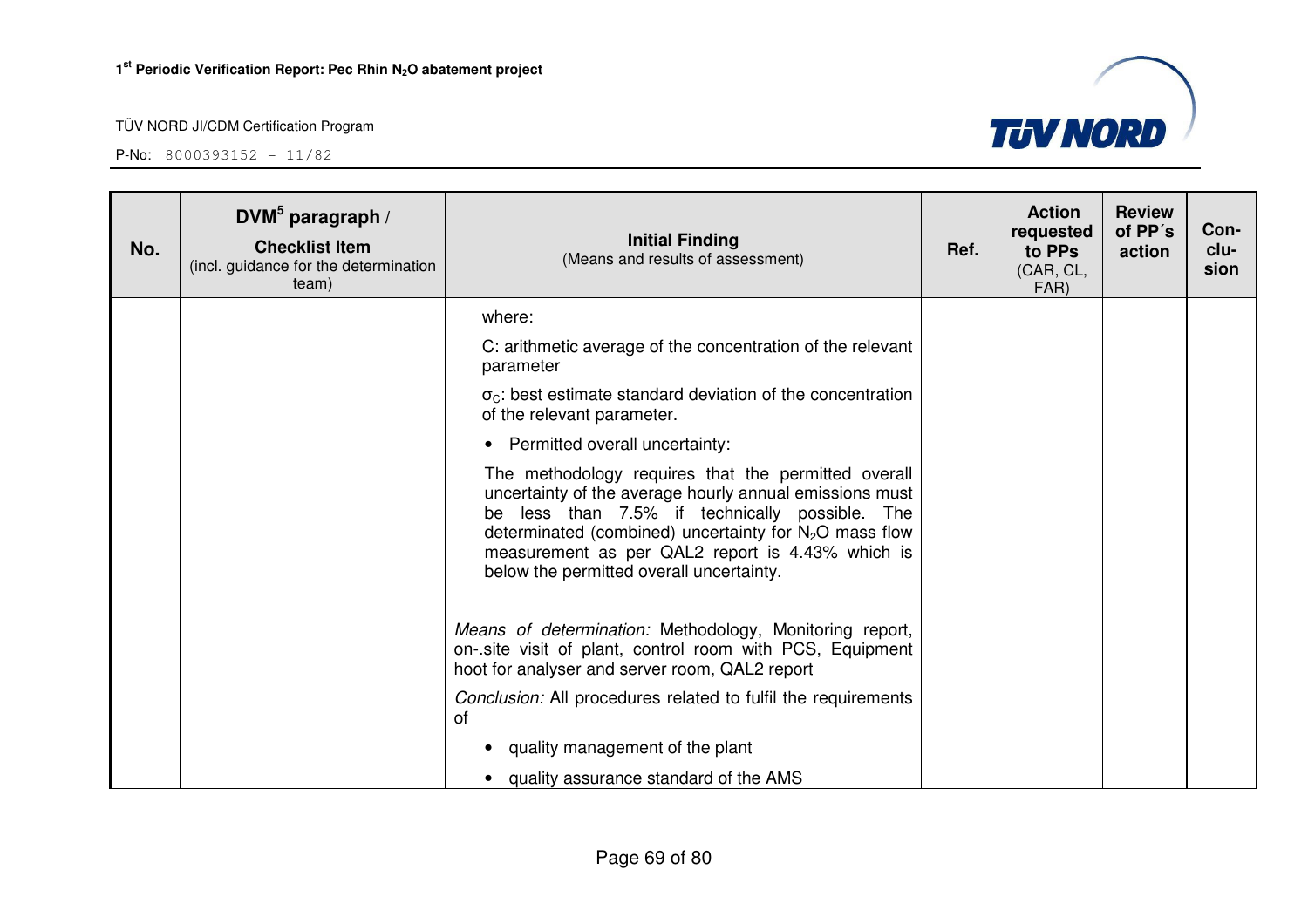

| No. | DVM $5$ paragraph /<br><b>Checklist Item</b><br>(incl. guidance for the determination<br>team)                         | <b>Initial Finding</b><br>(Means and results of assessment)                                                                                                                                                                                                                                                                                                                                                                                                                               | Ref.                                                       | <b>Action</b><br>requested<br>to PPs<br>(CAR, CL,<br>FAR) | <b>Review</b><br>of PP's<br>action                            | Con-<br>clu-<br>sion |
|-----|------------------------------------------------------------------------------------------------------------------------|-------------------------------------------------------------------------------------------------------------------------------------------------------------------------------------------------------------------------------------------------------------------------------------------------------------------------------------------------------------------------------------------------------------------------------------------------------------------------------------------|------------------------------------------------------------|-----------------------------------------------------------|---------------------------------------------------------------|----------------------|
|     |                                                                                                                        | data processing as required per methodology<br>$\bullet$<br>were implemented.                                                                                                                                                                                                                                                                                                                                                                                                             |                                                            |                                                           |                                                               |                      |
|     |                                                                                                                        | The determination team raised some findings in the context<br>of data collection for normalisation of volume flow, since it<br>was not clear, if PSG and TSG or TSG and a default value<br>was used for calculation (both options are eligible acc. to the<br>methodology).                                                                                                                                                                                                               |                                                            |                                                           |                                                               |                      |
|     |                                                                                                                        | CL C <sub>2</sub> :<br>Some sections of the QAL 2 report No: M87 043/2 dated<br>2010-11-12 prepared by Müller-BBM needs to be revised or<br>clarified:<br>Section 3, absolute pressure (page 40) : The pressure<br>$\bullet$<br>sensor is not clearly referenced. Additional information<br>(type, supplier, S/N) is necessary.<br>The normalisation of VSG data in the PCS (as checked<br>$\bullet$<br>by M-BMM and found to be correct) shall be described in<br>the relevant section). |                                                            |                                                           |                                                               |                      |
| E.2 | DVM § 101b)<br>Is the function of the monitoring<br>including<br>equipment,<br>its<br>calibration status, is in order? | Description: The AMS maintenance is included in the quality<br>procedures which are established for proper operation of the<br>plant. The plant operator conducted the AMS supplier<br>Thermo Fisher Scientific for annual maintenance work on<br>the AMS. The PP therefore provides sufficient information<br>regarding contractual/responsibility issues and scope of                                                                                                                   | $\sqrt{\mathsf{QAL2}}$<br>INST/<br>/QAL2<br>CAL/<br>/QALPE | CAR <sub>C2</sub><br>CAR <sub>E2</sub>                    | CAR <sub>C2</sub><br><b>CARE2</b><br>Pls. see<br>Chapter<br>4 | <b>OK</b>            |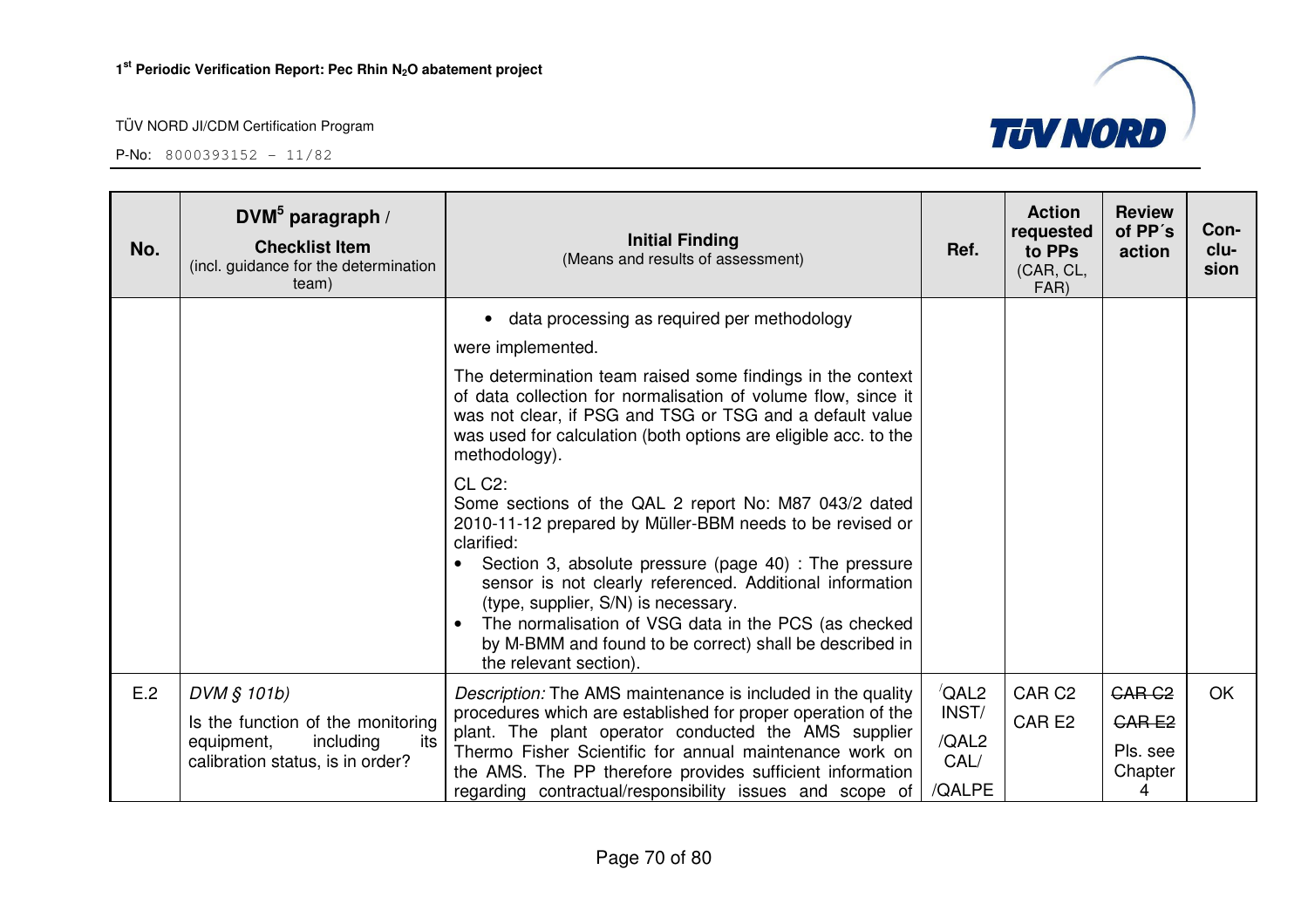| No. | DVM <sup>5</sup> paragraph /<br><b>Checklist Item</b><br>(incl. guidance for the determination<br>team) | <b>Initial Finding</b><br>(Means and results of assessment)                                                                                                                                                                                                                                                                                                        | Ref.               | <b>Action</b><br>requested<br>to PPs<br>(CAR, CL,<br>FAR) | <b>Review</b><br>of PP's<br>action | Con-<br>clu-<br>sion |
|-----|---------------------------------------------------------------------------------------------------------|--------------------------------------------------------------------------------------------------------------------------------------------------------------------------------------------------------------------------------------------------------------------------------------------------------------------------------------------------------------------|--------------------|-----------------------------------------------------------|------------------------------------|----------------------|
|     |                                                                                                         | work.<br>Additional measures are related to the European Norm                                                                                                                                                                                                                                                                                                      | RF/<br>/CDMA/      |                                                           |                                    |                      |
|     |                                                                                                         | EN14181 (2004) "Stationary source emissions - Quality                                                                                                                                                                                                                                                                                                              | /NAP1/             |                                                           |                                    |                      |
|     |                                                                                                         | assurance of automated measuring systems". Müller BBM<br>was conducted to carry out these measures.                                                                                                                                                                                                                                                                | NAP <sub>2</sub> / |                                                           |                                    |                      |
|     |                                                                                                         | Three quality assurance levels of EN 14181:<br>$\bullet$                                                                                                                                                                                                                                                                                                           | /PROC2             |                                                           |                                    |                      |
|     |                                                                                                         | • QAL 1: ongoing operation and maintenance                                                                                                                                                                                                                                                                                                                         | PROC7/             |                                                           |                                    |                      |
|     |                                                                                                         | Remark: Acc. to the methodology, the QAL1 test is not<br>mandatory if the AMS passes QAL2. This was proved<br>by the PP.                                                                                                                                                                                                                                           | /AUD R<br>ES/      |                                                           |                                    |                      |
|     |                                                                                                         | • QAL 2: commissioning and validation of an AMS                                                                                                                                                                                                                                                                                                                    | /FICHE/            |                                                           |                                    |                      |
|     |                                                                                                         | An accredited laboratory, in this case Müller BBM, (acc.<br>ISO 17025) carries out specific testing procedures to<br>verify that the AMS installation meets the accuracy<br>requirements laid down by EN 14181. The performance<br>of the complete installation was compared against a<br>series of measurements made with approved Standard<br>Reference Methods. | /efma/             |                                                           |                                    |                      |
|     |                                                                                                         | QAL 2 was carried out in September 2010.                                                                                                                                                                                                                                                                                                                           |                    |                                                           |                                    |                      |
|     |                                                                                                         | • QAL 3: ongoing operation and maintenance                                                                                                                                                                                                                                                                                                                         |                    |                                                           |                                    |                      |
|     |                                                                                                         | The PP implemented a quality assurance system to                                                                                                                                                                                                                                                                                                                   |                    |                                                           |                                    |                      |

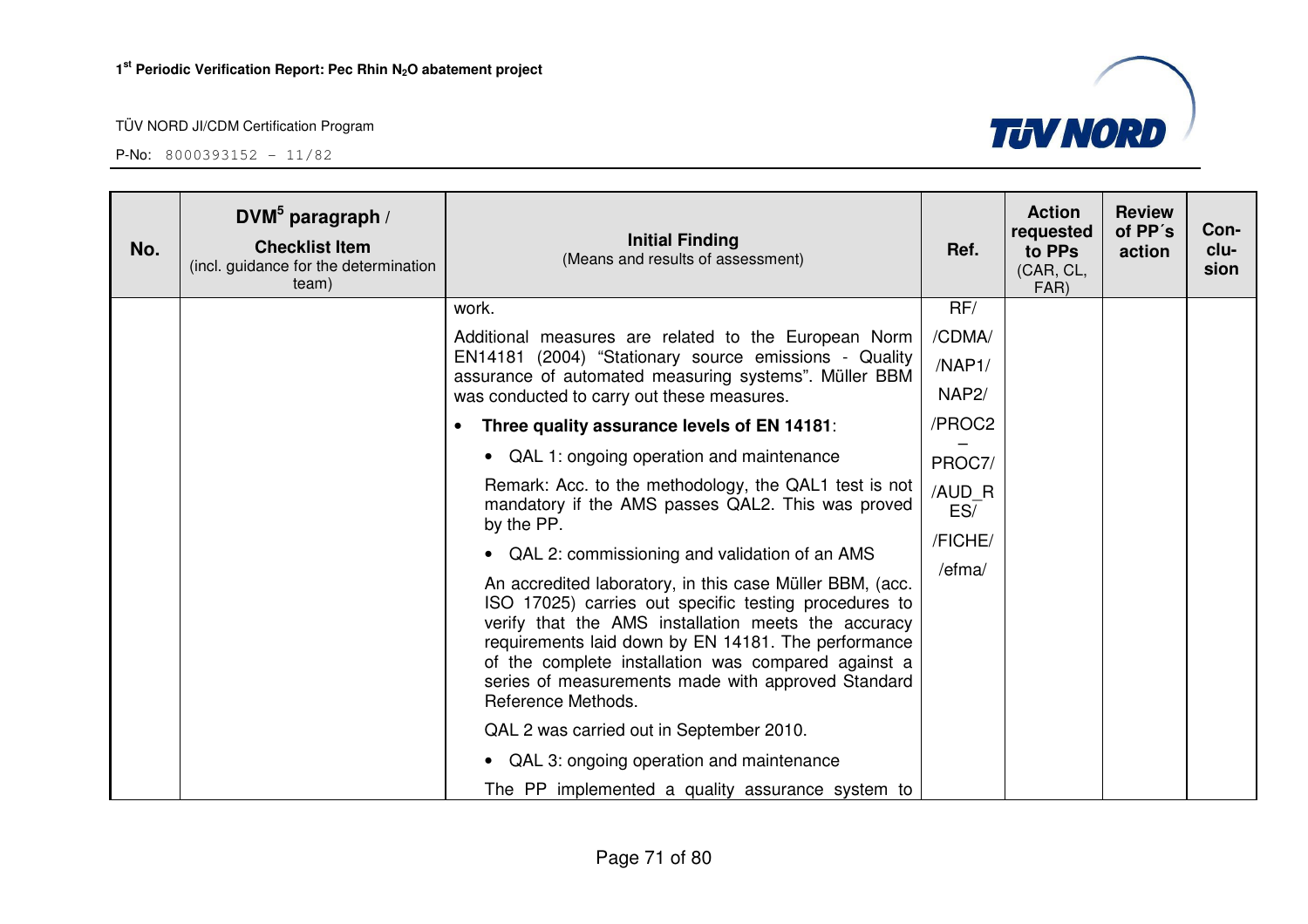

| No. | DVM $5$ paragraph /<br><b>Checklist Item</b><br>(incl. guidance for the determination<br>team) | <b>Initial Finding</b><br>(Means and results of assessment)                                                                                                                                                                                                                                                                                                                                   | Ref. | <b>Action</b><br>requested<br>to PPs<br>(CAR, CL,<br>FAR) | <b>Review</b><br>of PP's<br>action | Con-<br>clu-<br>sion |
|-----|------------------------------------------------------------------------------------------------|-----------------------------------------------------------------------------------------------------------------------------------------------------------------------------------------------------------------------------------------------------------------------------------------------------------------------------------------------------------------------------------------------|------|-----------------------------------------------------------|------------------------------------|----------------------|
|     |                                                                                                | prove the ongoing compliance of the AMS with the<br>norm. The maintenance activities are monitored and<br>controlled as part of an overall quality assurance<br>programme.                                                                                                                                                                                                                    |      |                                                           |                                    |                      |
|     |                                                                                                | • AST: Annual Surveillance Test                                                                                                                                                                                                                                                                                                                                                               |      |                                                           |                                    |                      |
|     |                                                                                                | The PP verifies the continuing validity of the calibration<br>function on yearly basis. The requirements and<br>responsibilities for carrying out the AST tests are the<br>same as for QAL 2. QAL2 was carried out in 2010, the<br>AST for 2011 is scheduled at the end of the year.                                                                                                          |      |                                                           |                                    |                      |
|     |                                                                                                | Means of determination: Methodology, EN14181, interview<br>with monitoring manager of the plant, check of relevant<br>documents and records.                                                                                                                                                                                                                                                  |      |                                                           |                                    |                      |
|     |                                                                                                | Conclusion: Some findings were raised in context of<br>maintenance, functionality of monitoring equipment:                                                                                                                                                                                                                                                                                    |      |                                                           |                                    |                      |
|     |                                                                                                | CAR C2:                                                                                                                                                                                                                                                                                                                                                                                       |      |                                                           |                                    |                      |
|     |                                                                                                | Some sections of the QAL 2 report No: M87 043/2 prepared<br>by MÜLLER-BBM needs to be revised or clarified<br>Chapter 1.4: The reference to the German Federal<br>Immission Control Act shall be corrected<br>Section 3.3.1 mentions a 12 hourly automatic zero point<br>calculation whereas section 6.1.9 states that no regular<br>zero checks are carried out. Clarification is requested. |      |                                                           |                                    |                      |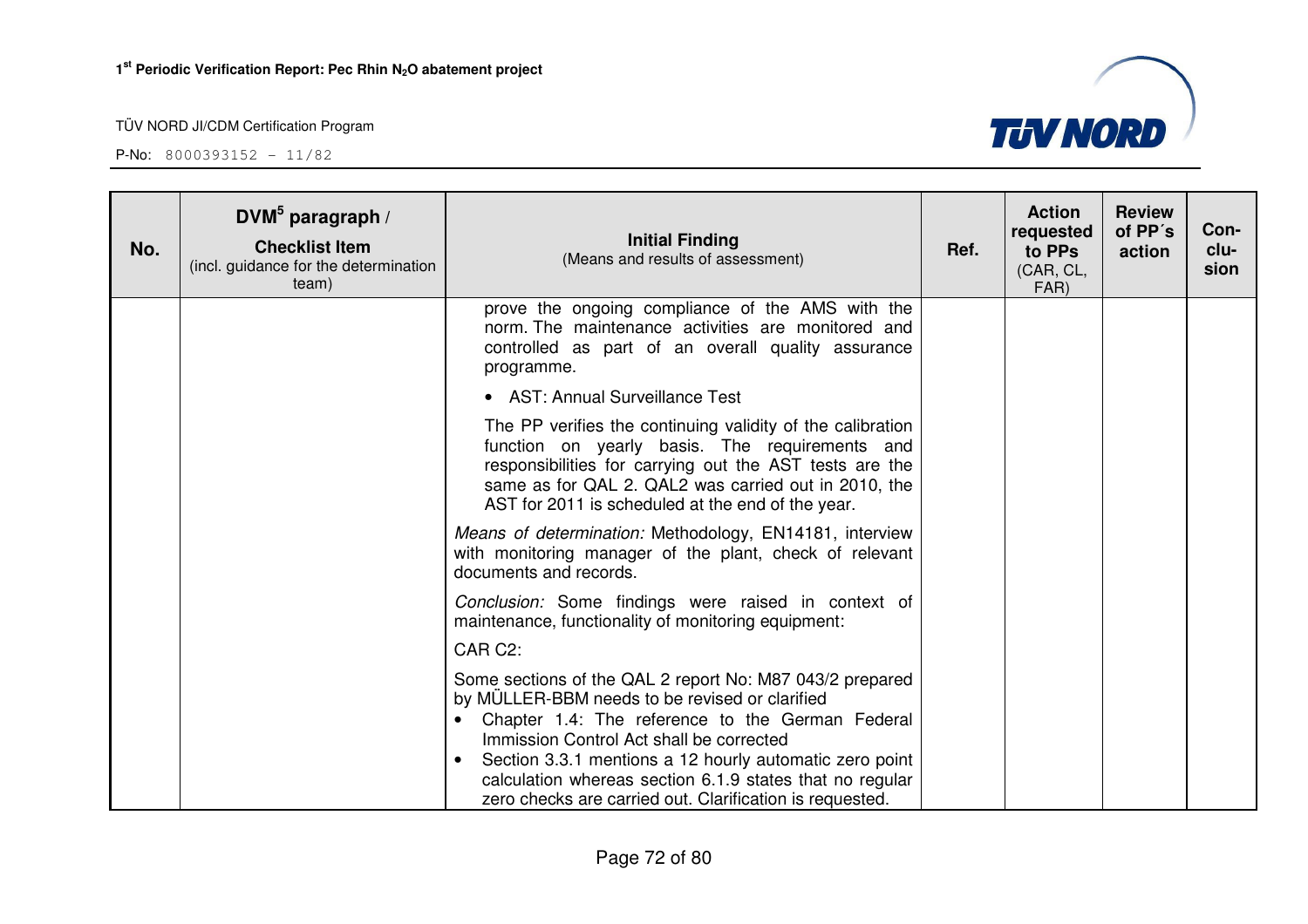

| No. | DVM $5$ paragraph /<br><b>Checklist Item</b><br>(incl. guidance for the determination<br>team)                                   | <b>Initial Finding</b><br>(Means and results of assessment)                                                                                                                                                                                                                                                                                                                        | Ref.  | <b>Action</b><br>requested<br>to PPs<br>(CAR, CL,<br>FAR) | <b>Review</b><br>of PP's<br>action | Con-<br>clu-<br>sion |
|-----|----------------------------------------------------------------------------------------------------------------------------------|------------------------------------------------------------------------------------------------------------------------------------------------------------------------------------------------------------------------------------------------------------------------------------------------------------------------------------------------------------------------------------|-------|-----------------------------------------------------------|------------------------------------|----------------------|
|     |                                                                                                                                  | Section 3, absolute pressure (page 40) : The pressure<br>$\bullet$<br>sensor is nor clearly referenced. Additional information<br>(type, supplier, S/N) is necessary.<br>The normalisation of VSG data in the PCS (as checked<br>$\bullet$<br>by M-BMM and found to be correct) shall be described in<br>the relevant section).                                                    |       |                                                           |                                    |                      |
|     |                                                                                                                                  | CAR E2:<br>No daily automatic zero calibration of the $N_2O$ -Analyser<br>(Nicolet 6700) has been conducted. (Müller BBM described<br>in their QAL2 Report an automatic zero point calibration<br>every 12 hours.) It should be proved, that the monthly<br>interval of the zero calibration is in conformance with the<br>relevant monitoring standard and supplier requirements. |       |                                                           |                                    |                      |
| E.3 | DVM § 101c)<br>Are the evidence and records<br>for<br>the<br>monitoring<br>used<br>maintained<br>traceable<br>in<br>a<br>manner? | Description: All monitoring data are collected from the MMD<br>as 4-20 mA signal and forwarded to the plant DCS. A data<br>extract of hourly mean values of different measuring points<br>used for regular plant monitoring and from the AMS is<br>reported to the assessment team (at N.serve).                                                                                   | /XLS/ | CAR <sub>E1</sub>                                         | CARE1<br>Pls. see<br>Chapter<br>4  | <b>OK</b>            |
|     |                                                                                                                                  | Means of determination: Excel-datasheet for ER-calculation,<br>data logger at plant with raw data collection provided by the<br>plant operator during on-site visit (spot-check of single days)                                                                                                                                                                                    |       |                                                           |                                    |                      |
|     |                                                                                                                                  | Conclusion: The verifier found that there are inconsistencies<br>between PDD description of data logging and processing                                                                                                                                                                                                                                                            |       |                                                           |                                    |                      |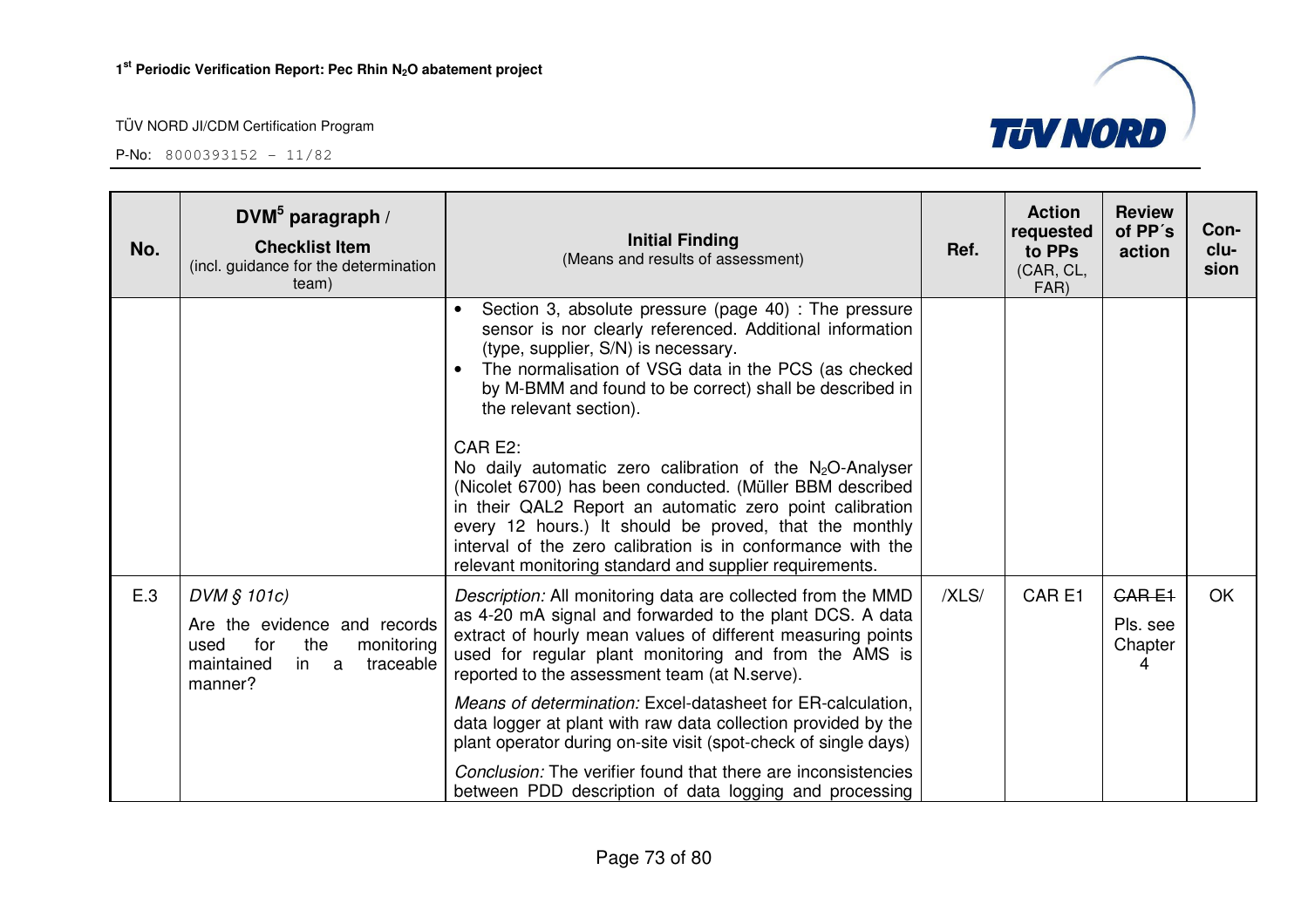| No. | DVM $5$ paragraph /<br><b>Checklist Item</b><br>(incl. guidance for the determination<br>team)                                         | <b>Initial Finding</b><br>(Means and results of assessment)                                                                                                                                                                                                                                                                                                                                                                                                                                                                                                                                                                                                                      | Ref.                            | <b>Action</b><br>requested<br>to PPs<br>(CAR, CL,<br>FAR) | <b>Review</b><br>of PP's<br>action | Con-<br>clu-<br>sion |
|-----|----------------------------------------------------------------------------------------------------------------------------------------|----------------------------------------------------------------------------------------------------------------------------------------------------------------------------------------------------------------------------------------------------------------------------------------------------------------------------------------------------------------------------------------------------------------------------------------------------------------------------------------------------------------------------------------------------------------------------------------------------------------------------------------------------------------------------------|---------------------------------|-----------------------------------------------------------|------------------------------------|----------------------|
|     |                                                                                                                                        | and plant installation and/or raw data sheet.<br>CAR E1:<br>During onsite visit inconsistencies have been identified in<br>the ER excel spreadsheet for the normalised VSG values<br>provided by N.serve and original data provided by the<br>project owner.<br>1. The normalised gas flow (VSG) is different between<br>plants and N.serve<br>2. The determination of PSG is not traceable<br>3. The pressure sensor $(p_{ATM})$ is located in a cellar<br>whereas the differential pressure sensor at the AMS<br>(stack/atm) is mounted on the stack. The values are<br>not directly comparable. Correction is required, if this<br>procedure for determination is applicable. |                                 |                                                           |                                    |                      |
| E.4 | DVM § 101d)<br>collection<br>the data<br>and<br>ls.<br>management system for the<br>project in accordance with the<br>monitoring plan? | Description: All process data relevant to the project activity<br>are properly generated in the MMD, transferred by DCS to<br>the PCS and stored on the plant server. Hourly mean values<br>were automatically calculated. Operating hours of the plant<br>and AMS where generated from status signal UN1000<br>stored (value 0/1) to give the plant status information for<br>data assessment.<br>Means of determination: Records of the PCS, compared                                                                                                                                                                                                                          | /TAG/<br>/PDD/<br>/MR/<br>/XLS/ | <b>CAR C1</b>                                             | Pls. see<br>Chapter<br>4           | <b>OK</b>            |
|     |                                                                                                                                        | with raw data sheet in the ERU calculation and compared<br>monitoring plan of PDD.                                                                                                                                                                                                                                                                                                                                                                                                                                                                                                                                                                                               |                                 |                                                           |                                    |                      |

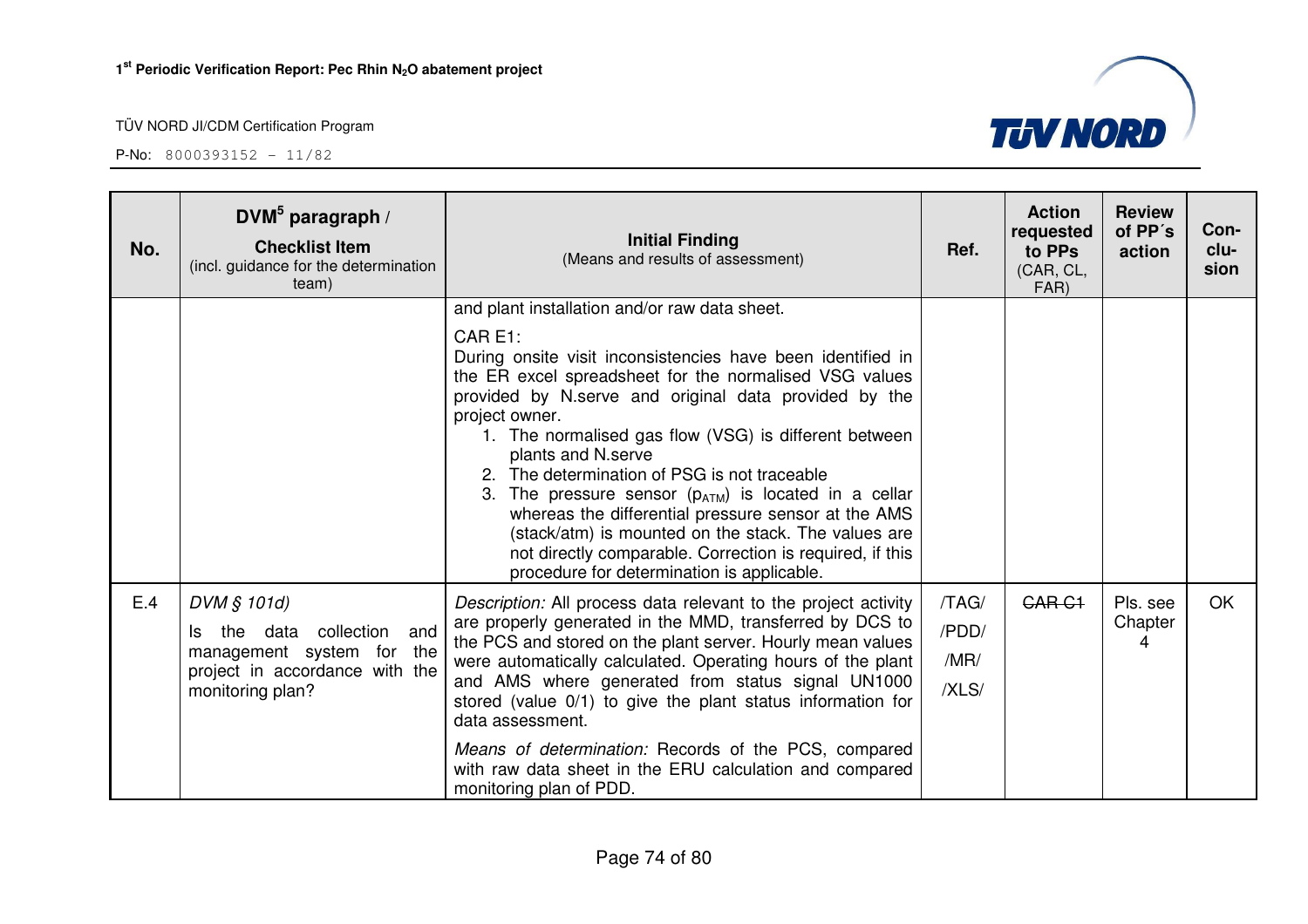

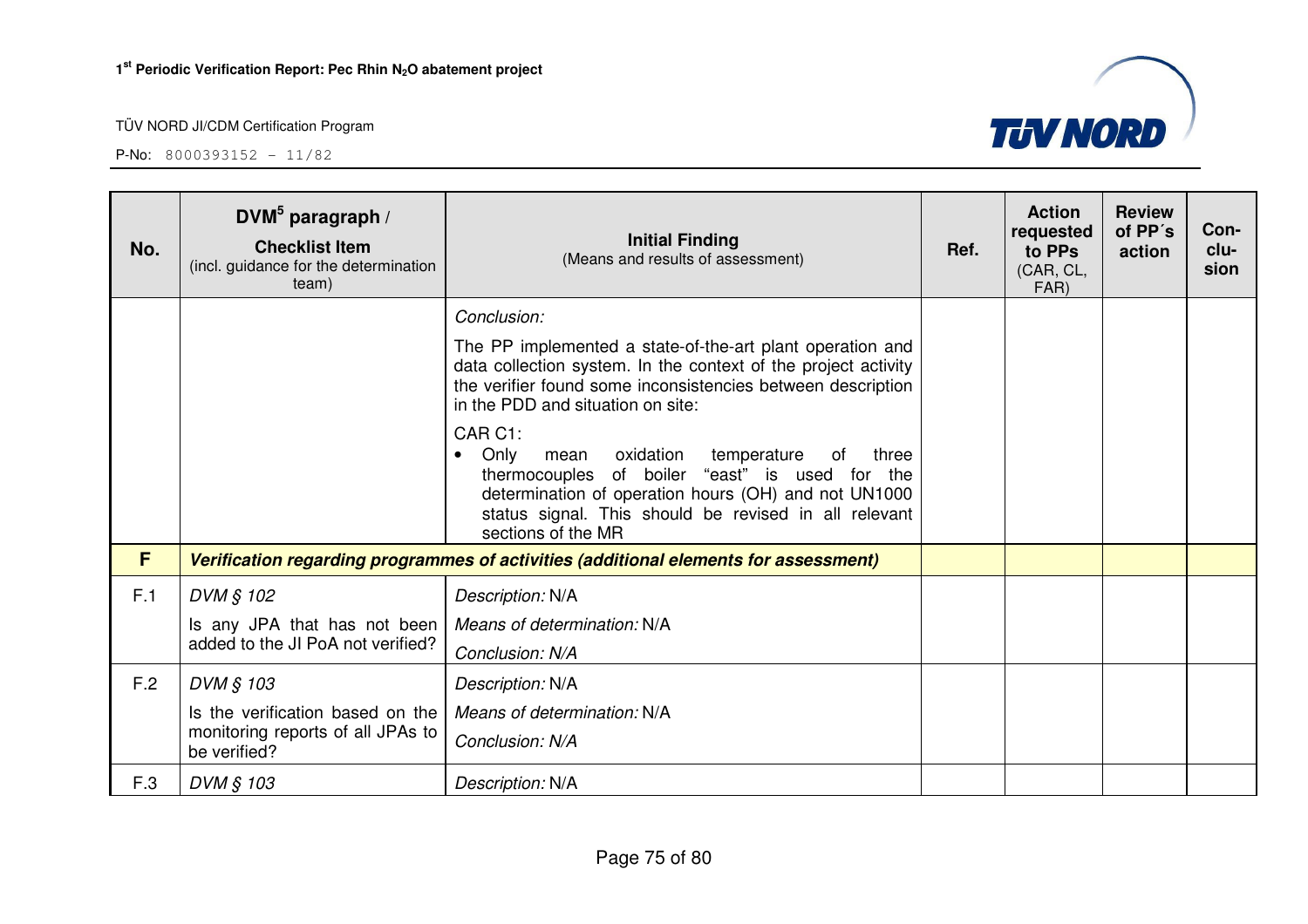

| No. | DVM $5$ paragraph /<br><b>Checklist Item</b><br>(incl. guidance for the determination<br>team)                                                              | <b>Initial Finding</b><br>(Means and results of assessment) | Ref. | <b>Action</b><br>requested<br>to PPs<br>(CAR, CL,<br>FAR) | <b>Review</b><br>of PP's<br>action | Con-<br>clu-<br>sion |
|-----|-------------------------------------------------------------------------------------------------------------------------------------------------------------|-------------------------------------------------------------|------|-----------------------------------------------------------|------------------------------------|----------------------|
|     | Does the verification ensure the<br>accuracy and conservativeness<br>of the emission reductions or<br>of removals<br>enhancements<br>generated by each JPA? | Means of determination: N/A<br>Conclusion: N/A              |      |                                                           |                                    |                      |
| F.4 | DVM § 104                                                                                                                                                   | Description: N/A                                            |      |                                                           |                                    |                      |
|     | Does the monitoring period not<br>overlap with previous monitoring<br>periods?                                                                              | Means of determination: N/A<br>Conclusion: N/A              |      |                                                           |                                    |                      |
| F.5 | DVM § 105                                                                                                                                                   | Description: N/A                                            |      |                                                           |                                    |                      |
|     | the AIE<br>lf<br>learns of an                                                                                                                               | Means of determination: N/A                                 |      |                                                           |                                    |                      |
|     | erroneously included JPA, has<br>the AIE informed the JISC of its<br>findings in writing?                                                                   | Conclusion: N/A                                             |      |                                                           |                                    |                      |
|     | Applicable to sample-based approach only                                                                                                                    |                                                             |      |                                                           |                                    |                      |
| F.6 | DVM § 106                                                                                                                                                   | Description: N/A                                            |      |                                                           |                                    |                      |
|     | sampling<br>the<br>Does<br>plan                                                                                                                             | Means of determination: N/A                                 |      |                                                           |                                    |                      |
|     | prepared by the AIE:<br>Describe<br>(a)<br>sample<br>its<br>selection, taking<br>into<br>account<br>that:                                                   | Conclusion: N/A                                             |      |                                                           |                                    |                      |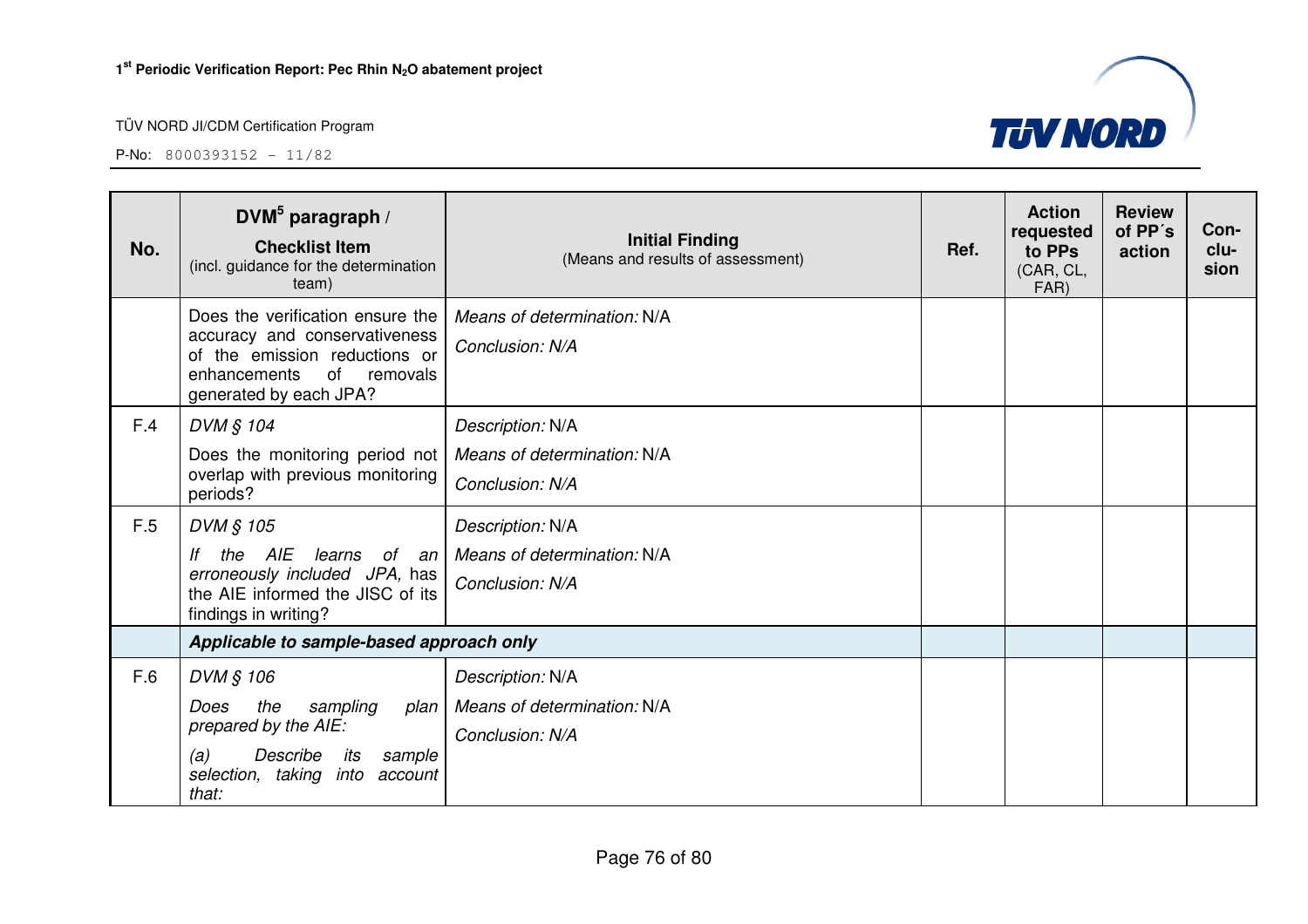

| No. | DVM $5$ paragraph /<br><b>Checklist Item</b><br>(incl. guidance for the determination<br>team)                                                                                                                                                                                                                                                                                          | <b>Initial Finding</b><br>(Means and results of assessment) | Ref. | <b>Action</b><br>requested<br>to PPs<br>(CAR, CL,<br>FAR) | <b>Review</b><br>of PP's<br>action | Con-<br>clu-<br>sion |
|-----|-----------------------------------------------------------------------------------------------------------------------------------------------------------------------------------------------------------------------------------------------------------------------------------------------------------------------------------------------------------------------------------------|-------------------------------------------------------------|------|-----------------------------------------------------------|------------------------------------|----------------------|
|     | For each verification that<br>(i)<br>uses a sample-based approach,<br>the sample selection shall be<br>sufficiently representative of the<br>JPAs in the JI PoA such<br>all<br><b>JPAs</b><br>extrapolation<br>to<br>identified for that verification is<br>reasonable, taking into account<br>differences<br>the<br>among<br>characteristics of JPAs, such as:<br>- The types of JPAs; |                                                             |      |                                                           |                                    |                      |
|     | The complexity of the<br>applicable technologies and/or<br>measures used;                                                                                                                                                                                                                                                                                                               |                                                             |      |                                                           |                                    |                      |
|     | - The geographical location of<br>each JPA;                                                                                                                                                                                                                                                                                                                                             |                                                             |      |                                                           |                                    |                      |
|     | The amounts of expected<br>emission reductions of the JPAs<br>being verified;                                                                                                                                                                                                                                                                                                           |                                                             |      |                                                           |                                    |                      |
|     | - The number of JPAs for which<br>emission reductions are being<br>verified;                                                                                                                                                                                                                                                                                                            |                                                             |      |                                                           |                                    |                      |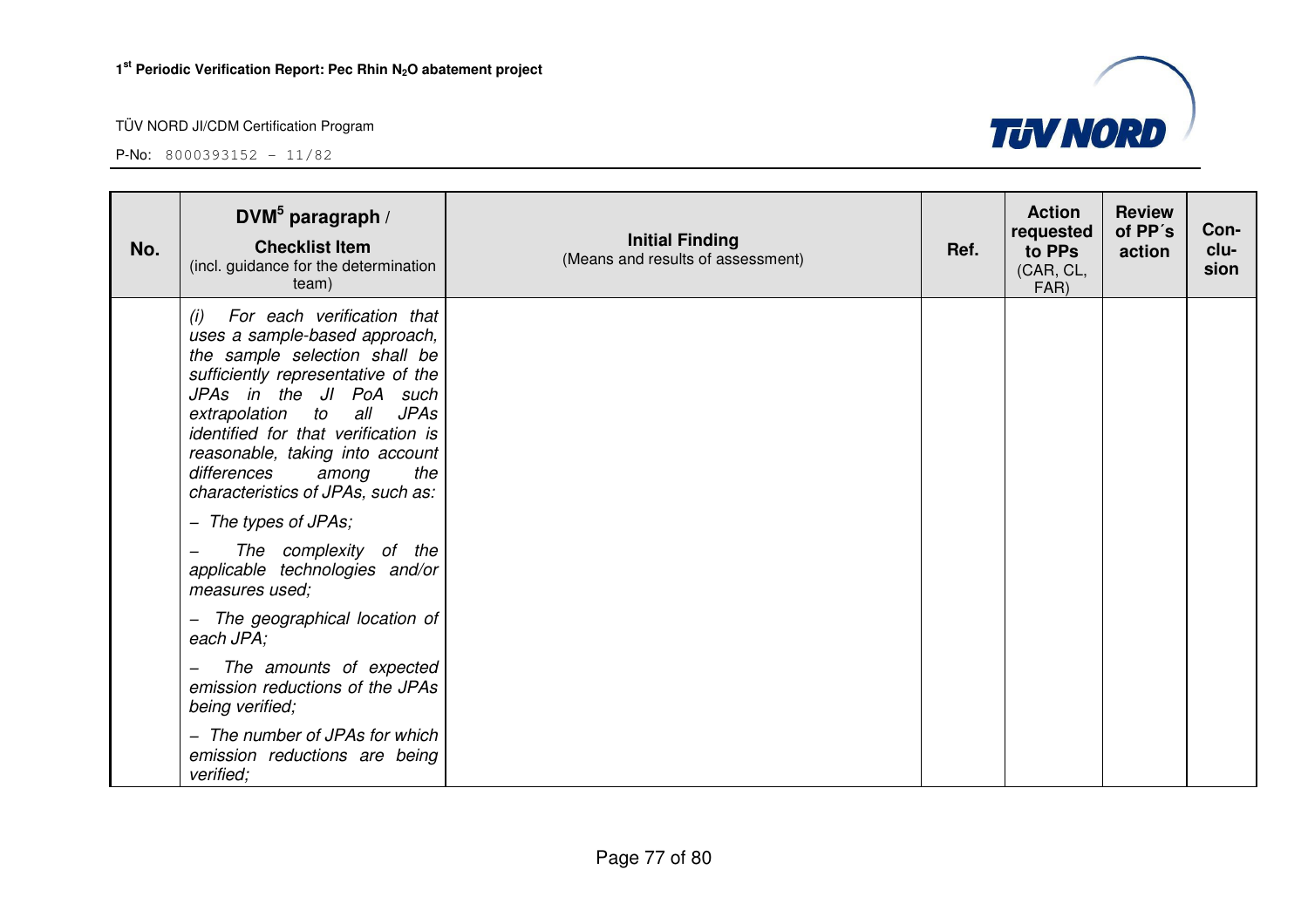| No. | DVM $5$ paragraph /<br><b>Checklist Item</b><br>(incl. guidance for the determination<br>team)                                                                                                                                                      | <b>Initial Finding</b><br>(Means and results of assessment) | Ref. | <b>Action</b><br>requested<br>to PPs<br>(CAR, CL,<br>FAR) | <b>Review</b><br>of PP's<br>action | Con-<br>clu-<br>sion |
|-----|-----------------------------------------------------------------------------------------------------------------------------------------------------------------------------------------------------------------------------------------------------|-------------------------------------------------------------|------|-----------------------------------------------------------|------------------------------------|----------------------|
|     | The length of monitoring<br>periods of the JPAs being<br>verified; and                                                                                                                                                                              |                                                             |      |                                                           |                                    |                      |
|     | The samples selected for<br>prior verifications, if any?                                                                                                                                                                                            |                                                             |      |                                                           |                                    |                      |
|     | (ii) If, in its sample selection, the<br>AIE does not identify and take<br>into account such differences<br>among JPAs, then (does the<br>sampling plan) provide<br>$\overline{a}$<br>reasonable explanation and<br>justification for not doing so? |                                                             |      |                                                           |                                    |                      |
|     | (b) Provide a list of JPAs<br>selected for site inspections,<br>based on a statistically sound<br>selection of sites for inspection<br>in accordance with the criteria<br>listed in $(a)$ $(i)$ above?                                              |                                                             |      |                                                           |                                    |                      |
| F.7 | DVM § 107                                                                                                                                                                                                                                           | Description: N/A                                            |      |                                                           |                                    |                      |
|     | Is the sampling plan ready for   Means of determination: N/A                                                                                                                                                                                        |                                                             |      |                                                           |                                    |                      |

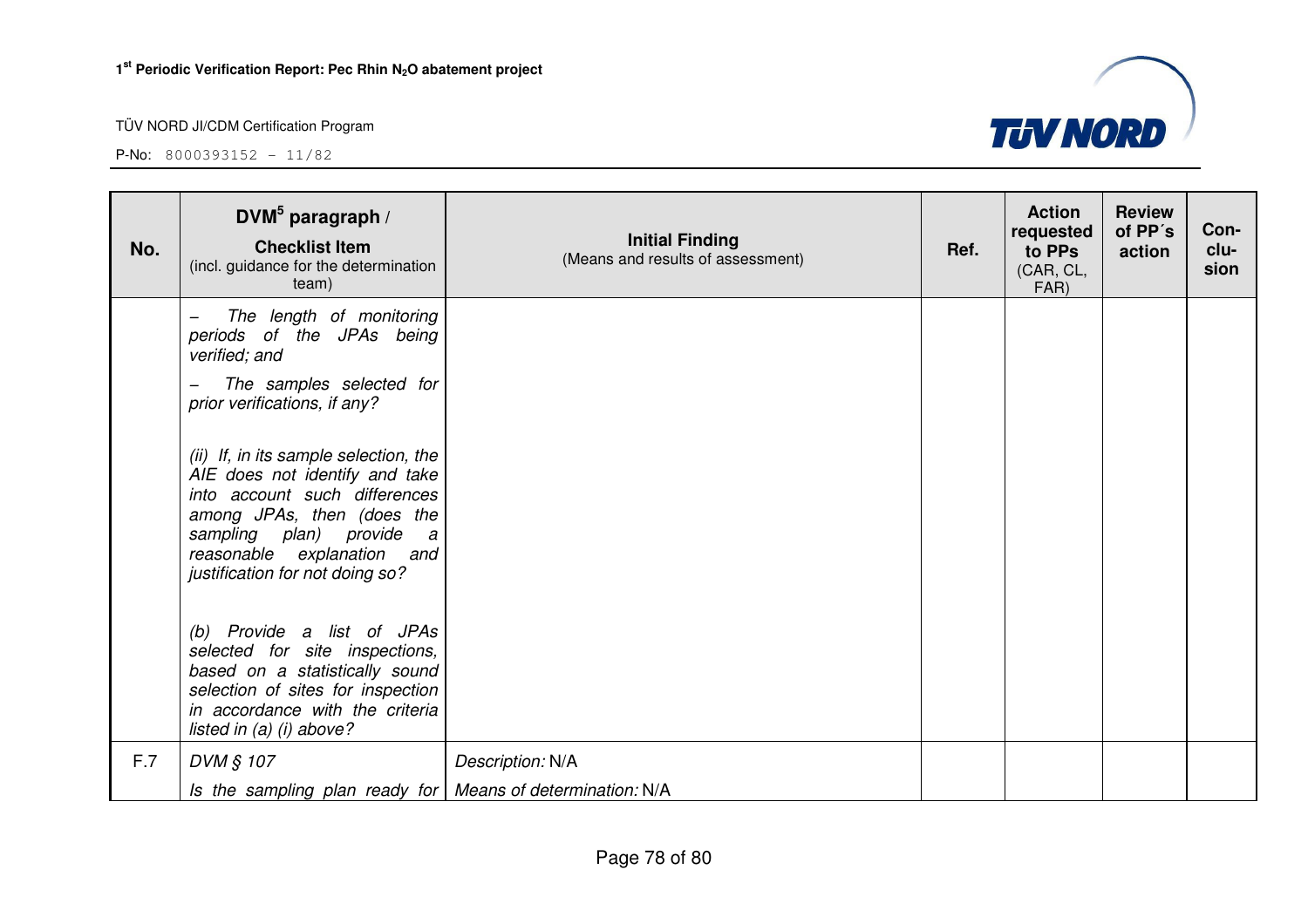

| No. | DVM $5$ paragraph /<br><b>Checklist Item</b><br>(incl. guidance for the determination<br>team)                                                                                                                                                                                                                                                                                                                          | <b>Initial Finding</b><br>(Means and results of assessment)        | Ref. | <b>Action</b><br>requested<br>to PPs<br>(CAR, CL,<br>FAR) | <b>Review</b><br>of PP's<br>action | Con-<br>clu-<br>sion |
|-----|-------------------------------------------------------------------------------------------------------------------------------------------------------------------------------------------------------------------------------------------------------------------------------------------------------------------------------------------------------------------------------------------------------------------------|--------------------------------------------------------------------|------|-----------------------------------------------------------|------------------------------------|----------------------|
|     | the<br>publication<br>through<br>the<br>along with<br>secretariat<br>verification<br>report<br>and<br>supporting documentation?                                                                                                                                                                                                                                                                                         | Conclusion: N/A                                                    |      |                                                           |                                    |                      |
| F.8 | DVM § 108<br>AIE<br>Has<br>the<br>made<br>site<br>inspections of at least the<br>square root of the number of<br>total JPAs, rounded to the upper<br>whole number? If the AIE makes<br>no site inspections or fewer site<br>inspections than the square root<br>of the number of total JPAs.<br>rounded to the upper whole<br>number, then does the AIE<br>provide<br>reasonable<br>a<br>explanation and justification? | Description: N/A<br>Means of determination: N/A<br>Conclusion: N/A |      |                                                           |                                    |                      |
| F.9 | DVM § 109<br>Is the sampling plan available<br>for submission to the secretariat<br>the JISC.s ex<br>ante<br>for<br>assessment? (Optional)                                                                                                                                                                                                                                                                              | Description: N/A<br>Means of determination: N/A<br>Conclusion: N/A |      |                                                           |                                    |                      |
|     |                                                                                                                                                                                                                                                                                                                                                                                                                         | Applicable to both sample based and non-sample based approaches    |      |                                                           |                                    |                      |